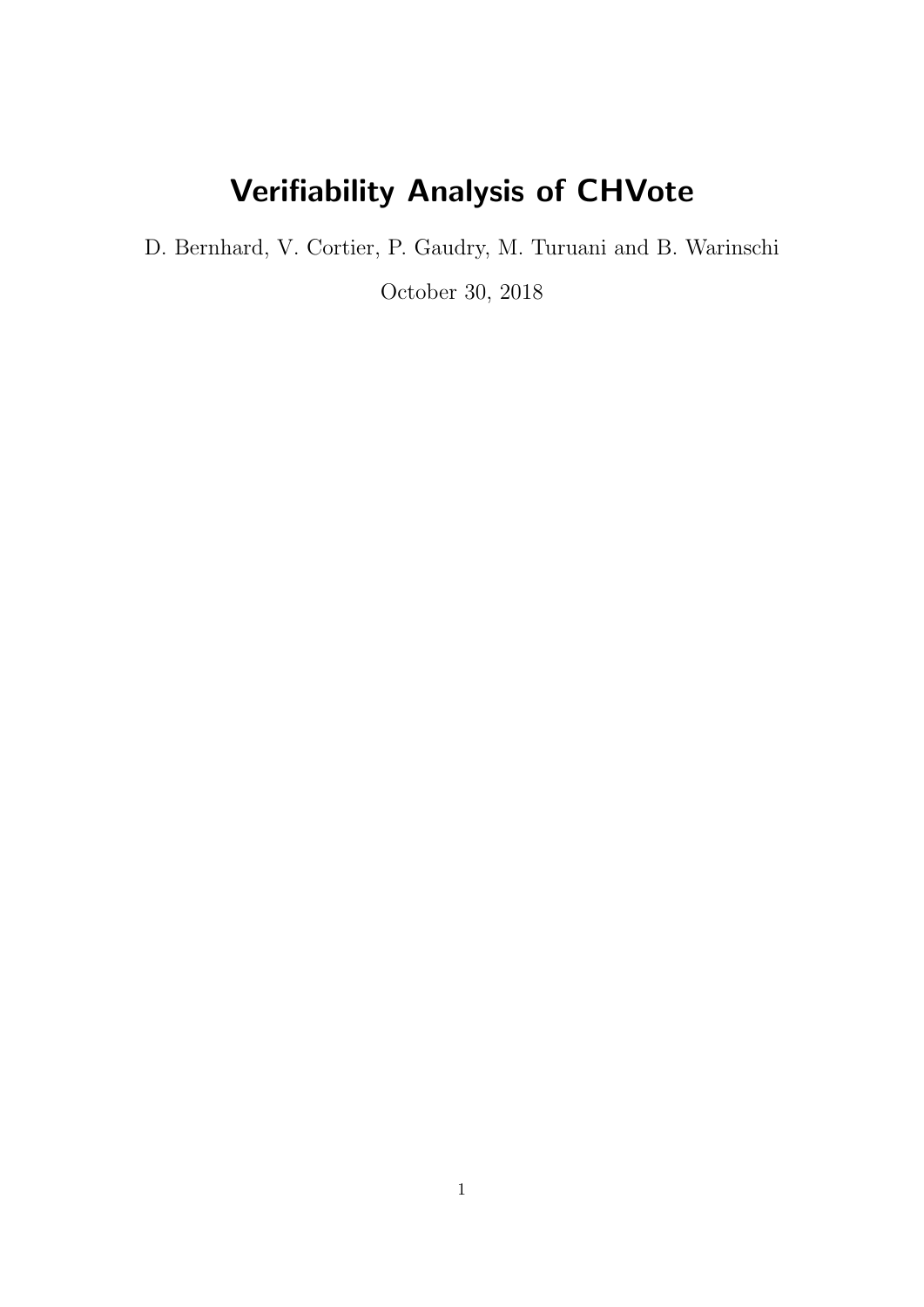## Executive summary

This document details analyses of verifiability properties of the CH-Vote v1.3 electronic voting protocol, as defined by the preprint publication [\[12\]](#page-113-0). Informally, these properties are:

- Individual verifiability: a voter is convinced that a ballot confirmed as coming from the voter contains his intended vote
- Ballot verifiability: all ballots that are confirmed contain correct votes
- Eligibility uniqueness: there are no two distinct entries in the list of confirmed ballots which correspond to the same voter
- Confirmed as intended: if a confirmed ballot is on the bulletin board for some voter, then that ballot records that voter's voting intention
- Universal verifiability: any party can verify that the votes on this board were tallied correctly

The analyses employ the currently well-established approach used within the scientific community. Specifically, they rely on mathematical abstractions for the adversary and for the system under analysis, as well as mathematical formulations of the properties to be established. Mathematical proofs are then used to establish that (under certain assumptions) the security properties hold.

We provide two types of analysis (which differ in the level of abstraction at which they operate). Part [I](#page-4-0) contains a pen-and-paper computational/cryptographic analysis. Part [II](#page-80-0) describes an automated symbolic analysis.

Broadly speaking, both the symbolic and the computational analyses conclude that CH-Vote satisfy the desired security properties under several assumptions. The assumptions include, for example, computational assumptions (which mathematical problems are assumed to be hard), trust assumptions (which parties, if any, are assumed to behave honestly and what are parties assume to know before they interact with the system).

Besides the concrete mathematical statements the analyses led to a number of recommendations which aim to improve the security. Part [III](#page-98-0) concludes with a number of recommendations which reflect assumptions made in the analyses and weaknesses that were identified. The recommendations also sum up the results of a (light) code review of the code available via  $GitHub<sup>1</sup>$  $GitHub<sup>1</sup>$  $GitHub<sup>1</sup>$  – commit 9b0e7c9fcd409, from April 2017.

<span id="page-1-0"></span> $^{\rm 1}$ <https://github.com/republique-et-canton-de-geneve/chvote-protocol-poc>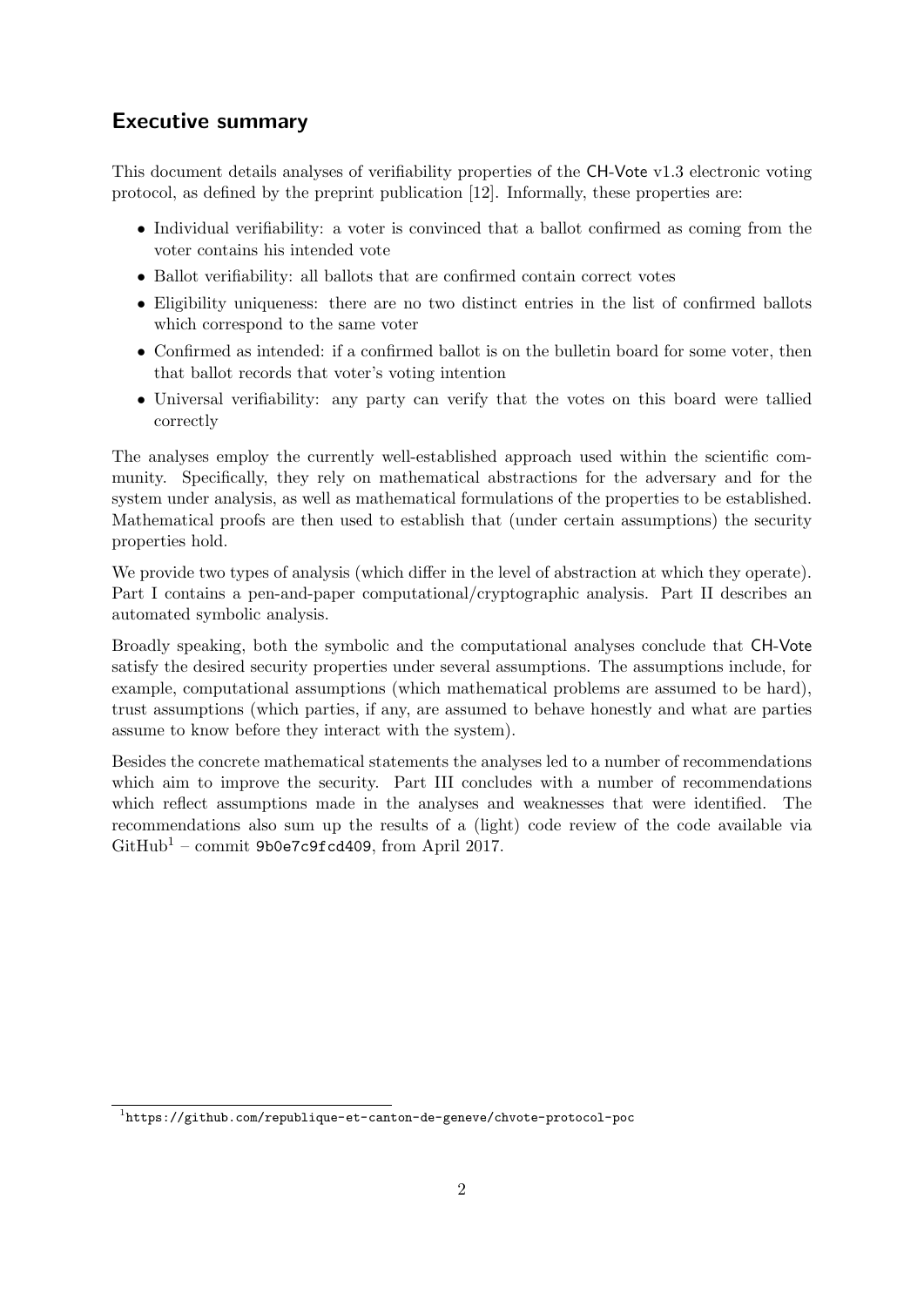## **Contents**

| Ι. | <b>Cryptographic Analysis</b>                                                                                                                                                                                                                                                         | 5                                                                                |  |  |  |  |
|----|---------------------------------------------------------------------------------------------------------------------------------------------------------------------------------------------------------------------------------------------------------------------------------------|----------------------------------------------------------------------------------|--|--|--|--|
|    | 1. Preliminaries                                                                                                                                                                                                                                                                      | 6                                                                                |  |  |  |  |
|    | 2. Principles of Game-Based Proofs                                                                                                                                                                                                                                                    |                                                                                  |  |  |  |  |
|    | 3. Principles of Verifiability Games<br>4. Verifiability Notions                                                                                                                                                                                                                      | 11<br>11<br>12<br>14                                                             |  |  |  |  |
|    | 4.2.                                                                                                                                                                                                                                                                                  | 14<br>16<br>17<br>18                                                             |  |  |  |  |
|    | 5. Verifiability of CH-Vote<br>5.2. Phases of an election $\ldots \ldots \ldots \ldots \ldots \ldots \ldots \ldots \ldots \ldots \ldots$<br>5.3.<br>5.4.<br>5.5.<br>5.9.<br>5.9.2.                                                                                                    | 20<br>20<br>21<br>22<br>26<br>26<br>27<br>28<br>35<br>39<br>39<br>39<br>41<br>46 |  |  |  |  |
|    | 6. Sender Security of Robust Batch Chu-Tzeng Oblivious Transfer<br>The OT experiments for ballot verifiability $\ldots \ldots \ldots \ldots \ldots \ldots \ldots$<br>6.4.<br>The OT game for individual verifiability $\dots \dots \dots \dots \dots \dots \dots \dots \dots$<br>6.5. | 49<br>55<br>58<br>62                                                             |  |  |  |  |
|    | 7. Cryptographic Proofs<br>7.2.<br>Proof of confirmed as intended – Theorem 5.7 $\dots$<br>7.3.<br>7.4.                                                                                                                                                                               | 64<br>64<br>70<br>71<br>76<br>80                                                 |  |  |  |  |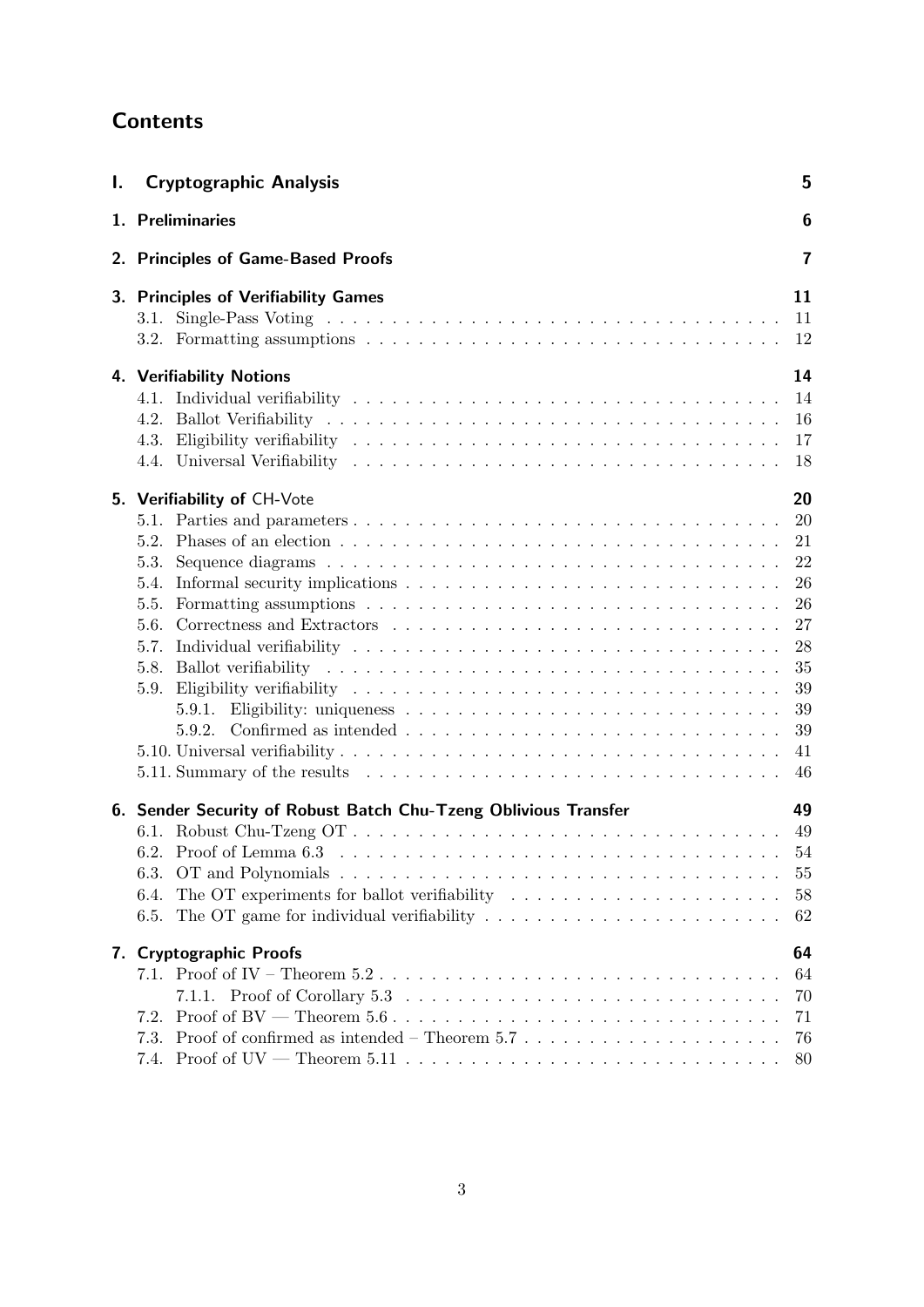## [II. Symbolic Analysis](#page-80-0) 81

|                                              |  | 8. ProVerif framework                                                                                                                                                                                                          | 82 |  |  |
|----------------------------------------------|--|--------------------------------------------------------------------------------------------------------------------------------------------------------------------------------------------------------------------------------|----|--|--|
|                                              |  |                                                                                                                                                                                                                                |    |  |  |
|                                              |  |                                                                                                                                                                                                                                |    |  |  |
|                                              |  |                                                                                                                                                                                                                                |    |  |  |
|                                              |  |                                                                                                                                                                                                                                |    |  |  |
|                                              |  |                                                                                                                                                                                                                                |    |  |  |
| 9. Symbolic analysis of the CH-Vote protocol |  |                                                                                                                                                                                                                                |    |  |  |
|                                              |  |                                                                                                                                                                                                                                |    |  |  |
|                                              |  |                                                                                                                                                                                                                                |    |  |  |
|                                              |  |                                                                                                                                                                                                                                |    |  |  |
|                                              |  |                                                                                                                                                                                                                                |    |  |  |
|                                              |  | 9.3.1. Verifiability for all voters contained and solution of the set of the set of the set of the set of the set of the set of the set of the set of the set of the set of the set of the set of the set of the set of the se |    |  |  |
|                                              |  |                                                                                                                                                                                                                                |    |  |  |

## [III. Recommendations](#page-98-0) 99

[10.Recommendations](#page-99-0) 100 [10.1. PoK on public key shares](#page-99-1) . . . . . . . . . . . . . . . . . . . . . . . . . . . . . . . 100 [10.2. PoK on shares of](#page-100-0) <sup>D</sup><sup>b</sup> . . . . . . . . . . . . . . . . . . . . . . . . . . . . . . . . . . <sup>101</sup> [10.3. Strengthen the ballot proofs](#page-101-0) . . . . . . . . . . . . . . . . . . . . . . . . . . . . . . 102 [10.4. Operational concerns](#page-101-1) . . . . . . . . . . . . . . . . . . . . . . . . . . . . . . . . . . 102 [10.5. Set](#page-102-0) p <sup>0</sup> <sup>=</sup> <sup>q</sup>b. . . . . . . . . . . . . . . . . . . . . . . . . . . . . . . . . . . . . . . . . <sup>103</sup> [10.6. Clarify the relationship between counting circles and the eligibility matrix](#page-103-0) . . . . 104 [10.7. Exclude 0 from the domain of sampled points](#page-104-0) . . . . . . . . . . . . . . . . . . . . 105 [10.8. Check tallies for evidence of attacks](#page-104-1) . . . . . . . . . . . . . . . . . . . . . . . . . 105 [10.9. Secure link between the Printing Authority and Election Authority](#page-104-2) . . . . . . . . 105 11. Comments on the source code 107 [11.1. Introductory remarks](#page-106-1) . . . . . . . . . . . . . . . . . . . . . . . . . . . . . . . . . . 107 [11.2. General comments](#page-106-2) . . . . . . . . . . . . . . . . . . . . . . . . . . . . . . . . . . . 107 [11.3. Important differences between the code and the specification](#page-107-0) . . . . . . . . . . . 108 [11.4. Important bugs](#page-107-1) . . . . . . . . . . . . . . . . . . . . . . . . . . . . . . . . . . . . . 108 [11.5. Other positive or negative remarks, typos](#page-108-0) . . . . . . . . . . . . . . . . . . . . . . 109

## [IV. Appendix](#page-110-0) 111

| 12. Appendix |  |  |  |
|--------------|--|--|--|
|              |  |  |  |
|              |  |  |  |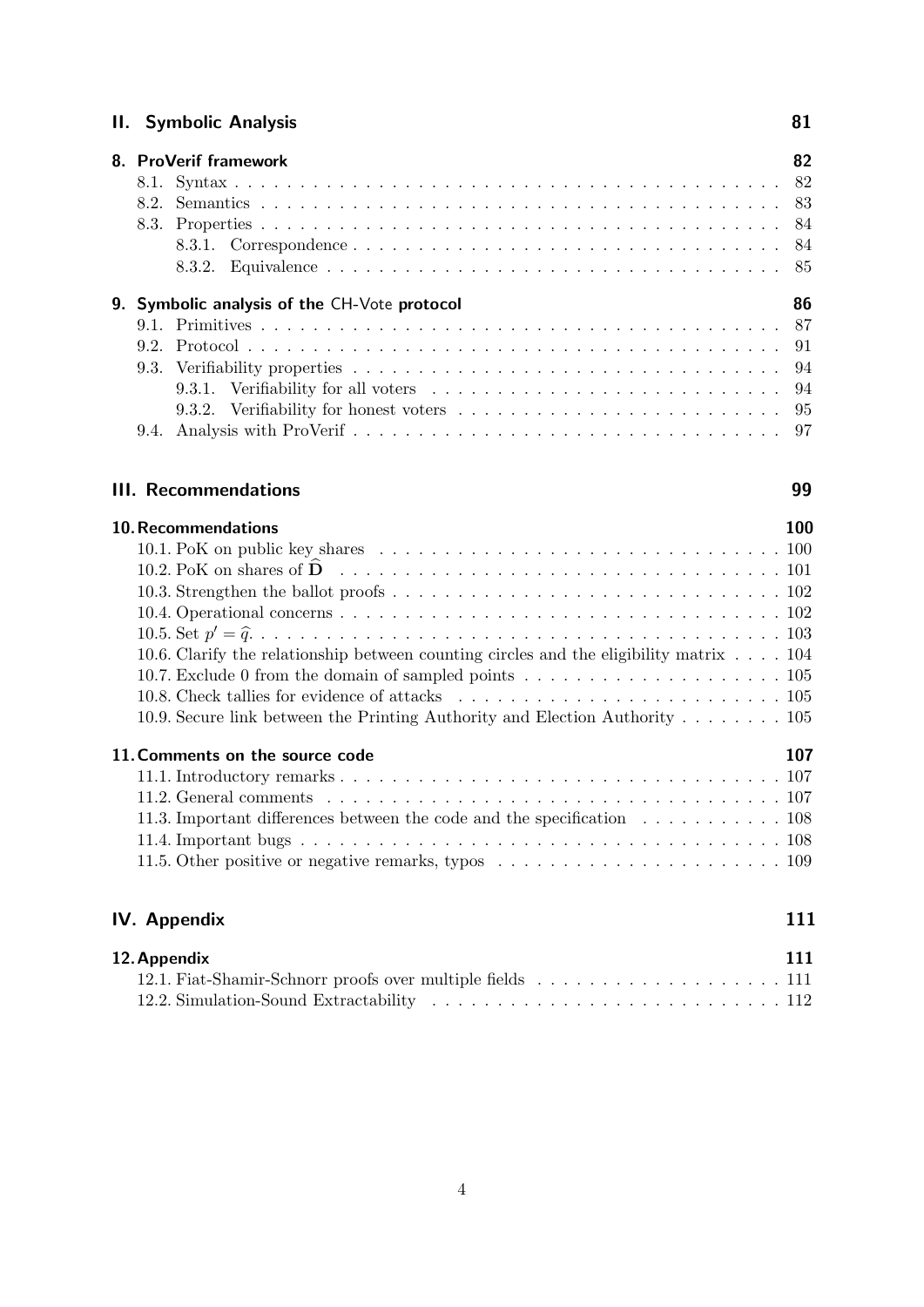# <span id="page-4-0"></span>Part I. Cryptographic Analysis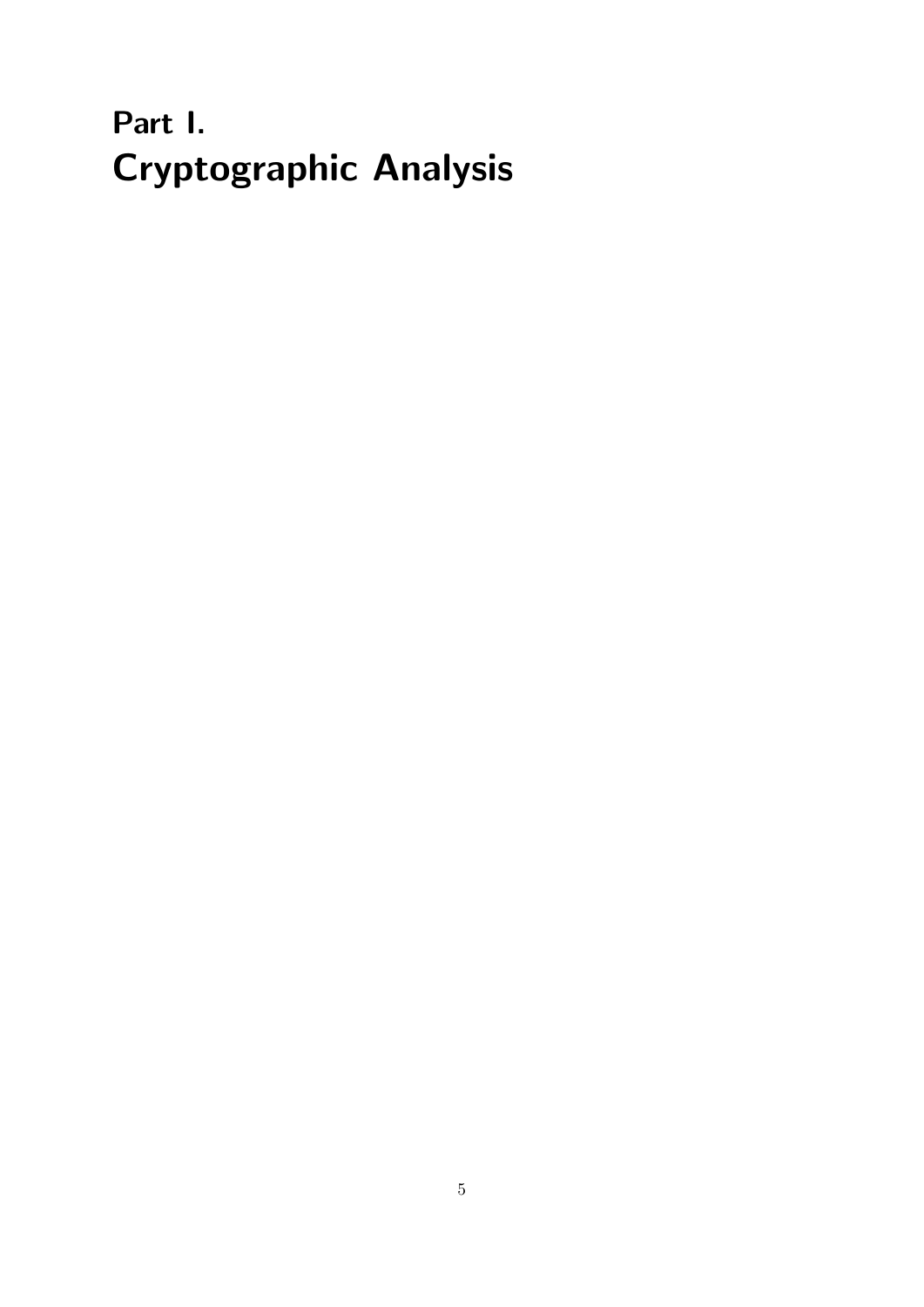## <span id="page-5-0"></span>1. Preliminaries

Here we introduce some of the notation used throughout the document.

| <i>Notation</i>             | Meaning                                                                       |
|-----------------------------|-------------------------------------------------------------------------------|
| n                           | The set $\{1, \ldots, n\}$ , where <i>n</i> is a positive integer.            |
| $x \leftarrow a$            | Assignment to a variable.                                                     |
| $x \leftarrow S$            | Uniform random sampling from a set.                                           |
|                             | An output that denotes an algorithm has failed.                               |
|                             | $\perp$ evaluates to false when used as a condition, e.g. in an IF statement. |
| $f:X\to Y$                  | A function (e.g. deterministic algorithm) with domain $X$ and range $Y$ .     |
| $\mathbf{d}_i$              | The <i>i</i> 'th entry in the vector $\bf{d}$                                 |
|                             | $A: X \rightarrow Y$ A randomised algorithm with domain X and range Y.        |
| $\mathbf{d}_{\ominus I}$    | All positions except the $I$ -th of vector $\mathbf d$ .                      |
| $\langle \rangle$           | An empty list.                                                                |
| $\langle a,b,\ldots\rangle$ | A list with elements $a, b, \ldots$                                           |
|                             | An adversary in a security game.                                              |

We view an adversary as a stateful process: if  $A$  is called multiple times, its state is shared across the different invocations. To be able to easily refer to the different invocations of the same adversary, we sometimes call them  $A_1, A_2, \dots$  etc.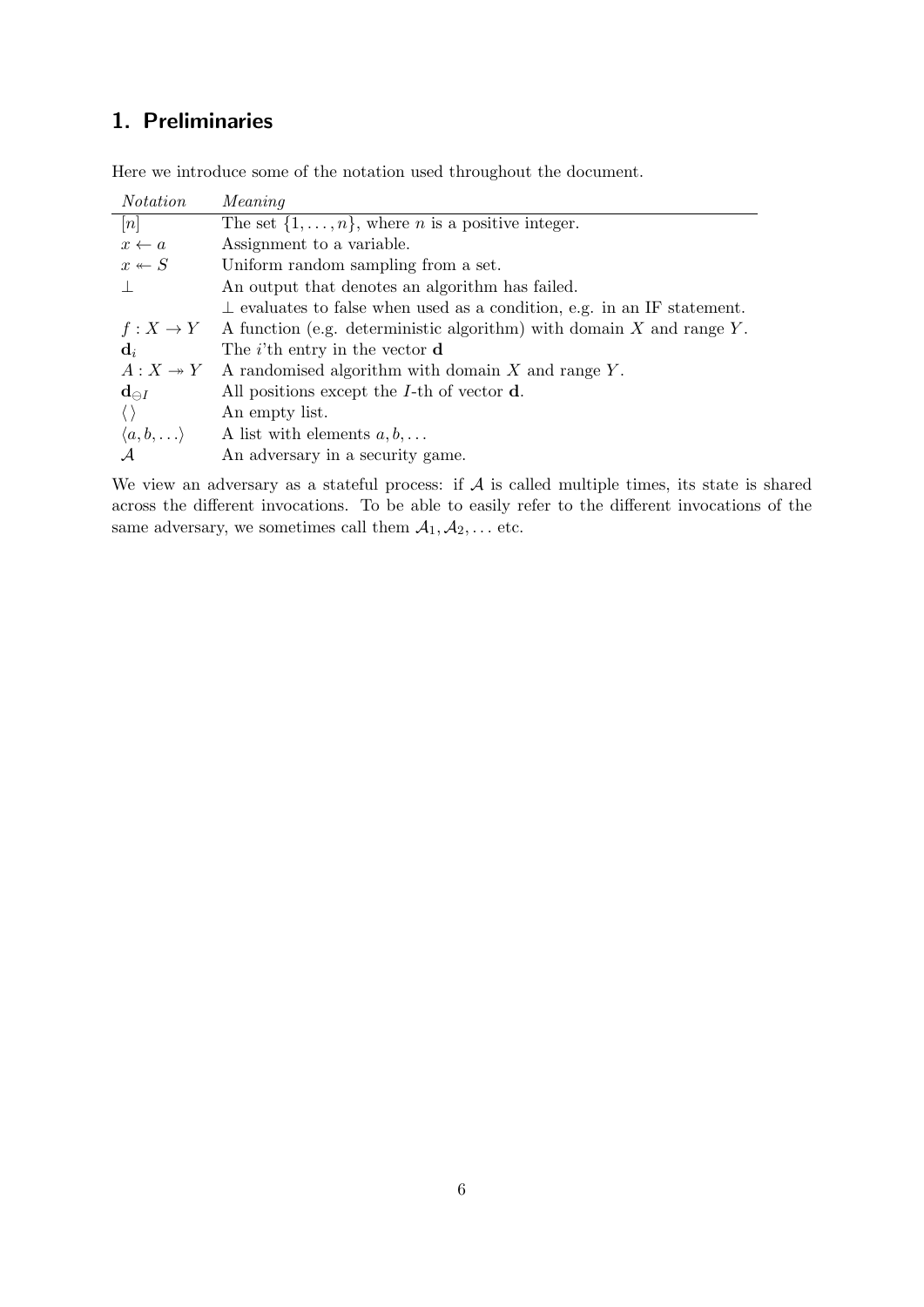## <span id="page-6-0"></span>2. Principles of Game-Based Proofs

## Cryptographic games

In the approach used in this part of our analysis, security of cryptographic schemes is defined by considering a "game" which involves an adversary against the scheme. The game defines precisely how the adversary can interact with the scheme and also specifies when the adversary wins. A proof of security is a mathematical argument that bounds the probability of the adversary winning by some (acceptable) quantity.

Many cryptographic proofs proceed as follows: start with any adversary  $A$  who wins a security game with some probability  $\alpha$ . Repeatedly modify the game until it admits a reduction to a known hard problem, such as taking discrete logarithms. All the time, keep track of how the adversary's winning probability is affected by the changes to the security game. The result is a theorem in a style generally known as concrete security which says that if the adversary breaks the security game with probability  $\alpha$  then the reduction breaks the hard problem with probability at least  $f(\alpha)$ . The function f is the loss function of this security theorem.

We use the following types of game transformations in our security proofs, which are commonly called *game hops*. We also give the loss function associated with each type of game hop.

- 1. Code rewriting. Modify the code of the game in ways that does not affect its input/output behaviour, for example renaming variables, expanding subroutine definitions etc. Hops of this kind serve mainly as preparation for other hops. If the adversary had probability  $\alpha$ of winning the game before the hop, then it still has probability  $\alpha$  of winning the game afterwards.
- 2. Information-theoretically perfect hops. These are mainly applications of Lemma [6.3.](#page-49-0) Technically a subset of subsystem switching hops, an i.t. perfect hop does not change the input/output distribution of the game, so an adversary with winning probability  $\alpha$  before the hop retains the same probability after the hop.
- 3. Fail early. This is the first of three types of hops in which we introduce extra conditions that make the adversary lose the game. In this case, we introduce a line "if  $E$  then abort" where  $E$  is some event after which we know the adversary cannot win the game; usually this means checking one of the winning conditions early in the game rather than at the end. The benefit of this hop is that for the rest of the game we can assume  $\neg E$  in our analysis. The adversary's winning probability is unaffected by a hop of this type.
- 4. Independent abort. In this type of hop, we introduce a line "if E then abort" where  $E$  is some event that is independent of the adversary's winning probability. This reduces the winning probability after the hop from  $\alpha$  to  $\alpha \cdot (1 - e)$  where e is the probability of event  $E$  occurring.

If  $W$  is the event that the adversary wins before the hop and  $W'$  the event that it wins after the hop, then  $Pr[W'] = Pr[W \wedge \neg E] = Pr[W](1 - Pr[E])$  using independence of W and E.

Often, this hop takes the form " $d \leftarrow D$ ; if  $d = d_0$  then abort" where  $d_0$  is some previously computed value. However  $d_0$  was chosen, since d is uniform in D the probability of aborting is  $1/|D|$  so the adversary's winning probability drops from  $\alpha$  to  $\alpha' = \alpha \cdot (1 - 1/|D|)$ .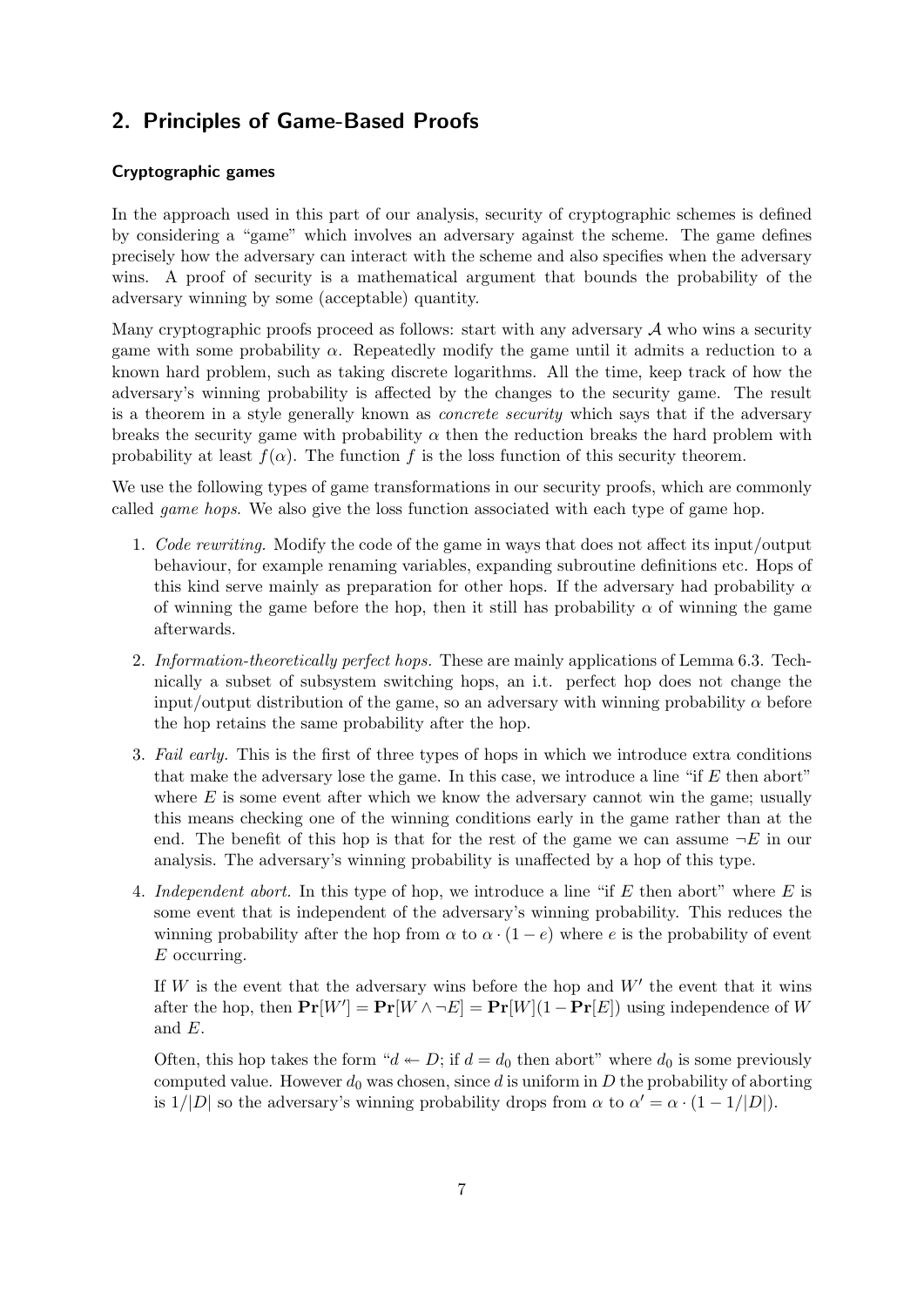5. Shoup's Difference Lemma. This is an alternative to the previous technique that gives an additive rather than multiplicative loss function. Shoup [\[16\]](#page-114-0) defines the lemma as follows: if A, B, E are events on some probability space and  $A \wedge \neg E \iff B \wedge \neg E$  then  $|\Pr[A] - \Pr[B]| \leq \Pr[E].$ 

If we take a game that the adversary wins with probability  $\alpha$  and add a line "if E then abort", then define A to be the event that the adversary wins the original game and B the event that the adversary wins the modified game, then if the conditions of the lemma are satisfied we get that the advantage against the modified game is at least  $f(\alpha) := \alpha - e$ where  $e$  is the probability of event  $E$ .

Typically, the difference lemma is used when the probability of event  $E$  is negligible and we wish to argue that if the original advantage  $\alpha$  was negligible, then so is the new advantage  $\alpha - e$ .

6. Subsystem switching. In this type of hop, we write our game  $G$  as a composition  $RS$  of two systems R, S and change the game to  $G' = RS'$  where R can be read as reduction and S, S' as subsystems. An example would be replacing a subsystem that produces a DDH triple with one that produces a triple of random, independently chosen group elements. Where, as in this example, the subsystems represent a problem assumed to be cryptographically hard, the subsystem switching hop reduces to the hard problem.

If we know that the distinguishing advantage of subsystems  $S, S'$  is bounded by  $\delta$  then any adversary A who wins against  $G = RS$  with probability  $\alpha$  will still win<sup>[2](#page-7-0)</sup>against  $G' = RS'$ with probability at least  $\alpha' = \alpha - \delta$ , since AR can be used as a distinguisher between S and  $S'$ .

7. The forking lemma. In games where the adversary outputs a Fiat-Shamir-Schnorr style ZK proof of knowledge, we can modify the game to assume that the adversary also outputs a witness, using the forking lemma of Bellare and Neven [\[1\]](#page-113-1).

Since such proofs are simulation-sound extractable, we can perform this hop even if we have previously simulated proofs in the random oracle model, as long as we prove that the adversary cannot return one of our simulated proofs.

The forking lemma is the most costly type of reduction: if the adversary previously succeeded with probability  $\alpha$  then the new success probability is  $\alpha^2/N_Q - \alpha/|C|$  where  $N_Q$  is the number of random oracle queries made by the adversary and C is the challenge space of the PoK.

8. Removing an abort condition. If a game contains a line "if E then abort" and some adversary wins the game with probability  $\alpha$ , then the adversary will certainly still win the game with probability  $\alpha$  if we modify the game by removing this line. The reason that we would do this is that we sometimes use events  $E$  that are not efficiently checkable or have a dependency on some secret, which we want to get rid of in order to turn the game into a reduction against some problem in the next step where we no longer have the secret.

<span id="page-7-0"></span><sup>2</sup>To formalise winning, one could define it as the game returning 1. Since the value returned to the adversary is produced by the reduction  $R$  and not the subsystem, the event that the adversary wins the switched game is still well-defined.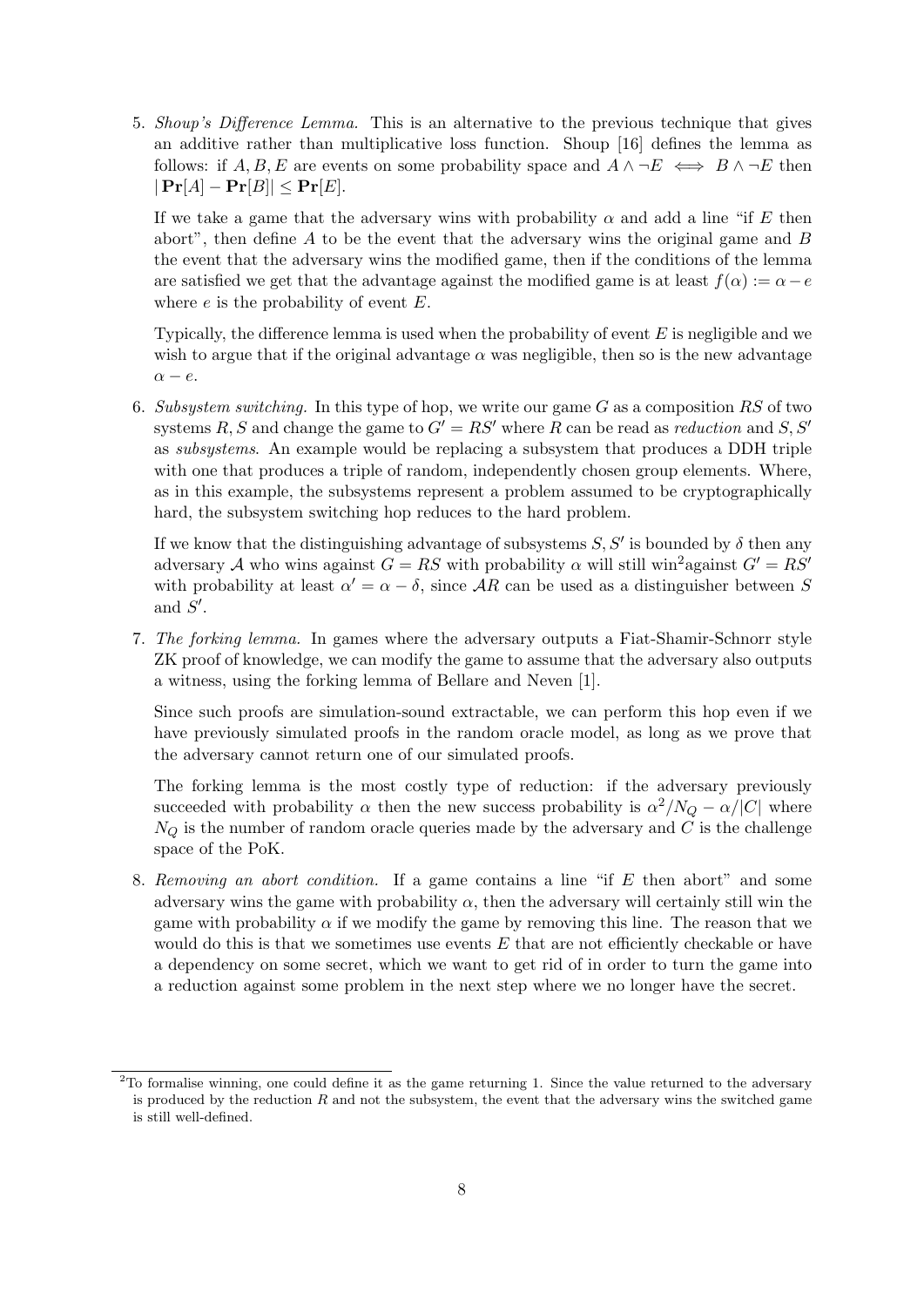### The Random Oracle Model

CH-Vote employs hash functions in several different ways. In our analysis we model these as random oracles. The idea is to model each hash function as an oracle which can be accessed by all parties in the game (adversary and protocols); the oracle implements a random function (i.e. for each input x a freshly selected uniformly random output is selected if x was not queried before; otherwise the oracle returns the previously selected output associated to  $x$ ).

In this model, security games are in charge of initializing and maintaining the random oracle and answering the questions of all parties (i.e. honestly run algorithms which need access to the hash function and the adversary). A typical way to obtain games in the random oracle model is to design them ignoring the random oracle and then, when analyzing systems which employ hash functions modeled as random oracles, compute all honest invocations of the hash functions via calls to this oracle and allow the adversary to call the oracle as often as it wishes.

In the next section we will describe security games ignoring the random oracle. However, in the instantiation of games where we analyze CH-Vote we will consider games which, as explained above, will maintain the random oracle, even if we do not always show this explicitly.

## The Forking Lemma

The Forking Lemma of Bellare and Neven [\[1\]](#page-113-1) is a tool for reasoning about the soundness of Schnorr-style Zero-Knowledge proofs. In its original, highly abstracted form it considers the probability that two runs of an algorithm will lead to the same result:

**Lemma 2.1 (Forking Lemma of [\[1\]](#page-113-1))** Let  $\nu$  be an integer. Let A be a randomised algorithm that can sample up to  $\nu$  elements uniformly from a domain of size d, and which outputs either  $\perp$  (failure) or an integer in [v], which we call a success. If  $\alpha$  is the probability that a single run of A succeeds then the probability  $\beta$  that two successive runs of A succeed and both output the same integer value is at least

$$
\beta \ge \frac{\alpha^2}{\nu} - \frac{\alpha}{d} \quad \text{ or equivalently} \quad \alpha \le \frac{\nu}{d} + \sqrt{\nu \cdot \beta}
$$

The lemma is used to reason about Schnorr-type proofs in the random oracle model where d is the size of the challenge space and  $\nu$  is the number of random oracle queries that the adversary<sup>[3](#page-8-0)</sup> can make. The adversary itself need not be computationally bounded, as long as the number of random oracle queries that it makes is not exponentially large. The event that the adversary outputs an integer  $i$  is mapped to the event that the adversary produces a valid proof using its i-th random oracle query.

This way, we can conclude that if an adversary makes a valid proof with probability  $\alpha$  — which is often the winning condition for a security game — then we can replace the adversary with a reduction that additionally outputs the witness to the proof with probability at least  $\beta \approx \alpha^2$ .

<span id="page-8-0"></span><sup>&</sup>lt;sup>3</sup>To be precise, usually this is the number of random oracle queries made by both the adversary and any reductions we are currently working with.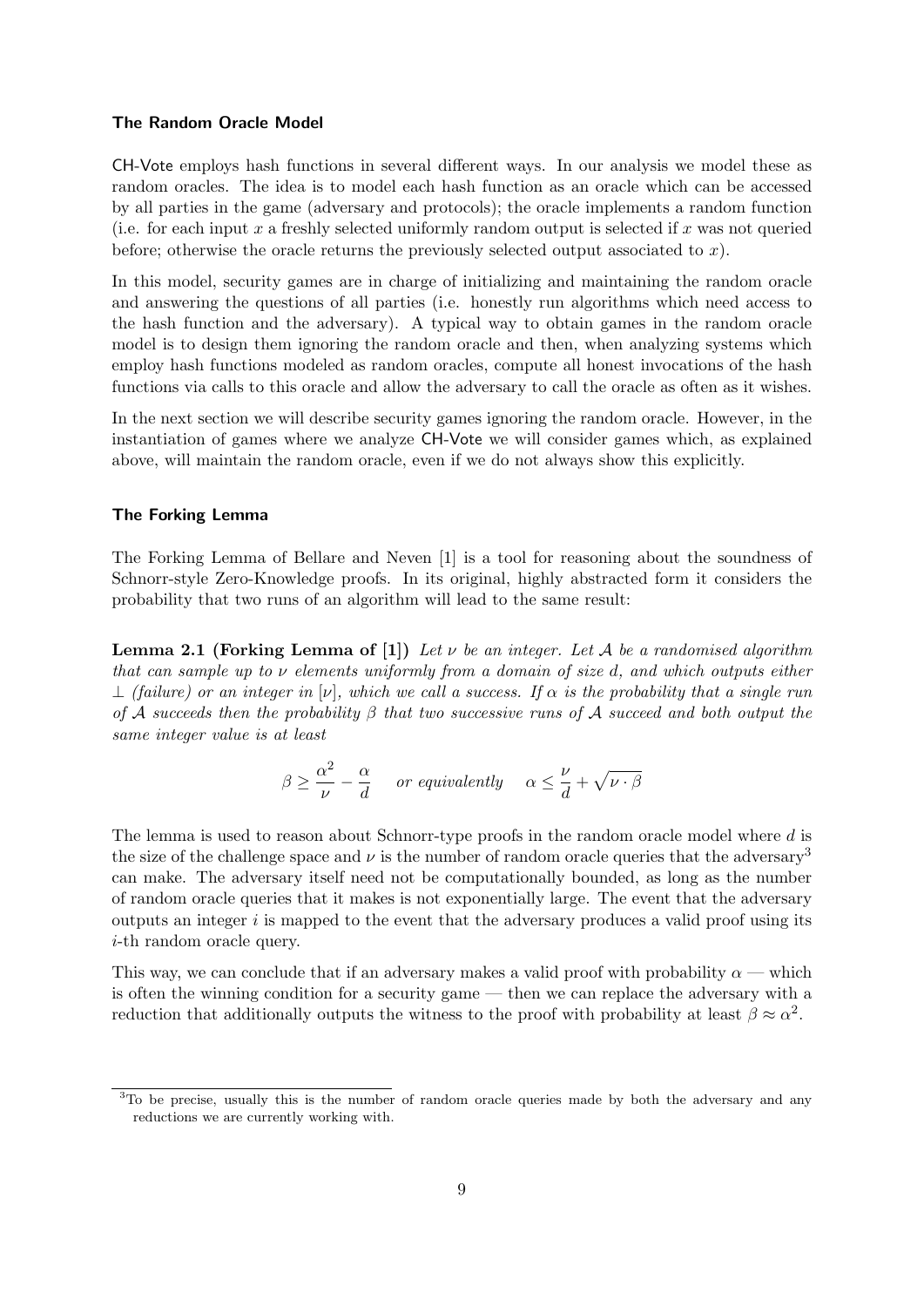## Simulation-Sound Extraction

A common way to build verifiable protocols is for a party who should compute something (like the tally of an election) to attach a zero-knowledge proof that they have computed correctly. The most common implementation of such proofs are known as Fiat-Shamir proofs, which require the random oracle model for their security analysis.

The properties of these proofs together with the Forking Lemma of Bellare and Neven [\[1\]](#page-113-1) imply that, if we have an adversary A who outputs a computation result and a valid proof then there also exists an adversary  $A'$  who is related to  $A$  in all respects except that the probability of successfully making a proof is roughly squared (thus making it smaller) but when  $A'$  does make a proof then it additionally outputs a witness to the proof.

Sometimes, a reduction needs to provide the adversary with a "proof" even though it does not have access to the necessary witness, or such a witness does not exist in the first place. In the random oracle model, a reduction can simulate a proof in this case by modifying the random oracle.

The question of whether one can still extract a witness from an adversary who has interacted with a proof-simulating reduction is an important one in the theory of Zero-Knowledge proofs. For Fiat-Shamir proofs, the answer is yes; the property that allows this is known as *Simulation*-Sound Extraction (SSE). We will make use of SSE in some of our security games.

#### The discrete logarithm problem

The security of the CH-Vote protocol relies on the hardness of the discrete logarithm problem in finite group. Given group  $\mathbb{G}_{\hat{g}}$  of order q and a generator g of the group, we define the advantage of an adversary  $A$  against the discrete logarithm problem by:

$$
\mathbf{Adv}_{\mathbb{G}_{\widehat{q}}, \mathcal{A}}^{\mathsf{dlog}} = \mathbf{Pr}[x \leftarrow [q]; y \leftarrow \mathcal{A}(g^x) : x = y]
$$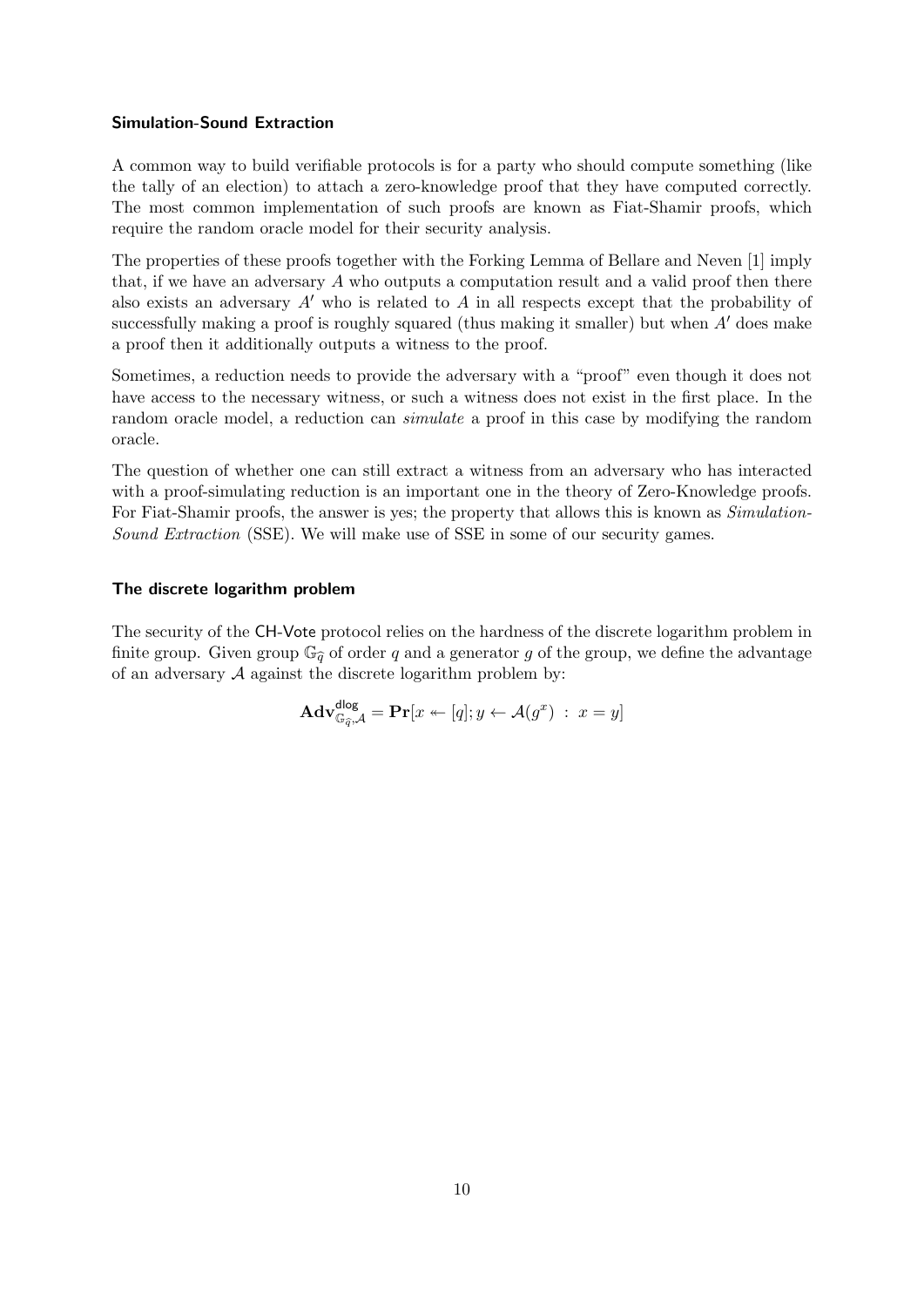## <span id="page-10-0"></span>3. Principles of Verifiability Games

In voting schemes, we assume a vote space  $V$  for all voters (though one could restrict different classes of voters to different subsets of  $V$  w.l.o.g.), a result space  $R$  and a result function  $\rho: V^* \to R$  which maps lists of votes to results (where  $V^* := \bigcup_{n \in \mathbb{N}} \times_{i=1}^n V$ ). This allows us to define the correct result for a list of votes as the result of applying the result function to these votes. A voting protocol should aim to calculate the result  $r = \rho(v_1, \ldots, v_n)$ , where  $v_i$  is the vote of user  $i$  in such a way that each vote stays secret, yet there are clear guarantees that the  $r$ that had been calculated is the real result. Verifiability refers to different aspects of these latter guarantees.

Before we come to the specific properties that make up verifiability, we recall "single-pass voting" [\[3,](#page-113-2) [4,](#page-113-3) [2\]](#page-113-4), an existing model for voting schemes used in current literature to analyze voting schemes. In particular, the state of the art of verifiability is a 2016 publication [\[9\]](#page-113-5) by Cortier et al. which defines different verifiability properties for single-pass voting schemes. While CH-Vote is not a single pass scheme, we use this model to discuss our approach to defining the different verifiability properties and later in this document we explain how we extend the model to encompass schemes like the CH-Vote voting protocol.

## <span id="page-10-1"></span>3.1. Single-Pass Voting

Roughly, one can describe single-pass schemes as a collection of protocols. Different papers vary in the exact model, but the essential features are the same in most models. In particular, it is always assume that the voting protocols uses a bulletin board to which voters send their ballot. In the single-pass model, a real voting scheme contains at least the following protocols:

- 1. Setup is run jointly by the election administrators, producing as output some election public data  $pk$ , private data for each administrator sk and secret data for each voter vsk. Depending on the trust model, the adversary may be involved in the setup procedure: we write  $(pk, sk, vsk) \leftarrow Setup_{\mathcal{A}}(params)$  for the process of running the setup algorithm, with the adversary's involvement, but leave unspecified how precisely is the adversary allowed to interact with the schem. When defining the various security properties that we consider, we spell out the trust model and the abilities of the adversary in tampering with the setup phase.
- 2. Vote is run by each voter, taking as input the election public data and her vote and producing a ballot as output.
- 3. Check is run by the bulletin board on input a new ballot and the election public data. It outputs a Boolean value to indicate if the ballot is valid for this election.
- 4. Check2 is run by the bulletin board on input a new ballot and its current state. Again it outputs a Boolean value (the purpose of this algorithm is to model a board rejecting anotherwise valid ballot from a voter who has already voted).
- 5. Tally is jointly run by the administrators, taking as input their private inputs and a bulletin board. It outputs either an error symbol  $\perp$  (if something is wrong with the board) or a tally, usually comprising an election result and auxiliary data (which contains e.g. proofs of correct tallying).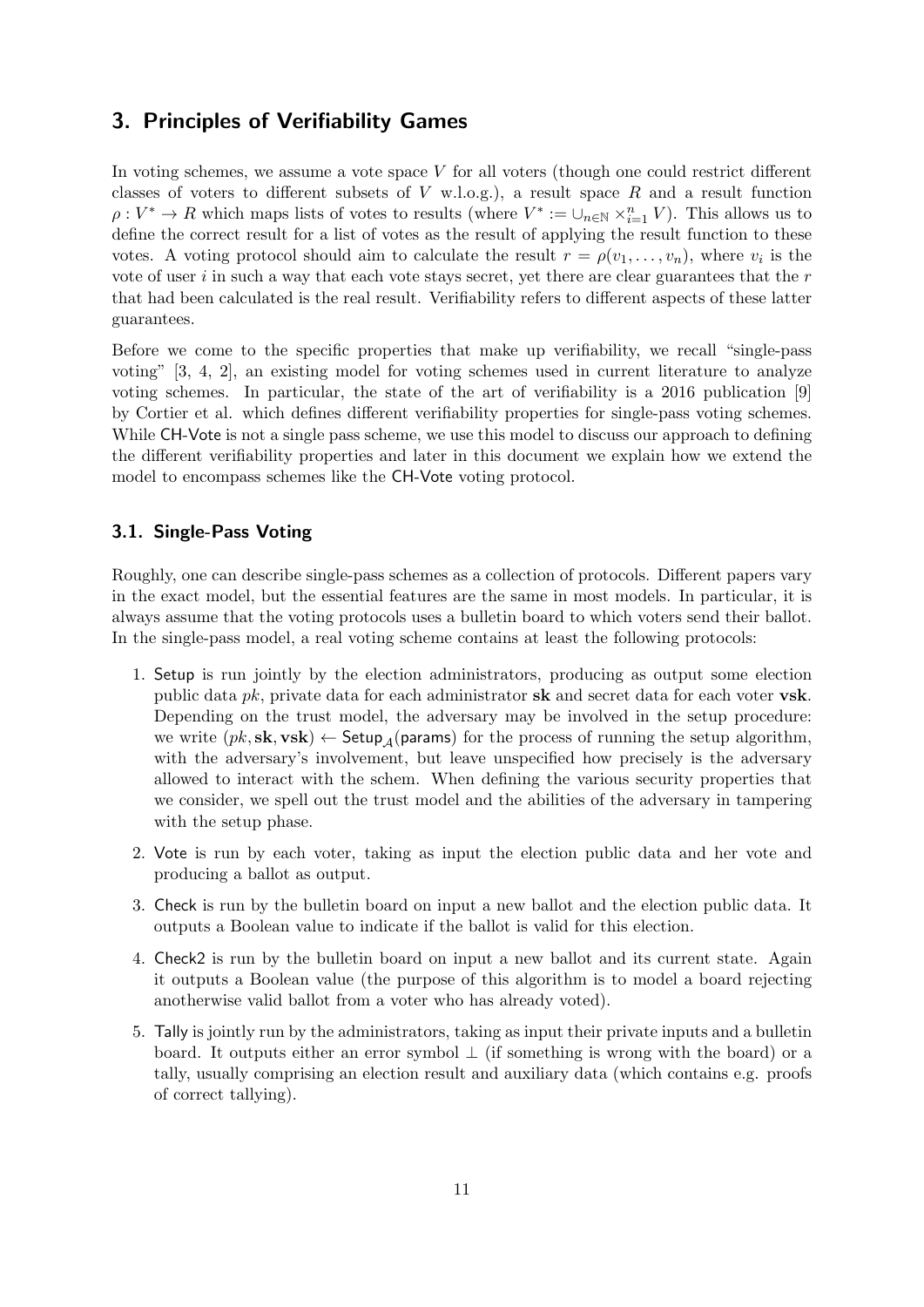6. Verify takes as input election public data, a bulletin board and a tally. It outputs a Boolean value to indicate if the election was conducted correctly or not. This algorithm is deterministic.

The protocols for the different parties are as follows:

- A voter reads election public data from the board, runs Vote on this public data and her vote to get a ballot, then sends the ballot to the board.
- An election authority starts by participating in Setup, receiving some private data. The authority then waits until the election has finished and participates in Tally, run on her private data and the bulletin board.
- The bulletin board begins by receiving public data from the administrators. Then, for each voter who sends a ballot, it runs first Check on the ballot alone and then Check2 on the ballot and its current state. If both these algorithms return true, it appends the ballot to its current state, otherwise it rejects the ballot and leaves its state unchanged. The bulletin board sends its entire state to any party that requests it, at any time.
- A verifier runs Check on each ballot on the board individually, then Verify on the whole board. If these algorithms return true, the verifier accepts the election, otherwise it rejects the election.

## <span id="page-11-0"></span>3.2. Formatting assumptions

To formally specify the verifiability games we use, we make several assumptions on the protocol. In particular, these assumptions are satisfied by CH-Vote.

Explicit ballots We assume that following an election, any bulletin board BB determines a unique sequence of voter-ballot pairs, that is BB yields a unique sequence

$$
((v_1,b_1),(v_2,b_2),\ldots,(v_t,b_t))
$$

where  $v_i$  is a voter identifier and  $b_i$  is a corresponding ballot.

- **Explicit confirmation** For each pair  $(v, b)$  on BB it is possible to publicly and efficiently determine if the ballot has been confirmed (and therefore that it should be included in the tally).
- **Committing ballots and Extractors** Bernhard et al. [\[2\]](#page-113-4) define the concept of an extractor which allows one to establish a mathematical definition of "a ballot b contains a vote  $v$ ". Their extractor is an algorithm which takes a ballot and the election secret data and outputs either a vote (indicating a valid ballot) or a special symbol  $\perp \notin V$  to indicate an invalid ballot. Extracting from an honestly created ballot must return the vote used to create that ballot, e.g. we have a property such as  $Extract(Vote(pk, v), sk) = v$  for any valid election keypair  $(pk, sk)$  and any  $v \in V$ . If ballots contain encryptions of votes, the extractor corresponds to decrypting a ballot individually, which would never happen in a real election for privacy reasons but this property is useful in security modelling.

In this document we consider a similar extractor, but one which takes only a ballot and public election data as input (and makes use of no secret data). Instead we let the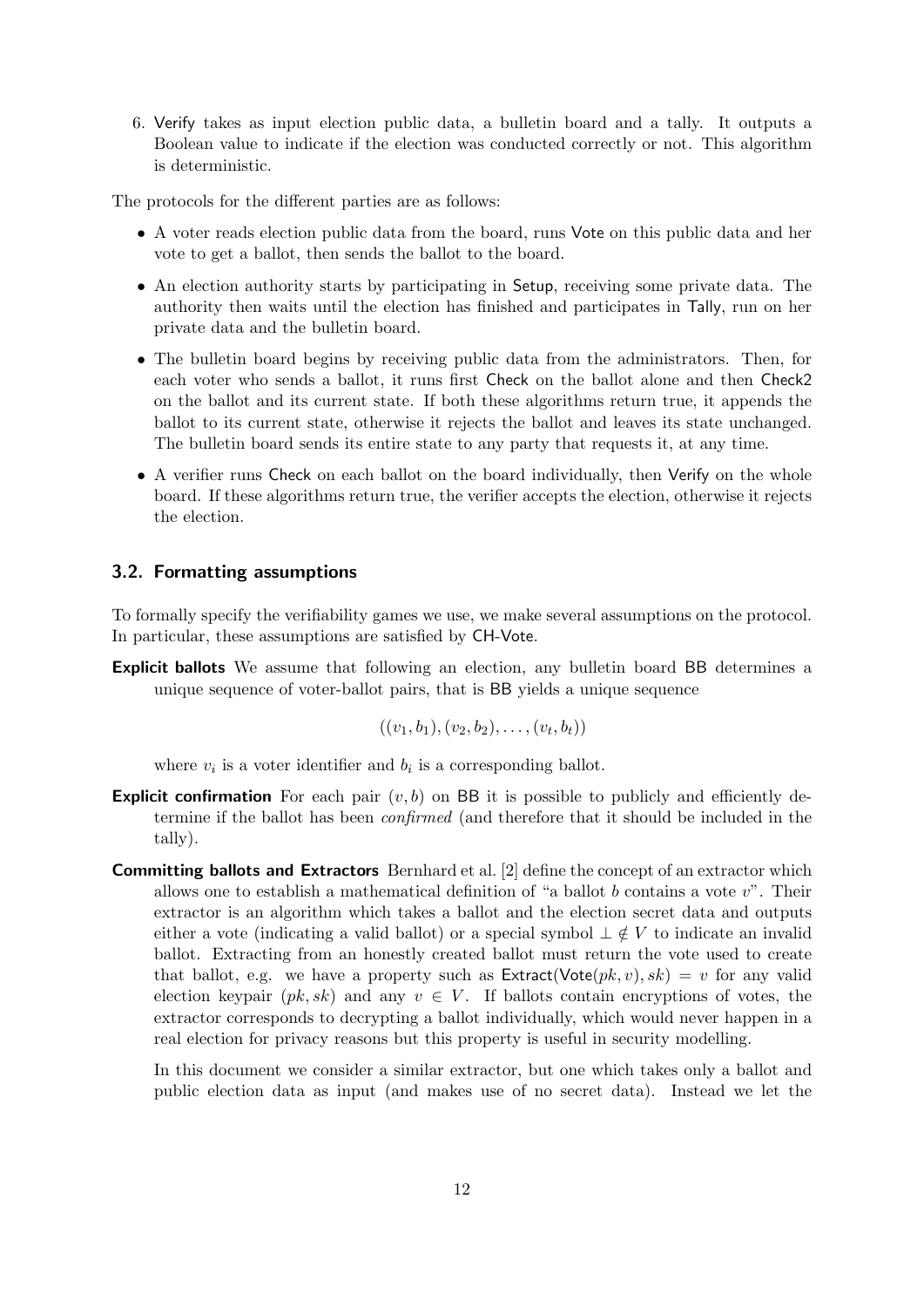extractor be a computationally unbounded algorithm<sup>[4](#page-12-0)</sup>. This gives us an even cleaner mathematical definition of a ballot containing a vote that is impervious to e.g. malicious administrators preparing two distinct secret keys matching the same public key, which is possible in some encryption schemes<sup>[5](#page-12-1)</sup>. We write  $\textsf{Extract}(b,pk)$  for the result of running the extraction algorithm on ballot b and public key  $pk$ . The result is either a vote in V or ⊥.

A properly specified extractor yields some useful correctness definitions:

- The Vote algorithm is correct if extracting from a ballot created by this algorithm returns the original vote.
- A ballot is correct if the extractor, running on this ballot, does not return  $\perp$ .
- An election tally is correct if the claimed result matches what one would get by extracting the vote from each ballot<sup>[6](#page-12-2)</sup> and then running the result function  $\rho$  on the extracted votes.

Since different voters in CH-Vote may have different voting rights, we will actually split our extractor into two parts: an algorithm E which (inefficiently) obtains the encrypted vote and the algorithm Extract itself which takes the output of E as well as the voter-specific eligibility information.

<span id="page-12-0"></span><sup>&</sup>lt;sup>4</sup>This is fine as we will only ever use it in security games — no-one ever needs to run the extractor in reality.

<span id="page-12-1"></span><sup>&</sup>lt;sup>5</sup>For example, one could modify ElGamal to have an extra bit on the secret key that has the effect of adding 1 to any decryption. Together with a compatible ZK proof scheme one could create a voting scheme that allows the decryptors to selectively add votes to the result, which verifiable voting schemes should obviously not tolerate.

<span id="page-12-2"></span> ${}^{6}$ This formulation would declare a tally incorrect if any of the ballots on the board is incorrect. Alternatively, one could formulate it as "the result matches the result function run on all the correct ballots on the board".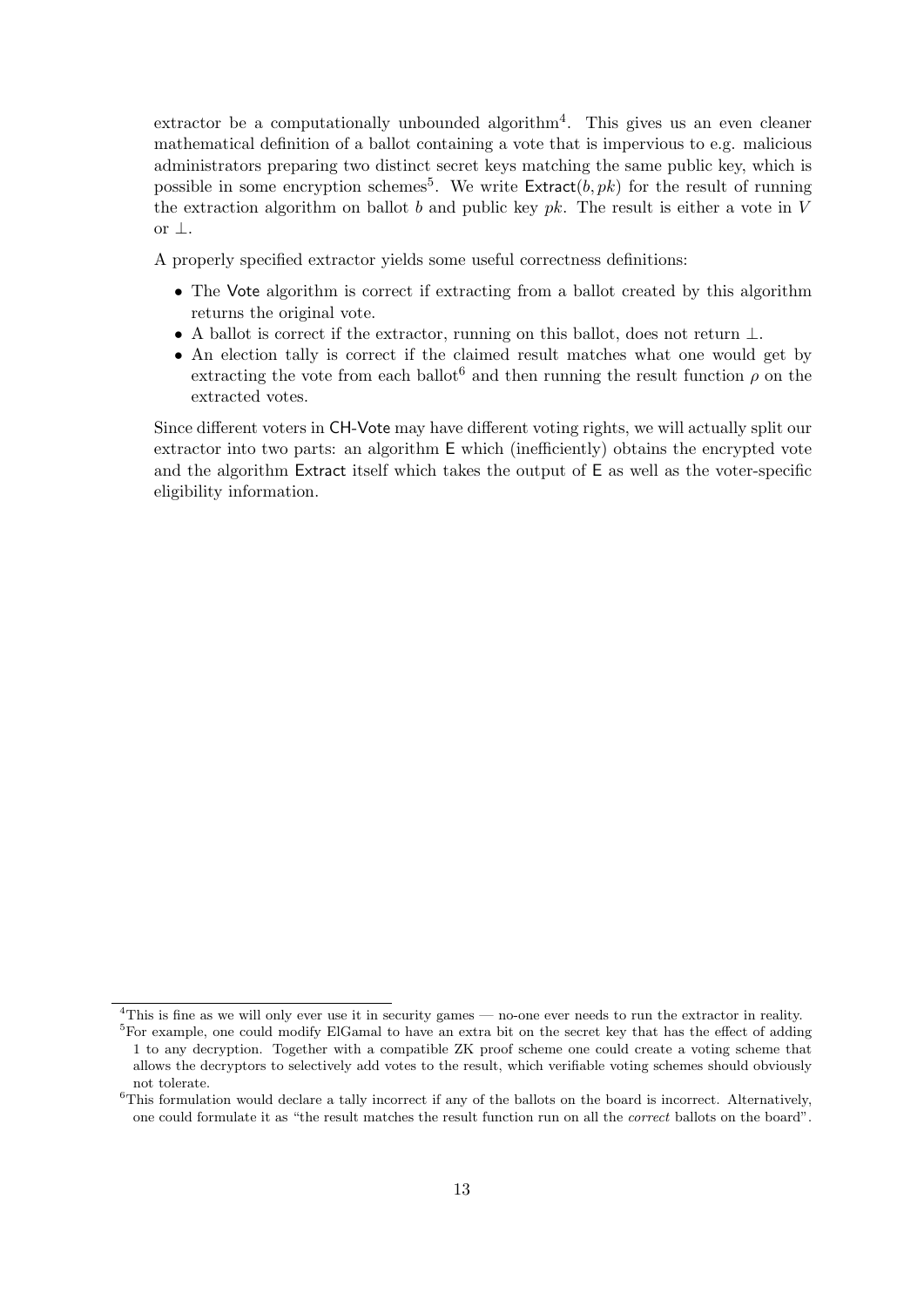## <span id="page-13-0"></span>4. Verifiability Notions

Early papers on verifiability take one of two approaches. In the first approach that is sometimes called chain of custody, it is required that a vote is cast as intended, recorded as cast and tallied as recorded. If all these properties hold, one may call a scheme end-to-end verifiable.

The second approach traditionally identifies two properties: Individual Verifiability (IV) deals with checks that can be done only be a voter themselves (such as that their ballot appears on the bulletin board) and Universal Verifiability (UV) which deals with checks that can be performed by an independent judge or any member of the public.

Some papers alternatively use the term UV to refer to the union of all verifiability properties that one wants a scheme to have. Other more recent work splits part of what was earlier considered part of UV into a separate property called eligibility verifiability (EV). When encountering the term UV it is worth noting therefore that this term means different things in different papers.

Both of these approaches have not, until recently, been formulated at a level of precision that is expected of cryptographic security proofs nowadays. It turns out that both approaches fail to adequately capture the ways in which a dishonest voter might be able to contribute a ballot containing something other than a valid vote, for example multiple votes.

We base our security model on the latest work by Cortier et al. [\[9\]](#page-113-5) in their review paper of verifiability notions and we identify four distinct verifiability properties:

- Individual Verifiability (IV): a voter can check that their vote has been recorded correctly. This is the only property that can only be checked by the voter, not the general public and it roughly matches the cast-as-intended and recorded-as-cast properties in the chain of custody approach.
- Ballot Verifiability (BV): it is possible to determine if a ballot contains a correct vote or not. This property protects against dishonest voters.
- Eligibility Verifiability (EV): all ballots (that contribute to the tally) have been cast by eligible voters, and each eligible voter has at most one contributing ballot which corresponds to their intention.
- Universal Verifiability (UV): in our formulation, this is the property that anyone can check if the claimed election result corresponds to the ballots on the board (roughly matching tallied-as-recorded).

The property that we want a voting scheme to have, end-to-end verifiability, is that the scheme has all four of our properties.

Below we take each security property in turn and explain how we formalize it as a cryptographic game. Later in this document we specialize these games to the case of CH-Vote.

## <span id="page-13-1"></span>4.1. Individual verifiability

Individual verifiability is the property that a voter is convinced that his vote has been confirmed as intended. It prevents for example a dishonest voting machine to cast a ballot which does not correspond to the voter's intention. The CH-Vote requirement is as follows.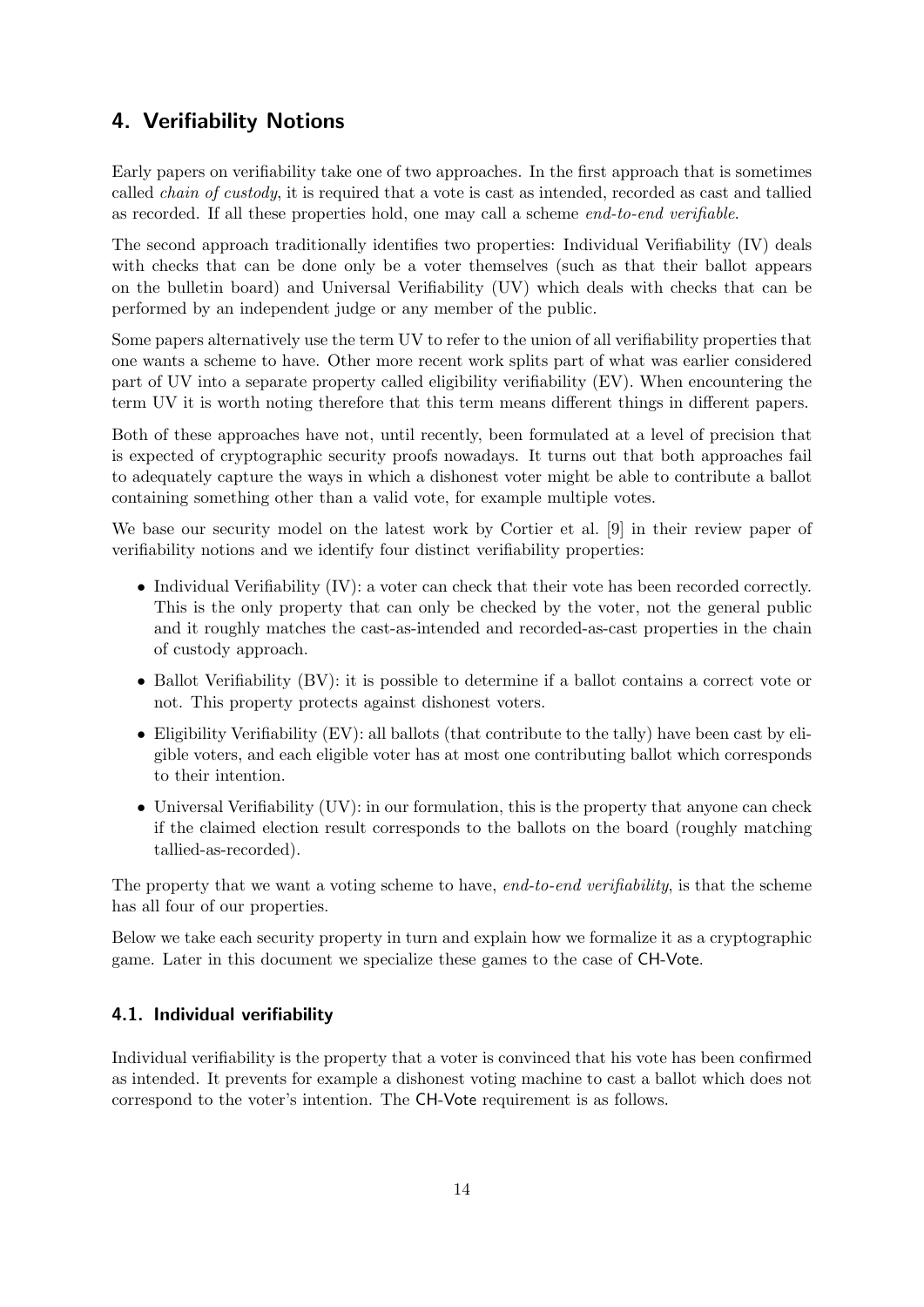```
\mathbf{Exp}^{\mathsf{iv}}_{\mathcal{A},\Pi}(\mathsf{params})(pk, sk, vsk, BB) \leftarrow \Pi. Setup _A(params)
\mathbf{s} \leftarrow \mathcal{A}(pk, \mathbf{sk}_{\ominus 1})\mathcal{A}^{V(\mathbf{v}\mathbf{s}\mathbf{k}_1, \mathbf{s}), \mathsf{BB}, E(\mathbf{s}\mathbf{k}_1)}(pk, \mathbf{v}\mathbf{s}\mathbf{k}_{\ominus 1})If bad<sub>iv</sub> return 1
```
<span id="page-14-0"></span>Figure 1: Game for defining individual verifiability

"After submitting an encrypted vote, the voter receives conclusive evidence that the vote has been cast and recorderd as intended. This evidence enables the voter to exclude with high probability the possibility that the vote has been manipulated by a compromised voting client. [...] The probability of detecting a compromised vote must be 99.9% or higher."

We define *individual verifiability* using the game in Figure [1.](#page-14-0) The game starts with the initialization of the public voting parameters, as well as individual voters. These include generating the public keys for the election autorities pk and the corresponding secret keys sk. We write  $\Pi$ . Setup<sub>A</sub> to indicate that the adversary may take part in the overall setup of the execution. The adversary takes over all but one voter and all but one election authorities. The game therefore models the interaction of the adversary with the following parties:

- The honest voter 1 which runs the voting protocol using voter secret information  $\mathbf{vsk}_1$ and voter selection s chosen by the adversary. The selection is made by the adversary after he sees the public election information.
- An honest election authority E which has as input some authority secret information  $sk$ . Without loss of generality we assume that this is the election authority 1 and its secret key is  $sk_1$ .
- The bulletin board BB.

The adversary engages in arbitrary executions with these parties. When its execution finishes, the game returns 1 (to indicate that the adversary has achieved his goal) if event  $bad_{iv}$  (defined below) occurs.

To define this event, we require the assumptions set forth in Section [3.2,](#page-11-0) namely that the bulletin board is well structured, and that ballots are committing (and therefore that one can extract, inefficiently, the vote that they encode). Furthermore, we assume that each voter outputs a boolean variable happy which indicates if it believes that the voting process has completed successfully.

Event bad<sub>iv</sub> occurs if the output of voter 1 is happy  $= true$  yet the bulletin board does not contain a confirmed ballot  $(1, b)$  such that  $Extract(b, pk) = s$ . This corresponds to voter 1 having successfully completed the voting process, yet his vote not appearing on the board as intended.

We define the advantage of an adversary against individual verifiability of scheme  $\Pi$  by:

$$
\mathbf{Adv}_{A,\Pi}^{\mathsf{iv}} = \mathbf{Pr}[\mathbf{Exp}_{A,\Pi}^{\mathsf{iv}} = 1]
$$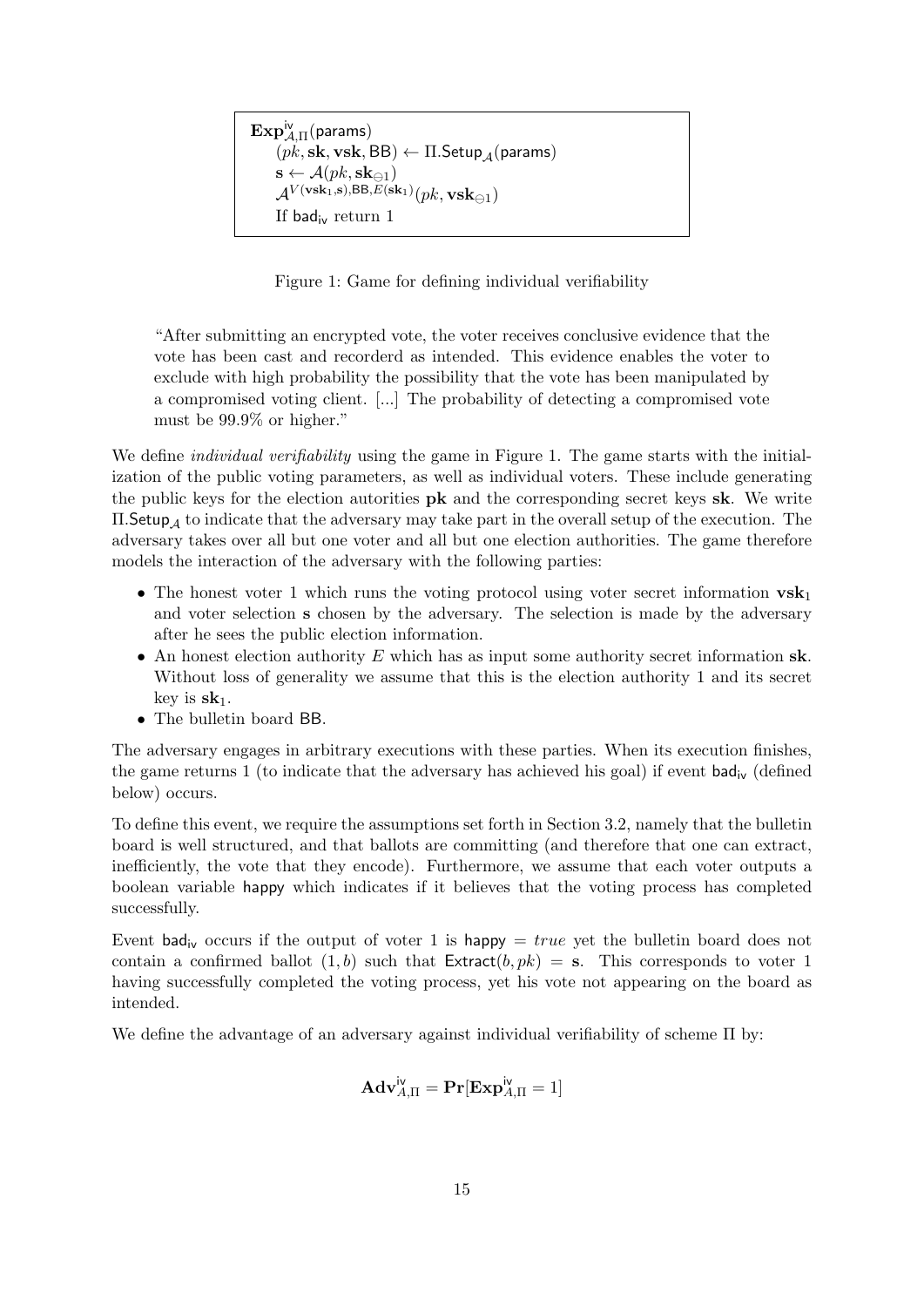We make two remarks about the security definition. First, the definition of the game essentially assumes that the adversary controls all other voters and all remaining trusted authorities. This is a minimal assumption for CH-Vote. Second, we note that our choice to let the adversary interact with voter 1 as oppose to an arbitrary voter of his chosing is with a small loss of generality. We could have considered a game where the adversary determines the honest voter on the fly (after seeing the public information). Standard techniques would help relate security in this adaptive setting with security in the setting which we consider with a loss linear in the number of users.

## <span id="page-15-0"></span>4.2. Ballot Verifiability

Call a ballot valid if it passes the checks mandated by an election scheme (and assume that invalid ballots should not be included in the tally). Call a ballot correct if it contains a legal vote. Ballot verifiability is the property that valid ballots are also correct. It prevents a dishonest voter from casting a ballot that has any other effect than one allowed in the election, for example casting multiple votes or erasing another ballot.

Ballot Verifiability was not stated as a separate property in most of the earlier voting literature. The CH-Vote requirements for example subsume parts of Ballot Verifiability into Universal Verifiability (emphasis ours):

"Universal Verifiability: The correctness of the election result can be tested by independent verifiers. The verification includes checks that only votes cast by eligible voters have been tallied, that every eligible voter has voted at most once, and that every vote cast by an eligible voter has been tallied as recorded."

While the case of a voter submitting two ballots is handled under EV, the BV property addresses the case where a voter tries to submit one ballot that contains a "double vote".

However, voting at most once is not sufficient as we would also like to prevent e.g. a voter from casting a ballot that has the effect of erasing another voter's ballot. A sufficient property is that no voter can cast a ballot that has any effect other than what is explicitly allowed by the election specifications.

We can write this as an implication in our model for single-pass voting:

 $\forall b: \text{Check}(pk, b) = 1 \longrightarrow \text{Extract}(b, pk) \neq \bot.$ 

We formalise this implication as a security game in which the adversary wins if it can falsify the assumption. In the syntax of single-pass voting, the game is defined in Figure [2.](#page-15-1)

> $\mathrm{Exp}^{\mathsf{bv}}_{\mathcal{A}}(\mathsf{params})$  $(pk, b) \leftarrow \mathcal{A}(\text{params})$ If  $\textsf{Check}(pk, b) = false$  then return 0 If  $\text{Extract}(b, pk) = \perp$  then return 1 else return 0

<span id="page-15-1"></span>Figure 2: Single-pass ballot verifiability (BV) game.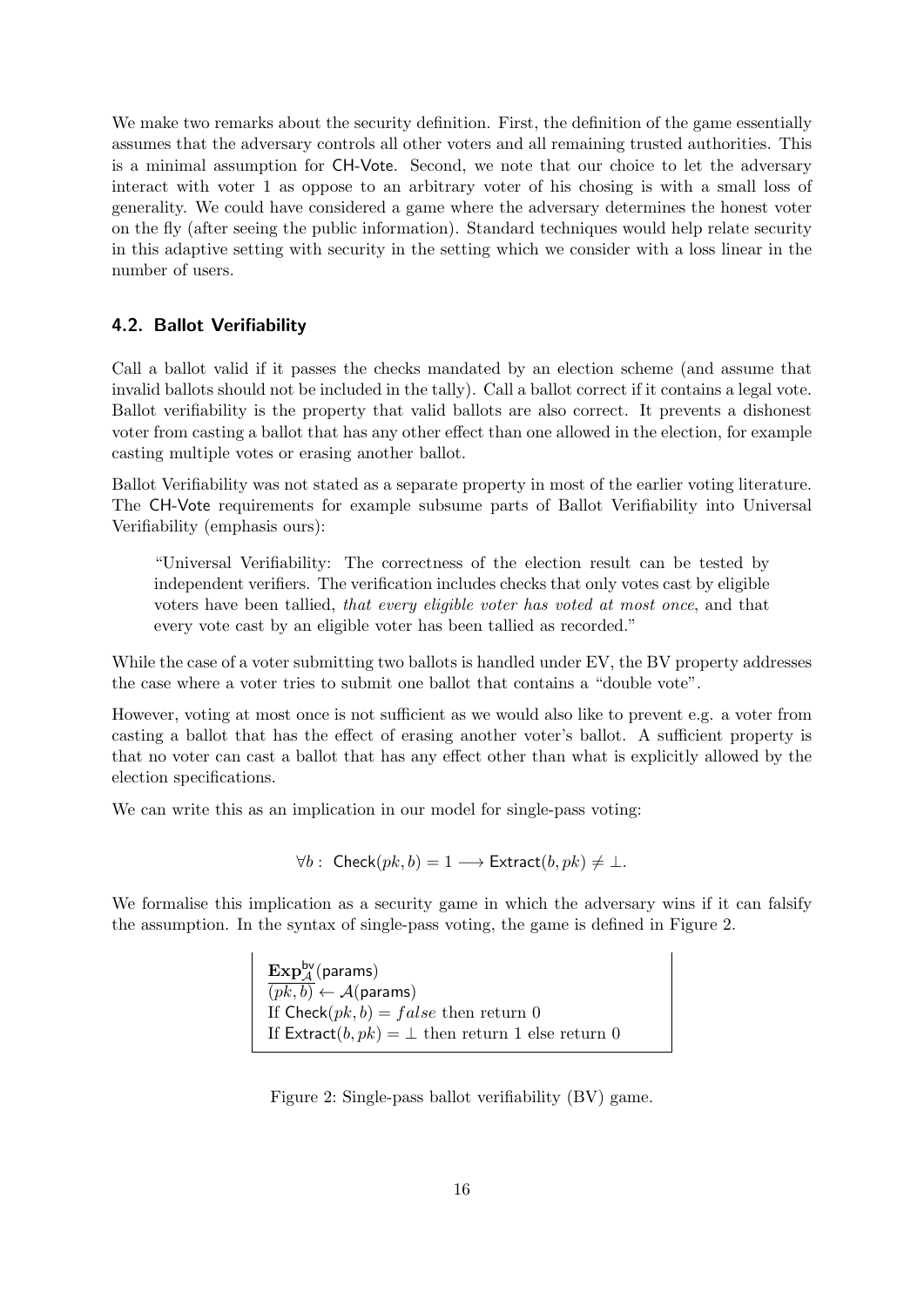The above game simply assumes that the adversary is in complete control of the Setup phase. This form, is achievable for schemes such as Helios where ballots must carry a ZK-PoK of correctness, ballot verifiability holds even if everyone (except the bulletin board) is dishonest and so the setup procedure can be run entirely by the adversary, i.e. the adversary can essentially choose the public key by itself.

As we explained in Section [3.2,](#page-11-0) an extractor should also satisfy the property that any ballot generated by the scheme's voting algorithm, on input a correct vote  $v \in V$ , extracts to the vote v. In particular such ballots are correct.

## <span id="page-16-0"></span>4.3. Eligibility verifiability

Informally, eligibility means that following the voting process an independent verifier is convinced that every eligible voter has voted at most once and each vote recorded is as cast by an eligible voter. CH-Vote follows the existing literature in subsuming this into Universal Verifiability, although we prefer to separate Eligibility Verifiability out as a separate property (emphasis ours):

"Universal Verifiability: The correctness of the election result can be tested by independent verifiers. The verification includes checks that only votes cast by eligible voters have been tallied, that every eligible voter has voted at most once, and that every vote cast by an eligible voter has been tallied as recorded."

We formalize this property as two distinct properties. The first one, which we call *eligibility* uniqueness, demands that each eligible voter casts at most one vote. For schemes where the bullet the board can be structured as a list of pairs  $(v, b)$  with v a voter's identity and b its corresponding ballot the formalization considers an adversary who controls all voters and all but one election authorities. The adversary interacts with the bulletin board and the election authority and aims that at the end of the interaction the bulletin board contains two confirmed votes for the same identity.

We define eligibility uniqueness via the experiment in the left-side of Figure [3.](#page-17-1) An adversary first participates in the setup algorithm of the scheme (in a way prescribed by the trust assumptions of the system). Next, the adversary takes over all of the voters and interacts with the bulletin board and one honest authority (wlog we let that authority be the first authority). At the end of the interaction the experiment returns 1 if event bad<sub>el-u</sub> occurs: the game sets this event true if at the end of the execution the list of confirmed ballots is  $((v_1, b_1), (v_2, b_2), \ldots, (v_n, b_n))$  and for some  $i, j \in [n]$  we have that  $v_i = v_j$ . Notice that our formulation uses the assumption that the bulletin board is well structured (Section [3.2\)](#page-11-0).

The second property we want to capture is the idea that all votes that are on the board correspond to an eligible voter. We prove a stronger property namely that if a confirmed ballot for some honest voter is on the board then the vote it encodes corresponds to the intent of the voter.

The formal model for this property, which we call *confirmed as intended* is given in the right side of Figure [3.](#page-17-1) As before, the adversary participates in the setup of the scheme. Then it interacts with an honest user (for which it decides on some vote intention), one honest election authority and the bulletin board; the adversary takes over all other voters and election authorities.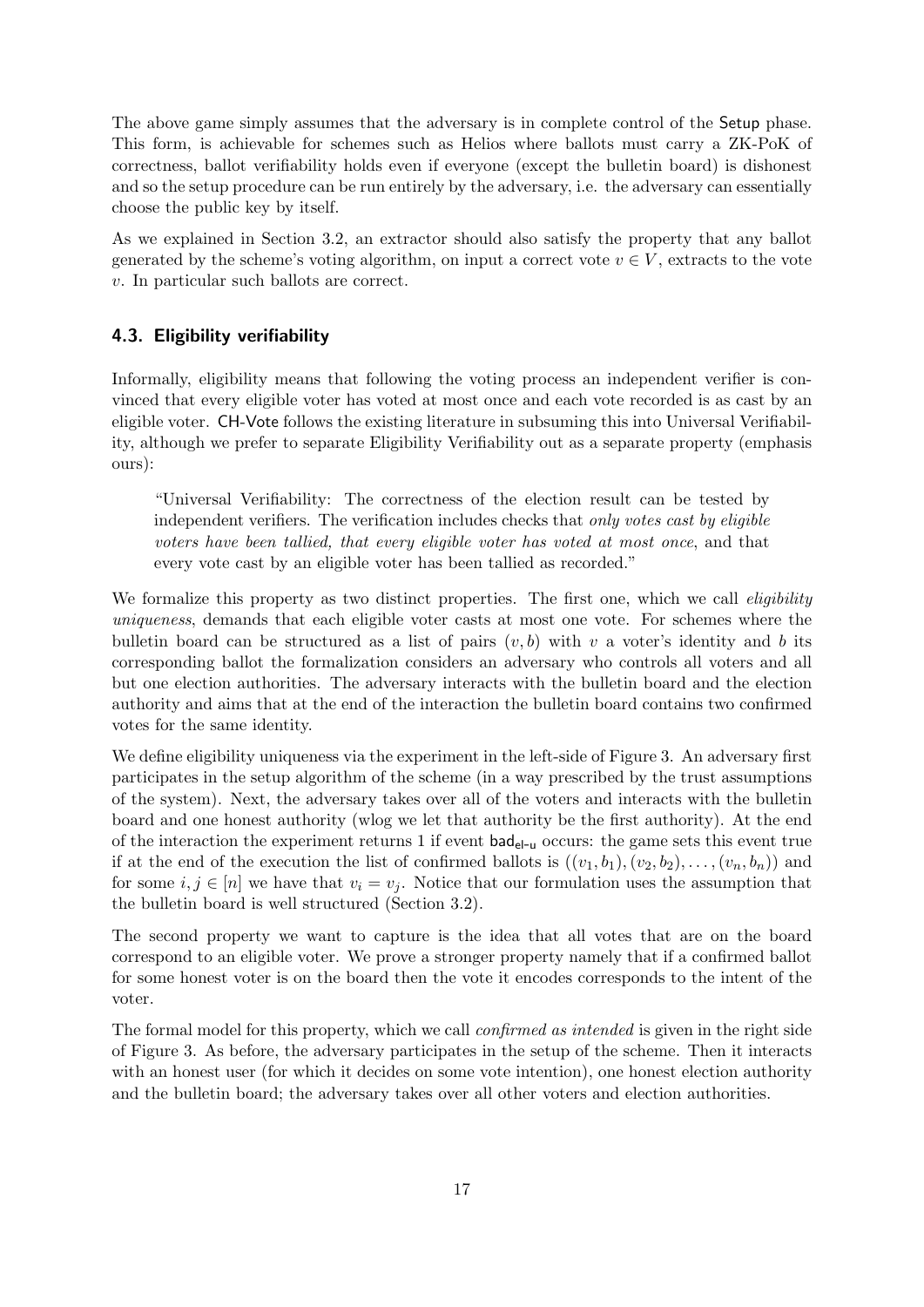| $\mathrm{Exp}_{A,\Pi}^{\mathsf{el-u}}(\mathsf{params})$                                         | $\mathbf{Exp}_{A\Pi}^{\mathsf{el-ci}}(\mathsf{params})$                                                      |
|-------------------------------------------------------------------------------------------------|--------------------------------------------------------------------------------------------------------------|
| $(\mathbf{pk}, \mathbf{sk}, \mathbf{vsk}) \leftarrow \Pi$ . Setup $_A(\mathsf{params})$         | $(\mathbf{pk}, \mathbf{sk}, \mathbf{vsk}) \leftarrow \Pi$ . Setup $_A(\mathsf{params})$                      |
| $\mathcal{A}^{\mathsf{BB}, E(\mathbf{sk}_1)}(\mathbf{pk},\mathbf{sk}_{\ominus 1},\mathbf{vsk})$ | $\mathbf{s} \leftarrow \mathcal{A}(\mathbf{pk}, \mathbf{sk}_{\ominus 1} \mathbf{v} \mathbf{sk}_{\ominus 1})$ |
| If bad <sub>el-u</sub> return 1                                                                 | $A^{BB,V(vsk_1),E(sk_1)}()$                                                                                  |
|                                                                                                 | If bad <sub>el-ci</sub> return 1                                                                             |

<span id="page-17-1"></span>Figure 3: Games for defining eligibility uniqueness (left) and recorded as cast (right)

The game sets event  $bad_{el-ci}$  (which indicates that the adversary has won) if the board contains a confirmed ballot b for voter 1, but the ballot does not encode the voter's intention, that is Extract $(b, pk) \neq$  s.

We define the advantage of the adversary in breaking eligibility uniqueness by

$$
\mathbf{Adv}_{A,\Pi}^{\mathsf{el-u}} = \mathbf{Pr}[\mathbf{Exp}_{A,\Pi}^{\mathsf{el-u}} = 1]
$$

and confirmed as intended by

$$
\mathbf{Adv}_{A,\Pi}^{\mathsf{el}\text{-}\mathsf{ci}} = \mathbf{Pr}[\mathbf{Exp}_{A,\Pi}^{\mathsf{el}\text{-}\mathsf{ci}} = 1].
$$

## <span id="page-17-0"></span>4.4. Universal Verifiability

Universal Verifiability (UV) is the property that one can check whether an election was tallied correctly. It protects the voting process from dishonest authorities who wish to claim a different election result than the one that was voted for.

The term Universal Verifiability has been used differently at different times in the literature. Some early work uses the term UV to refer to what we would call end-to-end verifiability, that is roughly IV, EV, BV and UV together. Our definition follows the more recent literature in using the term UV more narrowly. Thus our UV covers the highlighted requirements from the CH-Vote specification:

"Universal Verifiability: The correctness of the election result can be tested by independent verifiers. The verification includes checks that only votes cast by eligible voters have been tallied, that every eligible voter has voted at most once, and that every vote cast by an eligible voter has been tallied as recorded."

We assume that the output of an election in a public-board scheme can be divided into three components: pre-election data  $BB<sub>1</sub>$  (such as public keys, lists of candidates and eligible voters), election data  $BB<sub>2</sub>$  (the cast ballots) and post-election data  $BB<sub>3</sub>$  (a claimed result and auxiliary data). We further assume that from the post-election data one can compute a claimed result  $r$ .

Our UV property says that you can check if  $BB_3$  is correct under the assumption that  $BB_1$ and  $BB<sub>2</sub>$  are correct. In other words, our formulation of UV does not guarantee that only eligible voters have voted (already captured by EV), that votes were recorded correctly (already captured by IV) or even that the ballots in  $BB_2$  are correct (that is BV). What UV does say is that once you have seen  $(BB_1, BB_2)$  then the tallying authorities cannot convince you of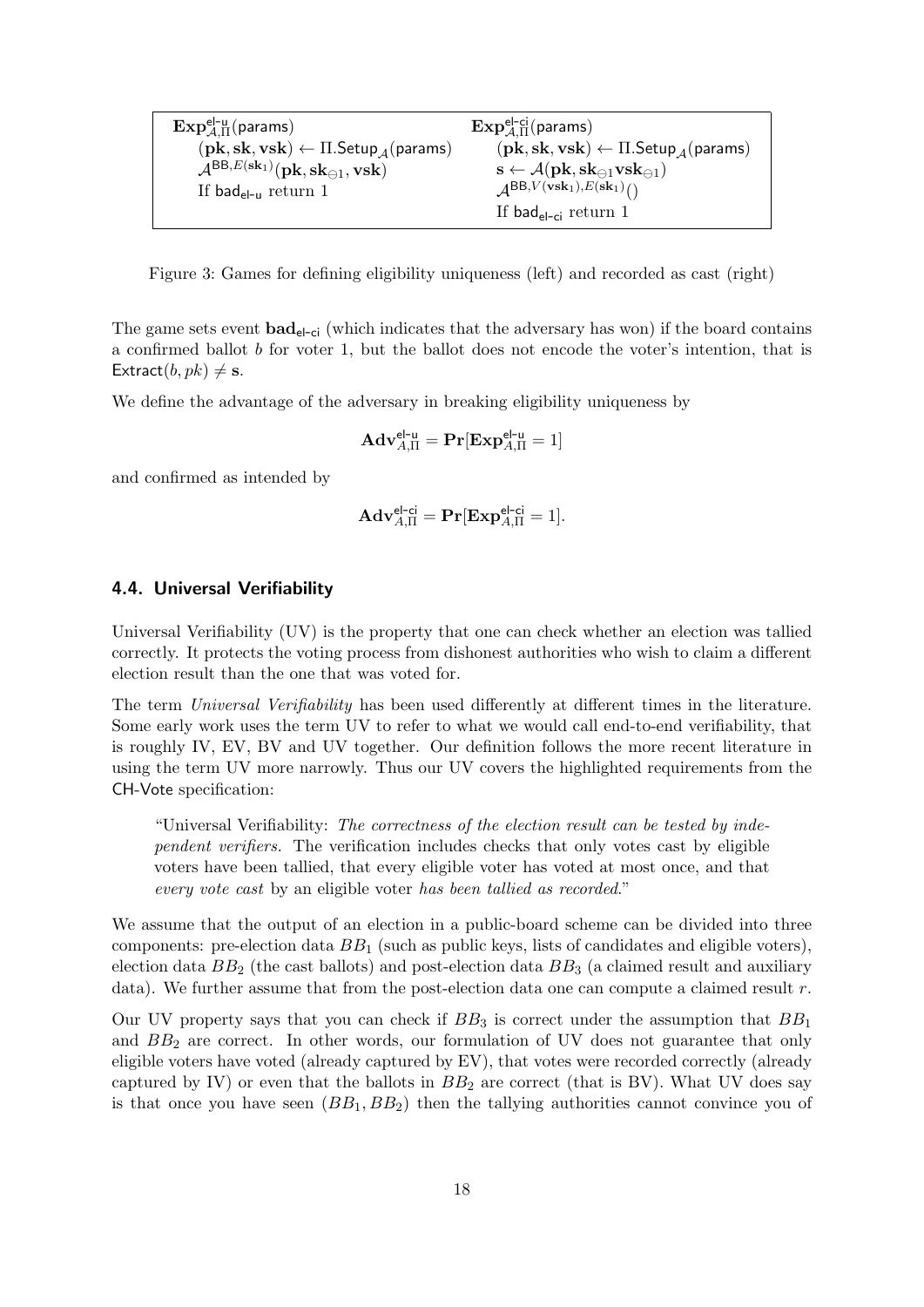any  $BB'_3$  value that would tally to a different result r' than the one mathematically implied by  $(BB_1, BB_2).$ 

We call an election output (e.g. a complete board containing all three parts) valid if it passes the public checks mandated by the scheme and correct if it matches some possibly inefficient, but mathematically precise definition of "tallied correctly". Universal verifiability can then be defined as: valid election outputs are also correct.

To define the correct result for some election data and a list of ballots, we again make use of the extractor. Recall that we assume a result function  $\rho: V^* \to R$  that takes a list of votes (not ballots) and returns the correct result  $r \in R$ . We make a slight change to express that the result of any election containing incorrect votes is also incorrect<sup>[7](#page-18-0)</sup>, by defining  $\rho' : (V \cup \{\perp\})^* \to R$ :

$$
\rho'(e_1,\ldots,e_n) := \begin{cases} \rho(e_1,\ldots,e_n) & \text{if } (e_1,\ldots,e_n) \in V^* \\ \perp & \text{otherwise, e.g. } \exists i : e_i = \perp \end{cases}
$$

This lets us formalise the correct tally of a list  $L = (b_1, \ldots, b_n)$ , of ballots:

$$
\mathsf{CorrectTally}(b_1,\ldots,b_n) := \rho'(\mathsf{Extract}(b_1,pk),\ldots,\mathsf{Extract}(b_n,pk))
$$

In words: the correct tally of a list  $L$  is the result of extracting a vote individually from each ballot, then applying  $\rho'$  to the result. If any ballot was incorrect (the extractor returned  $\perp$ ) then we return  $\perp$  as the correct tally since something has clearly gone wrong in this election.

We formalise the implication as follows.

$$
\forall (pk, L, r, aux): \text{Verify}(pk, L, r, aux) = 1 \longrightarrow r = \text{CorrectTally}(pk, L)
$$

We can transform this into a simple game which the adversary wins if and only if they can falsify the implication, given in Figure [4.](#page-18-1) In its simplest form, the game allows the adversary to create all the election data.

> $\mathrm{Exp}_{A,\Pi}^{\mathsf{uv}}$  $(pk, L, r, aux) \leftarrow \mathcal{A}()$ If Verify $(pk, L, r, aux) = 0$  then return 0 If CorrectTally( $pk, L$ ) = r then return 0 else return 1

<span id="page-18-1"></span>Figure 4: Single-pass universal verifiability (UV) game.

CH-Vote comes with several complications, neither of which have been considered in much depth in the literature to our knowledge. The first is that not all voters may have the same voting rights, so the extractor will have to take the voter's identity into account. Secondly, ballot verifiability in CH-Vote is based on the assumption that at least one trustee is honest. Finally, due to the way the mixnet and counting circles are implemented, the election result is only defined up to a permutation. We will address all these points when we present the UV notion for CH-Vote.

<span id="page-18-0"></span><sup>&</sup>lt;sup>7</sup>This does not mean incorrect in the sense of a voter spoiling their ballot. We will use this property to deal with ballots that violate ballot verifiability.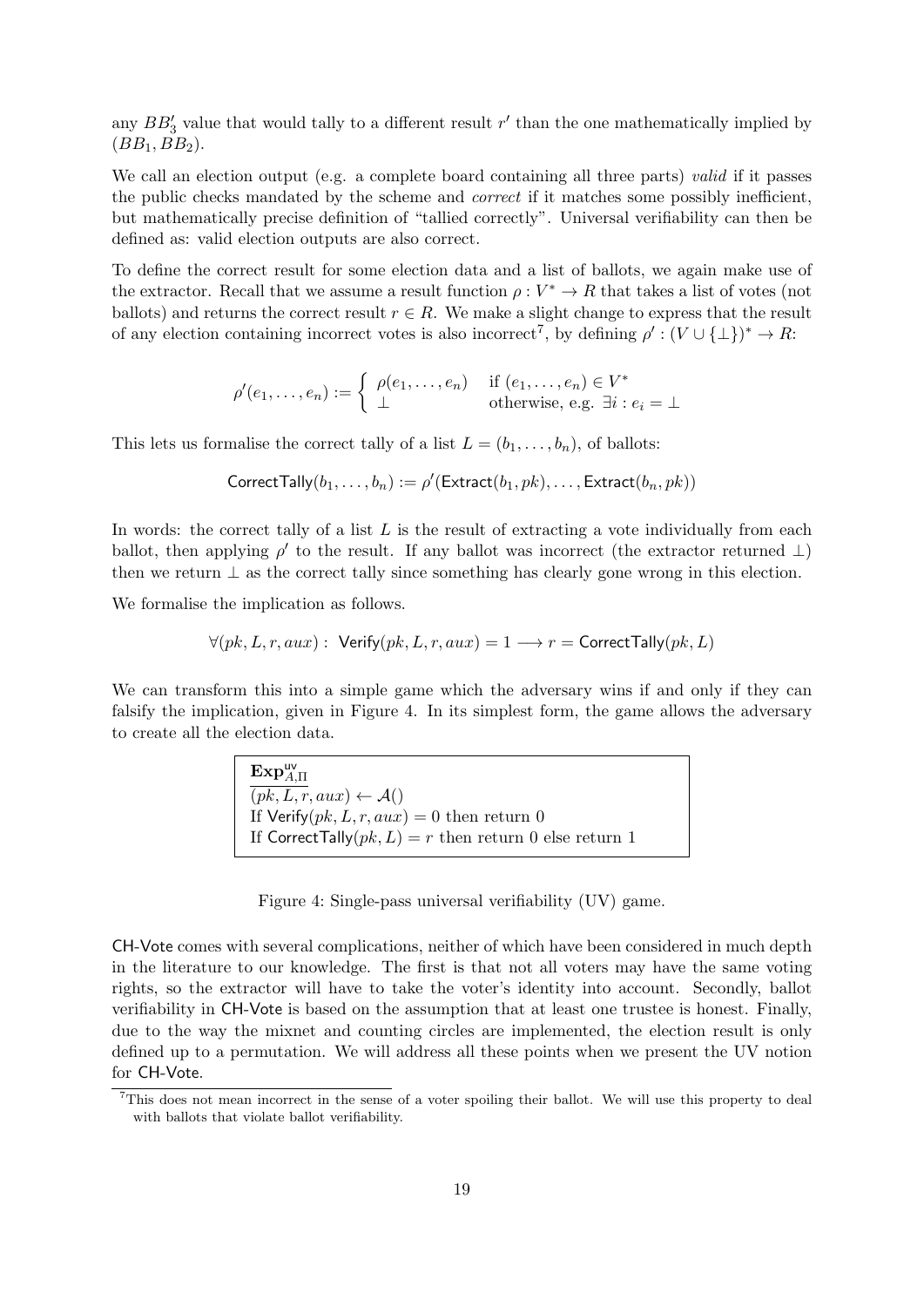## <span id="page-19-0"></span>5. Verifiability of CH-Vote

In this section we define the verifiability properties that we will prove for CH-Vote. We start with a high-level view of the protocol and its execution. Then explain how we derive the security game which we use for our analysis, and for each security property we state the theorem which captures the guarantees offered by CH-Vote. As much as possible, we use the notation used in the specification document [\[12\]](#page-113-0).

## <span id="page-19-1"></span>5.1. Parties and parameters

The parties in an election are

- 1. One administrator, who has the responsibility of publishing the election specification (number of candidates, eligible voters etc.) and the final election result. The administrator does not need to hold any secrets beyond perhaps a signing key to authenticate its messages.
- 2. A number s of election authorities (index:  $i$ ), each holding a share of the election secret key. The authorities contribute parts of the information that goes on the voter's secret voting cards. Authorities are also available during the election to interact with the voters who need to cast their ballots and they shuffle and jointly decrypt the election results.
- 3. A printing authority, who prints and delivers the voting cards to the voters. The printing authority is assumed to be honest
- 4. A number  $N_E$  of voters (index: i). Each voter holds a vote, has access to a voting client and to a voting card.
- 5. A bulletin board. The board allows voters and authorities to communicate and collects a transcript of the election.

We divide the public parameters of a CH-Vote election into the following classes:

- Public, non cryptographic parameters. These are the inputs  $(v, w, c, n, k, E)$  to the setup phase containing the voter descriptions, counting circle descriptions, candidate descriptions, numbers of candidates and allowed votes per election and the voter eligibility matrix. We assume that all these parameters are correctly and honestly generated.
- Public group and security parameters. These are the values

$$
(p,q,g,h,k,\widehat{p},\widehat{q},\widehat{g},\widehat{k},p',\sigma,\tau,\varepsilon,\mathbf{p}).
$$

We assume that the security level  $(s, \sigma, \tau, \varepsilon)$  and parameters of the appropriate level are chosen appropriately and correctly. We include the list of primes p here as it can be computed from the other parameters.

- We write params for the set of public parameters.
- Election keys. These are  $(pk, \mathbf{pk}, \mathbf{D}, \hat{\mathbf{x}}, \hat{\mathbf{y}})$ . Since these parameters are generated in a distributed fashion by the election authorities to assure secrecy of the related secret parameters, we do not assume they are honestly generated a priori. Rather, our later security analysis will assume that at least one authority is honest.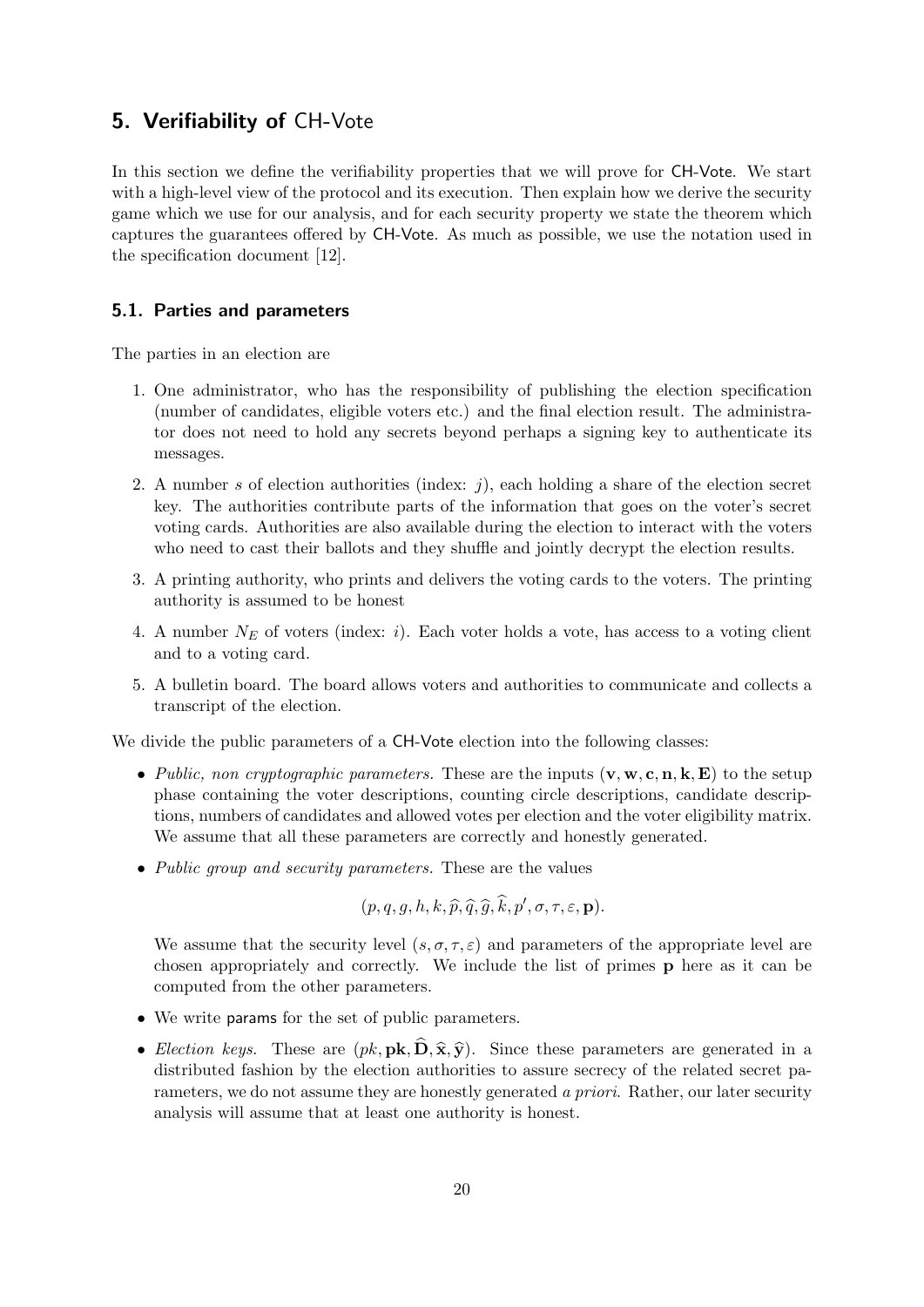## <span id="page-20-0"></span>5.2. Phases of an election

We start with a high-level overview of the execution of the protocol (full details are in the specification document [\[12\]](#page-113-0)).

#### Pre-election

In this phase, the election authorities together with the print server execute a distributed keygeneration protocol: for user i, authority j generates a polynomial  $\mathbf{p}_{ij}$  and two points  $x_{ij}$  and  $y_{ij}$ . It also selects n random points on the polynomial  $\mathbf{p}_{ij}$ . The secret voting key of user i is then set to  $X_i = \sum_{j=1}^s x_{ij}$  and his secret confirmation key is set to  $Y_i = \sum_{j=1}^s y_{ij}$ . The corresponding public keys are  $g^{X_i}$  and  $g^{Y_i + \sum_{j=1}^s \mathbf{p}_{ij}(0)}$ , where g is a generator of  $\mathbb{G}_{\hat{q}}$ .

The verification codes of user  $i$  combine (hashes of) the points across the different polynomials held by the election authority (for each individual selection); the finalization code combines (hashes of) all polynomials corresponding to the voter.

## During the election

An eligible voter starts out with a serial number  $i \in 1, \ldots, N_E$ , a vote s (= selection) and a voting card containing two secret strings  $X_i$  and  $Y_i$  as well as a list of confirmation codes, one for each possible selection.

The voter starts their voting client and enters their serial number  $i$ . The client displays the voting page and the voter makes their selection s. The voting client then asks the voter to enter their first secret  $X_i$ .

The client posts some data on the bulletin board that functions both as an OT request and as an encryption of the voter's selection. The OT request aims to transfer points on the different polynomials that are held by the election authority to the user. This data is authenticated by a Schnorr-type signature using  $X_i$  which doubles as a proof of a correctly formed request.

Each authority, when they see an OT request that is correctly signed and proven with a voter key, replies by posting an OT response to the board. Each authority will do this at most once per eligible voter.

The client monitors the board and collects the OT responses. When it has all responses, it can compute the verification codes for the voter's selection, which it displays to the voter. The client then asks the voter for their second secret  $Y_i$ .

The voter compares the verification codes with the ones on her card and types  $Y_i$  into the client if the codes match.

The client uses  $Y_i$  (together with additional information about the polynomials held by the election authorities) to post a confirmation message to the board. All authorities, on seeing such a message, reply with a finalisation message. The client combines the finalisation messages to produce the finalisation code, which it displays to the voter. The voter compares this to the code on her card — if it matches, her vote has been cast successfully.

In a diagram, the voting process can be abstracted as follows: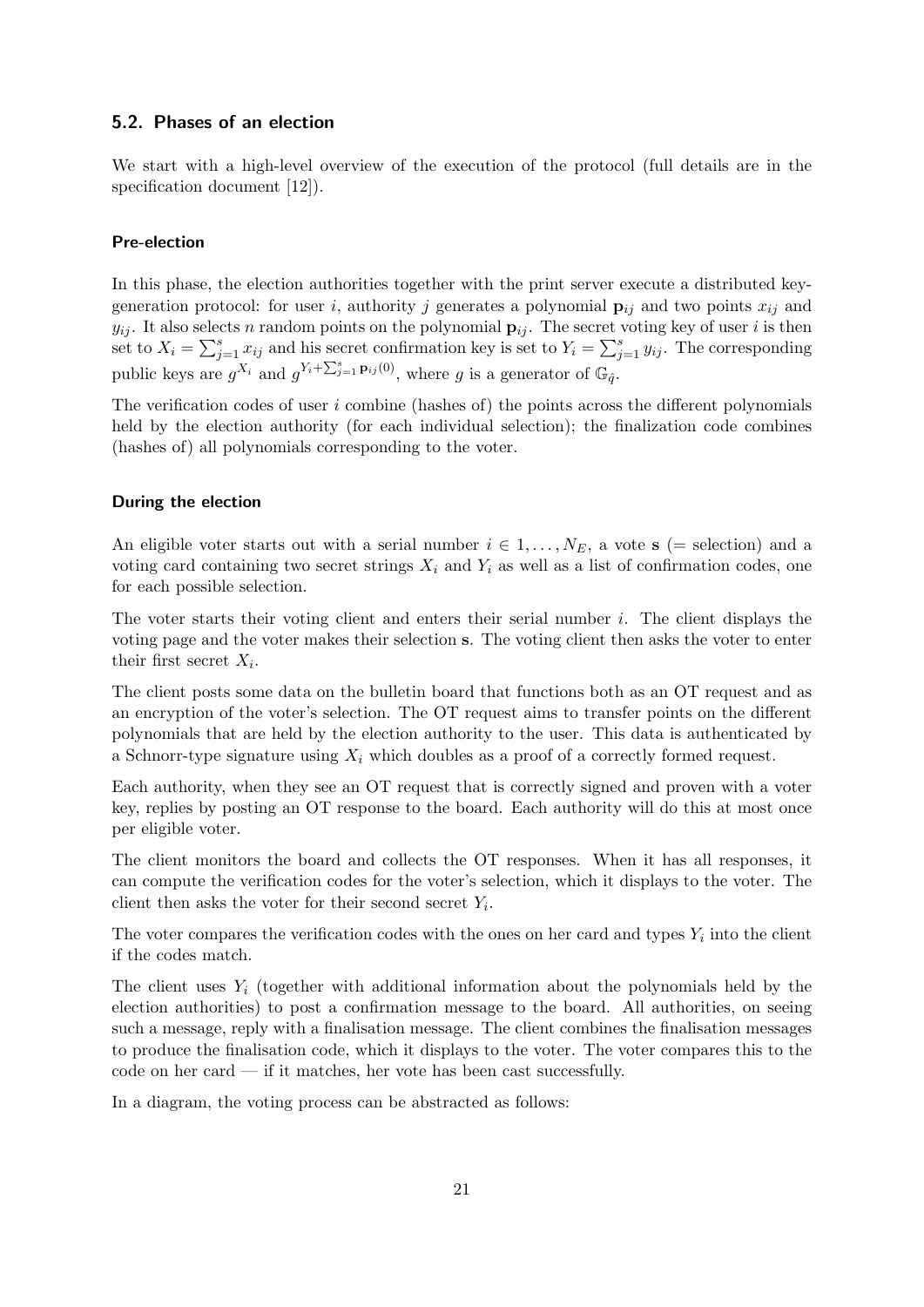| Voter                                                     | Authority                                              |
|-----------------------------------------------------------|--------------------------------------------------------|
|                                                           | $\stackrel{\alpha}{\longrightarrow}$ CheckBallot       |
| CheckReturnCodes                                          |                                                        |
|                                                           | $\stackrel{\gamma}{\longrightarrow}$ CheckConfirmation |
| CheckFinalisationCode $\stackrel{\delta}{\longleftarrow}$ |                                                        |

## Post-election

After the voting period ends, the election authorities each perform a shuffling and a partial decryption operation. In the shuffling phase, each authority in turn takes the ballots on the board and applies a mixnet. The result is that if at least one authority is honest then the output of this phase is a list of ballots whose votes are a permutation of the votes in the original ballots, but no-one can link an output ballot to an input ballot.

In the decryption phase, the authorities each produce a partial decryption for each ballot in the output of the final shuffle. Anyone can now take such a ballot and all s of its partial decryptions and combine these values to recover the encrypted vote.

The verifiability of the post-election phase is covered by our UV property. Both the shuffling and decryption phases require the authorities to produce zero-knowledge proofs that they have operated correctly. UV ensures that, even if all authorities are dishonest, they cannot produce valid proofs unless they have shuffled and decrypted correctly.

## <span id="page-21-0"></span>5.3. Sequence diagrams

We present sequence diagrams for the pre-election, election and tallying phases of a CH-Vote election in Figures [5,](#page-22-0) [6,](#page-23-0) and [7,](#page-24-0) respectively. For simplicity we model an election with two authorities A1, A2 and one voter comprised of a voting device D1 and a human V1. We present our diagrams in a token-based execution model, although in reality the parties may execute concurrently. Since parties mostly communicate by reading and writing to the bulletin board, we give the board the additional role of "scheduler" in our diagrams to simplify the presentation. We write ⊥ for flows in our diagram that do not model communication, but serve only to transfer the fictional "execution token".

In all diagrams, whenever we indicate a party receiving a message from the board/scheduler, we mean that said party takes a "turn" in the election process and may begin by reading the entire state of the board so far. However, we write out only the information on the board that is actually relevant for the next step.

In the pre-election phase shown in Figure [5,](#page-22-0) each authority takes two "turns": one to generate voter key data and one to generate its own key shares.

In the election phase in Figure [6,](#page-23-0) the voter begins (after fictionally receiving the token) by giving their identity  $i$ , a selection  $s$  and the first voter key  $x$  to the voting device, which creates the first ballot component  $\alpha$  and sends it to the board. Each authority in turn responds with a value  $\beta_i$ . We call this interaction the vote casting phase.

In the vote confirmation phase of the election phase, the voting device gets the responses  $\beta$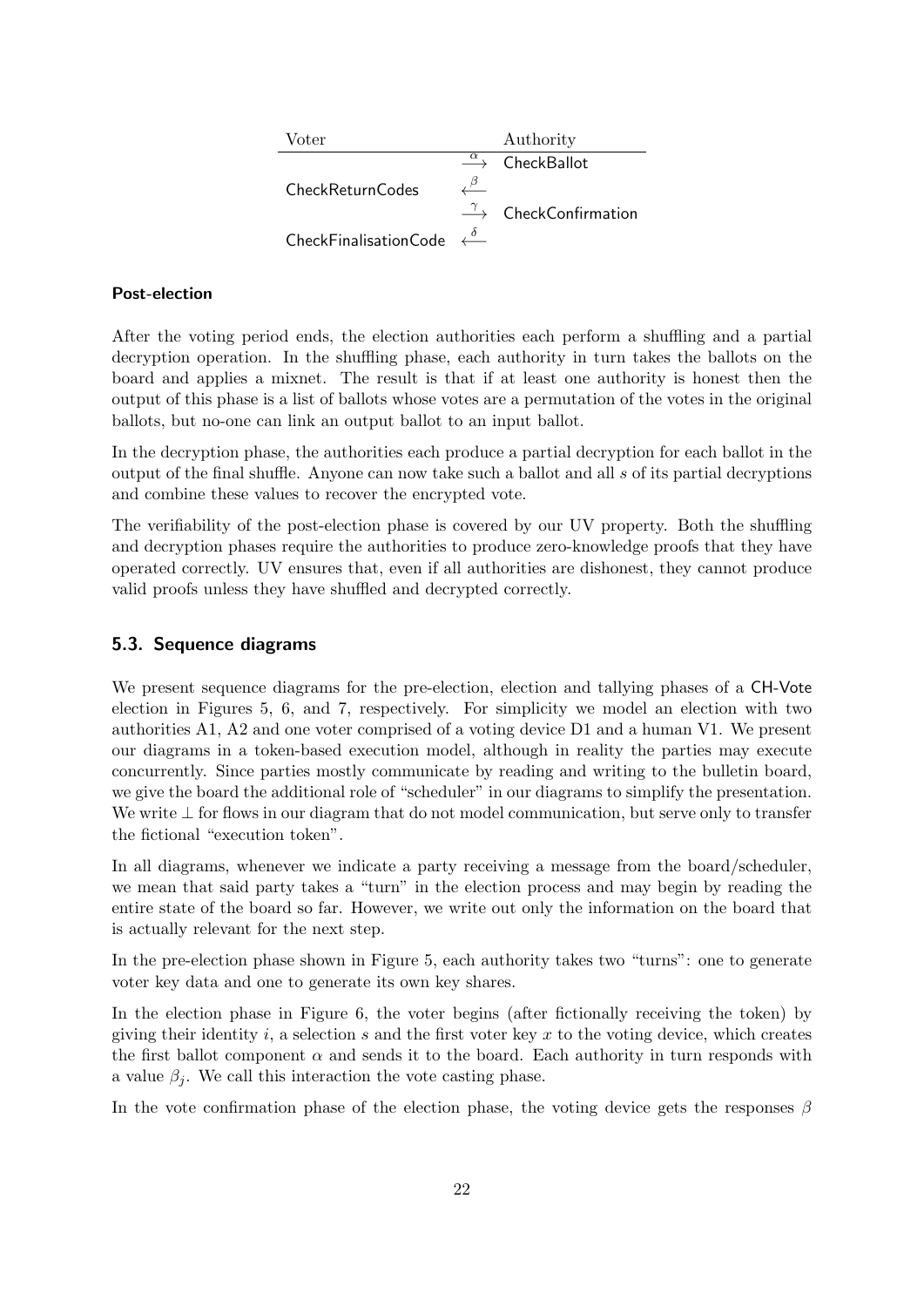

<span id="page-22-0"></span>Figure 5: Sequence diagram for the pre-election phase.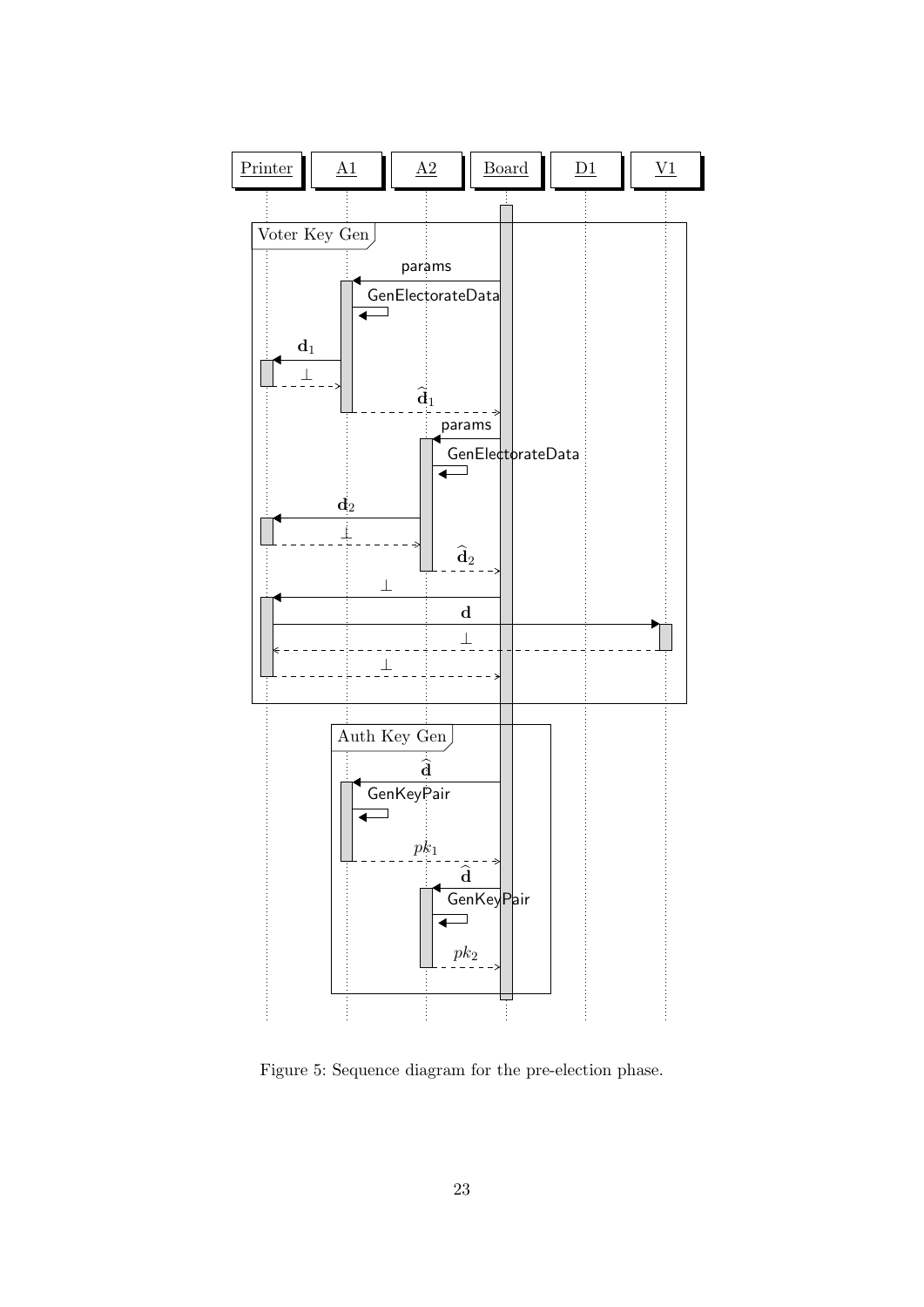

<span id="page-23-0"></span>Figure 6: Sequence diagram for the election phase.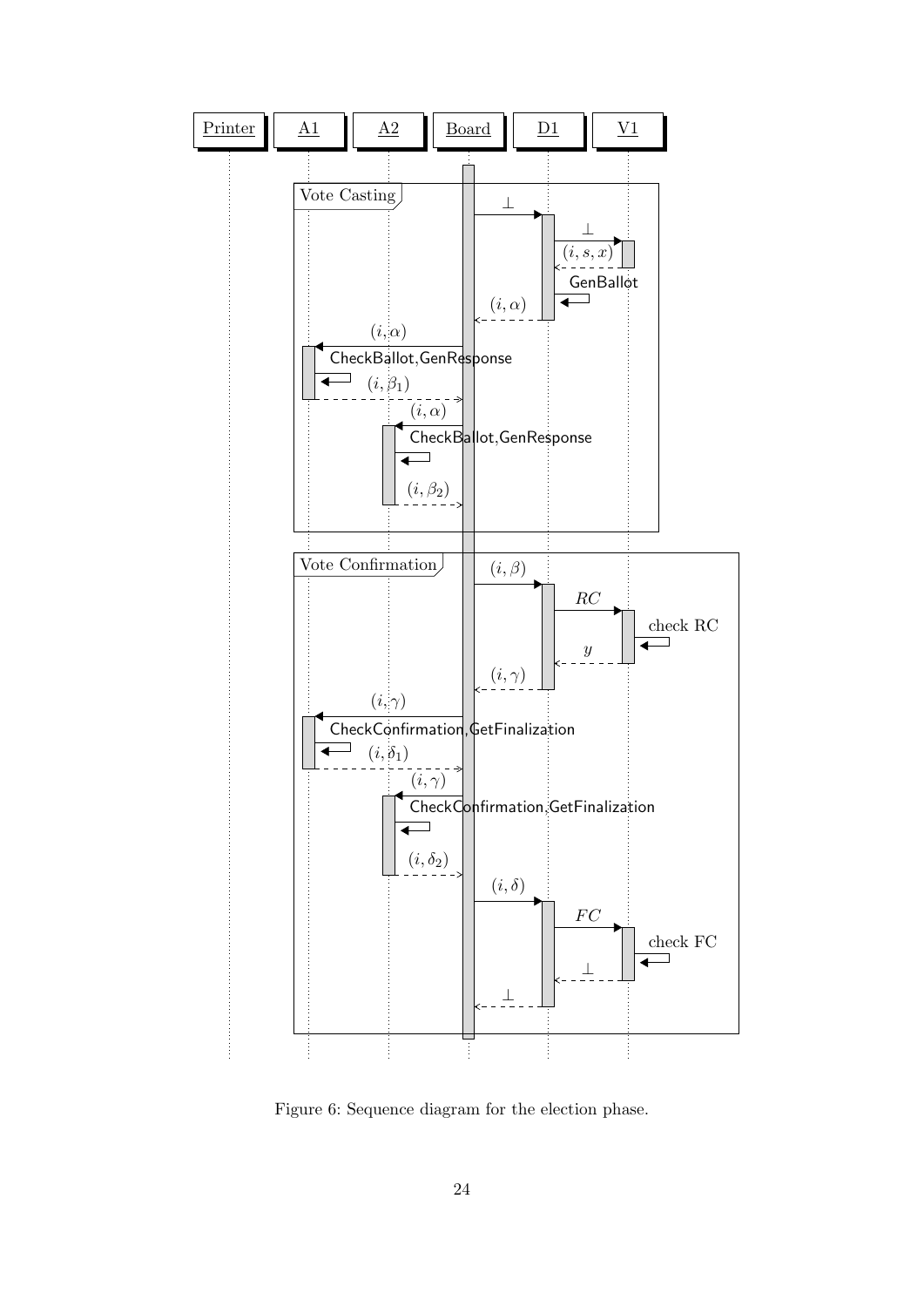from which it computes the return codes  $RC$  and sends them to the voter for inspection. If she is happy, the voter inputs her second key  $y$  and the interaction with the board and authorities repeats to create values  $\gamma$  and  $\delta$  on the board, from which the device computes the finalisation code  $FC$  and sends this to the voter.

In the tallying phase in Figure [7,](#page-24-0) there are two rounds: mixing and decryption. In each round, each authority takes a turn. (While mixing has to be sequential, the production of decryption shares could be done concurrently by the authorities.)



<span id="page-24-0"></span>Figure 7: Sequence diagram for the tallying phase.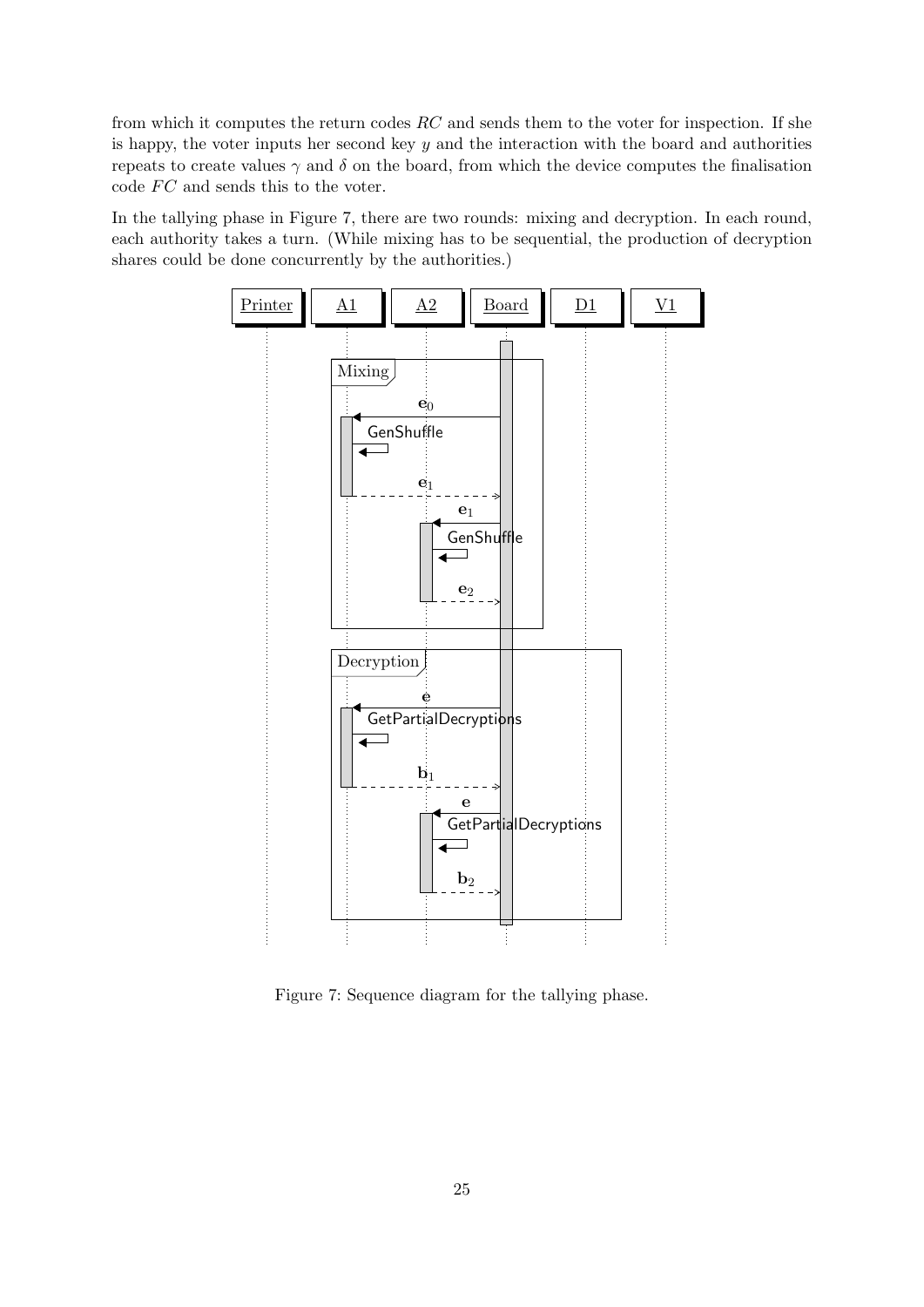## <span id="page-25-0"></span>5.4. Informal security implications

To understand our modeling, it helps to have an informal understanding of the security implications of the protocol. We provide a brief discussion below.

In these descriptions, the term *valid* refers to an element that passes the associated checking function, e.g. a valid  $\alpha$  is one that makes CheckBallot succeed. The term *correct* refers to an element that satisfies the intended properties, e.g. a correct ballot for a voter is one that encodes her intended vote. Roughly put, the purpose of verifiability is to ensure that "valid implies correct".

## Guarantees for the voter

A voter's ballot on the board consists of two parts: an OT request and encryption, signed by her first secret  $X_v$  and a confirmation, signed by her second secret  $Y_v$ .

If the confirmation codes returned by the client match those on the voter's card, for the candidates that she voted for [e.g. CheckReturnCodes succeeds], then the voter can be assured that the first part of her ballot is a correct encryption of her vote and that all authorities have seen this first part. The voting client cannot have suppressed or modified her vote. The vote is cast as intended, but not recorded yet (it will not be tallied yet).

If the finalisation code matches that on a voter's card [CheckFinalisationCode succeeds], she can be assured that the second part of her ballot has been posted to the board and that all authorities have seen it there. Her client cannot have cast a malicious second part (or not sent the second part at all) in order to suppress her vote. Her vote has been recorded as cast.

If the voter does not release her  $Y_v$  without checking the confirmation codes, her client cannot impersonate her or cast a different vote to the one that she wanted.

## Guarantees for the authorities

If the authorities see a valid first part  $\alpha$  [CheckBallot succeeds] then the authorities know that  $\alpha$  encodes a valid<sup>[8](#page-25-2)</sup> vote (Ballot Verifiability) and that the voter must have been involved in the casting process. The authorities do not know that the ballot matches the voter's intention yet, however.

If the authorities see a valid second part  $\gamma$  [CheckConfirmation succeeds] then they know that the voter saw the correct return codes, hence her ballot is correct.

During tallying, the authorities should count only those ballots  $(\alpha, \gamma)$  with valid components (in the sense mentioned above).

#### <span id="page-25-1"></span>5.5. Formatting assumptions

As explained earlier, our games are meaningful for protocols which satisfy certain formatting assumptions (as stated in Section [3.2\)](#page-11-0). Here we argue that CH-Vote satisfies those assumptions.

<span id="page-25-2"></span> $8A$  valid vote is simply an element of the vote space. A ballot either encodes a valid vote or not — the former case is called a correct ballot.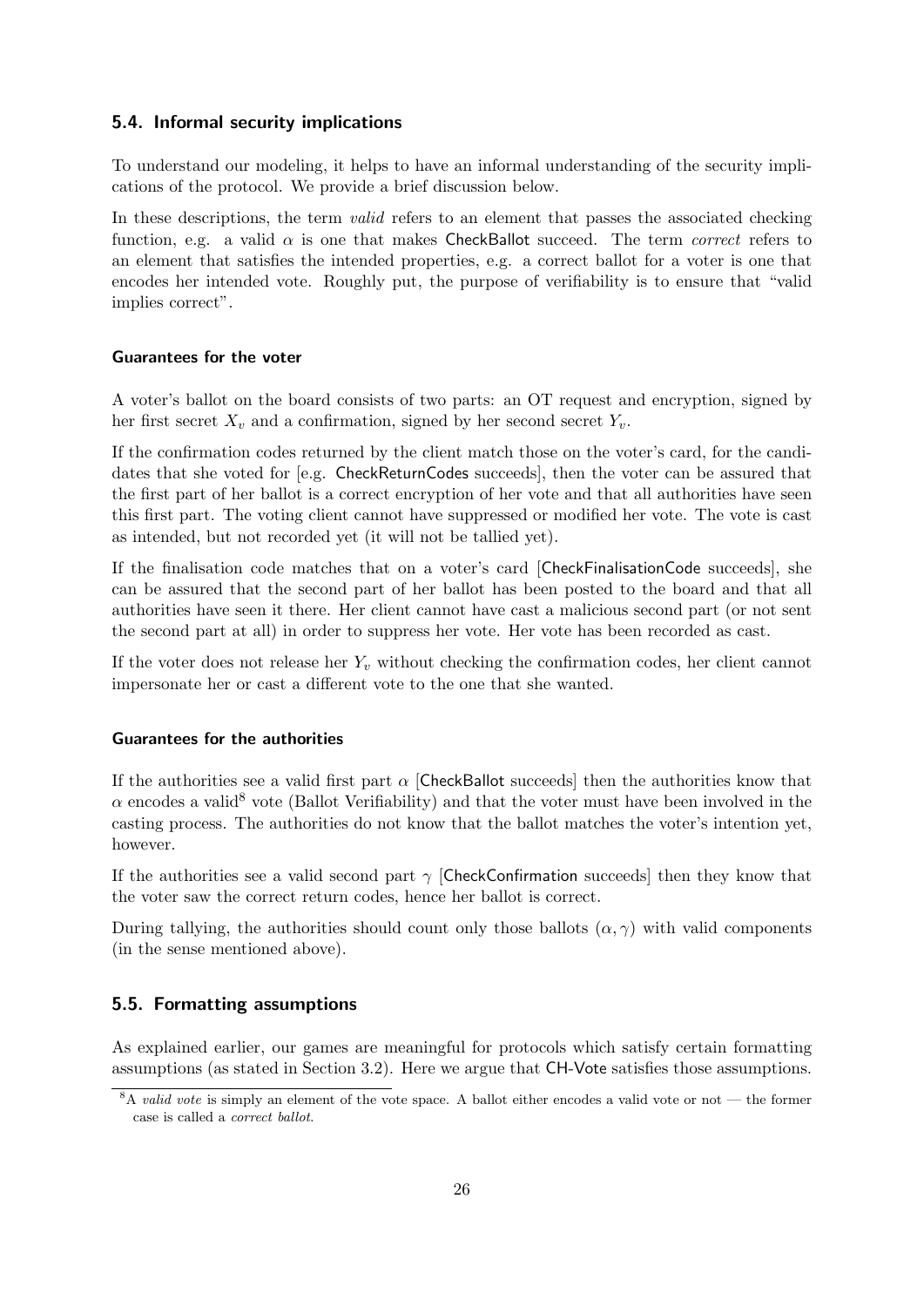- **Explicit parsing** CH-Vote ballots contain a voter identity i and components  $(\alpha, \beta, \gamma, \delta)$ . Each component contains the voter identity to which it corresponds. We assume that there is a way to tell (i) if a voter has voted or not and (ii) in case of more than one ballot for a voter, which of the ballot(s) to count<sup>[9](#page-26-1)</sup>. With this assumption, the board can be mapped to a sequence of pairs containing an identity and a ballot, as required in our models.
- **Explicit confirmation** In the interaction with the authorities the voter (or rather his voting device) signs twice, once with the voting key and once with the confirmation key, and both signatures can be publicly verified. A ballot is confirmed (i.e. intended to be tallied) if both of these signatures are valid and can be publicly verified.
- **Committing ballots and extractors** The first component  $\alpha$  contains the ElGamal-encrypted votes and, once ballot validity has been confirmed, the election can be tallied based on the  $\alpha$  components alone. For a fixed public key, ballots are therefore committing and the selection can be (inefficiently) recovered. Our extractor is defined (below) as decrypting the ciphertexts in  $\alpha$  and then reversing the encoding scheme (based on prime numbers) to obtain the vote.

## <span id="page-26-0"></span>5.6. Correctness and Extractors

Recall that *correctness* is the property one would like to have and *validity* is the property that one can easily check; verifiability means that validity implies correctness.

We define correctness of a vote relative to two vectors  $\mathbf{k}', \mathbf{n}$ . The intention here is to check a particular voter's vote relative to their "personal" vector  $\mathbf{k}'$  which is defined for voter i as the vector with  $\mathbf{k}'_j = e_{i,j} \cdot \mathbf{k}_j$ . Recall that t is defined as the length of the vector **n** and  $n = \sum_{i=1}^{t} n_i$ .

<span id="page-26-2"></span>**Definition 5.1 (correct vote)** A correct vote for a voter with respect to vectors  $\mathbf{k}'$ , n of length t is a vector  $S = (S_1, \ldots, S_t)$  of selections such that  $S_i \in [n]$  for all  $j = 1, \ldots, t$  and, if we partition the set  $[n]$  into t subsets of size  $n_i$  each preserving the ordering, e.g.

$$
P_1 = \{1, \ldots, n_1\}, P_2 = \{n_1 + 1, \ldots, n_2\}, \ldots, P_t = \{n_{t-1} + 1, \ldots, n_t\}
$$

then **S** contains at most  $k'_i$  elements of each  $P_i$ .

We define the following extraction algorithm. An extraction algorithm is a deterministic but inefficient algorithm that can be used in security games and proofs. Our algorithm takes an ElGamal ciphertext and a public key as input, recovers the secret key by taking a discrete logarithm and then decrypts the ciphertext.

$$
\mathsf{E}: (\mathbb{G}_q)^2 \times \mathbb{G}_q \to \mathbb{Z}_q; \ ((a, b), h) \mapsto a/b^{\mathsf{DLOG}_g(h)}
$$

We also allow ourselves to use the following variations on the extraction algorithm  $E$ :

<span id="page-26-1"></span><sup>&</sup>lt;sup>9</sup>In CH-Vote, a voter has voted if there is an  $\alpha$  and a  $\gamma$  component for this voter on the board and the proofs in both of these components verify. In case of multiple ballots for a voter, we take the first  $\alpha$  component that contains a valid proof. We will discuss this matter in more detail when we give the detailed model for eligibility verifiability.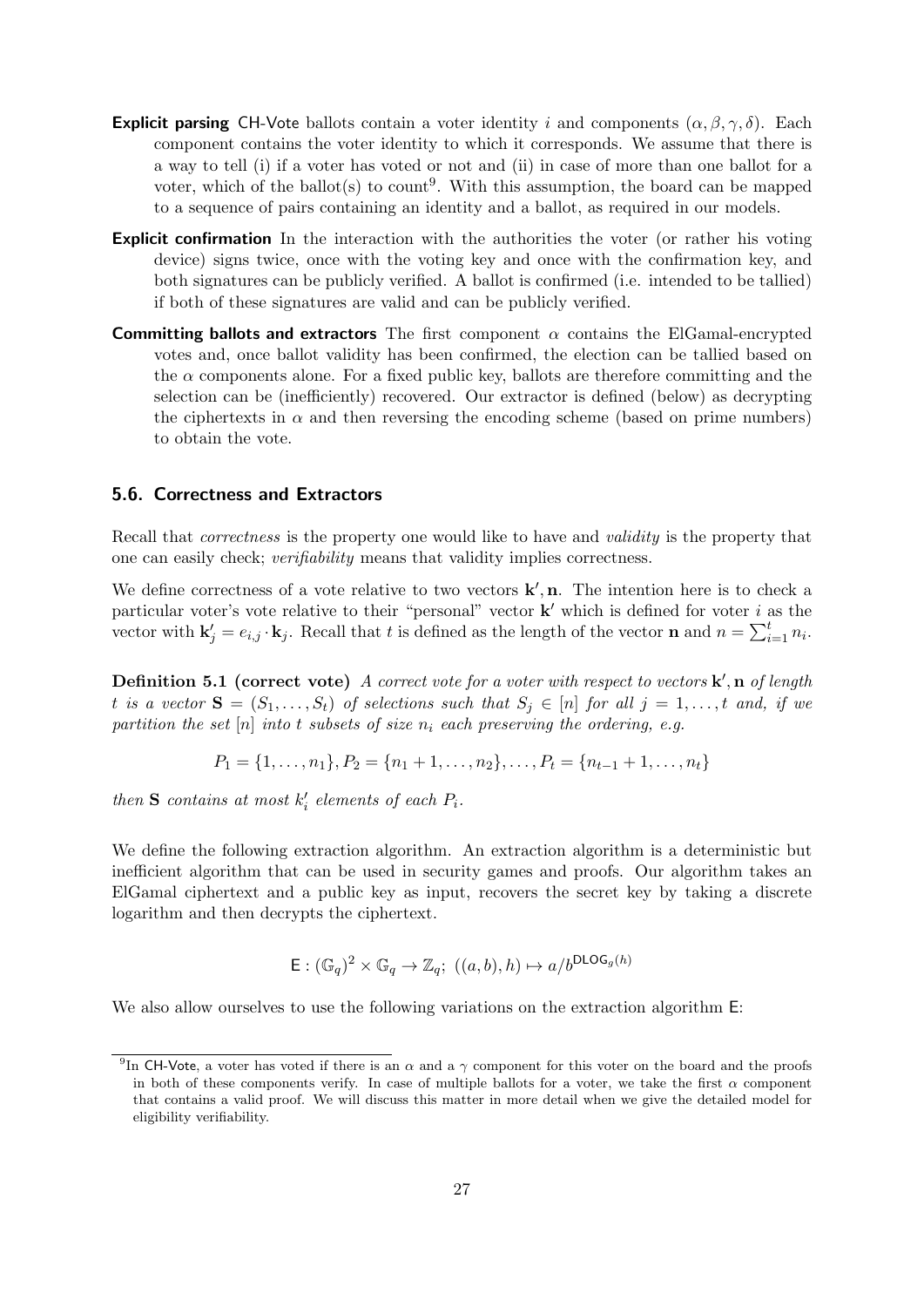- $E(a, h)$  where a is a vector of ciphertexts runs E on each individual ciphertext and returns the vector of decryptions.
- $E(\alpha, h)$  where  $\alpha$  is the first part of a voter's ballot, runs E on the vector of contained ciphertexts and returns their decryptions.

Next, we define the following algorithm Extract. It takes the following inputs: a vector v coming from decrypting or extracting from a ballot, vectors  $\mathbf{k}'$ , n determining a voter's eligibility and a vector **q** of encodings, e.g.  $q_i = \Gamma(i)$ . Extract(**v**, **k'**, **n**, **q**) operates as follows: it sets **S** as the preimages of **v** under the encoding Γ provided in **q**, e.g.  $\Gamma(S_i) = v_i$  for all i. Then, if **S** is a correct vote w.r.t.  $\mathbf{k}', \mathbf{n}$  in the sense of Definition [5.1,](#page-26-2) it returns S, otherwise it returns  $\perp$ .

It follows that if  $\mathsf{Extract}(\mathsf{E}(\alpha, pk), \mathbf{k}', \mathbf{n}, \mathbf{q}) \neq \bot$  then the ballot component  $\alpha$  encodes a correct vote w.r.t.  $\mathbf{k}', \mathbf{n}$ . This corresponds to the notion of an extractor in the literature.

## <span id="page-27-0"></span>5.7. Individual verifiability

In this section we study the individual verifiability of the CH-Vote protocol. We specialize the individual verifiability game described in Section [4.1](#page-13-1) for the different algorithms that define CH-Vote. First, we spell out the algorithms run by the parties involved in the experiment defining individual verifiability. Specifically, we define the setup algorithm, that of the honest voter (without loss of generality we assume this is the voter with identity 1), and that of the honest authority (without loss of generality we assume this is tally authority 1). The entire experiment takes as input parameters:

- 1. s the number of trusted parties
- 2. t the number of distinct elections
- 3.  $\mathbf{n} = (n_1, n_2, \ldots, n_t)$  the vector that records the total number of candidates for each election
- 4.  $\mathbf{k} = (k_1, k_2, \ldots, k_t)$  the number of selections for each election
- 5.  $\mathbf{E} = (e_{ij})_{N \in \mathcal{X}} t$  the boolean matrix which indicates for each voter in which elections he is allowed to take part in.

The setup part of the experiment models the generation of voting cards. We model that all, but one election authority may behave maliciously; we make no assumption on how the data for voter 1 is generated by the remaining authorities. The details of the setup procedure are in Figure [9.](#page-31-0) It starts with the execution of the generation of voter data (for voter 1) by election authority 1; the adversary provides data for voter 1. The remaining of the setup corresponds to he printing authority which calculates data for voter 1 and to the distributed generation of the public key for the election, by the election authorities: our modeling assumes that the adversary generates his shares independently of that generated by the honest election authority.

Note. The CH-Vote 1.3 protocol, in our reading, does not prevent the public key of a dishonest authority from depending on those of the other authorities. We have made a recommendation to mitigate this, and assume the recommendation has been implemented for the following proof.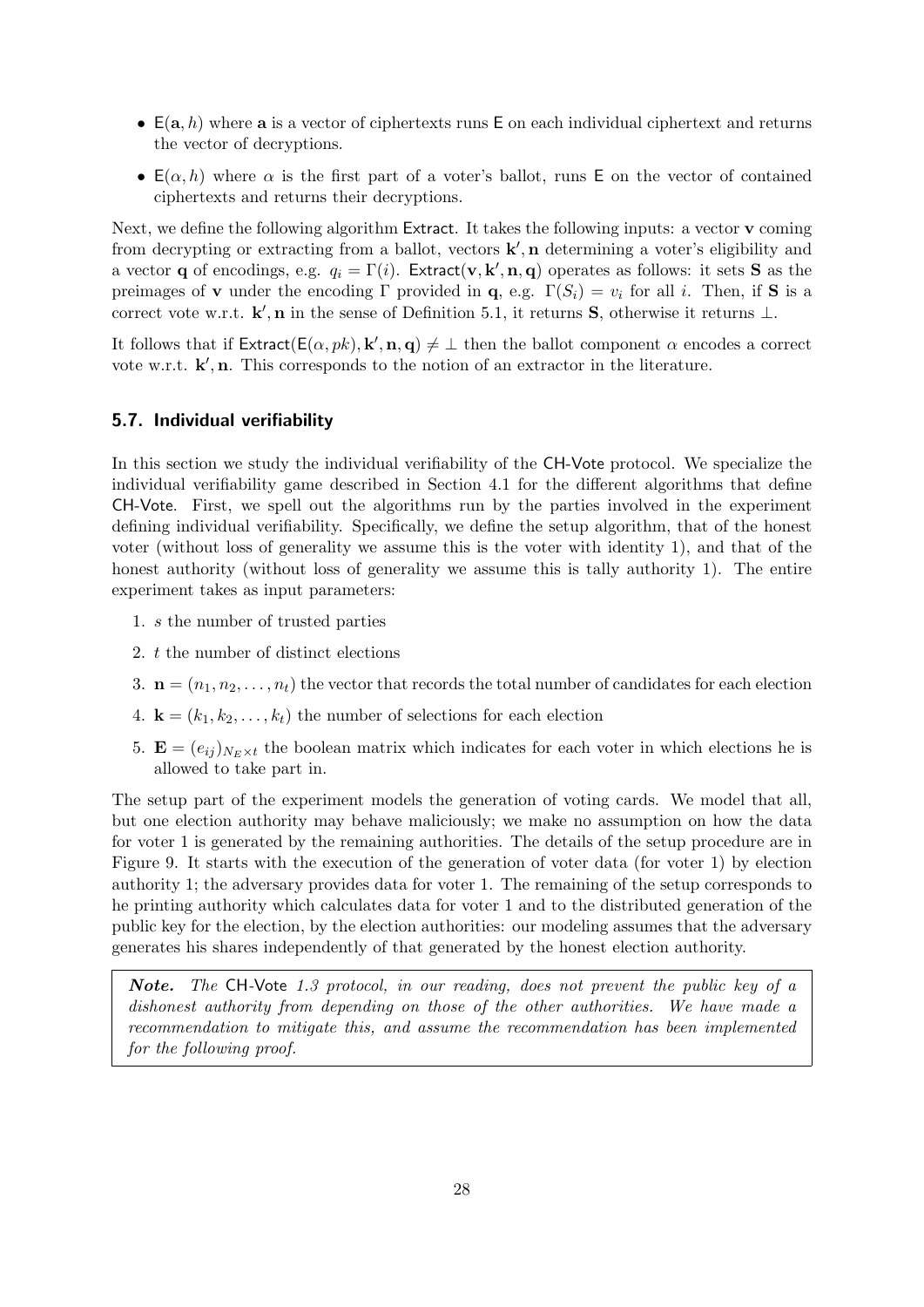## Deriving the game

Individual verifiability for CH-Vote considers the case where a voter, the printing authority, the bulletin board and at least one authority is honest. The voter's voting device and all other authorities may be dishonest.

For CH-Vote the voter is satisfied with the outcome if both of his checks (the check of the return codes and the check of the confirmation code) succeed. So, individual verifiability says that if both of these codes succeed for voter 1, then there must exist a ballot on the board attributed to voter 1 which encodes the intended selection of this voter.

Starting with the sequence diagrams in Section [5.3,](#page-21-0) we collapse all honest parties into one entity "Game" and all dishonest parties into one entity "Adversary". We assume that authority 1 is the honest one. Since we are not interested in the tallying phase for this property, we stop the interaction at the end of the voting phase. Further, we omit any communication via the honest board that goes from one dishonest party to another. For example, the dishonest voting device sends  $(i, \alpha)$  to the board, which then sends it on to the dishonest authorities and gets back their  $(i, \beta_i)$  values. We omit these steps as the honest parties never need to use the dishonest  $\beta_i$  values and we assume that the adversary, if it wishes to simulate the dishonest voter and authorities separately, will handle communication between them. This gives us the sequence diagram in Figure [8.](#page-29-0)

We make the following modifications to the sequence diagram to derive the individual verifiability game in Section [5.7.](#page-27-0)

- We move the setup for the honest authorities into a separate algorithm Setup. In this algorithm, we interleave the voter and authority key generation and we force the dishonest authorities to send all their public key material and the honest voter's secret keys to the game before the game sends its own key material out. This models the requirement that the dishonest authorities' keys cannot depend on the keys of the honest authorities.
- We remove the voter identity i from the flows as we are w.l.o.g. attacking voter  $i = 1$ .
- We let the adversary specify the voting selection for voter 1.
- We make the voter and authority checks more explicit by introducing event variables acheck<sub>1</sub>, acheck<sub>2</sub>, ucheck<sub>1</sub> and ucheck<sub>1</sub>. We model explicitly that if acheck<sub>1</sub> is set to false then the authority will not engage further with the protocol. Similarly, we model explicitly that if ucheck<sub>1</sub> is set to false (that is the return codes are not valid) the voter will not continue executing the protocol.
- We give the adversary the extra power to choose the honest voter's selection s.
- The adversary wins if both checks performed by the user (checking the return codes and the finalization code) succeed, yet the ballot  $(\alpha, \gamma)$  "on the board" — defined as the values  $(\alpha, \gamma)$  sent from the adversary to the game — is either not confirmed or, it is not a correct ballot for the selection s that the adversary sent to the game earlier.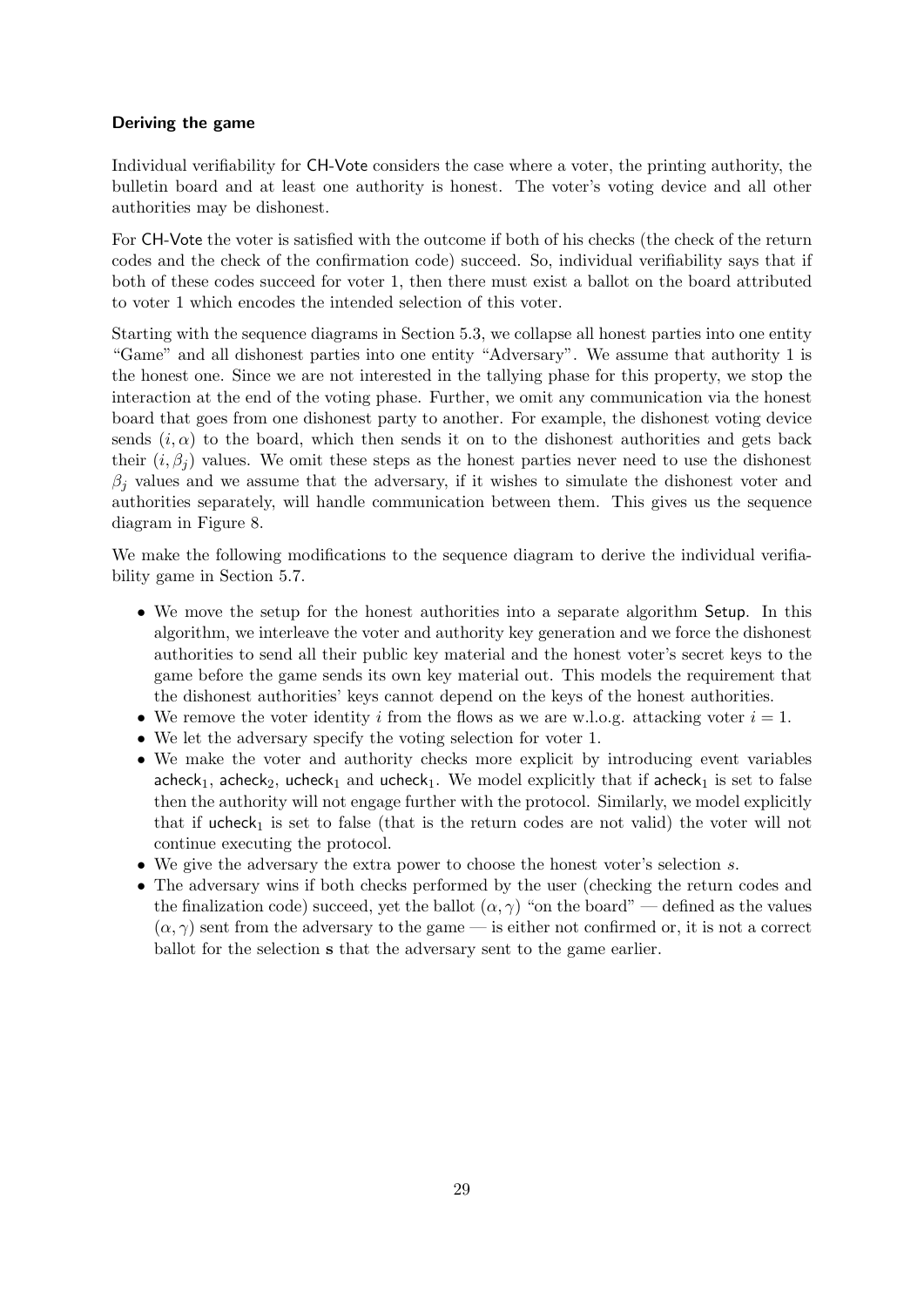

<span id="page-29-0"></span>Figure 8: Sequence diagram for pre-election and election phases for one honest authority and a honest voter with a dishonest voting device.  $\mathbf{d}_{\ominus 1}$  means all components of vector  $d$  except  $d_1$ . The setup is arranged so that the honest authority goes last, modelling that the dishonest authorities' keys are not allowed to depend on the honest ones.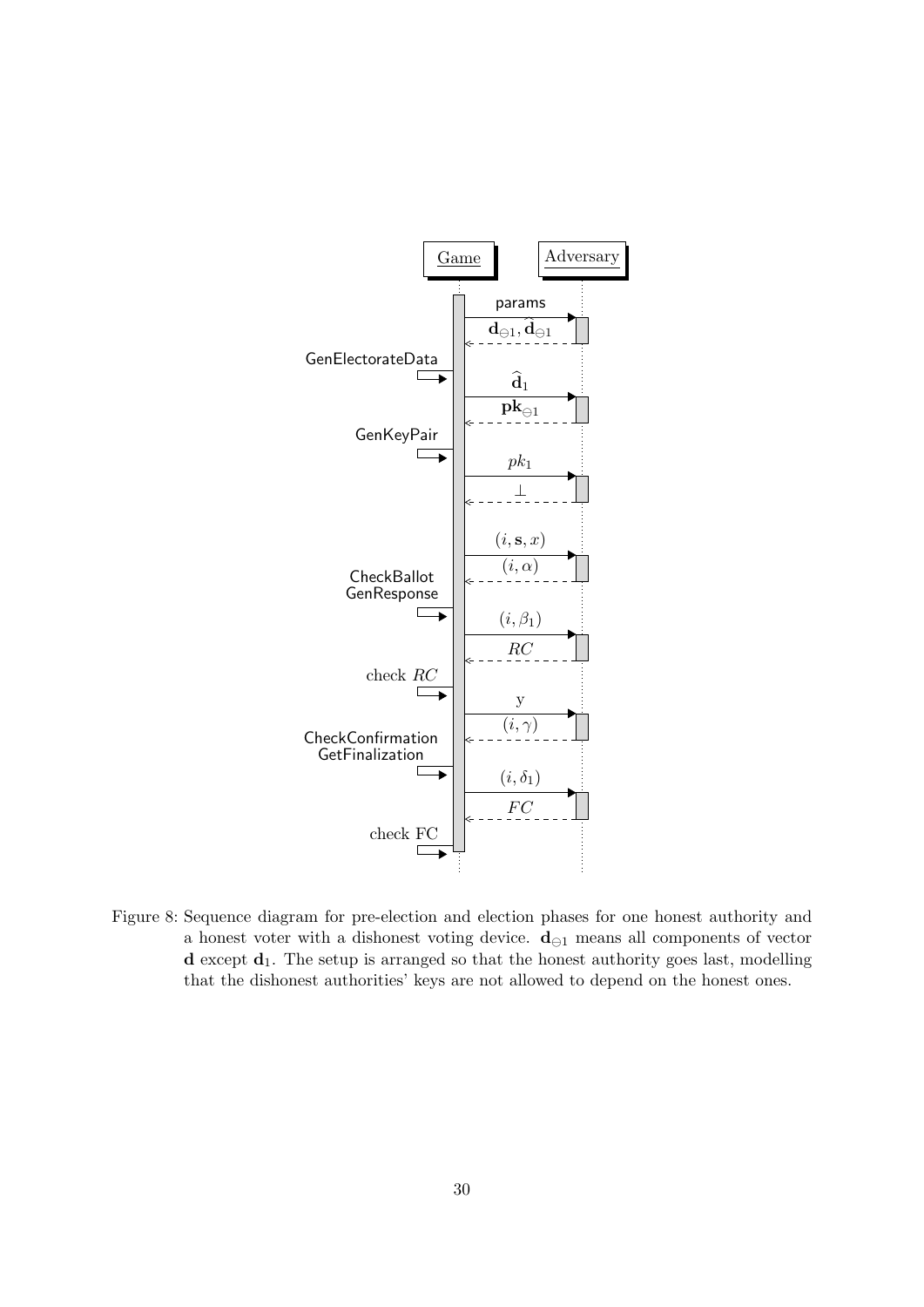#### The security games for IV

The process which models voter 1 is in Figure [10.](#page-32-0) It takes as input the information on the voting card together with a selection s supplied by the adversary. First, the process outputs the voting code  $X_1$ . It then expects to receive a set of verification codes which correspond to the voter selection; the boolean variable  $u$ check<sub>1</sub> records if the verification codes match those on the voting card. If the check does not succeed, the process aborts. Otherwise, the voter provides the confirmation code  $Y_1$ . In return, it expects to receive a finalization code which should match the finalization code on the voting card. Boolean variable ucheck<sub>2</sub> records the result of this match, and therefore indicates that if the voter is satisfied with the result of the process.

In Figure [11](#page-32-1) we give the process run by the election authority when interacting with voter 1. The interaction starts when the authority receives a first message  $(1, \alpha)$  on behalf of user 1; it checks that  $(1, \alpha)$  is valid for user 1 (using CheckBallot): the result of the check is recorded in boolean variable  $\alpha$ -check<sub>1</sub>. If the check succeeds, the authority calculates and returns an answer  $β_1$  (using the algorithm GenReponse). It then expects to receive the confirmation message  $(1, γ)$ . It verifies that it is a valid confirmation message – the result of the check is stored in boolean variable acheck<sub>2</sub>. If this is the case it replies with the finalization message  $\delta_1$ .

To avoid reasoning about an execution which involves several oracles we inline the execution in a way that reflects the trust assumption in the bulletin board (namely that it forwards the messages between parties and that it does not erase messages). The resulting experiment,  $\mathbf{Exp}^{\mathsf{iv}}_{\mathcal{A}}$ , which we provide in Figure [12](#page-33-1) inlines the execution of the oracles for honest voter 1 and election authority 1.

The inlining reflects the trust assumption on the bulletin box, namely that it is honest and forwards the messages between the voter's machine and the election authority. We note that in the description, the adversary  $A$  is invoked at different points in the execution: we make the assumption that the adversary passes its state from one invocation to the next, but we do not show this dependency in the figure.

The experiment maintains boolean variables  $\mathsf{acheck}_1$ , acheck<sub>2</sub>, ucheck<sub>1</sub>, ucheck<sub>2</sub> with the same semantics as explained earlier. It first generates the voter data and public key for the election via the  $\mathsf{Setup}_\mathcal{A}$  algorithm as explained earlier.

The adversary then provides a selection s for voter 1. The voter provides its signing key  $X_1$ to the adversary who produces a ballot  $\alpha = (\mathbf{a}, \pi)$  on behalf of user 1. The game extracts the underlying vote  $s^*$  (which will be used later to determine if the adversary has won or not). Next, we model the check that the election authority makes to see that the ballot provided by 1 is valid; if this is the case the experiment calculates and returns to the adversary  $\beta_1$ , the response of the authority. The adversary provides verification codes  $(re_1^*, \ldots, re_{|\mathbf{s}|}^*)$ . The experiment checks that these match the codes corresponding to the vote which the user intended to cast. If this is not the case, the adversary looses the game (the experiment returns 0). Otherwise, the experiment provides the confirmation key  $Y_1$  to the adversary who produces confirmation message  $\gamma$  on behalf of the voter.

The game checks that the confirmation message is valid. If both this check and the earlier check succeed the game returns to the adversary the finalization code produced by the election authority. Finally, the adversary provides a finalization code  $FC^*$  which the game checks against the one of the voter.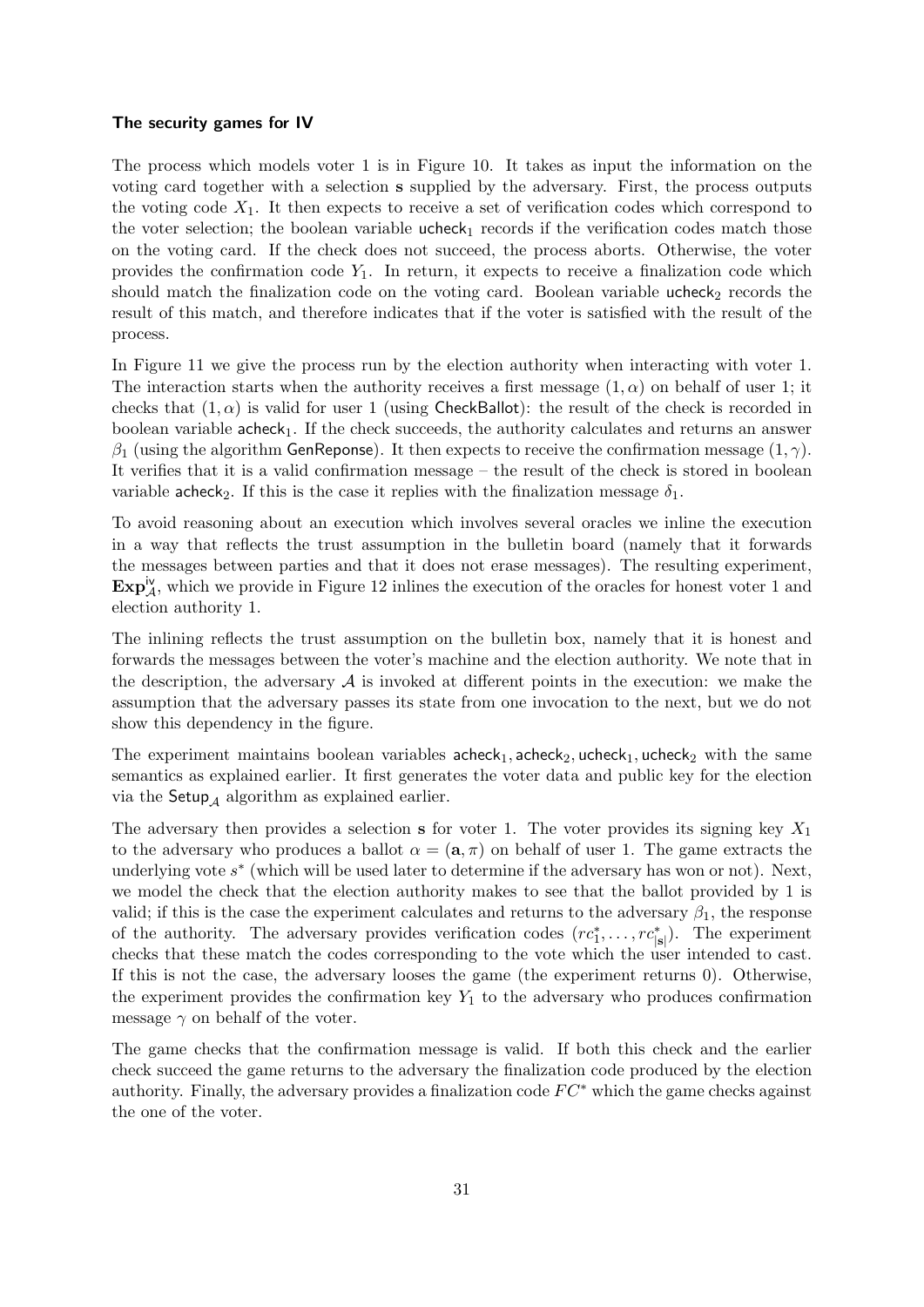Setup  $_A(s, t, n, k, E)$ // Election authority 1 generates credentials for voters  $n \leftarrow \sum_{j=1}^t n_j$ for  $i = 1, \ldots, N_E$  $k'_i \leftarrow \sum_{j=1}^t e_{ij} k_j$  $(\mathbf{p}_{i1} = ((x_{i11}, y_{i11}), \ldots, (x_{i1n}, y_{i1n}), y'_{i1})), y'_{i}) \leftarrow \mathsf{GenPoints}(n, k'_{i})$  $d_{i1} = (x_{i1}, y_{i1}, F_{i1}, \mathbf{r}_{i1}) \leftarrow \mathsf{GenSecretVoterData}(\mathbf{p}_{i1})$  $\hat{d}_{i1} = (\hat{x}_{i1}, \hat{y}_{i1}) \leftarrow \textsf{GetPublicVoterData}(x_{i1}, y_{i1}, y_{i1}')$  $\mathbf{P}_1 \leftarrow (x_{i1j}, y_{i1j})_{1 \leq i \leq N_E, 1 \leq j \leq n}$ // The adversary impersonating all other authorities. for  $i = 1, \ldots, N_E$ for  $j \leftarrow 2, \ldots, s$  do  $d_{ij} = (x_{ij}, y_{ij}, F_{ij}, \mathbf{r}_{ij}) \leftarrow \mathcal{A}()$  $(\hat{x}_{ij}, \hat{y}_{ij}) \leftarrow A()$  $\hat{x}_i \leftarrow \prod_{j=1}^s \hat{x}_{ij}$  $\hat{y}_i \leftarrow \prod_{j=1}^s \hat{y}_{ij}$  $\hat{\mathbf{x}}=(\hat{x}_1,\ldots,\hat{x}_{N_E})$  $\hat{\textbf{y}}=(\hat{y}_1,\ldots,\hat{y}_{N_E})$ // Generation of voters cards by printing authority for  $i = 1, \ldots, N_E$  do  $X_i \leftarrow \sum_{j=1}^s x_{ij}$  $Y_i \leftarrow \sum_{j=1}^s y_{ij}$  $FC_i \leftarrow \ddot{\oplus}_{j=1}^s F_{ij}$ for  $k \leftarrow 1, \ldots, n$  do  $RC_{ik} \leftarrow \bigoplus_{j=1}^{s} \mathbf{r}_{ijk}$  $\mathbf{rc}_i \leftarrow (RC_{i1}, RC_{i2}, \ldots, RC_{in})$  $VC_i = (X_i, Y_i, \mathbf{rc}_i, FC_i)$ // Generation of the election public key  $(sk_1, pk_1) \leftarrow$  GenKeyPair()  $(pk_2, \ldots, pk_s) \leftarrow \mathcal{A}(\hat{\mathbf{d}}_1, \mathbf{VC}_{\ominus 1})$  $pk \leftarrow \prod_{i=1}^s pk_i$ 

<span id="page-31-0"></span>Figure 9: The adversarial setup algorithm for the experiments defining individual verifiability and confirmed as intended property of the CH-Vote election scheme. For the entries in  $r\mathbf{c}_i$ , we have used  $RC_{ij}$  instead of  $r\mathbf{c}_{ij}$  to keep notation close to the one in specification. We also wrote  $VC_i$  for the voter card of voter i;  $VC$  is the vector formed of all voter cards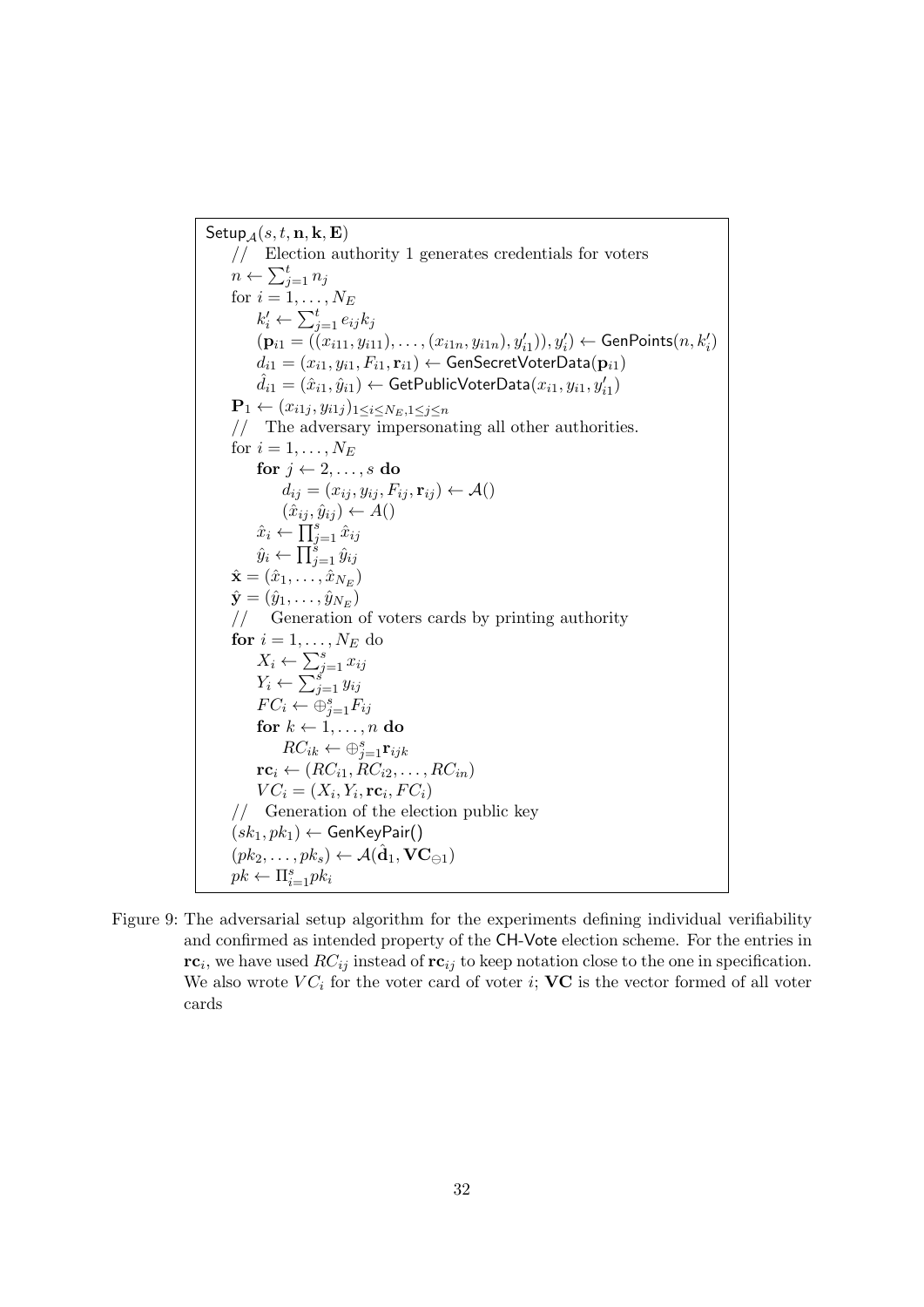$\mathsf{Voter}(X_1, Y_1, FC_1, \mathbf{rc}_1, \mathbf{s})$ out  $s, X_1$ in rc<sup>∗</sup>  $\mathsf{ucheck}_1 \leftarrow \mathsf{CheckReturnCodes}(\mathbf{rc}_1, \mathbf{rc}^*, \mathbf{s})$ If ucheck<sub>1</sub> =  $false$  then abort else out  $Y_1$ in  $FC^*$  $\mathsf{ucheck}_2 \leftarrow \mathsf{CheckFinalizationCode}(FC_1, FC^*)$ If ucheck<sub>2</sub> =  $false$  then abort

<span id="page-32-0"></span>Figure 10: The protocol run by the voter 1

```
EA_1(\mathbf{P}_1, \hat{\mathbf{x}})input (1, \alpha = (\hat{x}, \mathbf{a}, \pi))\mathsf{acheck}_1 \leftarrow \mathsf{CheckBallot}(1, \alpha, pk, \mathbf{k}, \mathbf{E}, \hat{\mathbf{x}}, B_1)if acheck<sub>1</sub> = false then abort
  else (\beta_1, z) \leftarrow GenResponse(1, a, pk, n, k, E, P_1); out (1, \beta_1)input (1, \gamma)\mathsf{acheck}_2 \leftarrow \mathsf{CheckConfirmation}(v, \gamma, \hat{\mathbf{y}})if acheck<sub>2</sub> = false then abort
  else \delta_1 \leftarrow \textsf{GetFinalization}(1,\mathbf{P}_1,B_1); out (1,\delta_1)
```
<span id="page-32-1"></span>Figure 11: The protocol run by election authority  $EA_1$ 

One important aspect of our model is that the individual lists  $B_1, C_1$  maintained by election authority 1 are initialized with the empty list at the beginning of the exection. In particular, this means that their content does not change except through the calls considered in the game which is a departure from real executions where  $B_1$  and  $C_1$  change by interaction with other users as well. We note that, nonetheless, all of these interactions do not interfere with the interaction between the election authority and user 1: all of the additional entries in these lists are of the form  $(i, \alpha)$ , respectively  $(i, \gamma)$  for  $i \neq 1$  – any such entry does not affect the interaction with user 1.

Before we explain how our game encodes the winning condition for the generic individual verifiability game, we make the following remark:

Remark 5.1 Notice that the order in which the different checks are performed in the protocol implies that ucheck<sub>2</sub>  $\implies$  ucheck<sub>1</sub> and acheck<sub>2</sub>  $\implies$  acheck<sub>1</sub> (that is, if the latter checks succeed, it must be the case that the earlier checks have also succeeded). Indeed, neither the user nor the authority would engage in the second check if the first one fails. Furthermore, by the definition of confirmed ballots, the ballot  $(1, \alpha, \gamma)$  submitted on behalf of user 1 by the adversary is confirmed if and only if ucheck<sub>1</sub> = ucheck<sub>2</sub> = true.

Recall the the adversary wins the individual verifiability game if the process of the voter finishes successfully (for our model of CH-Vote this means that  $ucheck_2 = true$ ) and yet, the bulletin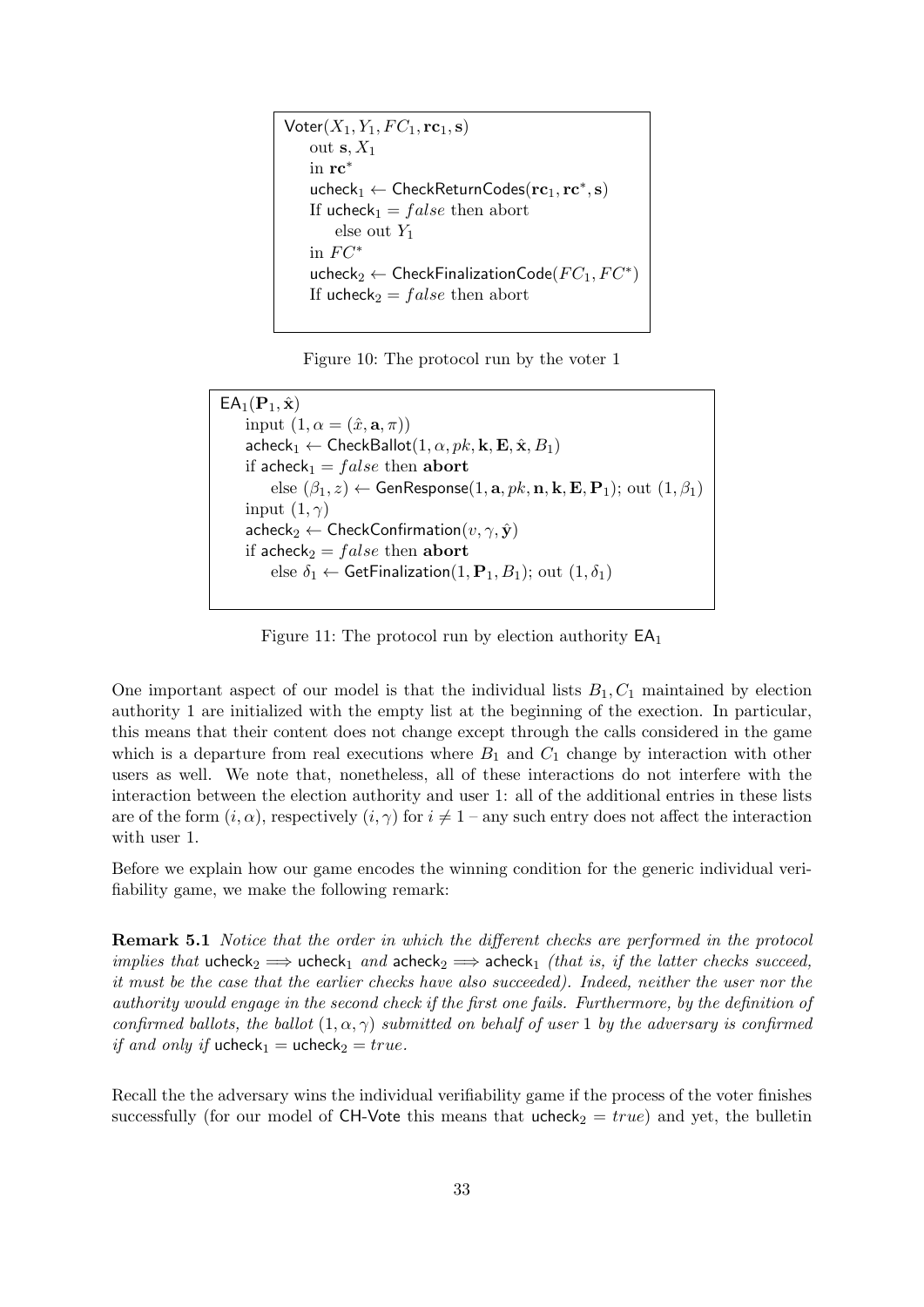$\mathbf{Exp}^{\mathsf{iv}}_{\mathcal{A}}(s,t,\mathbf{n},\mathbf{k},\mathbf{E})$  $\mathsf{acheck}_1 \leftarrow false$ , acheck $_2 \leftarrow false$ ucheck<sub>1</sub>  $\leftarrow false$ , ucheck<sub>2</sub>  $\leftarrow false$  $B_1 \leftarrow \left[ \left| \cdot, C_1 \leftarrow \right| \right]$ // Setup data for voter data Setup $_A(s, t, n, k, E)$  $\mathbf{s} = (s_1, s_2, \dots, s_{|\mathbf{s}|}) \leftarrow \mathcal{A}(pk, \hat{\mathbf{d}}_1, \mathbf{d}_{\ominus 1})$ // The adversary provides a ballot on behalf of voter 1  $\alpha = (\mathbf{a}, \pi) \leftarrow \mathcal{A}(X_1)$  $\mathbf{s}^* \leftarrow \textsf{Extract}(\alpha, pk)$ // The election authority responds  $\mathsf{acheck}_1 \leftarrow \mathsf{CheckBallot}(1, \alpha, pk, \mathbf{k}, \mathbf{E}, \hat{\mathbf{x}}, B_1)$ if (acheck<sub>1</sub> = true) then  $(\beta_1, z) \leftarrow$  GenResponse(1, a, pk, n, k, E, P<sub>1</sub>) // The adversary provides verification codes  $(re_1^*, re_2^*, \ldots, re_{|\mathbf{s}|}^* ) \leftarrow \mathcal{A}(\beta_1)$ // If codes match the adversary gets the confirmation key and provides a confirmation message if  $(\forall i \in [|\mathbf{s}|])$   $rc_i^* = \mathbf{rc}_{1\mathbf{s}_i}$  then ucheck $_1 \leftarrow true; \gamma \leftarrow \mathcal{A}(Y_1)$ else return 0 // If the confirmation message succeeds, the authority sends the finalization code  $\mathsf{acheck}_2 \leftarrow \mathsf{CheckConfirmation}(1, \gamma, \hat{\mathbf{y}}, B_1, C_1)$ if (acheck<sub>1</sub> = true) and (acheck<sub>2</sub> = true) then  $\delta_1 \leftarrow$  GetFinalization(1, P<sub>1</sub>, B<sub>1</sub>) // The adversary provides a finalization code  $FC^* \leftarrow \mathcal{A}(\delta_1)$ // The user checks that the finalization code matches if ucheck<sub>1</sub> = true then ucheck<sub>2</sub>  $\leftarrow$   $(FC_1 = FC^*)$ if (ucheck<sub>2</sub> = *true*) and ((acheck<sub>2</sub> = *false*) or  $(s^* \neq s)$ ) return 1 else return 0

<span id="page-33-1"></span>Figure 12: Experiment for defining individual verifiability of  $CH$ -Vote. Adversary A shares its state between the different invocations.

board does not contain a confirmed ballot which encodes the vote the voter intended to cast. For our model of CH-Vote this means that either acheck<sub>1</sub> = false or acheck<sub>2</sub> = false (the ballot of the voter is not confirmed) or that  $\textsf{Extract}(\alpha, pk) \neq s$ . By the previous remark, if acheck<sub>1</sub> = false then acheck<sub>2</sub> = false, so the adversary wins (and the experiment returns 1) if ucheck<sub>2</sub> = true (the voter is happy) and either acheck<sub>2</sub> = false (his ballot is not confirmed) or Extract( $\alpha, pk$ )  $\neq$  s (the vote that is confirmed does not correspond to the intention of the voter).

For any adversary, we define its advantage against individual verifiability of CH-Vote by

<span id="page-33-0"></span>
$$
\mathbf{Adv}_{\mathcal{A},\mathsf{CH}\textrm{-}\mathsf{Vote}}^{\mathsf{iv}}(s,t,\mathbf{n},\mathbf{k},\mathbf{E})=\mathbf{Pr}[\mathbf{Exp}_{\mathcal{A},\mathsf{CH}\textrm{-}\mathsf{Vote}}^{\mathsf{iv}}(s,t,\mathbf{n},\mathbf{k},\mathbf{E})=1]
$$

The following theorem which provides a bound on the advantage of any (even unbounded) adversary formally captures the individual verifiability property of CH-Vote. Its proof is in Section [7.1.](#page-63-1)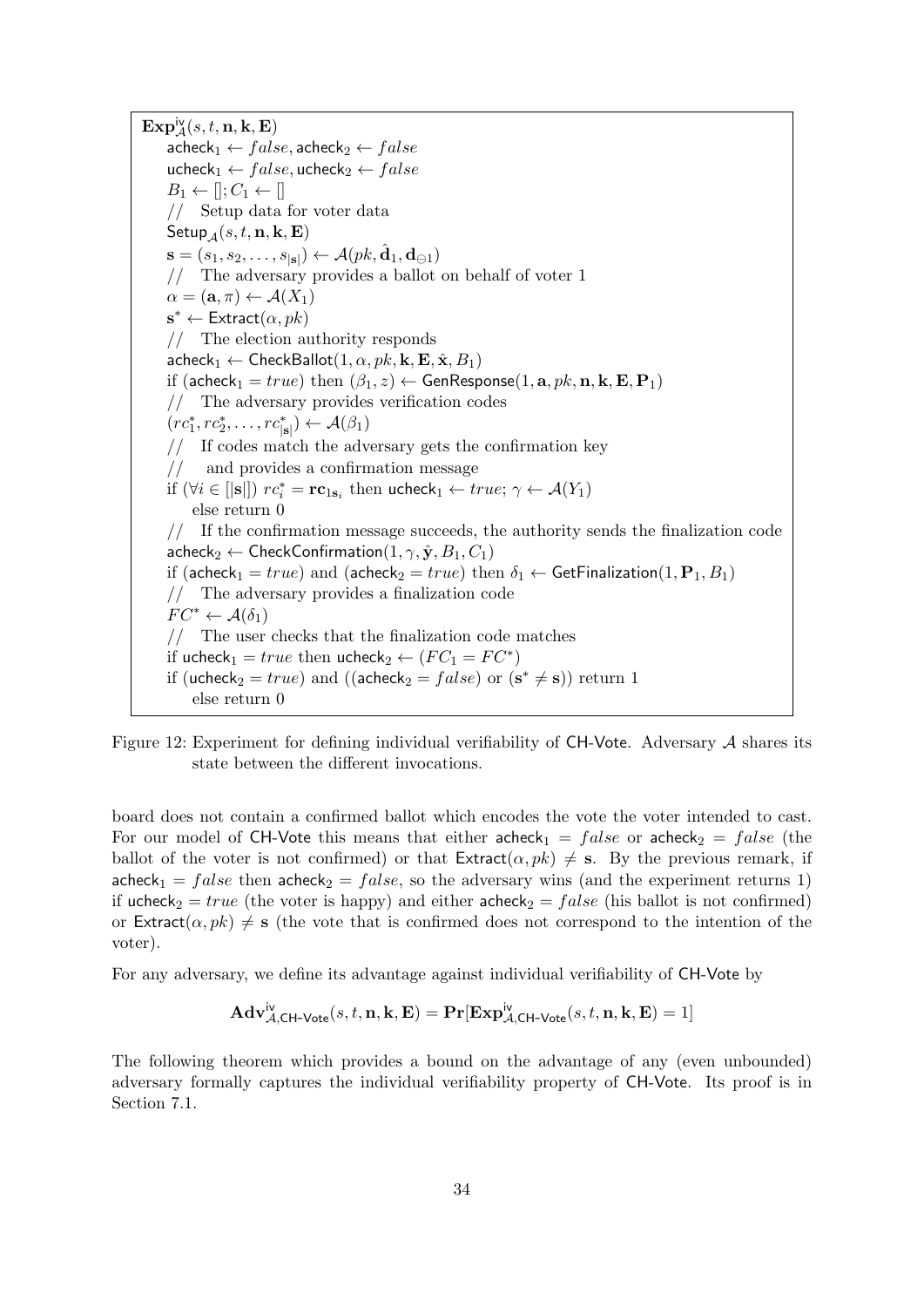Theorem 5.2 For any adversary A it holds that

$$
\mathbf{Adv}_{\mathcal{A}}^{\mathsf{iv}}(s,t,\mathbf{n},\mathbf{k},\mathbf{E}) \le \binom{n}{|\mathbf{s}|}\cdot\max\left(\frac{1}{2^{8L_{R}}},\frac{1}{p'}\right)^{|\mathbf{s}|}+|\mathbf{s}|\cdot\max\left(\frac{1}{2^{8L_{R}}},\frac{1}{p'}\right)+\max\left(\left(\frac{1}{p'-|\mathbf{s}|}\right)^{n-|\mathbf{s}|},\frac{1}{2^{8L_{F}}}\right)
$$

where  $|\mathbf{s}| = k_1' = \sum_{i=1}^t e_{1,i} \cdot k_i$ ,  $L_R$  is the byte length of the return codes and  $L_F$  is the byte length of the finalisation codes.

<span id="page-34-1"></span>The following corollary provides specific guarantees for the bounds on the parameters specified for CH-Vote.

Corollary 5.3 If  $||p'|| \geq 2\tau$ ,  $8L_R \geq \log \frac{n-1}{1-\epsilon}$ ,  $8L_F \geq \log \frac{1}{1-\epsilon}$ ,  $|s| \leq n-1$ ,  $8L_R \leq 2\tau$ , and  $8L_F \leq 2\tau$  then the advantage of any adversary in breaking individual verifiability of CH-Vote is upperbounded by  $4 \cdot (1 - \epsilon)$ .

If additionally  $k \geq 2$  and  $\epsilon \geq 2$  then the advantage is upperbounded by  $3 \cdot (1 - \epsilon)$ .

The proofs for the Theorem and Corollary are in Section [7.1.](#page-63-1)

## <span id="page-34-0"></span>5.8. Ballot verifiability

Ballot verifiability is the property that, on a board that verifies, all ballots contain correct votes and nothing else — the contribution of each individual ballot to the tally cannot be anything else than adding at most one vote. For example, ballot verifiability prohibits ballots that have the effect of cancelling out another ballot, or that contribute multiple votes.

## Considerations for CH-Vote

In CH-Vote, three factors are important for ballot verifiability. First, the definition of a correct vote depends on the voter identity as the eligibility matrix E may assign different voters different voting rights. Secondly, unlike e.g. Helios or other homomorphic voting schemes, the validity of a ballot is not evident from the voter's contribution alone: the OT process with the voting authorities also plays a role. Finally, since CH-Vote uses a mixnet, even in the case that a voter were to be able to cast a ballot containing multiple votes (which we prove to be infeasible if at least one authority is honest) then this could be detected by inspecting the decrypted ballots at the end of the election.

## Correct and Valid Ballots

A correct ballot is one that contains a correct vote. We additionally require the parameters  $\hat{x}, \hat{y}$ in order to verify the ZK proofs in the ballot and a hash function  $H$  to compute the ZK proof challenges. Since the vote is contained solely in the  $\alpha$  component, we define correctness for this component.

**Definition 5.4 (correct ballot)** A ballot component  $\alpha$  is correct w.r.t. a public key pk, eligibility vectors **k'** and **n** and a vector **q** of primes if  $\textsf{Extract}(\mathcal{E}(\alpha, pk), \mathbf{k}', \mathbf{n}, \mathbf{q}) \neq \bot$ .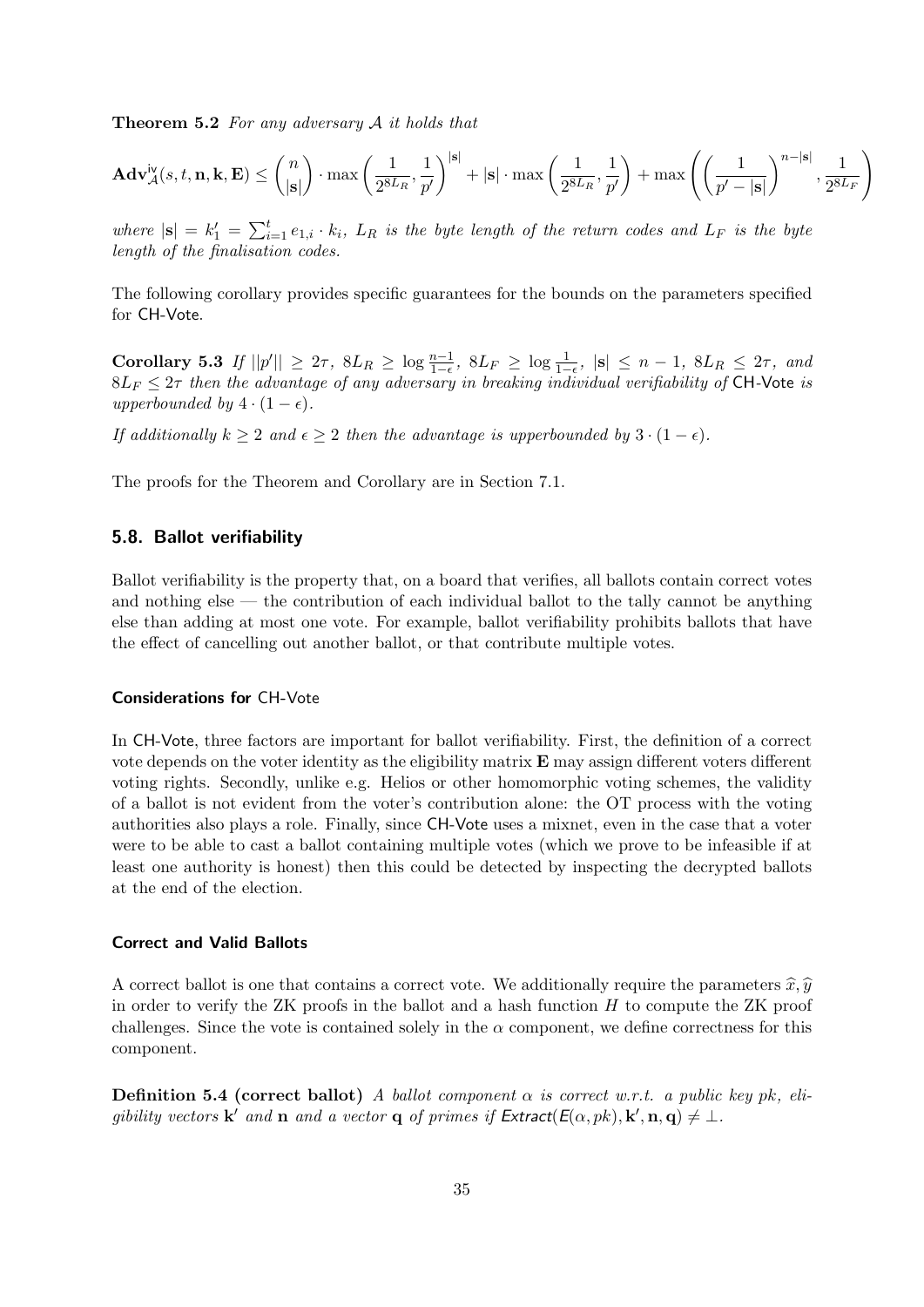A valid ballot is simply one that passes verification:

**Definition 5.5 (valid ballot)** A ballot b is valid w.r.t. parameters  $pk$ ,  $k'$ , n and public keys  $(\widehat{x}_i, \widehat{y}_i)$  if it parses as in point (1.) of the validity definition and the following two checks succeed:

 $\mathsf{CheckBallotProof}(\pi, \widehat{x}, \mathbf{a}, pk) = 1$  and  $\mathsf{CheckConfirmationProof}(\pi', \widehat{y}) = 1$ .

#### Defining the security game

A general principle of security game design is that the game manages the parties that are required to be honest and the adversary can manage all other parties. In CH-Vote, for ballot verifiability we require the non-cryptographic election parameters (e.g. numbers of candidates, voters etc.) to be honestly generated and we require the bulletin board and at least one trustee to be honest.

Starting from the sequence diagrams in Figures [5](#page-22-0) and [6](#page-23-0) for the interaction up to the end of the voting phase, imagine merging the dishonest parties (printer, authority A1, voter V1 and device D1) into a single entity called the adversary and the board and the honest authority A2 into a single entity called the game. For the authorities, we let A1 stand for the authorities  $A_{\ominus s} := A_1, \ldots, A_{s-1}$  and A2 for the honest auhority  $A_s$ . Further, although the dishonest authorities would post their  $\beta$  and  $\delta$  values on the board where the honest authority could see them, we omit these flows as they are not required for this security property. This is legitimate as the values  $\beta_{\ominus s}, \delta_{\ominus s}$  are sent from the dishonest authorities and meant for the dishonest voter, so the adversary can be assumed to handle these values by itself. Although we normally assume that the printing authority is honest, in the case of BV we are considering a single dishonest voter so we can allow the printing authority to be dishonest too — which only strengthens the security property. This leaves the interactions in Figure [13.](#page-36-0)

We modify the game in Figure [13](#page-36-0) as follows to get the ballot verifiability game described in Section [5.8.](#page-34-0)

- The setup parameters are provided to the adversary at the start of the game, so we do not need a flow for these.
- We "inline" the adversary by passing explicit state back and forth and splitting the adversary into algorithms  $A_1, A_2, \ldots$
- To model one honest authority, we let the adversary play all other authorities. In its first message, the adversary announces the index of the one authority that it wishes to remain honest.
- In CH-Vote, the notion of "correct ballot" depends on the voter identity as CH-Vote comes with an eligibility matrix  $E$  that may give different voters rights to vote in different elections. We model this by making the adversary declare which voter they are casting a ballot for.
- Certain algorithms that are run locally by the honest authority and hence omitted from the sequence diagram such as GetPublicCredentials and GetPublicKey are written out explicitly in the game.
- We abort the game if the CheckBallot or CheckConfirmation checks fail. In this case, the adversary loses.
- We stop the game the moment we get  $\gamma$  from the adversary since at this point, we have all the information we need to decide if the adversary has won or not. The game invokes the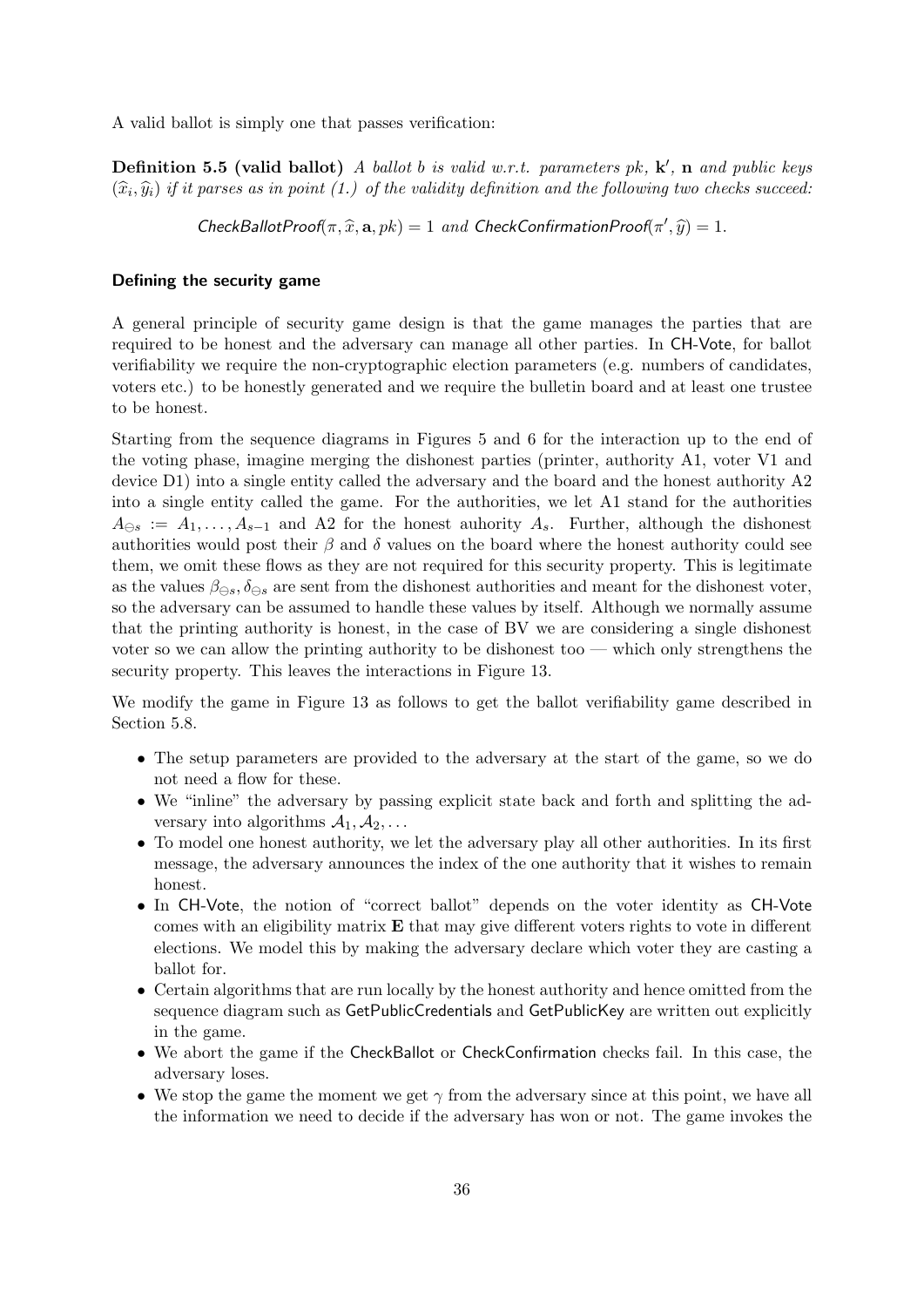

Figure 13: Sequence diagram for pre-election and election phases with one honest authority and a dishonest voter. Compared to the diagram for an honest voter, in this diagram the adversary does not send the game the voter secrets  $\mathbf{d}_{\ominus s}$  but the game must now send the voter secrets  $\mathbf{d}_s$  to the adversary.

extractor (with the eligibility information for the particular voter that we are attacking) and uses the result to decide the winning condition, namely that the adversary has not created a correct ballot for this voter but the earlier checks still passed.

From these principles, we derive the following ballot verifiability game.

#### The security game for BV

We model ballot verifiability as the game in Figure [14.](#page-37-0) We want to show that if at least one of the authorities is honest then a voter cannot create a valid but incorrect ballot.

The adversary operates in several stages. In stage  $A_1$  it chooses an index  $i_0$  for a particular voter and the voting card data from all other authorities; we write  $D_{\ominus 1}$  to mean all entries except the first of the vector  $\overline{D}$  (since the first component will be provided by an honest authority). This models the phase of the election setup where all authorities generate their share of the voting card data. The ordering (honest authority goes last) models that the adversarial authority data cannot depend on the honest data. Since the voter is assumed to be dishonest in this experiment, we let the adversary see all the voting card data.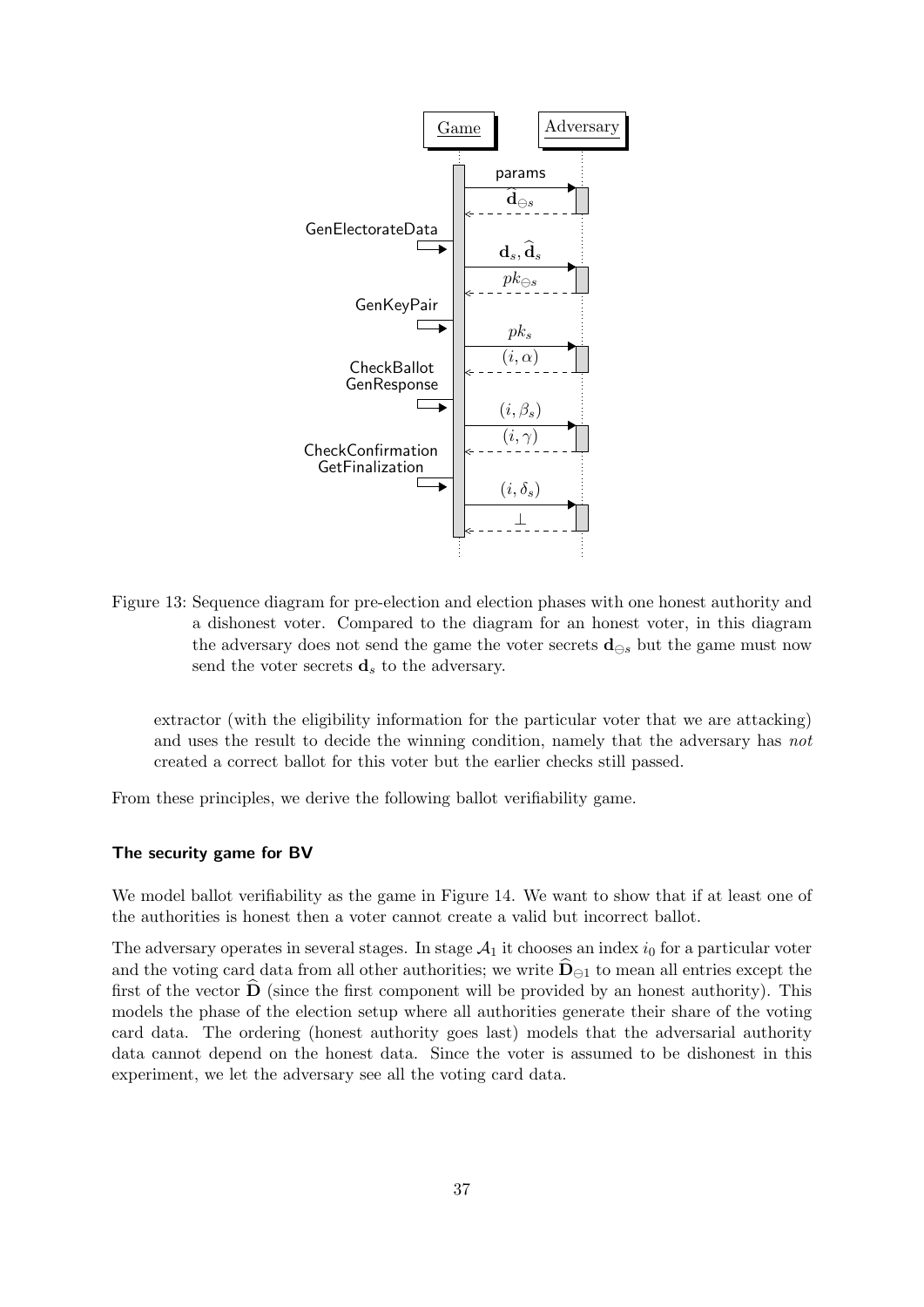$\mathbf{Exp}^{\mathsf{bv}}_A(s,t,\mathbf{n},\mathbf{k},\mathbf{E},\mathbf{q})$ // setup  $(i_0, \widehat{\mathbf{D}}_{\ominus 1}) \leftarrow \mathcal{A}_1()$  $(\mathbf{D}_1, \mathbf{\hat{D}}_1, \mathbf{P}, \mathbf{K}) \leftarrow \mathsf{GenElectorateData}(\mathbf{n}, \mathbf{k}, \mathbf{E})$  $(\widehat{\mathbf{x}}^*, \widehat{\mathbf{y}}^*) \leftarrow \mathsf{GetPublicCredentials}(\widehat{\mathbf{D}})$  $(\mathbf{pk}_{\ominus 1}) \leftarrow \mathcal{A}_2(\mathbf{D}_1, \mathbf{D}_1)$  $({\mathbf{sk}}_1, {\mathbf{pk}}_1) \leftarrow {\mathsf{GenKeyPair}}()$  $pk \leftarrow$  GetPublicKey(pk) // Adversary chooses the first part of the ballot  $(i, \alpha) \leftarrow \mathcal{A}_3(\mathbf{pk}_1)$ if  $i \neq i_0$  then return 0 Parse  $\alpha$  as  $(\widehat{x}, \mathbf{a}, \pi)$  $\mathsf{acheck}_1 \leftarrow \mathsf{CheckBallot}(i, \alpha, pk, \mathbf{K}, \mathbf{E}, \hat{\mathbf{x}}^*, \langle \rangle)$ If acheck<sub>1</sub> = 0 then return 0  $(\beta, z) \leftarrow$  GenResponse $(i, \mathbf{a}, \mathit{pk}, \mathbf{n}, \mathbf{k}, \mathbf{E}, \mathbf{P})$ // Adversary gets the response and produces the second part  $(i', \gamma) \leftarrow \mathcal{A}_4(\beta)$ Parse  $\gamma$  as  $(\widehat{y}, \pi')$ <br>cabcoles 4 Chock  $\mathsf{acheck}_2 \leftarrow \mathsf{CheckConfirmation}(i', \gamma, \hat{\mathbf{y}}^*, \langle (i, \alpha, z) \rangle, \langle \rangle)$ If acheck<sub>2</sub> = 0 then return 0 // Finalisation  $\mathbf{v} \leftarrow E(\alpha, pk)$  $\mathit{vote} \leftarrow \mathsf{Extract}(\mathbf{v}, \mathbf{K}_{i_0}, \mathbf{n}, \mathbf{q})$ If  $vote = \perp$  then return 1 else return 0

<span id="page-37-0"></span>Figure 14: The ballot verifiability (BV) game for CH-Vote.

Note. The CH-Vote 1.3 protocol, in our reading, does not prevent the public key of a dishonest authority from depending on those of the other authorities. We have made a recommendation to mitigate this, and assume the recommendation has been implemented for the following proof.

In stage  $\mathcal{A}_2$  we let the adversary choose public keys for all authorities but one; again the honest authority chooses last to prevent a dishonest authority from choosing their key depending on the honest authority's one. This models the phase of the setup where the authorities create their own keys and publish their public keys, from which the election public key  $pk$  can be derived.

In stage  $A_3$  the adversary presents us with a ballot for the voter  $i_0$  that it chose earlier. We check the ballot and return the next component  $\beta$  if the checks pass, in response to which  $\mathcal{A}_4$ must give us the next component  $\gamma$ . In this game we do not need to return  $\delta$  as by the time we have  $\gamma$ , the adversary either has made us a correct ballot or it has not. This stage models the election phase in which a dishonest voter interacts with a honest authority. In a real election this interaction would take place via the bulletin board; in our security game the game and adversary just exchange the necessary messages directly.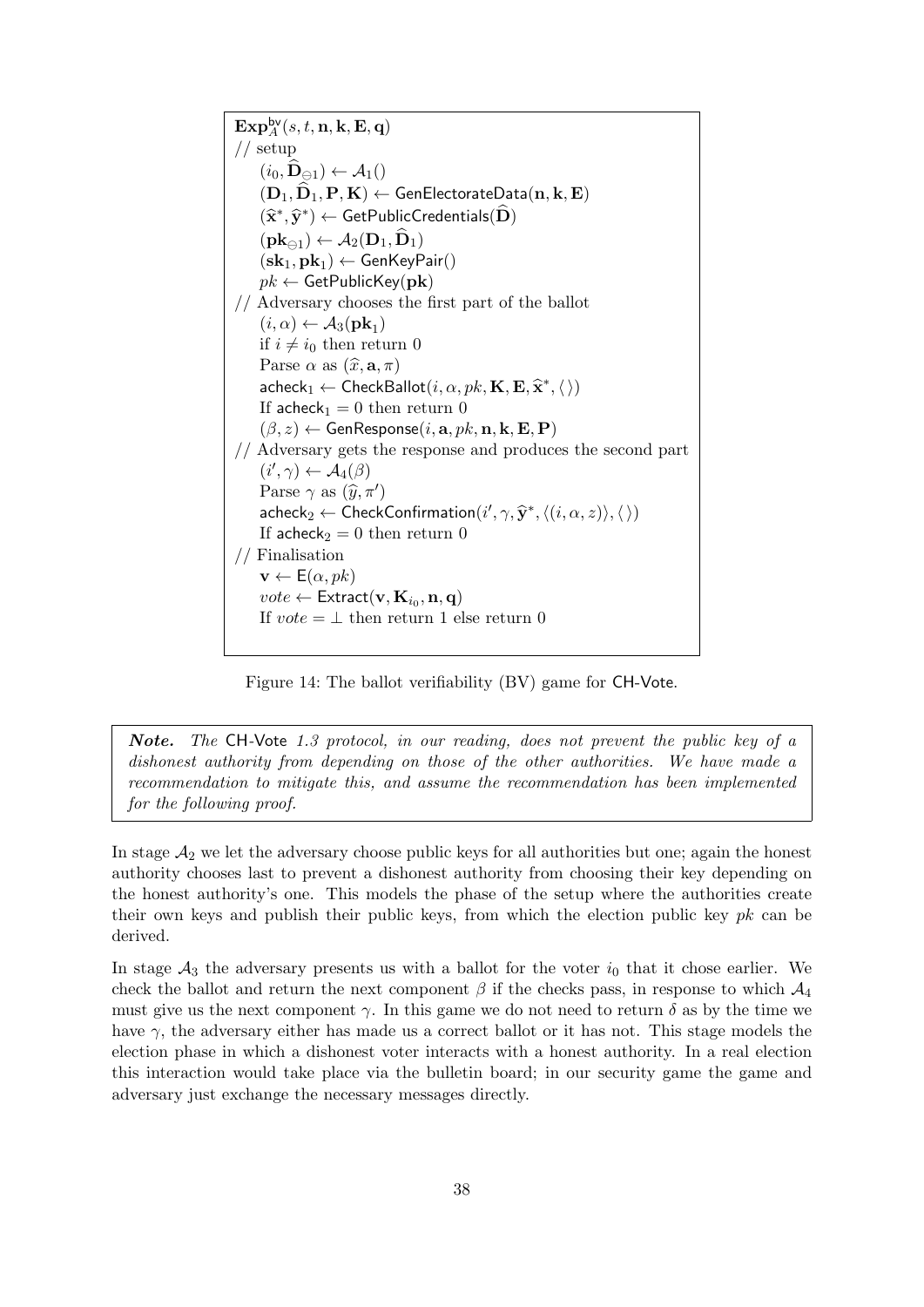Finally, we extract the vote from  $\alpha$ , using the voter's specific choice vector  $\mathbf{K}_{i_0}$  to check if the ballot is correct for this particular voter. The adversary wins if the ballot components  $(\alpha, \gamma)$ are valid but not correct.

The following theorem, which we prove in Section [7.2,](#page-70-0) establishes a bound on the advantage of an arbitrary adversary  $A$  against ballot verifiability of  $CH$ -Vote.

<span id="page-38-0"></span>**Theorem 5.6** For any adversary A which makes  $\nu$  random oracle queries, there exists an adversary  $\mathcal E$  against the DLOG assumption in  $\mathbb G_{\hat q}$  such that:

$$
\mathbf{Adv}_{\mathcal{A}}^{\mathsf{bv}} \leq \sqrt{\nu \cdot \mathbf{Adv}_{\mathcal{E},\mathbf{G}_{\hat{q}}}^{\mathsf{dlog}}} + \frac{\nu}{2^{\tau}} + \nu \frac{(n+1)}{\hat{q}} + \frac{n}{\hat{q}-n+1}
$$

where  $\tau$  is the length of the challenge in the zero knowledge proof in the confirmation message.

## 5.9. Eligibility verifiability

In this section we study eligibility verifiability of the CH-Vote protocol.

## 5.9.1. Eligibility: uniqueness

Eligibility uniqueness is the property that there are no two distinct entries in the list of confirmed ballots which correspond to the same voter. In CH-Vote this property is enforced without using cryptography: each election authority  $j \in [s]$  records locally the ballots it received on behalf of each voter. Specifically, list  $B_i$  (held locally by some honest election authority j) maintains pairs  $(v, \alpha)$  and list  $C_j$  maintains pairs  $(v, \gamma)$  such that for any v there exist unique entries  $(v, \alpha) \in B_j$  (per the description of CheckBallot and GenResponse) and  $(v, \gamma) \in C_j$  (per the description of CheckConfirmation and GetFinalization).

Under the assumption that at least one of the election authorities is honest and that the list of confirmed ballots on the bulletin board is consistent with these records, it follows that for any voter identity v, the list of confirmed ballots contain a unique entry  $(v, \alpha, \gamma)$ .

Note. NB: this consistency check and the way the bulletin board deals with multiple ballots for the same voter identity are not in the current specification of the protocol.

#### 5.9.2. Confirmed as intended

This is the property that no-one can cast ballots on behalf of a voter, except the voter herself: if a confirmed ballot is on the bulletin board for some voter, then that ballot records that voter's voting intention.

The setup algorithm is the same as the individual verifiability game: the adversary impersonates all but one of the election authorities whereas one election authority (w.l.o.g. election authority 1) runs the algorithms as prescribed by the protocol. The details are in Figure [9.](#page-31-0) Similarly, the processes that define the behaviour of voter 1 and of election authority 1 are as prescribed by the protocol (Figures [10](#page-32-0)[,11\)](#page-32-1).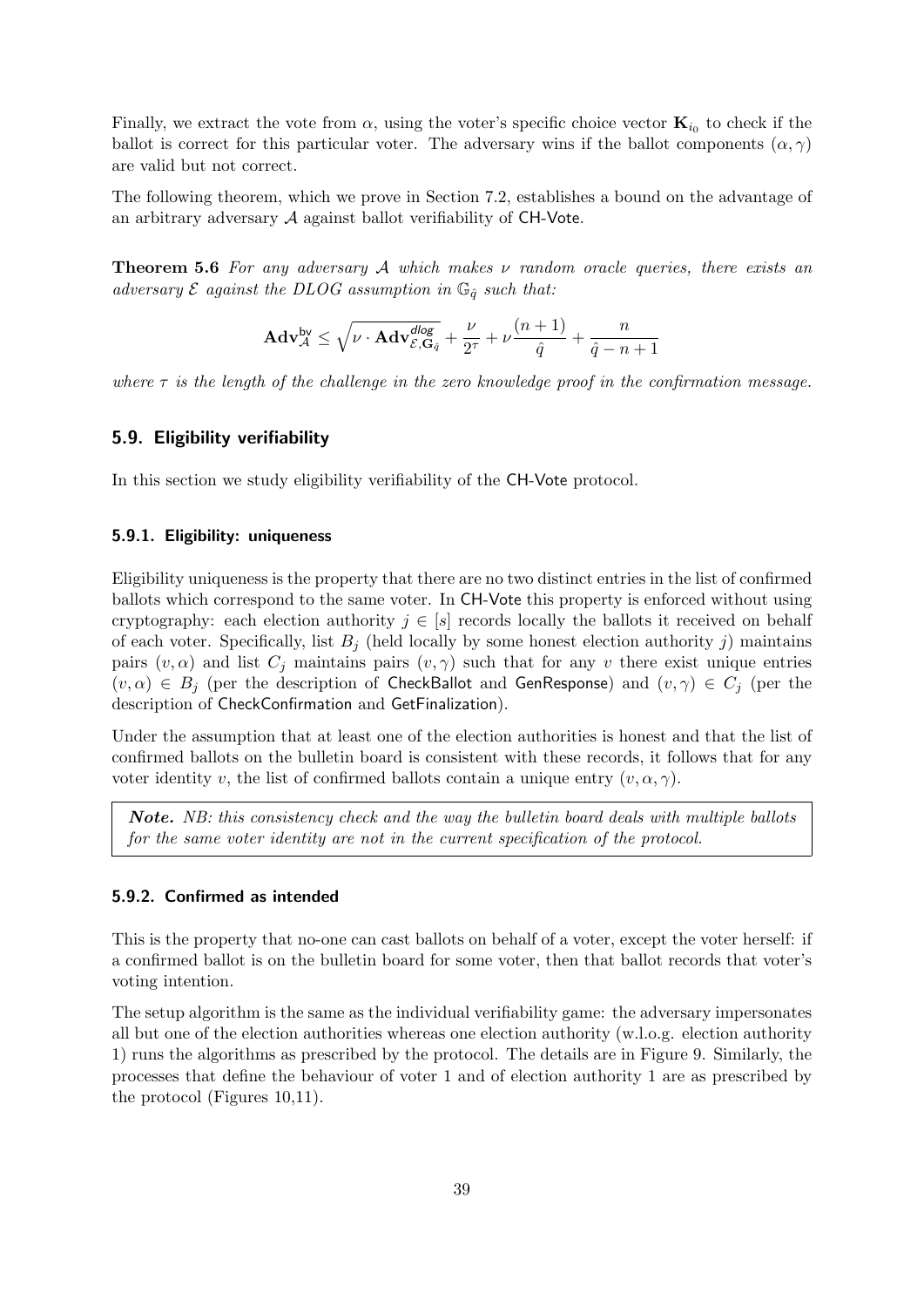As for individual verifiability, we inline the execution of the different oracles to get a manageable specification of the execution. Since we work under the same trust assumptions as in individual verifiability, the execution is essentially the same with a single difference: since the adversary against eligibility does not have to ensure that the process run by the voter finishes successfully, the game does not abort if the user checks fails. Instead, if the first user check (if the return codes were correct) fails then the adversary does not receive the user confirmation key and has to produce the confirmation message  $\gamma$  on its own.

To define the winning condition we make use of Remark [5.1.](#page-32-2) Since  $\text{acheck}_2 \implies \text{acheck}_1$  the ballot cast on behalf of user 1 is confirmed if and only if the second check of the authority holds, i.e.  $acheck<sub>2</sub> = true.$ 

In this case, the winning condition for the adversary is that this second check is true, yet the vote recorded by the ballot cast on behalf of the voter is different from the one he intended to cast. That is, the adversary wins if  $\mathsf{acheck}_2 = true$  and  $\mathsf{E}(\alpha, pk) \neq \mathsf{s}$  (where s is the intended vote).

The resulting game is in Figure [15.](#page-39-0)

 $\mathbf{Exp}^{\mathsf{el-ci}}_\mathcal{A}(s,t,\mathbf{n},\mathbf{k},\mathbf{E})$  $\mathsf{acheck}_1 \leftarrow false, \mathsf{acheck}_2 \leftarrow false$ ucheck<sub>1</sub> ←  $false$ , ucheck<sub>2</sub> ←  $false$ Setup<sub>A</sub> $(s, t, n, k, E)$  $\mathbf{s} = (s_1, s_2, \dots, s_{|\mathbf{s}|}) \leftarrow \mathcal{A}(\hat{\mathbf{d}}_1)$ If  $\neg$ CorrectVote $(1, s, k, n, E)$  then abort  $\alpha = (\mathbf{a}, \pi) \leftarrow \mathcal{A}(X_1)$  $\mathbf{s}^* \leftarrow$  Extract $(\alpha, pk)$  $\mathsf{acheck}_1 \leftarrow \mathsf{CheckBallot}(1, \alpha, \mathit{pk}, \mathbf{k}, \mathbf{E}, \hat{\mathbf{x}}, B_1)$ if (acheck<sub>1</sub> = true) then  $(\beta_1, z) \leftarrow$  GenResponse $(1, a, pk, n, k, E, P_1)$  $(re_1^*, re_2^*, \ldots, re_{|\mathbf{s}|}^* ) \leftarrow \mathcal{A}(\beta_1)$ if  $(\forall i \in [|s|])$   $rc_i^* = rc_{1s_i}$  then ucheck $_1 \leftarrow true; \gamma \leftarrow \mathcal{A}(Y_1)$ else  $\gamma \leftarrow \mathcal{A}()$  $\mathsf{acheck}_2 \leftarrow \mathsf{CheckConfirmation}(1, \gamma, \hat{\mathbf{y}}, B_1, C_1)$ if (acheck<sub>1</sub> = true) and (acheck<sub>2</sub> = true) then  $\delta_1 \leftarrow$  GetFinalization(1, P<sub>1</sub>, B<sub>1</sub>)  $FC^* \leftarrow \mathcal{A}(\delta_1)$ if ucheck<sub>1</sub> = true then ucheck<sub>2</sub>  $\leftarrow$   $(FC_1 = FC^*)$ if (acheck<sub>2</sub> =  $true$ ) and ( $\mathbf{s}^* \neq \mathbf{s}$ ) return 1 else return 0

<span id="page-39-0"></span>Figure 15: Experiment for defining confirmed as intended property of the CH-Vote; the highlighted line is the only difference from the game for individual verifiability

We define the advantage of adversary  $A$  as

$$
\mathbf{Adv}_{\mathcal{A}}^{\mathsf{el-ci}}(s,t,\mathbf{n},\mathbf{k},\mathbf{E})=\mathbf{Pr}[\mathbf{Exp}^{\mathsf{el-ci}}_{\mathcal{A}}(s,t,\mathbf{n},\mathbf{k},\mathbf{E})=1]
$$

The confirmed as intended property of CH-Vote is formally captured by the following theorem. Its proof is in Section [7.3.](#page-75-0)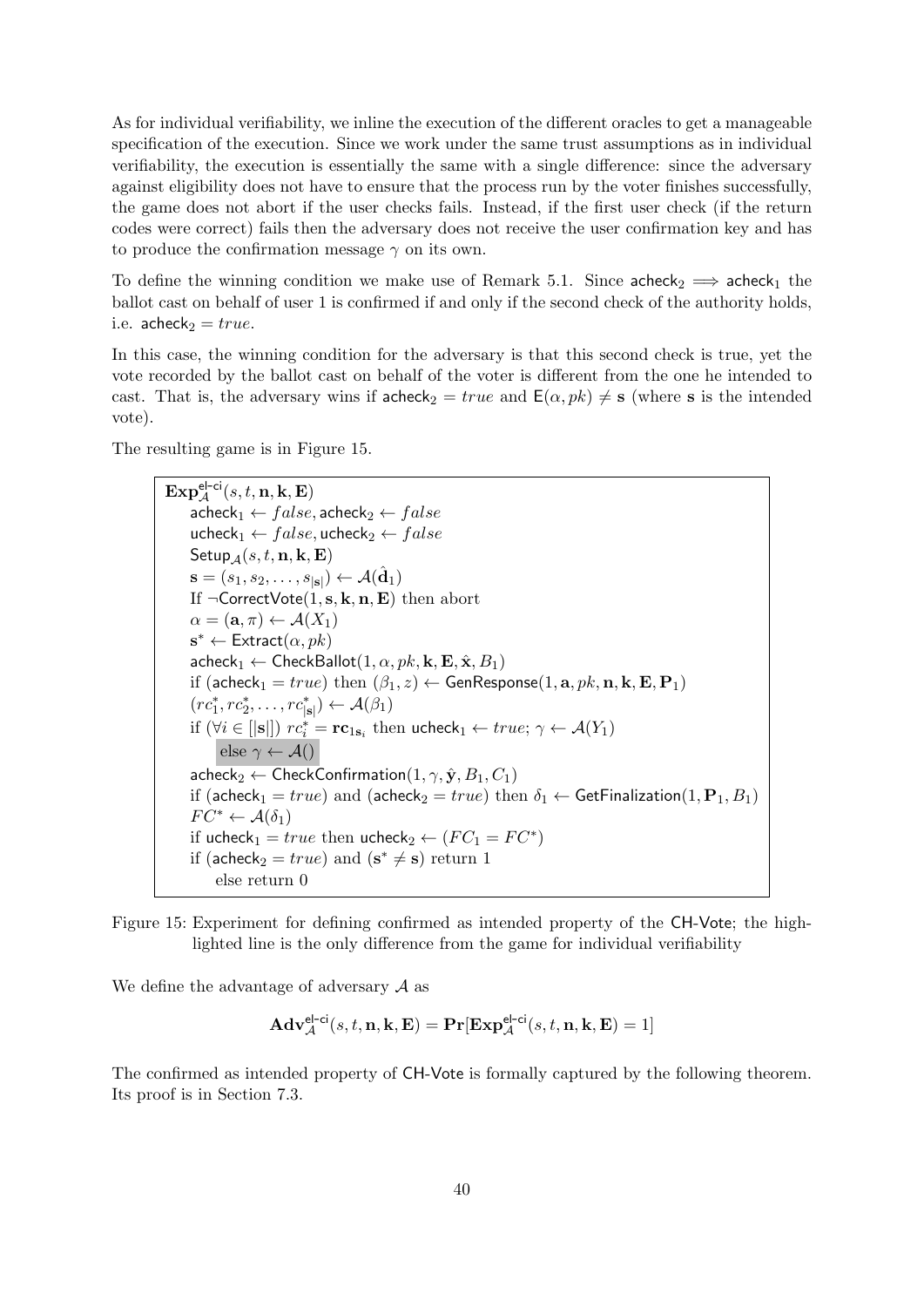**Theorem 5.7** For any adversary A against confirmed as intended of CH-Vote there exists an adversary B against the discrete logarithm problem in  $\mathbf{G}_{\hat{q}}$  such that

$$
\mathbf{Adv}_{\mathcal{A}}^{\mathsf{el-ci}} \leq |\mathbf{s}| \cdot \max \left( \frac{1}{2^{8L_R}}, \frac{1}{p'} \right) + \sqrt{\nu \cdot \mathbf{Adv}_{\mathcal{E}, \mathbf{G}_{\hat{q}}^{\mathit{dlog}}}} + \frac{\nu}{\hat{q}}
$$

#### 5.10. Universal verifiability

In our formulation, Universal Verifiability (UV) is the property that given a bulletin board, one can verify that the votes on this board were tallied correctly. For suitable definitions of correctly tallied and valid board (where validity is efficiently checkable) UV should guarantee the implication

#### valid board  $\implies$  correctly tallied

We follow the literature in considering a scenario in which all parties in the election may be dishonest. Our UV game simply consists of the adversary giving us a bulletin board containing data  $(BB_1, BB_2, BB_3)$  from the pre-election, election and post-election phases respectively. We enforce that the post-election data  $BB_3$ , in particular the claimed election result, is consistent with the (pre-)election data  $(BB_1, BB_2)$ , e.g. the public key and the ballots.

Other properties were counted under the term UV in some previous papers. For example, our UV does not check whether the ballots came from eligible voters (that is EV) or contain correct votes (that is BV). What our UV does ensure is that for example, if the election data in  $(BB_1, BB_2)$  contains a majority of votes for candidate A then we would not accept an election result in  $BB<sub>3</sub>$  that declares another candidate B to be the winner.

We consider this terminology appropriate as we will show that **CH-Vote**, under suitable assumptions, has all four of our properties {IV, BV, EV, UV}. All these properties together we may call end-to-end verifiability.

#### The bulletin board format

We assume that the election parameters  $(s, \mathbf{w}, \mathbf{n}, \mathbf{k}, \mathbf{E})$  as well as the group sizes and security levels are honestly generated and known to all participants.

For the purposes of UV, we assume that a bulletin board BB at the end of an election can be parsed into three components  $(BB_1, BB_2, BB_3)$  containing the data from the pre-election, election and post-election phases respectively.

- The pre-election data  $BB_1$  contains the public key share matrix  $\widehat{\mathbf{D}}$  of dimension  $s \times N_E$ with a row from each authority and a column for each voter and the vector of authority public key shares pk of length s.
- The election data  $BB_2$  contains a list of items each containing a voter identity i, a data component and an optional signature component.
- The post-election data  $BB_3$  contains the following lists, each of length s: a list  $e'$  of shuffles, a list  $\pi$  of shuffle proofs, a list **b'** of partial decryptions and a list  $\pi'$  of decryption proofs. In addition, the post-election data contains<sup>[10](#page-41-0)</sup> a claimed election result  $(V, W)$ .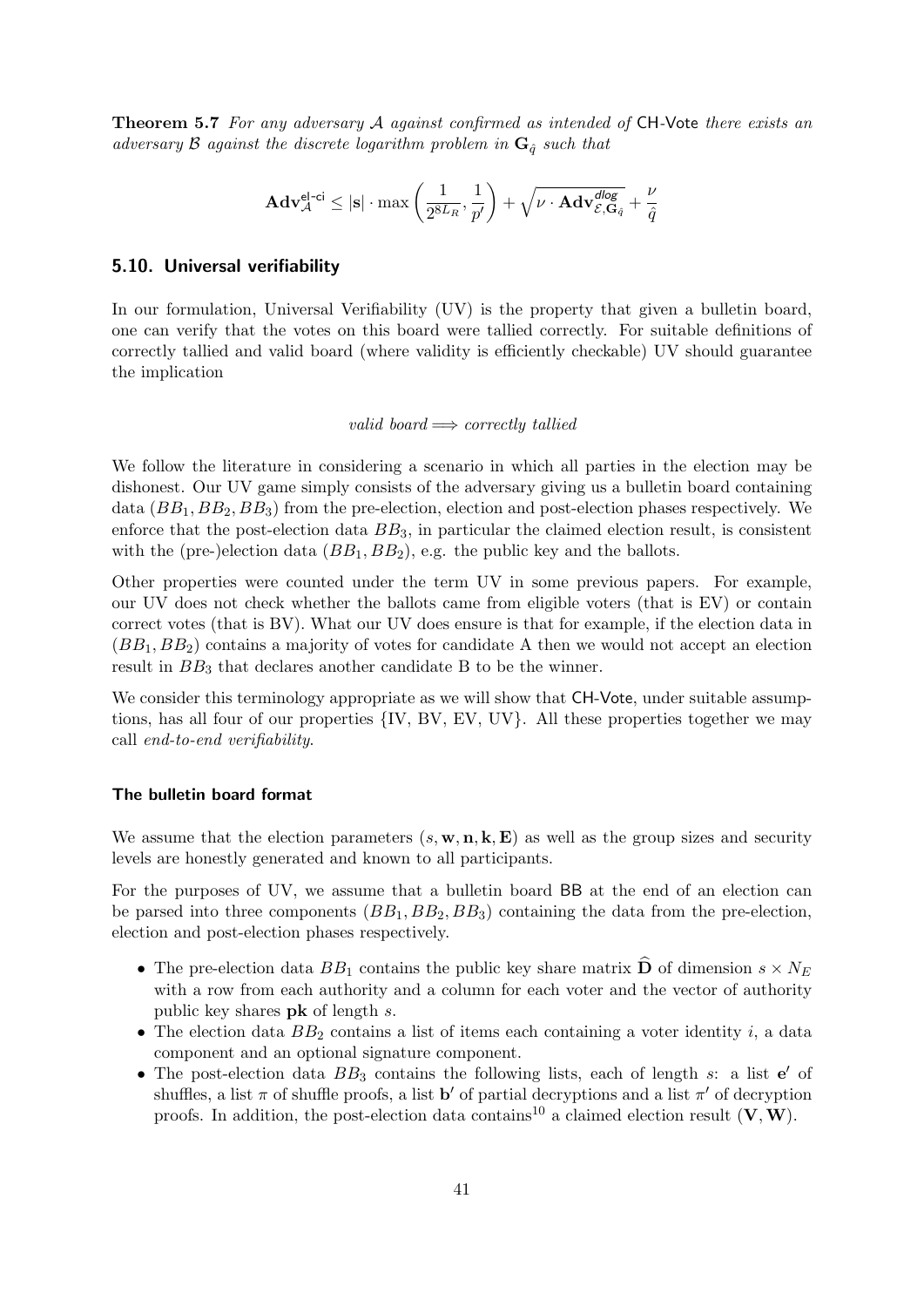We define  $(\widehat{x}_{ij}, \widehat{y}_{ij})$  to be the components of the element  $\widehat{\mathbf{D}}_{ij}$  and we set, for  $i = 1, \ldots, N_E$ , the values  $\hat{x}_i := \prod_{j=1}^s \hat{x}_{ij}$  and  $\hat{y}_i := \prod_{j=1}^s \hat{y}_{ij}$  to represent the two public keys for voter *i*. Further we let  $\hat{\mathbf{x}}$  and  $\hat{\mathbf{y}}$  be the lists of voter public keys, that is  $\hat{x}_i$  is the first and  $\hat{y}_i$  the second public level for voter i key for voter i.

We assume that the component  $BB<sub>2</sub>$  representing the election phase data can be parsed as a list of items which are either a pair  $(i, d)$  or a triple  $(i, d, s)$  where i is a voter identity and d is the item's data (e.g. the  $\alpha, \beta, \gamma$  or  $\delta$  value) and s is a signature, which is provided for the authority-supplied items  $(\beta, \delta)$ . We assume that each ballot component can be uniquely classified as one of four types  $(\alpha, \beta, \gamma, \delta)$ .

We further assume that for each component of type  $\beta$  or type  $\delta$ , the authority that created this component can be identified. Although the authority identity is not written directly into the ballot, unlike the voter identity, the authority could be identified by looking at the signature s in their component resp. which authority public key verifies this signature. Let  $\text{AUTHORITY}(e)$ be an algorithm that takes an item of type  $\beta$  or type  $\delta$  and returns either an index  $j \in [s]$ identifying the authority, or  $\perp$  if this item is invalid. CH-Vote 1.3 leaves open exactly how this is to be implemented, therefore so do we.

#### The result format

The theory of cryptographic elections considers a result function  $\rho: V^* \to R$  that takes a list of votes  $v_i \in V$  and outputs a result  $r \in R$ . The result function must be deterministic and efficiently computable.

In CH-Vote, the election returns a pair of matrices  $(V, W) \in \{0, 1\}^{N \times n} \times \{0, 1\}^{N \times w}$  representing the candidates' vote counts and the counting circles. However, due to the way the mixnet is used, tallying the same election twice will produce different matrices as the random permutation of the votes will be different. To define the result function formally and to check whether two tallies match, we define NORMALISE(V, W) to be the algorithm that combines  $(V, W)$  into a single  $\{0,1\}^{N\times(n+w)}$  matrix **Z** and then sorts the rows of **Z** lexicographically. This lets us define the result set  $R$  as the set of equivalence classes under normalisation. Further, we define MATCH $((V, W), (V', W'))$  to return the result of the comparison NORMALISE $(V, W)$  == NORMALISE( $V', W'$ ). Universal verifiability will ensure that the result on the board matches the correct result for the ballots on the board in the sense of the MATCH algorithm.

Note. Since the permutation of the ballots in the mixnet is independent of the votes (as long as at least one authority is honest), normalisation as described above does not lose any information, e.g. seeing  $(V, W)$  does not give you any more information than seeing the normalised result Z.

We originally hoped to be able to define the normalised result as the sum of votes for each candidate, grouped by counting circle. However, this process does lose information: from the matrices  $(V, W)$  one could additionally derive statistics such as that voters who chose candidate A over B in election one were more likely to choose C over D in election two.

It is not within the scope of this document to comment on whether this behaviour is de-

<span id="page-41-0"></span><sup>&</sup>lt;sup>10</sup>The claimed result can be computed deterministically from the other post-election data using GetVotes, so it does not need to be included on the board itself.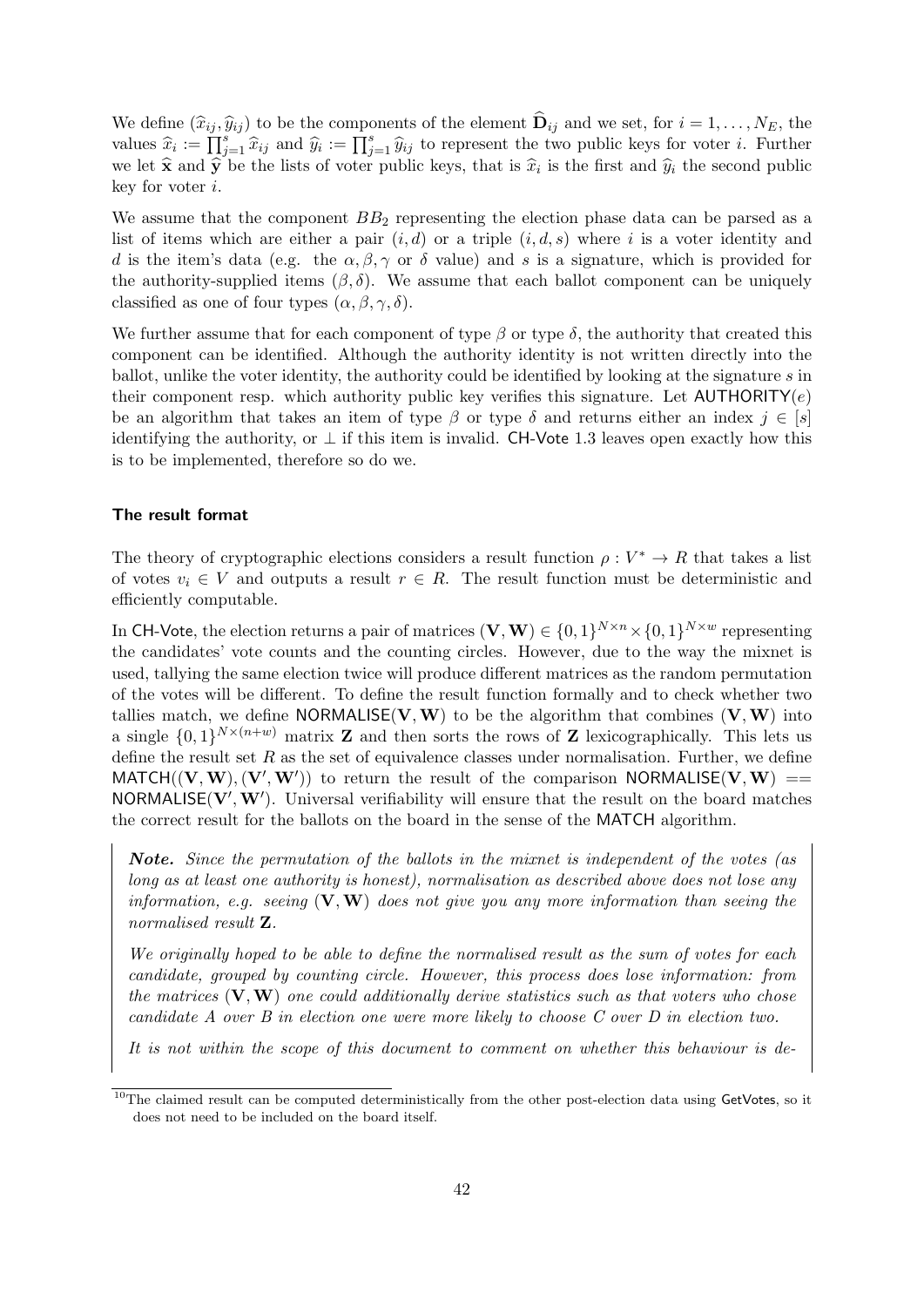sired or not  $-$  it is a privacy issue rather than a verifiability one  $-$  but we have made a recommendation to check this issue and a related one where even more information can be revealed if voters within a counting circle have different eligibility rights.

## Which ballots should be tallied?

To define that a board was tallied correctly, we first need to say which ballots should be counted. A ballot for a voter consists of a first entry  $(i, \alpha)$  of type  $\alpha$ , a reply  $(i, \beta_i, s_i)$  of type  $\beta$  from each authority, a second entry  $(i, \gamma)$  of type  $\gamma$  and a reply  $(i, \delta_j, s'_j)$  of type  $\delta$  from each authority. According to our reading of CH-Vote, a ballot should be tallied if and only if the voter-supplied components are valid and it is the first such ballot for this voter. In more detail, we define validity for the voter-supplied data.

Definition 5.8 (valid component for tallying) Let an election public key pk and a matrix  $\widehat{\mathbf{D}}$ , which defines two lists  $(\widehat{x}_i, \widehat{y}_i)_{i=1}^{N_E}$ , be given as election parameters.

- A component  $(i', \alpha = (\hat{x}', \mathbf{a}, \pi))$  of type  $\alpha$  is valid for tallying w.r.t. the given parameters if  $\hat{x}' = \hat{x}$ , and ChackBallatProof  $\pi$ ,  $\hat{x}'$ , and  $\alpha$ ,  $\alpha$ ,  $\alpha$ ,  $\alpha$ ,  $\alpha$ ,  $\alpha$ ,  $\alpha$ ,  $\alpha$ ,  $\alpha$ ,  $\alpha$ ,  $\alpha$ ,  $\$ if  $\widehat{x}' = \widehat{x}_{i'}$  and CheckBallotProof( $\pi, \widehat{x}', \mathbf{a}, pk$ ) = 1.
- A component  $(i', \gamma = (\hat{y}', \pi'))$  of type  $\gamma$  is valid for tallying w.r.t. the given parameters if  $\hat{y}' = \hat{y}$ , and ChockConfirmationProof( $\pi'$ ,  $\hat{y}'$ ) 1  $\widehat{y}' = \widehat{y}_{i'}$  and CheckConfirmationProof $(\pi', \widehat{y}') = 1$ .
- We say that a voter i has cast a valid ballot if there is an entry  $(i, \alpha)$  and an entry  $(i, \gamma)$ on the board, both of which are valid for tallying. In this case the ballot for this voter is the first entry  $(i, \alpha)$  on the board that is valid for tallying.

Note. This definition assumes that the algorithm CheckBallotProof has been patched to take all of a and not just the product e as input, to mitigate malleability issues that can arise otherwise.

Valid for tallying is a weaker condition than being a correct ballot, since if all authorities are dishonest then it does not ensure that the ballot contains a correct vote.

We define the following algorithm PublicGetBallots to get the ballots that should be tallied.

```
PublicGetBallots(BB)
\overline{A \leftarrow \{\}; S \leftarrow \{\}; C \leftarrow \{\}; L \leftarrow \langle \rangleParse BB as (BB_1, BB_2, BB_3)For each entry e of BB<sub>2</sub>If e \sim (i, \alpha = (\hat{x}', \mathbf{a}, \pi)) then<br>If ChockBallot(i, \alpha, \eta) k E
         If CheckBallot(i, \alpha, pk, \mathbf{k}, \mathbf{E}, \hat{\mathbf{x}}, BB_{\text{prev}}) = true then
              If i \notin A then (A, S) \leftarrow (A \cup \{i\}, S \cup \{(i, a)\})Else if e \sim (i, \gamma = (\hat{y}', \pi)) then<br>If ChackConfirmation Proof (π
          If CheckConfirmationProof(\pi, \hat{y}') = true then<br>
If \hat{y} \in A \land \hat{y} \notin C then (C, I) \neq (C \cup \hat{y}/I)If i \in A \wedge i \notin C then (C, L) \leftarrow (C \cup i, \langle L, (S(i), i) \rangle)Return L
```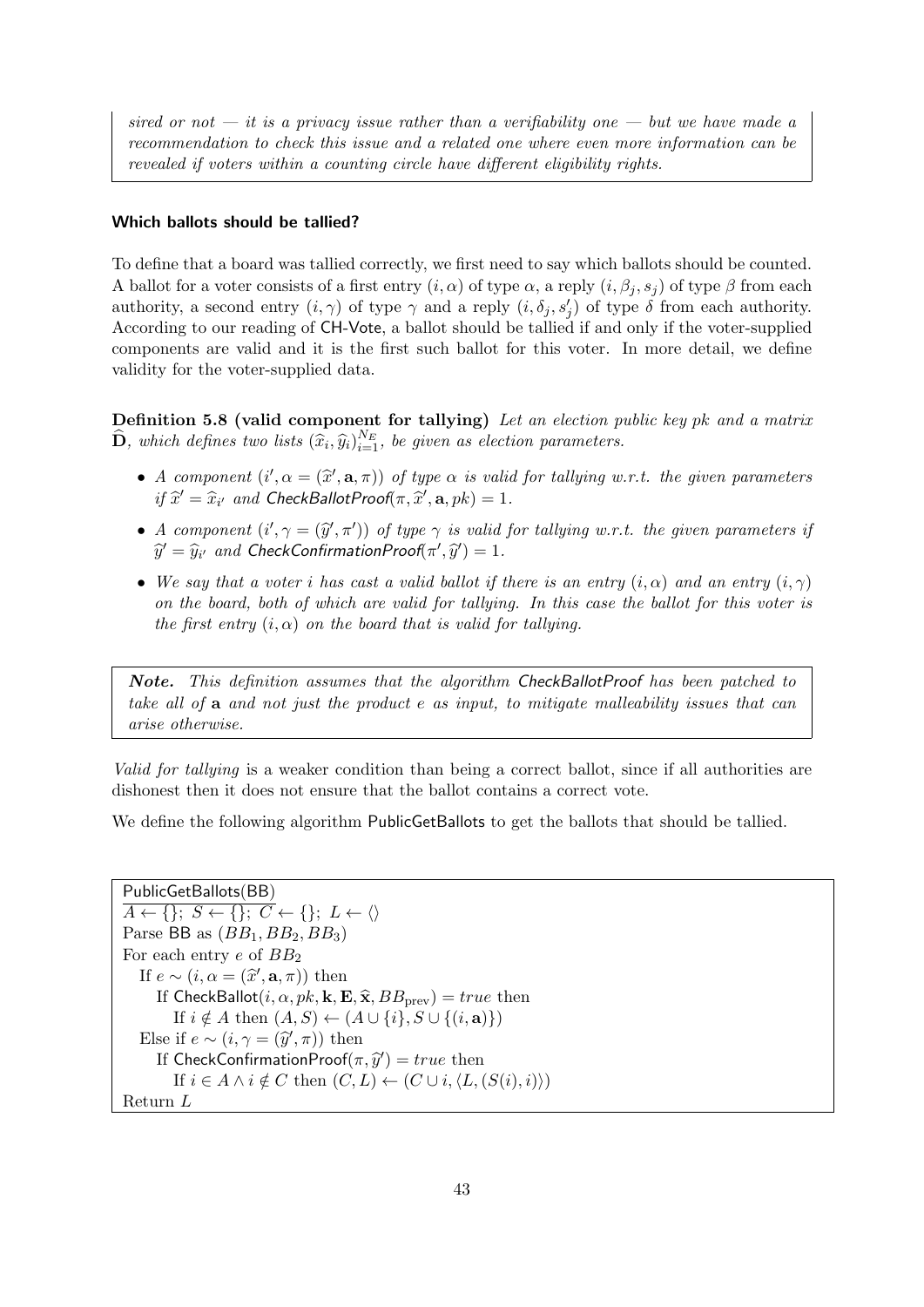We use the notation if  $e \sim (i, \alpha = (\hat{x}, \mathbf{a}, \pi))$  (read ∼ as "matches") to mean that the condition is true if e is of type  $\alpha$ , in which case we bind the variables  $i, \hat{x}$ ,  $\mathbf{a}, \pi$  to the relevant components of e for the block of code associated with this condition.

We construct a mapping  $S$  of voter identities  $i$  to ciphertexts a by constructing a set of pairs  $(i, a)$  which can be read when the corresponding  $\gamma$  component is found. By  $S(i)$  we mean the component **a** associated with the identity i in set  $S$ ; we only use this notation where it is well-defined. Each entry in the list L of ballots to be tallied is a pair  $(a, i)$  where a are the ciphertexts for voter  $i$  and  $i$  is a voter identity.

The set A contains all voters for whom we have found a component of type  $\alpha$  that is valid for tallying and the set C contains all voters for whom we have also found a component of type  $\gamma$ that is valid for tallying.

In the loop over all entries of  $BB$ , we use  $BB<sub>prev</sub>$  to mean all previously seen entries, e.g. for the j-th entry of BB we have  $BB_{prev} = \langle BB_1, \ldots, BB_{j-1} \rangle$ . This lets us reuse<sup>[11](#page-43-0)</sup> CheckBallot to perform the ballot checks as well as to check whether this is the first  $\alpha$  component for this voter that is valid for tallying.

If PublicGetBallots identifies  $N$  valid ballots on a board, then it will return a vector  $L$  of length N, each component of which is a pair containing a vector of ciphertexts and a voter identity.

#### Checking the post-election data

We define the algorithms in Figure [16](#page-44-0) to check the post-election data. They are based on the algorithms in CH-Vote run by the authorities themselves except that the algorithms here check all authorities' proofs.

PublicCheckShuffleProofs checks the mixnet proofs. It is similar to CheckShuffleProofs except that it does not skip any of the proofs. The parameter domains are  $\pi \in (\mathbb{G}_q^{5+N} \times \mathbb{Z}_q^{4+2N} \times \mathbb{G}_q^{2N})^s$ ,  $e_0 \in (\mathbb{G}_q^2)^{N_E}, e \in (\mathbb{G}_q^2)^{N_E \times s}$  and  $pk \in \mathbb{G}_q$ .

PublicCheckResult checks a claimed result. The parameter domains are  $e \in (\mathbb{G}_q^2)^{N_E}$  for the final list of shuffled ciphertexts;  $\mathbf{b} \in (\mathbb{G}_q)^{N_E \times s}$  for the partial decryptions;  $\mathbf{V} \in \{0,1\}^{N_E \times N}$  for the election result and  $\mathbf{W} \in \{0,1\}^{N_E \times w}$  for the counting circle results.

PublicCheck is the algorithm that checks a bulletin board. We call a board valid w.r.t. some parameters if PublicCheck accepts the board under these parameters; the UV property will enforce that valid boards are correctly tallied.

**Definition 5.9 (valid board)** We call a board BB valid w.r.t. parameters  $(s, w, n, k, E)$  if PublicCheck(BB,  $s$ ,  $\mathbf{w}$ ,  $\mathbf{n}$ ,  $\mathbf{k}$ ,  $\mathbf{E}$ ) returns 1.

## Correct Tally

We define the correct tally for a board via the extractor.

<span id="page-43-0"></span><sup>&</sup>lt;sup>11</sup>Although CheckBallot formally takes triples as input where the third component is a value  $z_i$  created by the authority, the code of CheckBallot does not make use of the  $z_i$  so we assume that it will still run on our pairs  $(i, \alpha)$ . One could also convert each pair  $(i, \alpha)$  to a triple  $(i, \alpha, \perp)$ .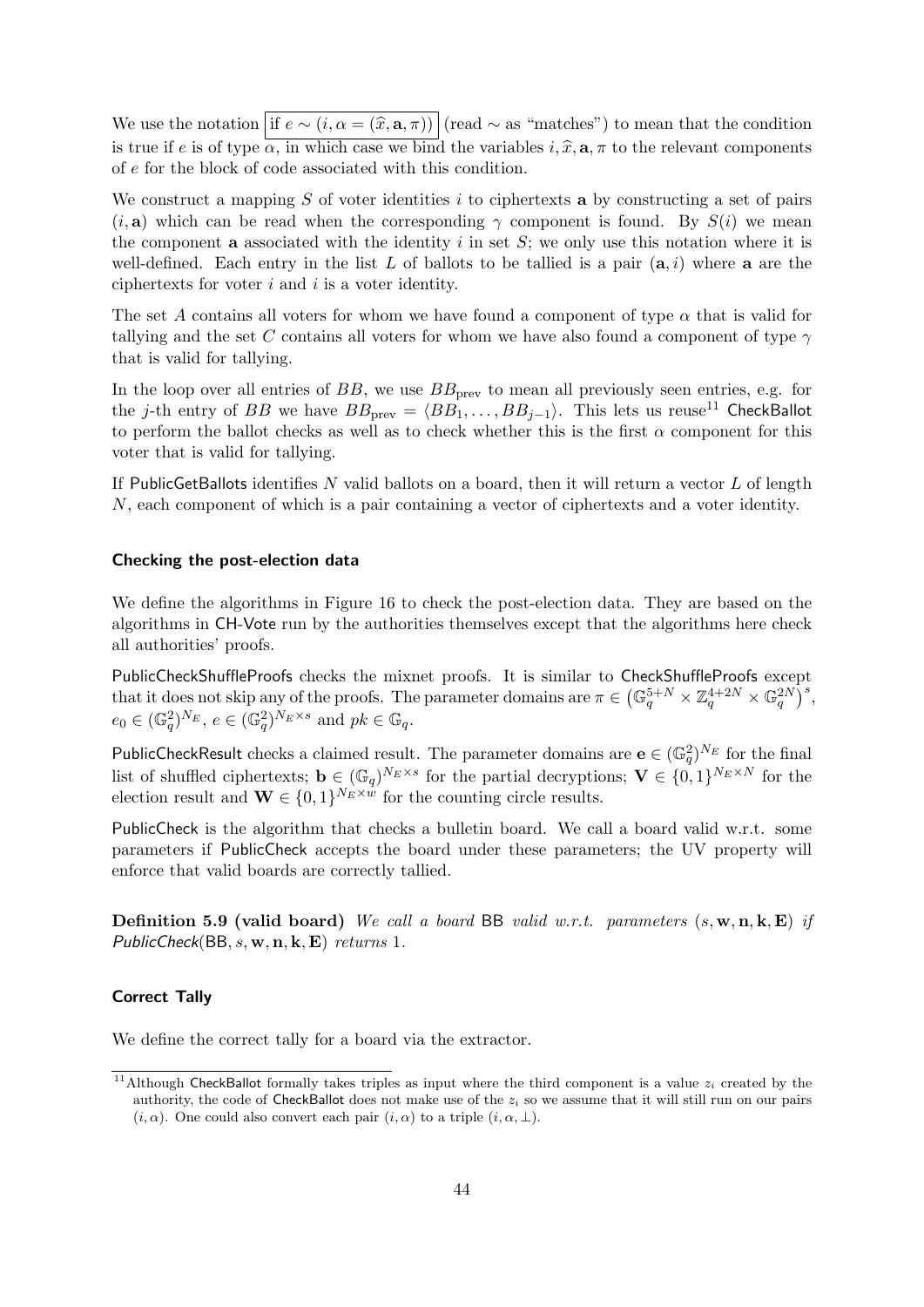| PublicCheck(BB, $s$ , $\mathbf{w}$ , $\mathbf{n}$ )                                      | PublicCheckShuffleProofs $(\pi, e_0, e, pk)$                                   |
|------------------------------------------------------------------------------------------|--------------------------------------------------------------------------------|
| Parse BB as $BB_1 = (\hat{\mathbf{D}}, \mathbf{pk}), BB_2$ ,                             | $c \leftarrow$ CheckShuffleProof $(\pi_1, e_0, \mathbf{e}_1, pk)$              |
| $BB_3 = (\mathbf{e}', \pi, \mathbf{b}', \pi', \mathbf{V}, \mathbf{W})$                   | If $c = 0$ then return 0                                                       |
| $pk \leftarrow \textsf{GetPublicKey}(\textbf{pk})$                                       | for $j=2,\ldots,s$                                                             |
| // Get the ballots and do the public steps                                               | $c \leftarrow$ CheckShuffleProof $(\pi_j, \mathbf{e}_{j-1}, \mathbf{e}_j, pk)$ |
| $L \leftarrow$ PublicGetBallots(BB)                                                      | If $c = 0$ then return 0                                                       |
| for $i = 1, ,  L $                                                                       | return 1                                                                       |
| $(\mathbf{e}'_0)_i \leftarrow$ AddCircles $(L_i, \mathbf{n}, \mathbf{w})$                |                                                                                |
| $\mathbf{e}_0 \leftarrow \mathsf{Sort}(\mathbf{e}'_0)$ // $\mathbf{e}: N \times 2$       | PublicCheckResult $(e, b, V, W)$                                               |
| // Check the proofs and the result                                                       | for $i = 1, \ldots,  \mathbf{e} $                                              |
| $c_S \leftarrow$ PublicCheckShuffleProofs $(\pi, \mathbf{e}_0, \mathbf{e}', pk)$         | $b_i^* \leftarrow \prod_{j=1}^s \mathbf{b}_{i,j}$                              |
| $c_D \leftarrow$ CheckDecryptionProofs $(\pi', \mathbf{pk}, \mathbf{e}'_s, \mathbf{b}')$ | $m_i \leftarrow (\mathbf{e}_i)_1/b_i^*$                                        |
| $c_R \leftarrow$ PublicCheckResult $(e'_s, b', V, W)$                                    | $(V', W') \leftarrow$ GetVotes $(m, n, w)$                                     |
| return $(c_S \wedge c_D \wedge c_R)$                                                     | return $(\mathbf{V} = \mathbf{V}' \wedge \mathbf{W} = \mathbf{W}')$            |

<span id="page-44-0"></span>Figure 16: Algorithms for public checking of post-election data.

Definition 5.10 (correct tally) The correct tally for a board BB w.r.t. public parameters  $(n, w)$  is given by the algorithm CorrectTally.

CorrectTally(BB,  $n, w$ ) parse  $pk$ ,  $\widehat{\mathbf{D}}$  from BB  $L \leftarrow$  PublicGetBallots(BB);  $M \leftarrow \langle \rangle$ for  $e = (\mathbf{a}, i)$  in L do  $\mathbf{m} \leftarrow \mathsf{E}(\mathbf{a}, \mathit{pk})$  $m \leftarrow p_{n+w_i} \cdot \prod_{j=1}^{|\mathbf{m}|} \mathbf{m}_j$  $M \leftarrow \langle M, m \rangle$ return  $\mathsf{GetVotes}(M, \mathbf{n}, \mathbf{w})$ 

First, the CorrectTally algorithm extracts the ballots that should be tallied using PublicGetBallots. This step is efficiently computable without any secret data. Next, the algorithm extracts from each ballot individually, applies the counting circles and adds the ballot to a list. The list is finally processed with the GetVotes algorithm.

The algorithm GetVotes is part of the CH-Vote specification and computes a matrix of votes per counting circle. To enable this, the ballot of a voter  $i$  is marked as belonging to the counting circle  $w_i$  by multiplying its vote by prime number  $p_{n+w_i}$  before the ballots are mixed, which loses any further identifying information.

We deliberately only apply the "inner" extractor E here and not the full Extract algorithm. Checking that the ballots on the board are correct is covered under the BV property; what UV is asserting is that the authorities have correctly tallied the ballots on the board, whether they are correct or not. This would of course mean that a scheme satisfying UV but not BV is vulnerable to dishonest voters, but we will show that CH-Vote has both the UV and BV properties which together guarantee that only correct votes are tallied, since invalid ones are stripped by PublicGetBallots.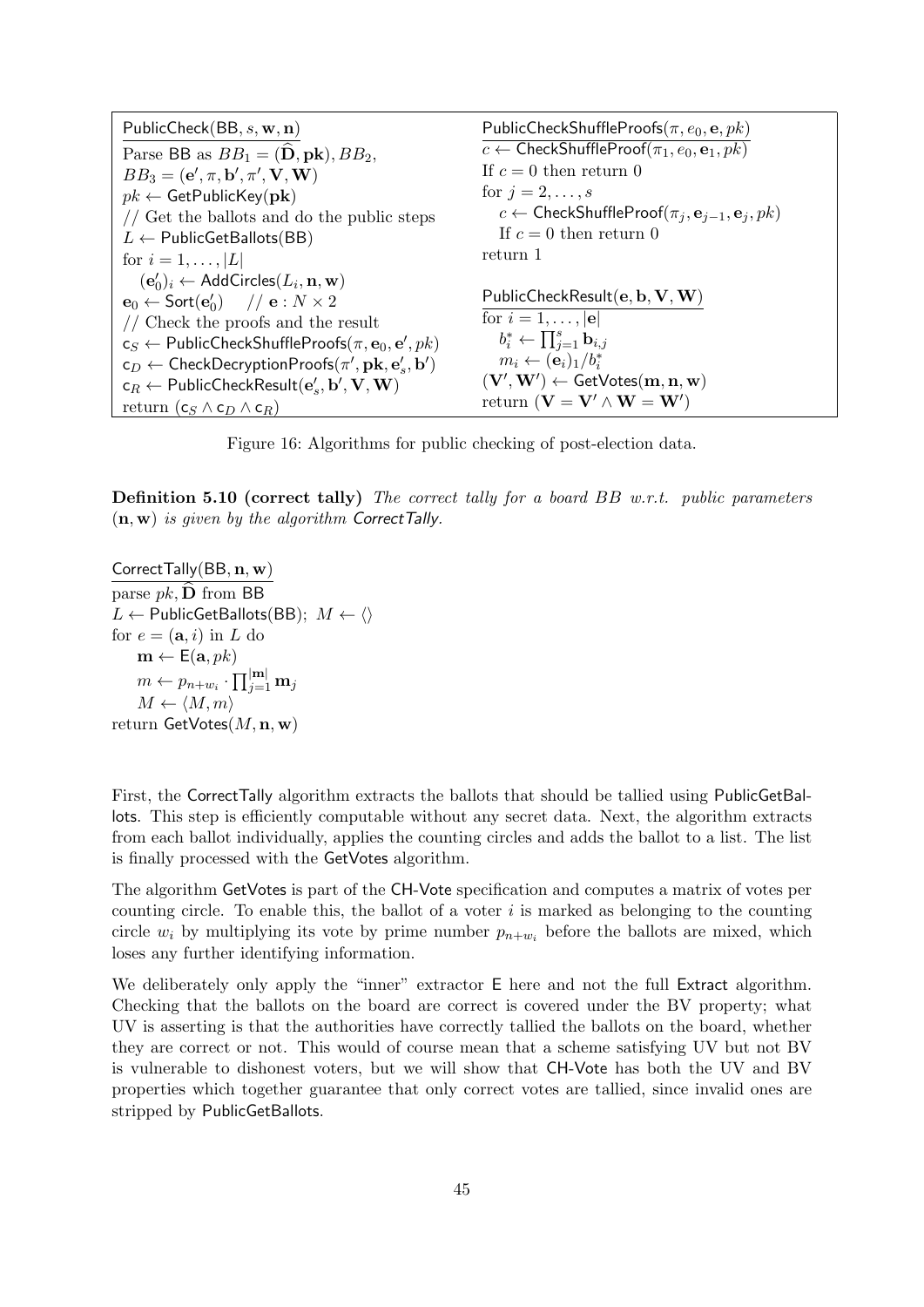#### The security game for UV

Universal verifiability says at a high level that valid tallies are also correct, that is a tally that passes the public and efficiently computable validity checks would also pass the inefficient correctness check.

Since we assume that all parties may be dishonest, the sequence diagram for this property is almost trivial: the adversary hands us the entire election transcript and wins if the election passes public verification but the claimed result is not the one that one would obtain by using the extractor. Since tallying is a randomised process due to the mixnet, correctness of the result is only defined up to permutation of the final matrices, so we apply the MATCH algorithm to account for this complication.

The experiment for defining universal verifiability is in Figure [17;](#page-45-0) the advantage of some adversary  $A$  against universal verifiability of CH-Vote is defined by:

$$
\mathbf{Adv}_{\mathcal{A}}^{\mathsf{uv}}(s, \mathbf{w}, \mathbf{n}) = \mathbf{Pr}[\mathbf{Exp}_{\mathcal{A}}^{\mathsf{uv}}(s, \mathbf{w}, \mathbf{n}) = 1]
$$

 $\mathbf{Exp}^{\mathsf{uv}}_{\mathcal{A}}(s,\mathbf{w},\mathbf{n})$  $\overline{BB \leftarrow \mathcal{A}}()$ Parse BB as  $(BB_1 = (\hat{\mathbf{D}}, \mathbf{pk}), BB_2, BB_3 = (\mathbf{e}', \pi, \mathbf{b}', \pi', \mathbf{V}, \mathbf{W}))$  $pk \leftarrow \textsf{GetPublicKey}(\textbf{pk})$ If PublicCheck(BB,  $s$ ,  $\mathbf{w}$ ,  $\mathbf{n}$ ) = 0 then return 0  $(\mathbf{V}', \mathbf{W}') \leftarrow \textsf{CorrectTally}(BB_2, pk, \hat{\mathbf{D}}, \mathbf{n}, \mathbf{w})$ Return MATCH $((V, W), (V', W'))$ 

<span id="page-45-0"></span>Figure 17: Game for defining universal verifiability of CH-Vote

The following theorem establishes universal verifiability of CH-Vote. Its proof is in Section [7.4.](#page-79-0)

Theorem 5.11 For any adversary A we have

$$
\mathbf{Adv}_{\mathcal{A}}^{\mathsf{uv}} \leq \frac{2s \cdot \nu}{2^{\tau}}
$$

where s is the number of authorities,  $\nu$  is the total number of random oracle queries made by  $\mathcal A$ and  $\tau$  is the entropy (bit-length) of the challenge space for the ZK proofs of correct mixing.

#### 5.11. Summary of the results

We summarise the results of our cryptographic proofs.

For all security properties, we make the following general assumptions.

• The public, non-cryptographic parameters

$$
(\mathbf{v},\mathbf{w},\mathbf{c},\mathbf{n},\mathbf{k},\mathbf{E})
$$

are correctly generated and publicly available to all parties.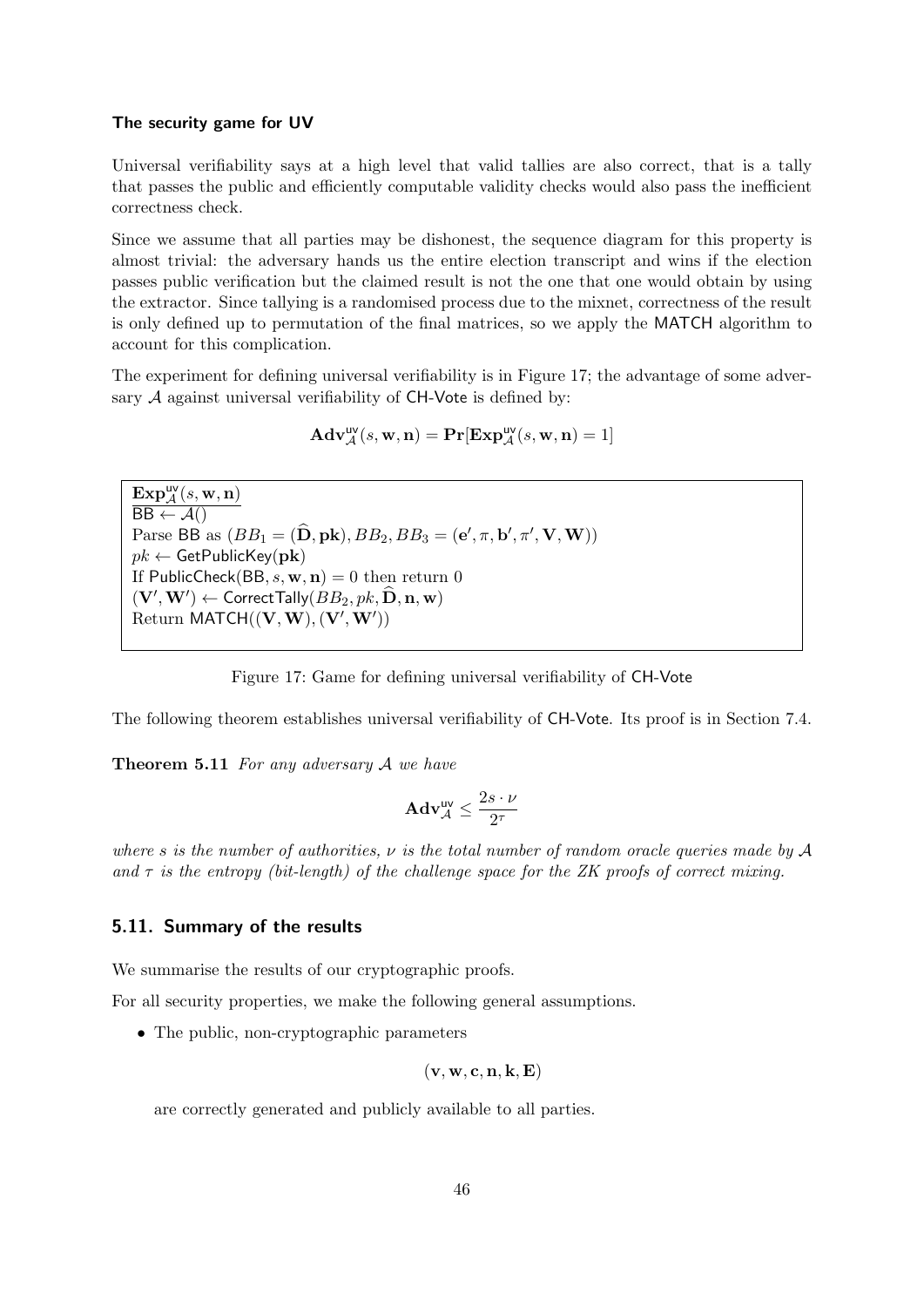• The public group and security parameters, excluding election-specific keys, are correctly generated at an appropriate security level and publicly available to all parties. These parameters are

$$
(p, q, g, h, k, \widehat{p}, \widehat{q}, \widehat{g}, \widehat{k}, p', s, \sigma, \tau, \varepsilon)
$$

#### Individual Verifiability

Under the assumptions that

- At least one of the authorities is honest.
- The dishonest authorities cannot choose their keys and voter key shares as a function of the keys and key shares of the honest authorities

it is computationally infeasible for any dishonest party or coalition of parties to convince an honest voter that he's intended vote has been properly recorded without this being the case.

More specifically, no adversary can win our IV game with a greater advantage than

$$
\binom{n}{|\mathbf{s}|}\cdot\max\left(\frac{1}{2^{8L_R}},\frac{1}{p'}\right)^{|\mathbf{s}|}+|\mathbf{s}|\cdot\max\left(\frac{1}{2^{8L_R}},\frac{1}{p'}\right)+\max\left(\left(\frac{1}{p'-|\mathbf{s}|}\right)^{n-|\mathbf{s}|},\frac{1}{2^{8L_F}}\right)
$$

where n is the number of candidates,  $|\mathbf{s}|$  is the number of selections the voter in question can make and  $L_R$ ,  $L_F$  and  $p'$  are system parameters.

### Ballot Verifiability

Under the assumptions that

- At least one of the authorities is honest.
- The dishonest authorities cannot choose their keys and voter key shares as a function of the keys and key shares of the honest authorities.
- It is infeasible to take discrete logarithms in the group  $\mathbb{G}_{\hat{\sigma}}$ .

it is computationally infeasible for any dishonest party or coalition of parties to generate a ballot that is valid, e.g. passes verification and so would be tallied, but does not contain a correct vote for the voter that it is claimed to be from.

More specifically, no adversary can win our BV game with a higher advantage than

$$
\sqrt{\nu \cdot \mathbf{Adv}_{\mathcal{E},\mathbf{G}_{\hat{q}}}^{\mathsf{dlog}}} + \frac{\nu}{2^\tau} + \nu\frac{(n+1)}{\hat{q}} + \frac{n}{\hat{q}-n+1}
$$

where  $\nu$  is the number of random oracle (a.k.a. "hash") queries made by the adversary and n is the total number of candidates in the election;  $\tau$  and  $\hat{q}$  are system parameters. This quantity is negligible if taking discrete logarithms is hard and the adversary is efficient (thus bounding the number hash queries it can make).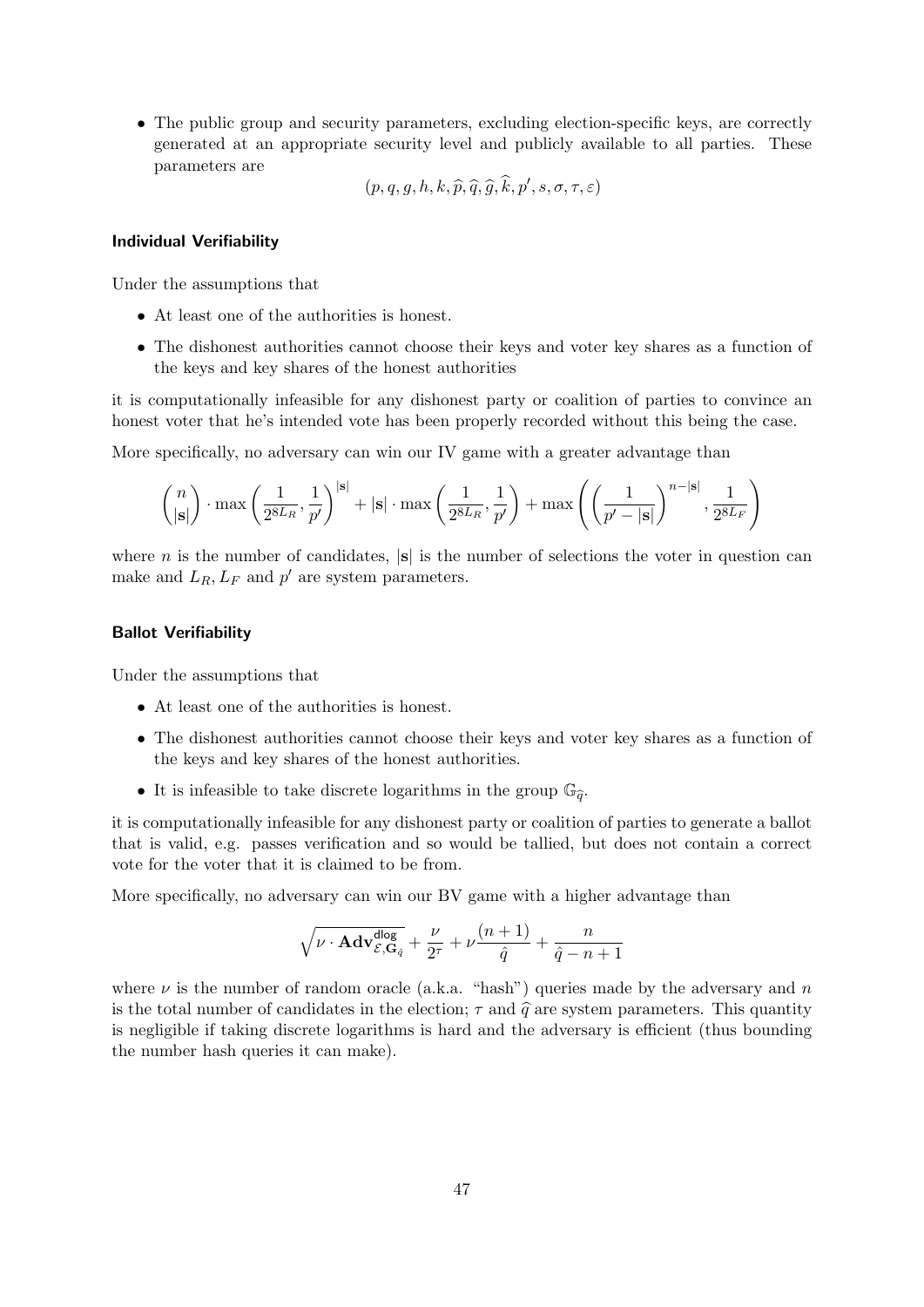#### Universal Verifiability

It is computationally infeasible, even if all parties are dishonest, to generate an election transcript that passes our proposed PublicCheck verifier but on which the claimed election result does not match the ballots on the board.

Put another way, given a bulletin board at the end of the voting phase, it is computationally infeasible even if all authorities are dishonest and colluding for them to claim any result but the one defined by the ballots on the board, in such a way that PublicCheck would accept when run on the given board and the authorities' claimed results and proofs.

In the case where all authorities are dishonest, UV does not guarantee that each ballot on the board contains a correct vote — that property is covered under BV, which in CH-Vote holds only if at least one authority is honest. Thus, assuming at least one honest authority, we can take BV and UV together to conclude that each ballot to be tallied contains exactly one correct vote and that the election result is exactly the tally of these ballots.

More specifically, no adversary can win our UV game with a better advantage than

$$
\frac{2s\cdot\nu}{2^{\tau}}
$$

where  $\nu$  is the number of hash queries made by the adversary, s is the number of election authorities and  $\tau$  is a system parameter. For an efficient adversary, this quantity is negligible.

#### Eligibility Verifiability

Under the assumption that

- At least one of the authorities is honest
- The bulletin board is consistent with the honest authority's view

it is impossible for any coalition of parties to cast two valid ballots for the same eligible voter.

Under the assumption that

- At least one of the authorities is honest
- The discrete logarithm problem is hard in  $\mathbb{G}_{\widehat{q}}$

it is computationally infeasibible for any coalition of parties to produce a valid ballot of some honest eligible user, which does not record that user's voting intention.

More precisely, no adversary can win our EL-CI game with a better advantage than

$$
|\mathbf{s}| \cdot \max\left(\frac{1}{2^{8L_R}}, \frac{1}{p'}\right) + \sqrt{\nu \cdot \mathbf{Adv}^{\sf dlog}_{\mathcal{E}, \mathbf{G}_{\hat{q}}}} + \frac{\nu}{\hat{q}}
$$

where  $|s|$  is the number of selections the voter can make,  $\nu$  is the number of hash queries the adversary can make and  $p', \hat{q}$  and  $L_R$  are system parameters. For an efficient adversary and<br>accuming that the discrete locarithm problem is hard, this quantity is possibile assuming that the discrete logarithm problem is hard, this quantity is negligible.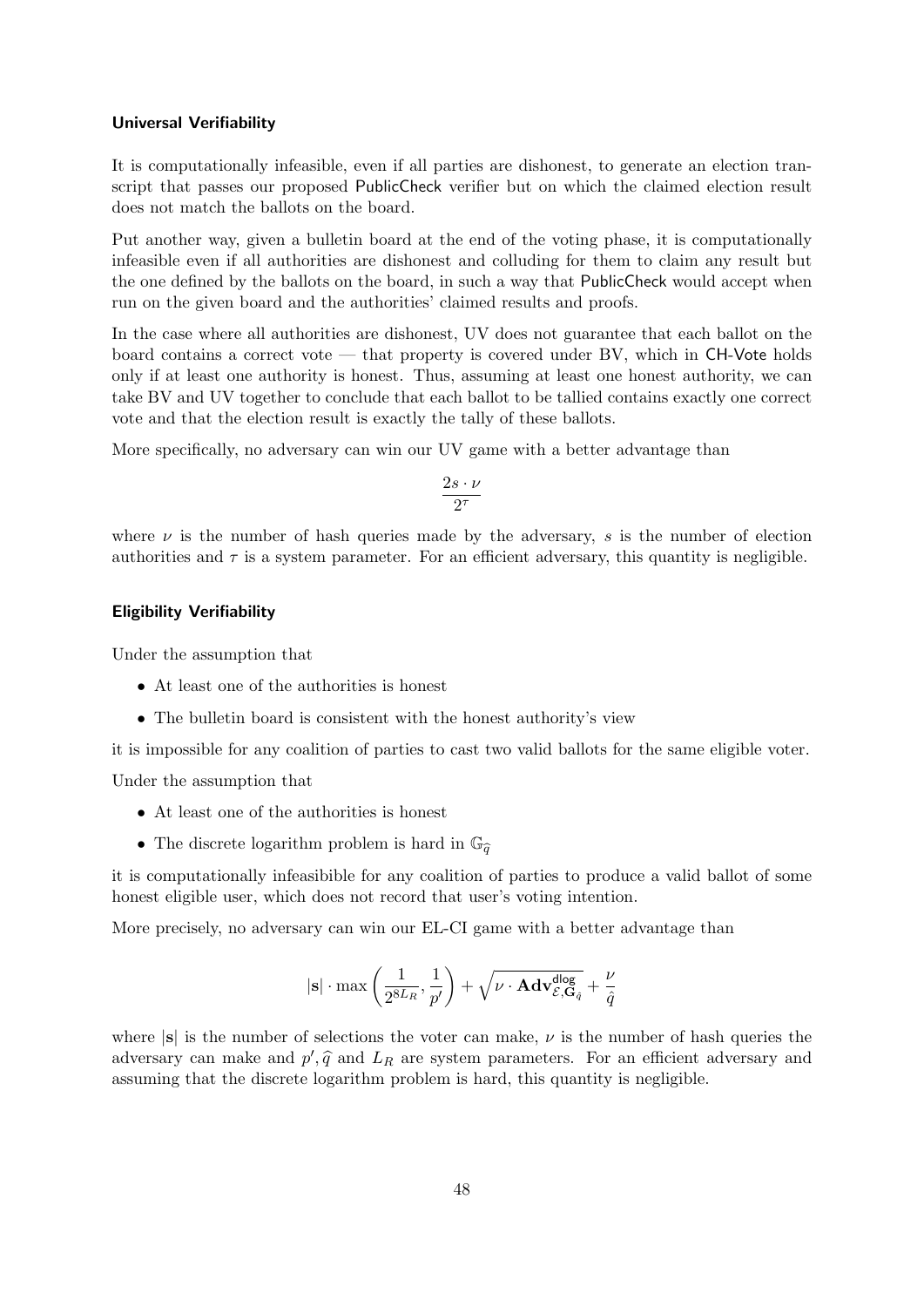# 6. Sender Security of Robust Batch Chu-Tzeng Oblivious Transfer

A core component of CH-Vote is a variant of the Chu-Tzeng oblivious transfer protocol. In this section we study the security of this protocol. We split the analysis in three parts.

First, we study the security of the protocol without considering the distribution of the messages  $(m_1, m_2, \ldots, m_n)$  held by the sender. We prove information theoretic security for all messages which are not queried by the adversary. Furthermore, we show that each query unambiguously encodes a set of requests  $i_1, i_2, \ldots, i_k$  and that an adversary can obtain  $m_i$  if and only if i is one of these indexes.

Then, we consider the setting where these messages are distributed as in the CH-Vote protocol (that is they are all points on a random polynomial of degree  $k-1$ ). Here, we study the security of the sender's messages under two different scenarios. The first considers an adversary who is not allowed to request  $k$  valid indexes. Here we show that all of the remaining points on the polynomial, including the value of the polynomial at 0 are hidden. The second scenario considers an adversary who can request k valid indexes, and therefore recover the polynomial. Here we show that all remaining points are information theoretically hidden.

## 6.1. Robust Chu-Tzeng OT

CH-Vote uses the OT protocol on selections of a particular form relating to two vectors  $\mathbf{k}, \mathbf{n}$ which we define first.

**Definition 6.1** (correct selection  $\sigma$ ) Let k, n be vectors of the same length, which we denote by  $\kappa$ , such that for all  $i \in [\kappa]$  we have  $k_i \leq n_i$ . We define  $k := \sum_{i=1}^{\kappa} k_i$  and  $n := \sum_{i=1}^{\kappa} n_i$ .

A correct selection w.r.t. such vectors  $\mathbf{k}, \mathbf{n}$  is a vector  $\sigma$  of length k with elements in [n] such that the elements of  $\sigma$  are pairwise distinct and for each  $i \in [k]$ , we have that at most  $k_i$  elements of  $\sigma$  lie in the interval from  $1 + \sum_{j=1}^{i-1} n_j$  to  $n_i$ , boundaries included.

Let q be a prime, let  $\mathbb{G}_q$  be a group of order q and let an injective mapping  $\Gamma: \{1, \ldots, n\} \to \mathbb{G}_q$ and two elements  $g, h \in \mathbb{G}_q$  be given. Let **k**, **n** be vectors as described above. The robust batch Chu-Tzeng  $OT_n^{\mathbf{k}}$  protocol is the following protocol.

| Query $(\sigma)$                                                   | $\mathsf{Respond}(\mathbf{q}, \mathbf{M})$                             |
|--------------------------------------------------------------------|------------------------------------------------------------------------|
| for $i=1,\ldots,k$                                                 | $z, x \leftarrow \mathbb{Z}_q$                                         |
| $t_i \leftarrow \mathbb{Z}_q$                                      | $w \leftarrow h^z q^x$                                                 |
| $q_{i,1} \leftarrow \Gamma(\sigma_i) \cdot h^{t_i}$                | for $i=1,\ldots,k$                                                     |
| $q_{i,2} \leftarrow g^{t_i}$                                       | $b_i \leftarrow \mathbb{G}_q$                                          |
| return $(q, t)$                                                    | $D_i \leftarrow q_{i,1}^z q_{i,2}^z b_i$                               |
|                                                                    | $\mu_0 \leftarrow 1$ ; $\nu_0 \leftarrow 1$                            |
| Open $(\sigma, \mathbf{q}, \mathbf{t}, r)$                         | for $\beta = 1, \ldots, \ell$                                          |
| parse r as $(w, \mathbf{C}, \mathbf{D})$                           | for $\mu = \mu_0, \ldots, \mu_0 + n_\beta$                             |
| for $i=1,\ldots,k$                                                 | for $\nu = \nu_0, \ldots, \nu_0 + k_\beta$                             |
| $K_{\sigma_i,i} \leftarrow D_i/w^{t_i}$                            | $K_{\mu,\nu} \leftarrow \Gamma(\mu)^z b_{\nu}$                         |
| $M'_{\sigma_i} \leftarrow C_{\sigma_i,i} \oplus H(K_{\sigma_i,i})$ | $C_{\mu,\nu} \leftarrow M_{\mu} \oplus H(K_{\mu,\nu})$                 |
| return $M'$                                                        | $\mu_0 \leftarrow \mu_0 + n_\beta; \ \nu_0 \leftarrow \nu_0 + k_\beta$ |
|                                                                    | return $(w, \mathbf{C}, \mathbf{D})$                                   |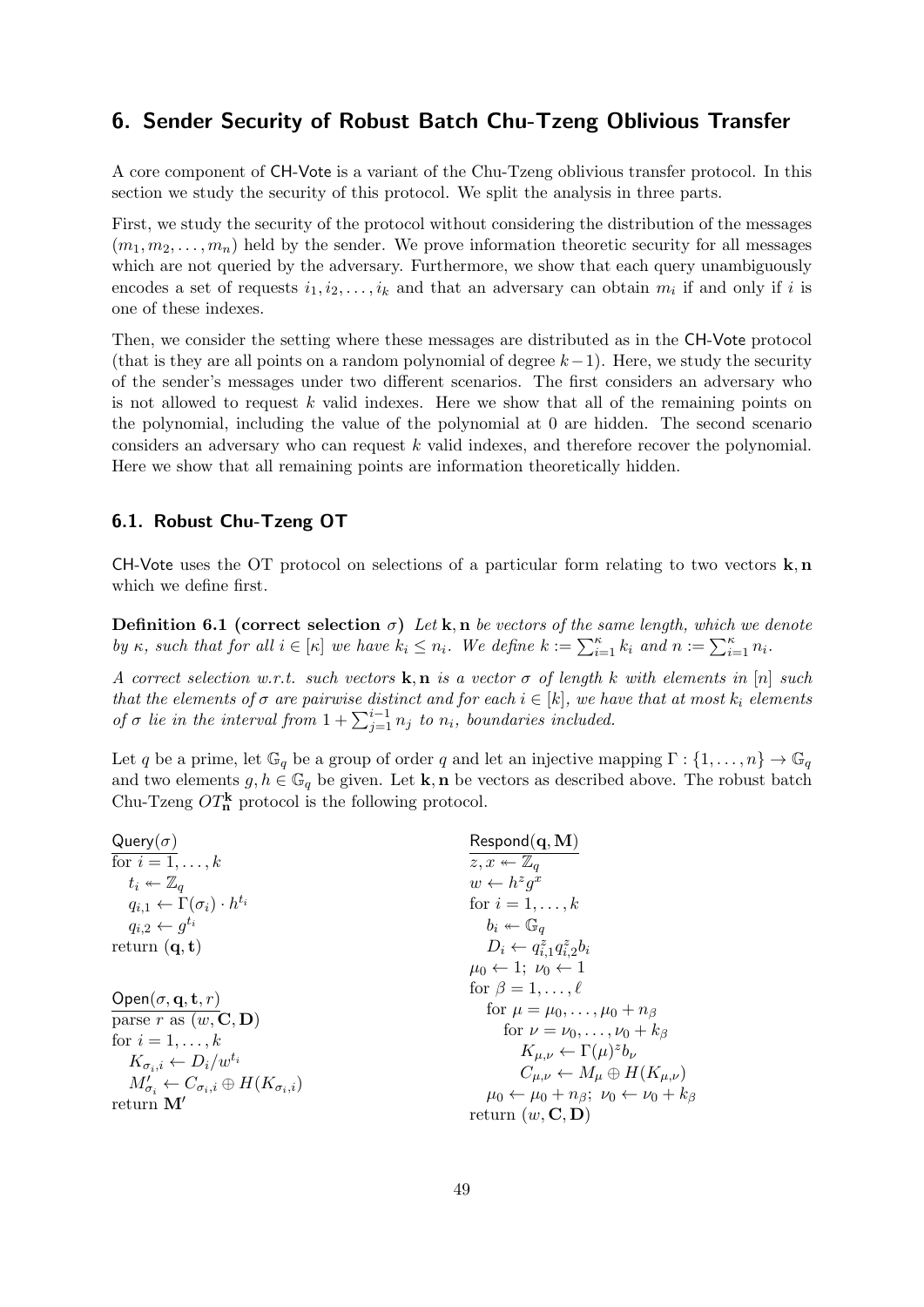The Respond algorithm creates matrices K and C of dimension  $n \times k$  which consist of blocks (batches) on the diagonal such that the *i*-th block has size  $n_i \times k_i$ . In the nested loop of the Respond algorithm, the index  $\beta$  is over the batches and  $\mu, \nu$  are the current row and column of the matrices K and C that are being created.  $\mu_0, \nu_0$  are the indices of the first row and column belonging to the current batch.

The robust non-batch protocol  $OT_n^k$  is the variation in which  $k, n$  are integers with  $k \leq n$  and we set  $k_1 = k, n_1 = n$ . In this case, the loop over  $\beta$  is redundant.

In an execution of the protocol, one party called the sender has a vector  $\bf{M}$  of n messages that lie in some domain  $\mathcal{M} = \{0,1\}^{\lambda}$ , which we also assume to be the range of the hash function H. The other party called the receiver has a vector  $\sigma$  that is a correct selection w.r.t. **k**, **n**. The receiver begins the protocol by computing  $(q, t) \leftarrow Q^{\text{uery}}(\sigma)$  and sends q to the sender. The sender computes  $(y, C, D) \leftarrow$  Respond $(q, M)$  and sends this triple back to the receiver. The receiver computes  $\mathbf{M}' \leftarrow \mathsf{Open}(\sigma, \mathbf{q}, \mathbf{t}, (y, \mathbf{C}, \mathbf{D}))$ . The result is that the receiver has  $\mathbf{M}_i$  for all  $i \in \sigma$  and the sender gains no information on which messages the receiver has obtained.

<span id="page-49-0"></span>Theorem 6.2 The robust batch OT protocol is information-theoretically secure for the sender in the random oracle model. Specifically,

- 1. No receiver can recover more than k of the keys  $K_{\mu,\nu}$ , or more than k of the messages  $M_{\mu}$ with a better probability than a random quess. All the remaining messages and keys are information-theoretically hidden from the receiver.
- 2. If the receiver recovers k messages then the receiver's query must have been of the form  $(q_{i,1}, q_{i,2}) = (\gamma_i h^{t_i}, g^{t_i})$  for k distinct values  $\gamma_1, \ldots, \gamma_k$  in the image of  $\Gamma$  such that their preimages  $\sigma_1, \ldots, \sigma_k$  under  $\Gamma$  formed a correct selection w.r.t. **k**, **n**.

<span id="page-49-1"></span>To prove information-theoretic security we use the following lemma.

**Lemma 6.3** Let  $\mathbb{F}$  be a finite field. Let integers k, m, n be given and let  $A \in \mathbb{F}^{m \times k}$ ,  $B \in \mathbb{F}^{n \times k}$ be matrices. We write  $\text{span}(A)$  for the span of the rows of a matrix A.

If  $\text{span}(A) \cap \text{span}(B) = \{0\}$  then we have

$$
(\forall \alpha \in \mathbb{F}^m)(\forall \beta \in \mathbb{F}^n) \Pr_{r \in \mathbb{F}^k} [Br = \beta \mid Ar = \alpha] = \Pr_{r \in \mathbb{F}^k} [Br = \beta]
$$

In words, learning Ar reveals no information about Br.

We defer the proof to Section [6.2.](#page-53-0)

*Proof of Theorem [6.2.](#page-49-0)* In the random oracle model, since we assume  $H$  to be a random oracle then the only way to get  $H(K_{i,j})$  with better probability than a random guess is to query the oracle on  $K_{i,j}$ . Therefore, if we can show for any i that all  $K_{i,j}$  are information-theoretically hidden, then so is  $M_i$ .

We operate in the field  $\mathbb{F} = \mathbb{Z}_q$ , embedded in a multiplicative group over  $\mathbb{Z}_p$ . Write [[x]] for  $g^x$ (mod p) and set h' to be the discrete logarithm of h to basis g, e.g.  $h = [[h']]$ . We consider the following (computationally inefficient) variation on the sender, parameterised by an indexing function f and two matrices  $\mathcal{B}, \mathcal{K}$ :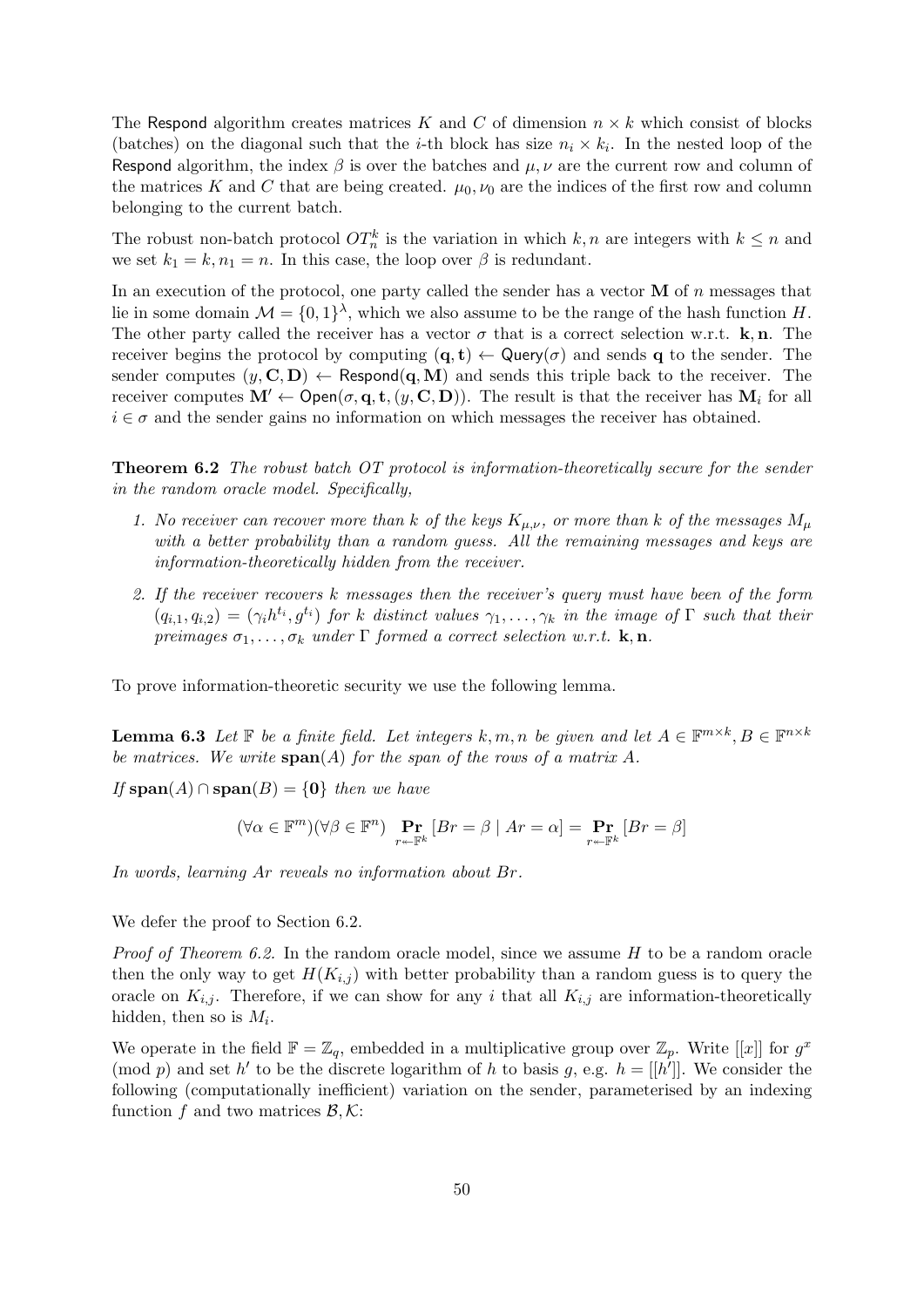| Respond                                                              | Respond                                                                 |
|----------------------------------------------------------------------|-------------------------------------------------------------------------|
| $z, x \leftarrow \mathbb{Z}_q$                                       | Respond                                                                 |
| $w \leftarrow h^z g^x$                                               | $(w', D'_1, \ldots, D'_k) \leftarrow B \cdot r$                         |
| $for i = 1, \ldots, k$                                               | $(w, D_1, \ldots, D_k) \leftarrow ([[w']], [[D'_1]], \ldots, [[D'_k]])$ |
| $b_i \leftarrow \mathbb{G}_q$                                        | $K' \leftarrow K \cdot r$                                               |
| $D_i \leftarrow q_{i,1}^z q_{i,2}^z b_i$                             | $\mu_0 \leftarrow 1; \nu_0 \leftarrow 1$                                |
| $\text{for } \beta = 1, \ldots, \ell$                                | $\text{for } \beta = 1, \ldots, \ell$                                   |
| $\text{for } \mu = \mu_0, \ldots, \mu_0 + n_\beta$                   | $\text{for } \mu = \mu_0, \ldots, \mu_0 + n_\beta$                      |
| $\text{for } \nu = \nu_0, \ldots, \nu_0 + k_\beta$                   | $\text{for } \nu = \nu_0, \ldots, \nu_0 + k_\beta$                      |
| $K_{\mu,\nu} \leftarrow \Gamma(\mu)^z b_\nu$                         | $i \leftarrow f(\mu, \nu, \mu_0, \nu_0)$                                |
| $C_{\mu,\nu} \leftarrow M_\mu \oplus H(K_{\mu,\nu})$                 | $C_{\mu,\nu} \leftarrow M_\mu \oplus H([[K'_i]])$                       |
| $\mu_0 \leftarrow \mu_0 + n_\beta; \nu_0 \leftarrow \nu_0 + k_\beta$ | $\mu_0 \leftarrow \mu_0 + n_\beta; \nu_0 \leftarrow \nu_0 + k_\beta$    |
| $\text{return } (w, \mathbf{C}, \mathbf{D$                           |                                                                         |

The inefficient sender creates the following matrices  $\mathcal{B}$  and  $\mathcal{K}$ . For  $\mathcal{B}$ , let h' be the discrete logarithm of h and let  $q'_{ij}$  be the discrete logarithm of  $q_{ij}$ , all to basis g.

$$
\mathcal{B} = \begin{pmatrix} \frac{h'}{q'_{11}} & \frac{1}{q'_{12}} & \frac{0}{1} & \cdots & \frac{0}{0} \\ \frac{q'_{21}}{q'_{21}} & \frac{q'_{22}}{q'_{22}} & \frac{0}{0} & \cdots & \frac{0}{0} \\ \vdots & \vdots & \vdots & \ddots & \vdots \\ \frac{q'_{k1}}{q'_{k1}} & \frac{q'_{k2}}{q'_{22}} & \frac{0}{0} & \cdots & 1 \end{pmatrix}
$$

The distribution of the values  $(w, D)$  is identical to that of the real sender: write  $(z, x, b'_1, \ldots, b'_k)$ for the components of **r**, then we have  $w = [[h' \cdot z + x]] = h^z g^x$  and  $D_i = [[q'_{i,1}z + q'_{i,2}x + b'_i]] =$  $q_{i,1}^z q_{i,2}^x b_i$  for  $b_i = [[b'_i]]$ . Since the distribution of the  $b'_i$  is uniform in  $\mathbb{Z}_q$ , that of the  $b_i$  is uniform in  $\mathbb{G}_q$ .

For the matrix K we first consider the case  $\ell = 1$ , e.g. a single election where the voter can pick any k of n choices. Setting  $\Gamma'(i)$  to be the discrete logarithm of  $\Gamma(i)$  we have:

$$
\mathcal{K} = \begin{pmatrix}\n\Gamma'(1) & 0 & 1 & \cdots & 0 \\
\vdots & \vdots & \vdots & \ddots & \vdots \\
\frac{\Gamma'(1) & 0 & 0 & \cdots & 1}{0 & \cdots & 1} \\
\vdots & \vdots & \vdots & \ddots & \vdots \\
\frac{\Gamma'(n) & 0 & 1 & \cdots & 0}{0 & \cdots & 1}\n\end{pmatrix}
$$

For the indexing function  $f(\mu, \nu, \mu_0, \nu_0) := \nu + (\mu - 1) \cdot k$  we compute

$$
[[K'_{f(\mu,\nu)}]] = [[K'_{\nu+(\mu-1)\cdot k}]] = [[\Gamma'(\mu)z + b'_{\nu}]] = \Gamma(\mu)^{z}b_{\nu}
$$

since the effect of  $(\mu - 1) \cdot k$  is to skip to the  $\mu$ -th block of k rows the matrix which contains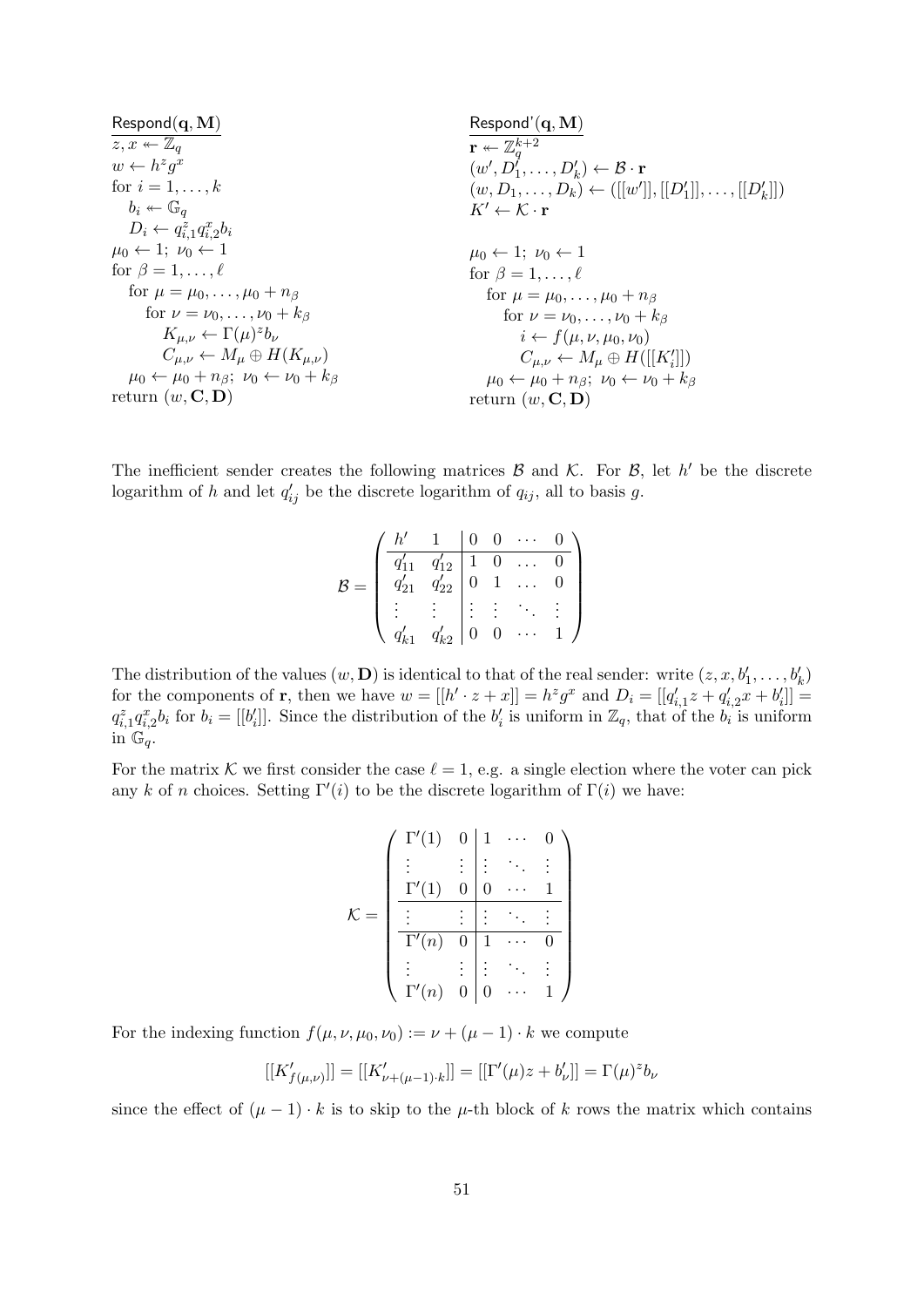the  $\Gamma'(\mu)$  entries; adding  $\nu$  then selects the row in the block that chooses the  $b'_\nu$  value. For this indexing function and matrix  $K$ , this shows that that the real and alternative Respond algorithms (for  $\ell = 1$ ) are equivalent.

Using Lemma [6.3,](#page-49-1) we claim that  $\mathcal{B} \cdot \mathbf{r}$  contains no mutual information on  $\mathcal{K}' \cdot \mathbf{r}$  where  $\mathcal{K}'$  is the subset of the rows of K whose span does not intersect the span of the rows of B except in  $\{0\}$ . It remains to identify these rows.

<span id="page-51-0"></span>**Lemma 6.4** For any w and for choice of the submatrix  $Q = (q'_{ij})$  for  $\mathcal{B}$ ,

- 1. At most k rows of  $K$  lie in the span of  $\mathcal{B}$ .
- 2. For every row of K in the span of B, there is a distinct index j such that we have  $q'_{j1}$   $h' \cdot q'_{j2} = \gamma$  where  $\gamma$  is the element in the first column of the relevant K-row.

Consider any row of K. If this row is in the span of  $\beta$  then because of the identity matrix covering the last k components of B, the row must be a linear combination  $u \cdot (h', 1, 0, \ldots, 0)$  +  $v \cdot (q'_{j1}, q'_{j2}, 0, \ldots, 1, 0, \ldots, 0)$  for some  $u, v \in \mathbb{F}$ . In particular the rows with the 1 in a different column cannot contribute to this linear combination. This gives us the following equations.

$$
\begin{vmatrix}\nu \cdot h' + v \cdot q'_{j,1} &= \Gamma'(i) \\
u + v \cdot q'_{j,2} &= 0 \\
v &= 1\n\end{vmatrix}
$$

where  $\Gamma'(i)$  is the appropriate entry for the row, which we can solve for  $q'_{1j} - h' \cdot q'_{2j} = \Gamma'(i)$ . Therefore, each row of K in the span of B must be due to a matching pair  $(q_{j,1}, q_{j,2})$  which is an ElGamal ciphertext for message  $\Gamma(i)$ . Since  $\Gamma$  is injective, one pair  $(q_{i,1}, q_{i,2})$  cannot match more than one row of K; it cannot match two rows with the same  $\Gamma(i)$  either as the values in the later columns are distinct. There are only k such rows overall in B and K has size  $(n \times k) \times (k+2)$ so at least  $(n-1)k$  rows of K lie outside the span of B, completing the proof of Lemma [6.4.](#page-51-0)

It follows that all but at most k of the keys  $K_{ij}$  are information-theoretically hidden from the receiver and every non-hidden row has a matching ElGamal ciphertext in the receiver's query. This proves sender security and robustness of the robust OT scheme for a single election.

For multiple elections where **k** is a vector of length greater than one, the matrix  $K$  has dimensions  $\left(\sum_{i=1}^{\ell} n_i \cdot k_i\right) \times (k+2)$ . We give an example for  $\mathbf{n} = (3, 4, 4)$  and  $\mathbf{k} = (2, 3, 2)$ , where empty blocks are all zeroes: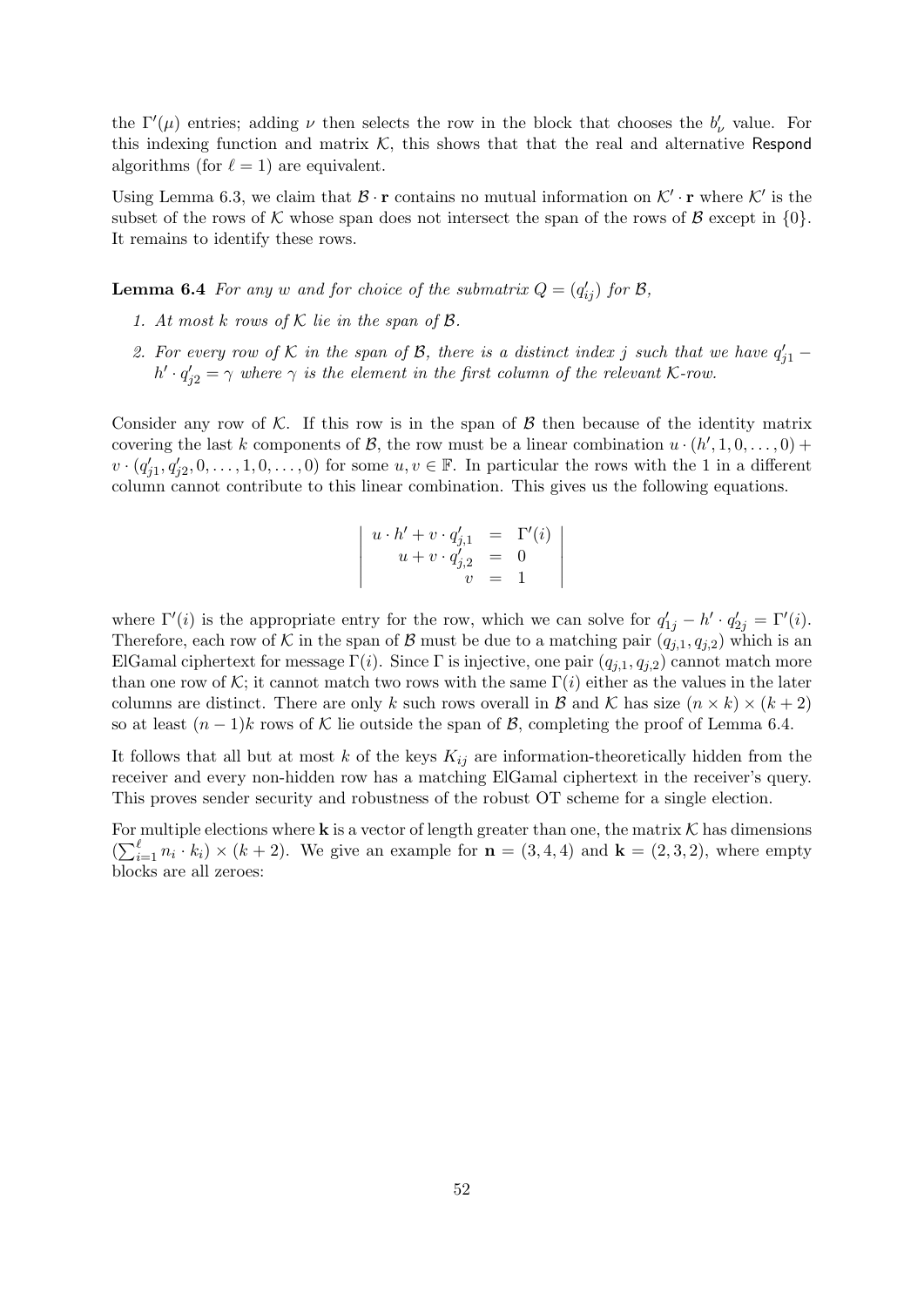|                 |                                                                                                                                | $\overline{0}$                       | $\mathbf 1$    | $\boldsymbol{0}$ |                  |                  |                  |                |                  |
|-----------------|--------------------------------------------------------------------------------------------------------------------------------|--------------------------------------|----------------|------------------|------------------|------------------|------------------|----------------|------------------|
|                 | $\Gamma_1'$                                                                                                                    | $\boldsymbol{0}$                     | $\overline{0}$ | $\mathbf 1$      |                  |                  |                  |                |                  |
|                 | $\vdots$                                                                                                                       | $\vdots$                             |                |                  |                  |                  |                  |                |                  |
|                 |                                                                                                                                | $\overline{0}$                       | $\overline{1}$ | $\boldsymbol{0}$ |                  |                  |                  |                |                  |
|                 | $\frac{\Gamma'_3}{\Gamma'_4}$<br>$\frac{\Gamma'_3}{\Gamma'_4}$<br>$\frac{\Gamma'_4}{\Gamma'_4}$                                | $\overline{0}$                       | $\overline{0}$ | $\mathbf 1$      |                  |                  |                  |                |                  |
|                 |                                                                                                                                | $\overline{0}$                       |                |                  | $\mathbf{1}$     | $\boldsymbol{0}$ | $\boldsymbol{0}$ |                |                  |
|                 |                                                                                                                                | $\overline{0}$                       |                |                  | $\boldsymbol{0}$ | $\!1\!$          | $\boldsymbol{0}$ |                |                  |
|                 |                                                                                                                                | $\overline{0}$                       |                |                  | $\boldsymbol{0}$ | $\boldsymbol{0}$ | $\mathbf{1}$     |                |                  |
| $\mathcal{K} =$ |                                                                                                                                | $\vdots$                             |                |                  |                  |                  |                  |                |                  |
|                 |                                                                                                                                | $\overline{0}$                       |                |                  | $\overline{1}$   | $\boldsymbol{0}$ | $\boldsymbol{0}$ |                |                  |
|                 |                                                                                                                                |                                      |                |                  | $\boldsymbol{0}$ | $\!1\!$          | $\overline{0}$   |                |                  |
|                 |                                                                                                                                | $\begin{matrix} 0 \\ 0 \end{matrix}$ |                |                  | $\overline{0}$   | $\boldsymbol{0}$ | $\mathbf{1}$     |                |                  |
|                 |                                                                                                                                | $\boldsymbol{0}$                     |                |                  |                  |                  |                  | $\mathbf{1}$   | $\boldsymbol{0}$ |
|                 | $\begin{array}{l} \Gamma'_7 \\ \Gamma'_7 \\ \underline{\Gamma'_7} \\ \hline \Gamma'_8 \\ \underline{\Gamma'_8} \\ \end{array}$ | $\overline{0}$                       |                |                  |                  |                  |                  | $\overline{0}$ | $\mathbf 1$      |
|                 |                                                                                                                                | $\vdots$                             |                |                  |                  |                  |                  |                |                  |
|                 | $\overline{\Gamma'_{11}}$<br>$\Gamma'_{11}$                                                                                    | $\overline{0}$                       |                |                  |                  |                  |                  | $\overline{1}$ | $\boldsymbol{0}$ |
|                 |                                                                                                                                | $\overline{0}$                       |                |                  |                  |                  |                  | $\overline{0}$ | $\mathbf{1}$     |

The matrix  $K$  is created as follows:

- 1. There are  $\ell$  main blocks of rows. The *i*-th main block consists of  $n_i$  sub-blocks of  $k_i$  rows each.
- 2. Within the j-th sub-block of the i-th main block, the first column is filled with  $\Gamma'_{S}$  for  $S = \sum_{s=1}^{i-1} n_s + (j-1)$ . (This simply means that the index S increases by 1 as you move from one sub-block to the next.)
- 3. The second column is all zeroes.
- 4. For the remaining columns, each sub-block in the  $i$ -th main block carries an identity matrix in the  $k_i$  columns for this main block, that is the columns from T to  $T + (k_i - 1)$ where  $T = \sum_{t=1}^{i-1} k_t$ .

**Lemma 6.5** We have the following facts about the matrices  $\mathcal{B}$  and  $\mathcal{K}$ :

- 1. At most k rows of  $K$  lie in the span of  $\mathcal{B}$ .
- 2. For every row of K in the span of B there is a unique index j and pair  $(q'_{j1}, q'_{j2})$  such that  $q'_{j1} - h' \cdot q'_{j2} = \gamma$  where  $\gamma$  is the value in the first column of the relevant row of K.

*Proof.* Pick a row of K that is in the span of B. This row consists of a value  $\Gamma'_m$  for some index  $m$  in the first column and exactly one 1 in one of the last  $k$  columns. The last  $k$  columns of  $\beta$  are still an identity matrix so the same argument as in Lemma [6.4](#page-51-0) applies and we find a matching index j and pair  $(q'_{j1}, q'_{j2})$ . Since no two rows of K with the 1 in the same column have the same value in their first colums, the indices j for all rows of  $K$  in the span of  $\beta$  must be distinct. This proves the lemma.

It remains to define the indexing function  $f(\mu, \nu, \mu_0, \nu_0)$ . Define  $\beta_* : [n] \to [\ell]$  to return the index of the batch in which a particular row of the matrices K and C lie and  $\beta^* : [k] \to [\ell]$  to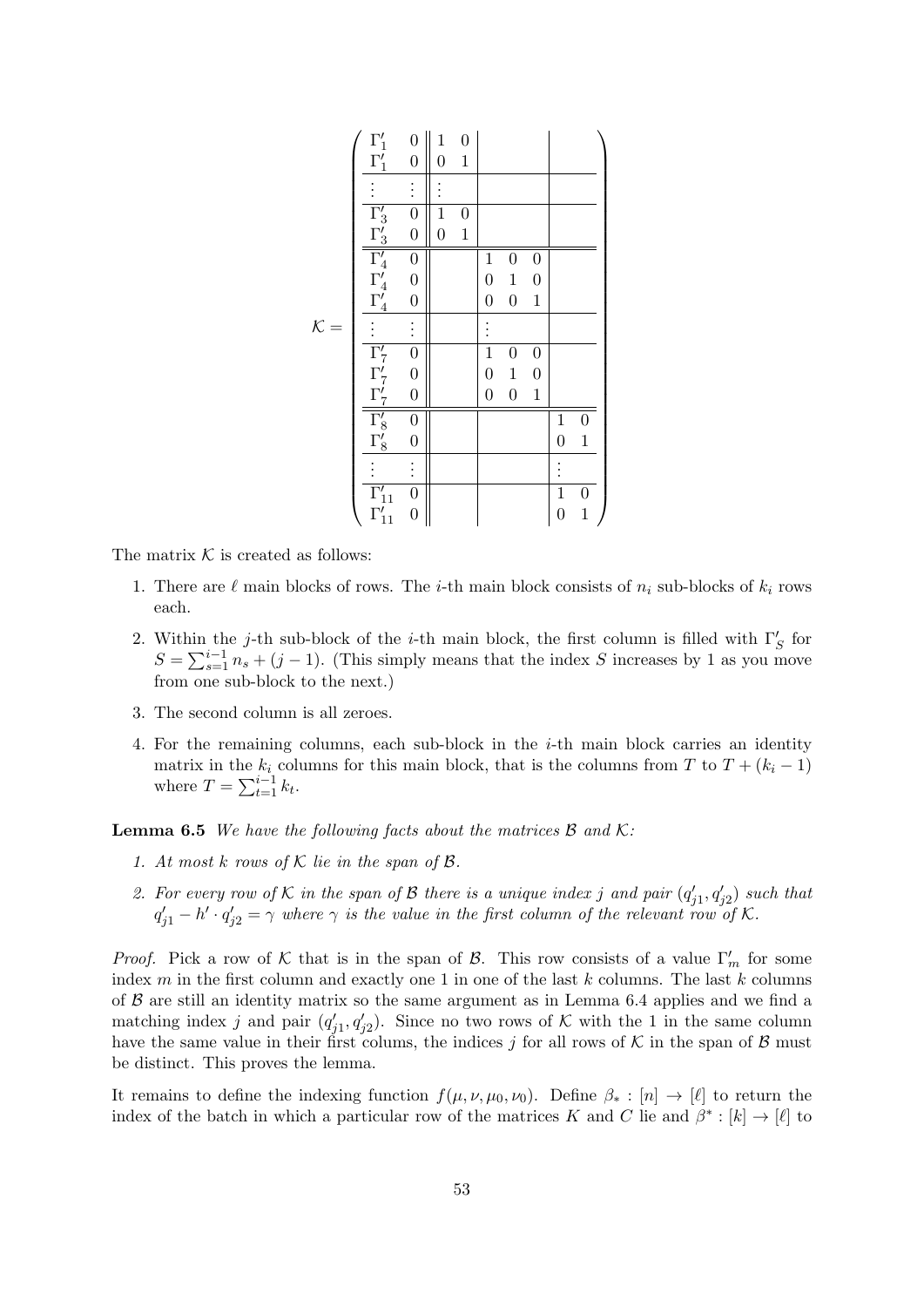be the same for colums, that is

$$
\beta_*(i) := 1 + \max\{j \mid j = 0 \lor \sum_{s=1}^j n_s < i\}
$$
\n
$$
\beta^*(i) := 1 + \max\{j \mid j = 0 \lor \sum_{s=1}^j k_s < i\}
$$

We claim that in the modified Respond algorithm, we only access values  $f(\mu, \nu, \mu_0, \nu_0)$  for which  $\beta_*(\mu) = \beta_*(\mu_0) = \beta^*(\nu) = \beta^*(\nu_0)$ . Specifically, while the outer loop has  $\beta = i$  we only access values  $\mu, \mu_0$  with  $\beta_*(\mu) = i$  and values  $\nu, \nu_0$  with  $\beta^*(\nu) = i$ . This is because we start  $\mu_0, \nu_0$  both at 1 and after every iteration through the  $\beta$  loop we increment  $\mu_0$  by  $n_\beta$  and  $\nu_0$  by  $k_\beta$ . We define

$$
f(\mu, \nu, \mu_0, \nu_0) := \begin{cases} \left( \sum_{s=1}^{\beta-1} n_s \cdot k_s \right) + (\mu - \mu_0) \cdot k_\beta + (\nu - \nu_0) & \text{if } \beta_*(\mu) = \beta^*(\nu) = \\ \bot & \text{otherwise.} \end{cases}
$$

The effect of the sum is to "skip" the first  $\beta - 1$  main blocks.  $(\mu - \mu_0)$  is the "local" row index, that is the index of the sub-block we are looking for within the current main block. Similarly  $(\nu-\nu_0)$  is the index of the row within the sub-block. If  $f(\mu,\nu,\mu_0,\nu_0) \neq \bot$  then the resulting row will be in the  $\mu$ -th sub-block of the  $\beta$ -th main block. The value in the first column is therefore  $\Gamma'_{S}$  for  $S = \sum_{s=1}^{\beta-1} k_s + (\mu - \mu_0) = \mu_0 + (\mu - \mu_0) = \mu$ , i.e. this indeed picks a row containing  $\Gamma'_{\mu}$ . The term  $(\nu - \nu_0)$  selects the position of the 1 in the later rows by selecting a row within the sub-block; when  $\nu = \nu_0$  we are in the first row of the  $\Gamma'_{\mu}$  sub-block for example.

This means that for all parameters on which we call  $f$  in the modified Respond algorithm, we have

$$
[[K_{f(\mu,\nu,\mu_0,\nu_0)}]] = [[\Gamma_{\mu}' \cdot z + b_{\nu}']] = \Gamma(\mu)^{z} b_{\nu}
$$

which shows that the modified algorithm acts identically to the original one. To complete the proof of Theorem [6.2](#page-49-0) we apply Lemma [6.3](#page-49-1) to the matrices  $\mathcal{B}$  and  $\mathcal{K}$  in the modified algorithm. q.e.d.

## <span id="page-53-0"></span>6.2. Proof of Lemma [6.3](#page-49-1)

We thank Marx Stampfli from the University of Applied Science, Bern for comments on this proof. He produced an independent proof of the Lemma which we reproduce here with his permission.

*Proof.* Consider B as a linear map  $\mathbb{F}^k \to \mathbb{F}^n$ , sending r to Br. The kernel of this map is a subspace of  $\mathbb{F}^k$  of the form  $\mathbb{F}^b$  with  $b \leq k$  and therefore has cardinality  $|\mathbb{F}|^b$ . The preimage sets  $B_{\beta} := \{s \in \mathbb{F}^k \mid Bs = \beta\}$  are cosets of the kernel of B, so we can write  $B_{\beta} = \{s + t \mid Bs = \beta\}$  $\beta \wedge t \in \text{Ker}(B)$  (Lagrange). This shows that all these cosets have the same cardinality, namely  $|\mathbf{Ker}(B)|$ .

Similarly, the cosets  $A_{\alpha} := \{ s \in \mathbb{F}^k \mid As = \alpha \}$  all have cardinality  $|\textbf{Ker}(A)|$ . Let a be such that  $|\textbf{Ker}(A)| = |F|^a$ , e.g. a is the dimension of the kernel of A as a F-vector space. It suffices to prove for all  $r \in \mathbb{F}^k$  that

$$
\Pr[Br = 0 \mid Ar = 0] = \Pr[Br = 0]
$$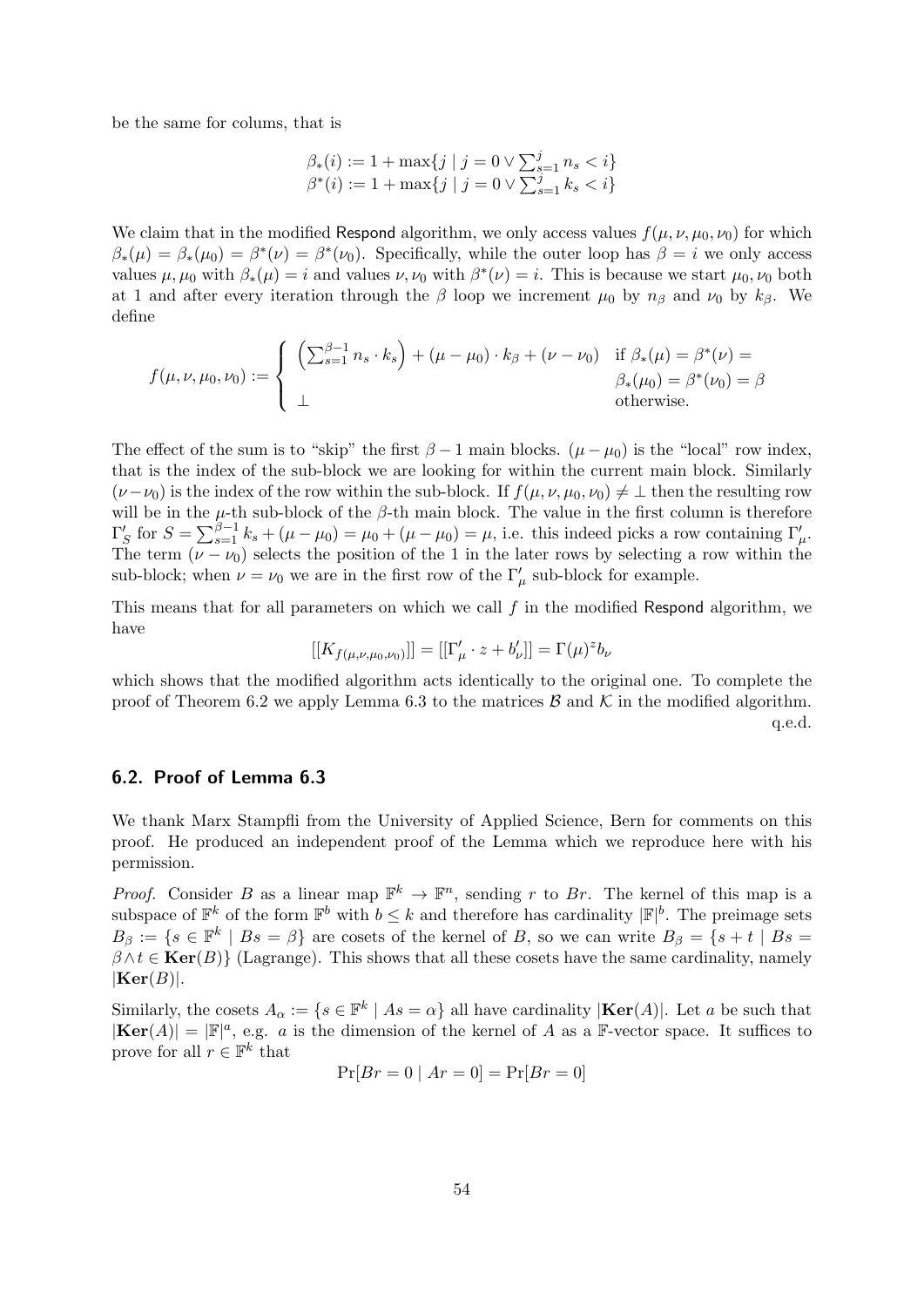Or equivalently, for uniform  $r \in \mathbb{F}^k$ ,

$$
\Pr[r \in \mathbf{Ker}(A) \cap \mathbf{Ker}(B)] = \Pr[r \in \mathbf{Ker}(A)] \times \Pr[r \in \mathbf{Ker}(A)]
$$

Setting  $C := \text{Ker}(A) \cap \text{Ker}(B)$  and letting c be the dimension of C as a F-vector space, we see that it suffices to prove  $a + b - c = k$ . Writing row for the span of the rows of a matrix, since the row-span and the kernel of a matrix are orthogonal we have

$$
\mathbf{Ker}(A) \times (\mathbf{row}(A) \cap \mathbf{row}(B)) = \mathbf{Ker}(B) \times (\mathbf{row}(A) \cap \mathbf{row}(B)) = \{0\}
$$

and so

$$
\mathbf{span}(\mathbf{Ker}(A) \cup \mathbf{Ker}(B)) = \mathbf{Ker}(\mathbf{row}(A) \cap \mathbf{row}(B))
$$

but  $\text{row}(A) \cap \text{row}(B) = \{0\}$  so the right-hand side of the equation is  $\text{Ker}(\{0\}) = \mathbb{F}^k$ . Therefore the span of the union of kernels on the left-hand side is all  $\mathbb{F}^k$  and so  $a+b\geq k$ . The part counted twice on the left-hand side is the intersection of the kernels, which is of dimension c as we defined earlier. Therefore  $a + b = c + k$ , proving the Lemma. q.e.d.

## 6.3. OT and Polynomials

Since the  $OT_{n}^{\mathbf{k}}$  protocol will be used to transfer points on a polynomial, we recall the following fact about polynomials.

<span id="page-54-0"></span>**Lemma 6.6** Let p be a randomly chosen polynomial of degree-bound  $k-1$  over a finite field  $\mathbb{F}$ . Given up to  $k-1$  points  $(x_i, y_i = p(x_i))$  on the polynomial, all other points on the polynomial are information-theoretically hidden.

*Proof.* A polynomial of degree-bound  $k - 1$  is defined by coefficients  $\mathbf{r} = (r_0, r_1, \ldots, r_{k-1})$ . Revealing up to  $k-1$  points  $(x_i, y_i)$  means revealing  $A$ **r** for the following matrix  $A$ :

$$
\begin{pmatrix} 1 & x_1 & (x_1)^2 & \cdots & (x_1)^{k-1} \\ \vdots & \vdots & & \vdots & \vdots \\ 1 & x_{k-1} & (x_{k-1})^2 & \cdots & (x_{k-1})^{k-1} \end{pmatrix}
$$

For any set of points  $(x_j^*)_{j\in J}$  indexed by some set J, we can express  $p(x_j^*)$  by a similar matrix  $B$ , known as a Vandermonde matrix. Since a square Vandermonde matrix for  $k$  distinct points has maximal rank, any individual row  $(1, x_j^*, \ldots, (x_j^*)^{k-1})$  with  $x_j^* \notin \{x_1, \ldots, x_{k-1}\}$  must be linearly independent of the rows of A. Therefore  $\text{Span}(A)$  and  $\text{Span}(B)$  can only intersect in  $\{0\}$  as long as the points represented by B are distinct from those represented by A. Using Lemma [6.3,](#page-49-1) revealing up to  $k-1$  points on the polynomial does not reveal any information about the remaining points.  $q.e.d.$ 

The CH-Vote protocol combines OT, ballot correctness and voter authentication by the use of the second voter key  $\hat{y} = \hat{g}^{y+y'}$  where y is known only to the voter and y' can only be obtained<br>through the OT protocol through the OT protocol.

We define two games POINTS-0 and POINTS-1 which we use in the security proof (the games are in Figures [18,](#page-55-0)[19\)](#page-56-0). The games are stateful components that begin with a call Initialise(k, n, l)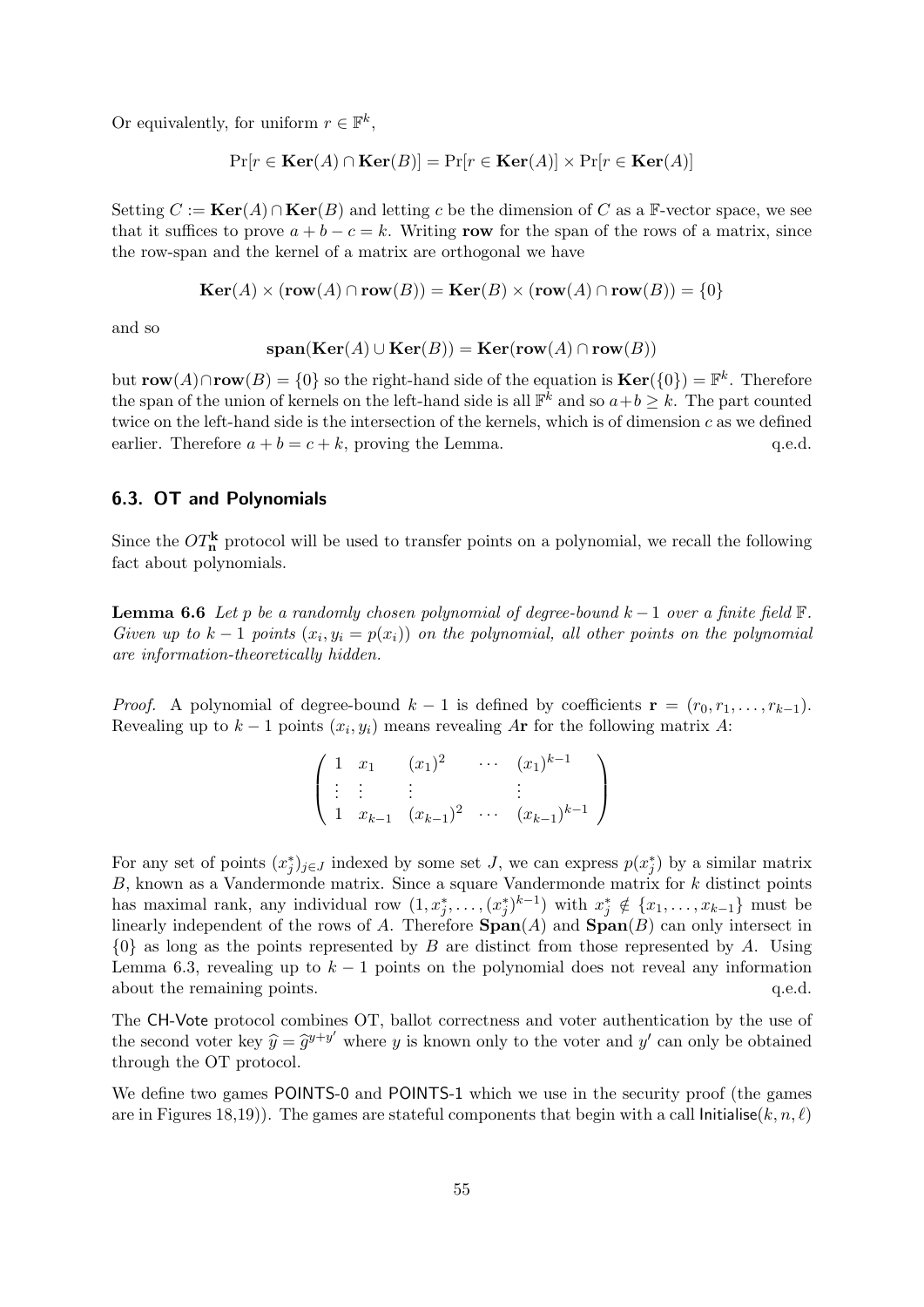for fixed parameters. The outputs of all algorithms are sent to the adversary. The adversary can then call Query up to  $\ell$  times and Oracle any number of times. Variables retain their state between calls to the different algorithms. The algorithm Oracle implements a random oracle with range  $R$ . The adversary wins an execution against a game by calling Finalise with an input that makes it return 1; calling this algorithm ends the game whether the adversary has won or not.

Game POINTS-0 models the key and polynomial generation for a honest voter by a honest authority. Setting  $\ell = k$ , would we let the voter learn at most k points by querying the component (this models the OT queries). Once the voter has  $k$  points, they can reconstruct the whole polynomial themselves. In the ballot verifiability proof we will consider these games for  $\ell = k - 1$ , e.g. the voter cannot learn the whole polynomial.

| Game POINTS-0                                                                                                                                                                                                                                                                                                                                                                                                                                     |                                                                                                                                                                           |
|---------------------------------------------------------------------------------------------------------------------------------------------------------------------------------------------------------------------------------------------------------------------------------------------------------------------------------------------------------------------------------------------------------------------------------------------------|---------------------------------------------------------------------------------------------------------------------------------------------------------------------------|
| Initialise $(k, n, \ell)$<br>$H \leftarrow \langle \rangle$ ; $Q \leftarrow \ell$<br>$a_0, a_1, \ldots, a_{k-1} \leftarrow \mathbb{Z}_{p'}$<br>$X \leftarrow \{\}$<br>for $i=1,\ldots,n$<br>$x_i \leftarrow \mathbb{Z}_{n'} \setminus X$                                                                                                                                                                                                          | Query(i)<br>$\overline{Q\leftarrow Q}-1$<br>if $Q \leq 0$ then return $\perp$<br>if $1 \leq i \leq n$ then<br>return $(x_i, y_i)$<br>return $\perp$                       |
| $X \leftarrow X \cup \{x_i\}$<br>$y_i \leftarrow$ GetYValue $(x_i, a)$<br>$p_i \leftarrow (x_i, y_i)$<br>$d_i \leftarrow$ Oracle $(p_i)$<br>$d_F \leftarrow$ Oracle(p)<br>$y' \leftarrow$ GetYValue $(0, a)$<br>$x, y \leftarrow \mathbb{Z}_{ \widehat{q}/s }$<br>$\mathbf{d} \leftarrow (x, y, d_F, (d_1, \ldots, d_n))$<br>$\widehat{\mathbf{d}} \leftarrow (\widehat{q}^x, \widehat{q}^{y+y'})$<br>return $(\mathbf{d}, \widehat{\mathbf{d}})$ | Oracle(u)<br>if $\exists (u, r) \in H$ then return r<br>$r \leftarrow R; H \leftarrow \langle H, (u, r) \rangle;$ return r<br>$\mathsf{Finalise}(z)$<br>return $(z = y')$ |

<span id="page-55-0"></span>Figure 18: Game POINTS-0.

Game POINTS-1 (Figure [19\)](#page-56-0) is obtained by modifying POINTS-0 as follows: the value c is chosen randomly instead of by computing  $p(0)$ ; the values  $d_i$  and  $d_F$  are generated independently of the points  $p_i$  and we keep track of all queried points in a list L and abort the game if the adversary makes a random oracle query on a point that it is not supposed to know yet.

<span id="page-55-1"></span>**Lemma 6.7** For any positive integers  $k \leq n$  and  $\ell \leq k - 1$ , the two games POINTS-0 and POINTS-1 are indistinguishable in the random oracle model. For any adversary winning against the game POINTS-0 on such parameters  $(k, n, \ell)$  with advantage  $\alpha$  and making at most  $\nu$  oracle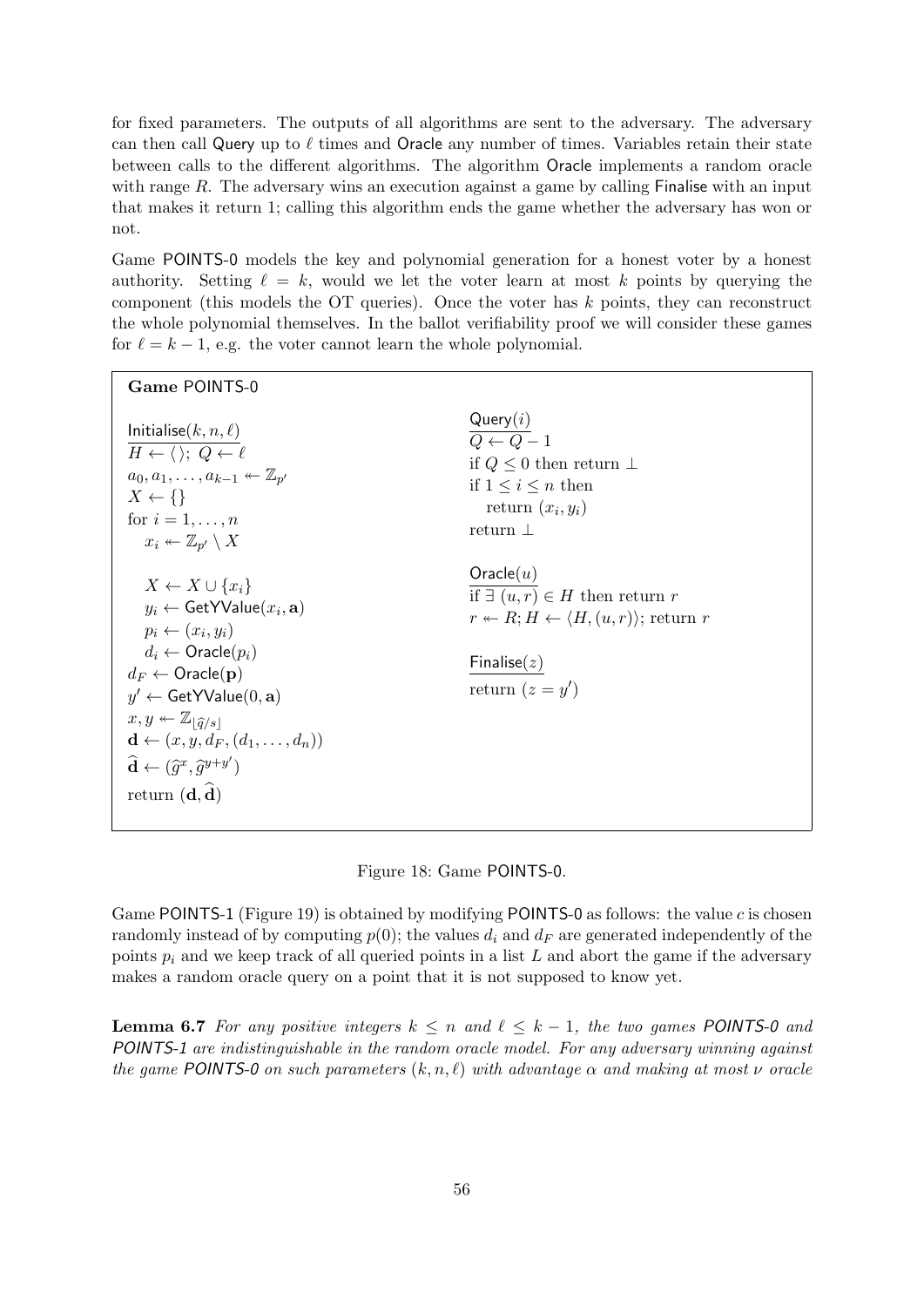| Game POINTS-1                                                                                                      | return $(\mathbf{d}, \mathbf{\hat{d}})$                                |
|--------------------------------------------------------------------------------------------------------------------|------------------------------------------------------------------------|
| Initialise $(k, n, \ell)$<br>$H \leftarrow \langle \rangle$ ; $Q \leftarrow \ell$ ; $L \leftarrow \langle \rangle$ | Query(i)                                                               |
| $a_0, a_1, \ldots, a_{k-1} \leftarrow \mathbb{Z}_{n'}$                                                             | $\overline{O\leftarrow Q}-1$<br>if $Q \leq 0$ then return $\perp$      |
| $X \leftarrow \{\}$                                                                                                | if $1 \leq i \leq n$ then                                              |
| for $i=1,\ldots,n$                                                                                                 | $L \leftarrow \langle L, x_i \rangle;$ return $(x_i, y_i)$             |
| $x_i \leftarrow \mathbb{Z}_{p'} \setminus X$<br>if $x_i = 0$ then abort                                            | return $\perp$                                                         |
| $X \leftarrow X \cup \{x_i\}$                                                                                      | Oracle(u)                                                              |
| $y_i \leftarrow$ GetYValue $(x_i, a)$<br>$p_i \leftarrow (x_i, y_i)$                                               | if $u = \mathbf{p} \vee (u = (x, y) \in \mathbf{p} \wedge x \notin L)$ |
| $d_i \leftarrow R$ ; $H \leftarrow \langle H, (p_i, d_i) \rangle$                                                  | then abort                                                             |
| $d_F \leftarrow R$ ; $H \leftarrow \langle H, (\mathbf{p}, d_F) \rangle$                                           | if $\exists (u, r) \in H$ then return r                                |
| $c \leftarrow \mathbb{Z}_{p'}; C \leftarrow \widehat{g}^c$                                                         | $r \leftarrow R$ ; $H \leftarrow \langle H,(u,r) \rangle$ ; return r   |
| $x, y \leftarrow  \mathbb{Z}_{\widehat{a}}/s $<br>$\mathbf{d} \leftarrow (x, y, d_F, (d_1, \ldots, d_n))$          | Finalise $(z)$                                                         |
| $\widehat{d} \leftarrow (\widehat{g}^x, \widehat{g}^y C)$                                                          | return $(z = c)$                                                       |

<span id="page-56-0"></span>Figure 19: Game POINTS-1.

queries, the adversary must also win against POINTS-1 with probability at least

$$
\alpha \left(1 - \nu \frac{(n+1)}{p'}\right) \left(1 - \frac{n}{p' - n + 1}\right).
$$

Proof. The proof is by "game hopping". Begin with game POINTS-0 and replace the generation of the values  $d_F$  and  $d_1, \ldots, d_k$  by the method in which they are generated in game POINTS-1. This does not change the distribution of these values, which is uniform in R and independent of p in both games.

Next, add the condition that we abort if an  $x_i$  is 0. The probability of this event is the highest when we are picking the last point  $x_n$  as the sampling domain has shrunk to a size of  $p'-(n-1)$ , albeit for  $n \ll p$ . We then use the union bound for the probability that any of the n values hits zero to get  $n/(p'-n+1)$ .

Next, add the list  $L$  and the abort condition in the random oracle. For an adversary making up to  $\nu$  random oracle queries, the probability that a query hits a "forbidden" point which causes an abort is the highest when no points have been revealed yet, that is no Query queries have been made yet. Since the list  $L$  is only ever added to, making Query queries can only reduce the probability that a particular random oracle query  $O$ racle $(u)$  causes an abort and Query queries do not reveal anything about the values  $x_i$  that are still forbidden to call. Before the first such query, since there are  $n + 1$  forbidden points and since the adversary's view is independent of these points, the probability of aborting is the number of points times the inverse of the size of the space of the points. The points  $x_i$  for  $1 \leq i \leq n$  are in  $\mathbb{Z}_{p'}$  and the point **p** is in  $\mathbb{Z}_{p'}^{2 \times n}$  $p'$ whose size is at least that of  $\mathbb{Z}_{p'}$ . Therefore the probability of aborting with  $\nu$  queries is at most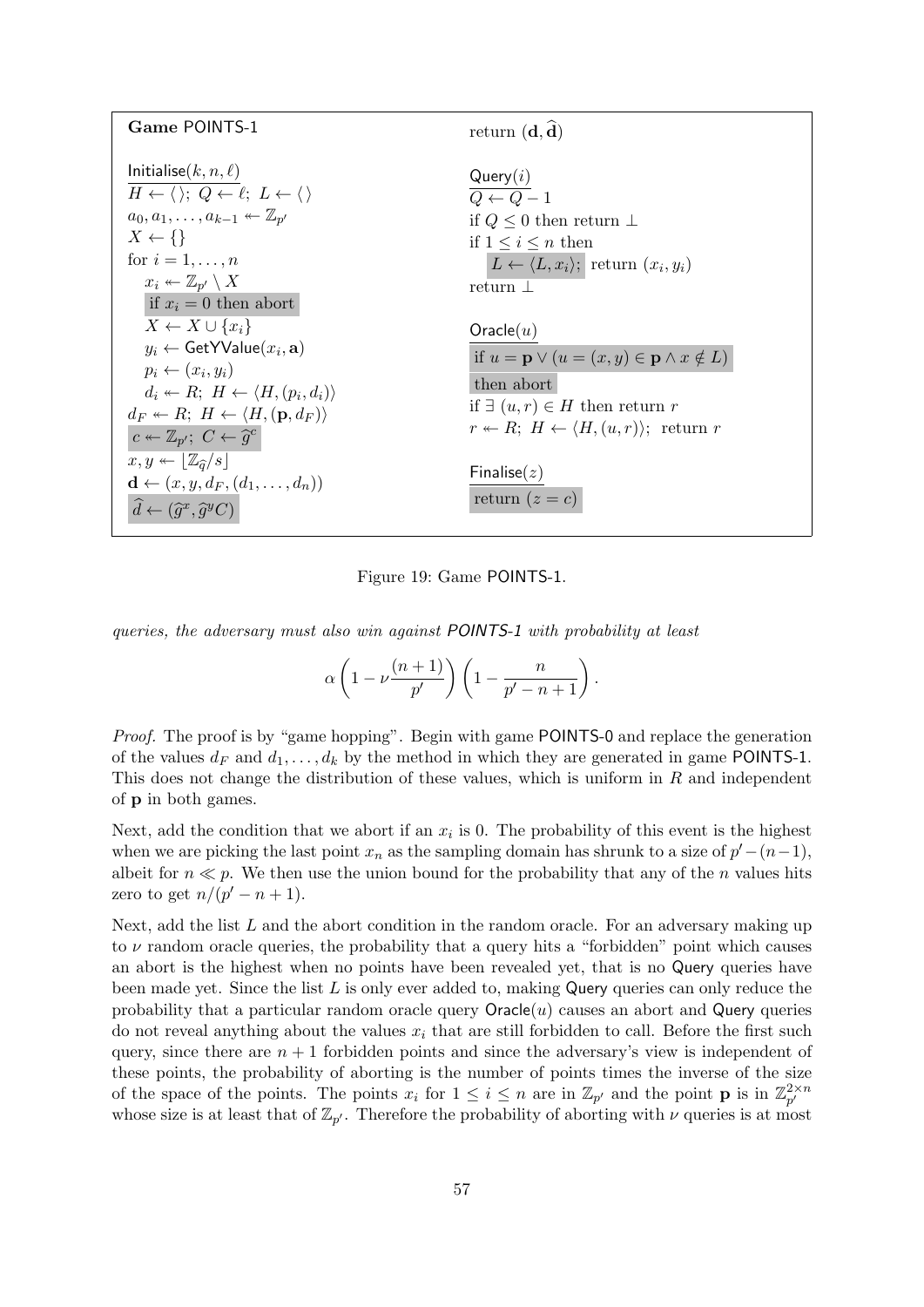$(n+1)\nu/p'.$ 

**Remark 6.1** It would be tempting to get a bound with a  $p'^2$  in the denominator by only aborting if the adversary has hit an exact point  $(x_i, y_i)$ . The problem with this approach is that if the adversary knows exactly  $k-1$  points and has somehow learnt  $y' = p(0)$ , for example by taking a discrete logarithm, then the adversary can query  $(x, p(x))$  for any value of x that it knows; if it hits one of the remaining  $n - k + 1$  of our chosen points then we are stuck. What protects us here is that the remaining  $x_i$  values are information-theoretically hidden so the adversary has at most a  $(n+1)/p'$  chance of hitting one per query; guessing **p** means guessing all x-values correctly which is certainly no easier than guessing one of them.

The value **a** is a random polynomial of degree-bound  $k - 1$ . Lemma [6.6](#page-54-0) says that an adversary making at most  $k-1$  Query queries and thus learning at most  $k-1$  points on the polynomial gains no information on the point  $p(0) = y'$  from the points  $(x_i, y_i)$ . We have already ensured that the game aborts if the adversary makes a random oracle query that could reveal information on further points. This allows us to switch  $y' = p(0)$  for c since both look like uniformly random points in  $\mathbb{Z}_{p'}$  to the adversary. Specifically, if we define the view of the adversary to be all inputs and outputs they have seen from the game so far e.g.  $(\mathbf{d}, \mathbf{d}, x, y)$  and the lists  $(i, (x_i, y_i))$ and  $(u_i, v_j)$  from the Query and Oracle queries respectively, then conditionally on the game not having aborted, the adversary's view is indepdendent of  $p(0)$ . Multiplying the adversary's original advantage  $\alpha$  with the probability of *not* aborting gives the desired bound. q.e.d.

**Lemma 6.8** For any adversary winning against game POINTS-1 with probability  $\alpha$ , there is a lossless reduction to winning the following discrete logarithm game where the discrete logarithms are sampled from the subset  $\mathbb{Z}_{p'}$  of  $\mathbb{Z}_{\widehat{q}}$ :

$$
c \leftarrow \mathbb{Z}_{p'}; \ c' \leftarrow \mathcal{A}(\widehat{g}^{c}); \ return \ (c = c')
$$

*Proof.* Game POINTS-1 never uses the value c except to create  $C = \hat{g}^c$ . We can therefore simply obtain C from the discrete logarithm challenger; the winning condition for the second game is obtain  $C$  from the discrete logarithm challenger; the winning condition for the second game is exactly to find the discrete logarithm of  $C$ .  $q.e.d.$ 

## 6.4. The OT experiments for ballot verifiability

We can now define the normal and simulated OT experiments that we will use to prove the verifiability properties. As usual we use  $n, k$  for the component-wise sums of  $n, k$ .

The normal experiment OT-BV represents an honest election authority that is willing to interact once with a voter (played by the adversary). The election authority takes the role of sender in the OT protocol to transfer the points on the voter's polynomial corresponding to the voter's ballot. The simulated experiment OT-SIM is constructed with the following difference: instead of using  $p(0)$  to create the voter's second key pair, the experiment picks a random y' in  $\mathbb{Z}_{p'}$ . The two experiments can easily be distinguished by any adversary who makes a correct OT query, as the keys presented in  $\bf d$  and the points recovered from the OT will not match up. However, the point of the experiment OT-SIM is that we will show it is indistinguishable from OT-BV in any execution where the adversary does not make a valid OT query. We use a third experiment, the reduction OT-RED, to prove this.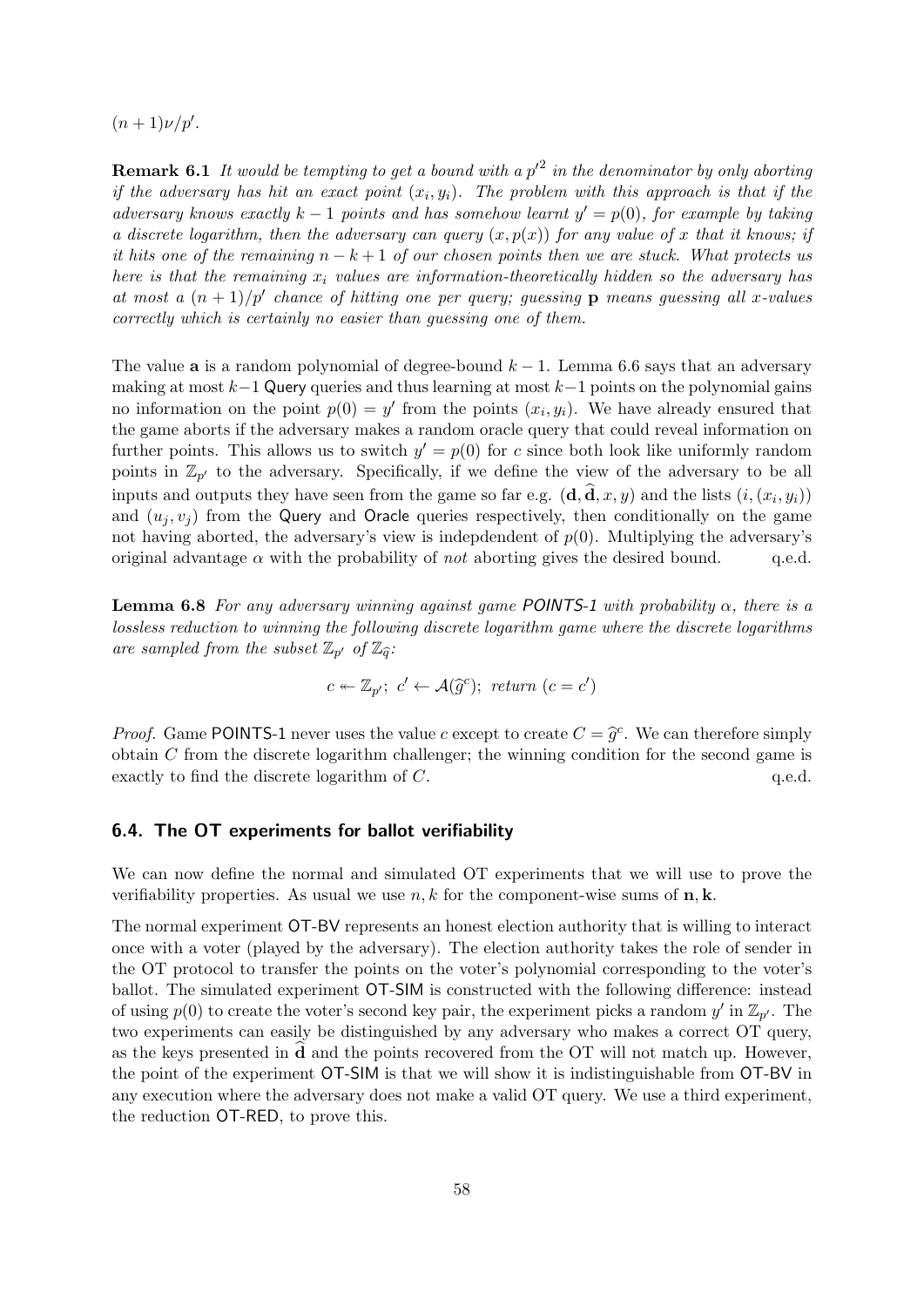We define the following encoding function (which is how CH-Vote encodes the differnt pairs of points held by election authorities)

$$
\mathsf{Encode}(x,y):=\mathsf{ToByteArray}(x,L_M/2)\|\mathsf{ToByteArray}(y,L_M/2)
$$

First, we define two algorithms in Figure [20](#page-58-0) that we will use in the experiments.

| Prepare $(\mathbf{k}, \mathbf{n})$                                    | $\mathsf{Respond}(\mathbf{q}, h)$                                       |
|-----------------------------------------------------------------------|-------------------------------------------------------------------------|
| $a_0, a_1, \ldots, a_{k-1} \leftarrow \mathbb{Z}_{p'}$                | $z, x \leftarrow \mathbb{Z}_q$                                          |
| $X \leftarrow \{\}$                                                   | $w \leftarrow h^z q^x$                                                  |
| for $i=1,\ldots,n$                                                    | for $i=1,\ldots,k$                                                      |
| $x_i \leftarrow \mathbb{Z}_{p'} \setminus X$                          | $b_i \leftarrow \mathbb{G}_q$                                           |
| $X \leftarrow X \cup \{x_i\}$                                         | $D_i \leftarrow q_{i,1}^z q_{i,2}^z b_i$                                |
| $y_i \leftarrow$ GetYValue $(x_i, a)$                                 | $\mu_0 \leftarrow 1$ ; $\nu_0 \leftarrow 1$                             |
| $p_i \leftarrow (x_i, y_i)$                                           | for $\beta = 1, \ldots, \ell$                                           |
| $d_i \leftarrow H(p_i)$                                               | for $\mu = \mu_0, , \mu_0 + n_\beta$                                    |
| $M_i \leftarrow$ Encode $(x_i, y_i)$                                  | for $\nu = \nu_0, \ldots, \nu_0 + k_\beta$                              |
| $d_F \leftarrow H(\mathbf{p})$                                        | $K_{\mu,\nu} \leftarrow \Gamma(\mu)^z b_\nu$                            |
| $y' \leftarrow$ GetYValue $(0, a)$                                    | $C_{\mu,\nu} \leftarrow M_{\mu} \oplus H(K_{\mu,\nu})$                  |
| $x, y \leftarrow  \mathbb{Z}_{\widehat{a}}/s $                        | $\mu_0 \leftarrow \mu_0 + n_\beta$ ; $\nu_0 \leftarrow \nu_0 + k_\beta$ |
| $\mathbf{d} \leftarrow (x, y, d_F, (d_1, \ldots, d_n))$               | return $(w, \mathbf{C}, \mathbf{D})$                                    |
| $\widehat{\mathbf{d}} \leftarrow (\widehat{g}^x, \widehat{g}^{y+y'})$ |                                                                         |
| return $(x, y, y', \mathbf{d}, \widehat{\mathbf{d}})$                 |                                                                         |

<span id="page-58-0"></span>Figure 20: The algorithms for the OT experiments.

Definition 6.9 (OT experiments) The OT experiments are as follows. They are in the random oracle model where H is the random oracle.

• The OT experiment OT-BV is the following experiment:

OT-BV $_A(\mathbf{k}, \mathbf{n})$  $(x, y, y', \mathbf{d}, \widehat{\mathbf{d}}) \leftarrow \mathsf{Prepare}(\mathbf{k}, \mathbf{n})$  $(\mathbf{q}, h) \leftarrow \mathcal{A}_1^{H(\cdot)}(\mathbf{d}, \widehat{\mathbf{d}})$  $(w, \mathbf{C}, \mathbf{D}) \leftarrow \mathsf{Respond}(\mathbf{q}, h)$  $z \leftarrow \mathcal{A}_2^{H(\cdot)}(w, \mathbf{C}|\mathbf{D})$ if  $z = y'$  then return 1 else return 0

- The simulated OT experiment OT-SIM is the experiment OT-BV modified as follows: the first highlighted line (in Prepare) is replaced by  $\big|y' \twoheadleftarrow \mathbb{Z}_{p'}\big|$ .
- The OT reduction OT-RED is the algorithm OT-BV modified as follows:
	- The reduction takes an extra parameter  $C \in \mathbb{G}_{\widehat{\sigma}}$  as input.
	- $-$  The first highlighted line that creates  $y'$  (in Prepare) is removed.
	- $-$  The (highlighted) second component of  $\widehat{\mathbf{d}}$  is replaced by  $\widehat{g}^yC$ .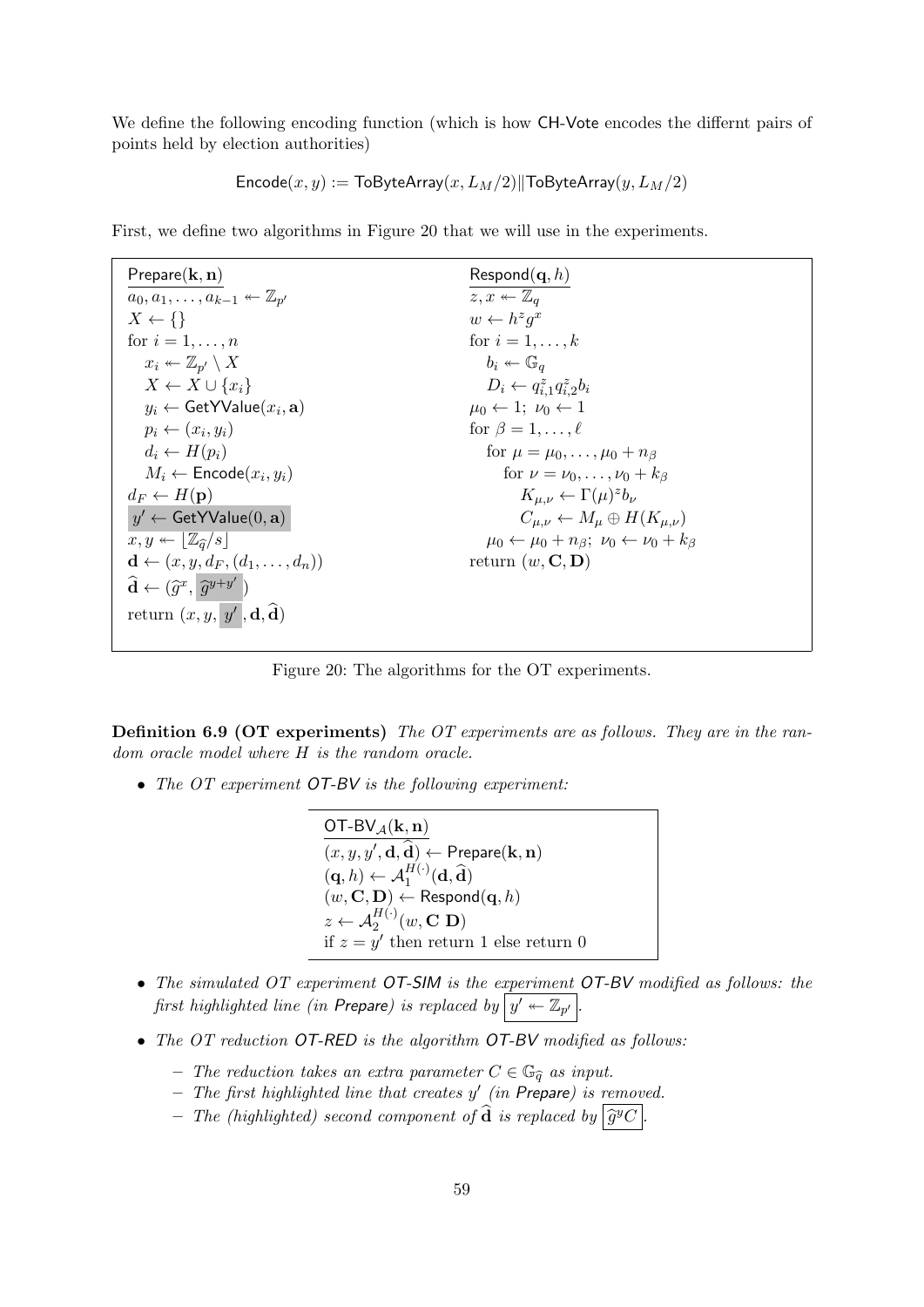- The Prepare algorithm returns  $\perp$  in place of the removed y'.
- Instead of defining its own winning condition, the reduction simply returns the value z output by the adversary.

When we work with the OT games in later security games, we will use the following syntax. The security game will play the role of the adversary towards the OT game. In a security game, the line  $(d, d) \leftarrow \text{OT-BV.Prepare}(\mathbf{k}, \mathbf{n})$  initialises an instance of the OT game and runs it until the point where it returns  $(d, d)$  to the adversary. Later in the security game, the line  $(w, C, D) \leftarrow \text{OT-BV}$ . Respond $(q, h)$  passes  $(q, h)$  to the OT game which continues executing until the point where it returns  $(w, C, D)$  to the adversary. From this point on we will argue abstractly about the probability of winning the OT game. We emphasise that the calls to OT-BV.Prepare and OT-BV.Respond correspond to stages in the execution of the OT game, not direct calls to the algorithms that make up this game; this is because one of the functions of the game is to hide some of the algorithms' output (such as  $y'$ ) from the adversary.

<span id="page-59-0"></span>We prove the following theorem about our OT experiments for ballot verifiability.

**Theorem 6.10** Call an OT query  $(q, h)$  correct if it is a vector of k ElGamal ciphertexts with public key h such that each ciphertext encodes a distinct point in the range  $\{\Gamma(1), \ldots, \Gamma(n)\}$ such that their preimages under  $\Gamma$  are a correct selection w.r.t.  $\mathbf{k}, \mathbf{n}$ .

1. No adversary who makes an incorrect query can distinguish games OT-BV and OT-SIM. Specifically, if such an adversary wins against  $OT$ -BV with advantage  $\alpha$  then it must win against OT-SIM with advantage at least

$$
\alpha\left(1-\nu\frac{(n+1)}{p'}\right)\left(1-\frac{n}{p'-n+1}\right).
$$

2. Winning OT-SIM without producing a corect OT query reduces without any loss to the breaking the following discrete logarithm property

$$
c \leftarrow \mathbb{Z}_{p'}
$$
;  $c' \leftarrow \mathcal{A}(\widehat{g}^c)$ ; return  $(c = c')$ .

The second point follows immediately from the first as the combination of the reduction OT-RED and the discrete logarithm challenger is equivalent to OT-SIM.

To argue the first point, we proceed as follows. Take the OT-BV game and consider the "hop" to the following inefficient game OT-HOP-1 in Figure [21,](#page-60-0) where POINTS-0 handles random oracle queries. We let  $\mathcal M$  be the space of messages  $M_i$ .

We are arguing that the normal and simulated OT experiments, both of which are efficient, are hard to distinguish. For this we are allowed to introduce inefficient games as intermediary "hops". This game OT-HOP-1 takes a discrete logarithm to find the secret key for the ElGamal encryptions and then answers the OT queries in such a way that the messages which the adversary is allowed to see are correctly formed.

We claim that the normal OT experiment  $OT-BV$  is indistinguishable from this hop  $OT-HOP-1$ for adversaries that do not make a correct OT query. Actually, the indistinguishability would also hold for correct queries if we used k instead of  $k - 1$  as the last parameter to the initialiser of the sub-game POINTS-0.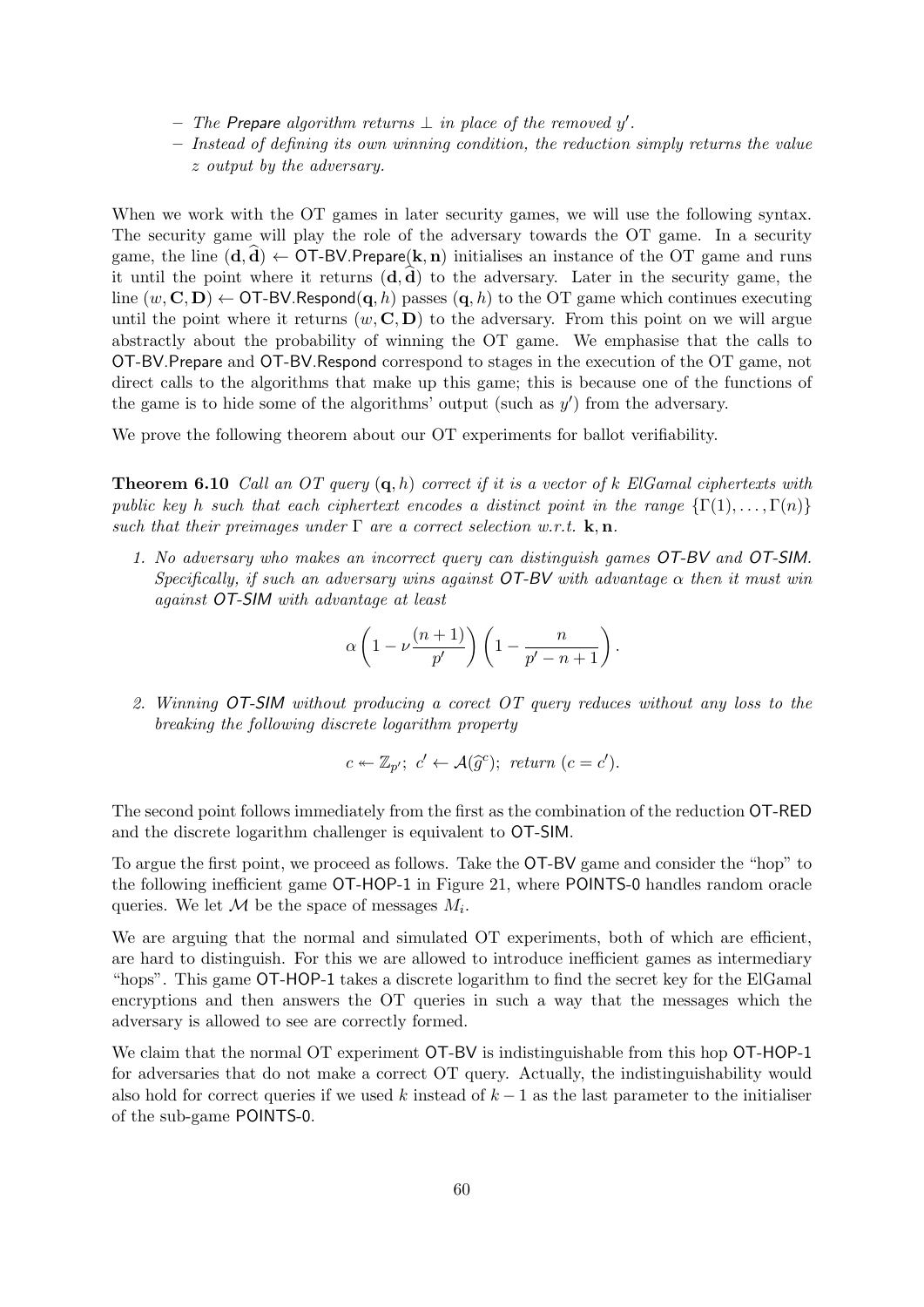| Game OT-HOP-1                                               | $z, x \leftarrow \mathbb{Z}_q$                                          |
|-------------------------------------------------------------|-------------------------------------------------------------------------|
|                                                             | $w \leftarrow h^z q^x$                                                  |
| Initialise $(\mathbf{k}, \mathbf{n})$                       | for $i=1,\ldots,k$                                                      |
| return POINTS-0.Initialise( $\mathbf{k}, \mathbf{n}, k-1$ ) | $b_i \leftarrow \mathbb{G}_q$                                           |
|                                                             | $D_i \leftarrow q_{i,1}^z q_{i,2}^z b_i$                                |
| Finalise $(z)$ :                                            | $\mu_0 \leftarrow 1$ ; $\nu_0 \leftarrow 1$                             |
| return POINTS-0. Finalise $(z)$                             | for $\beta = 1, \ldots, \ell$                                           |
|                                                             | for $\mu = \mu_0, \ldots, \mu_0 + n_\beta$                              |
| $\mathsf{Respond}(\mathbf{q}, h)$                           | for $\nu = \nu_0, \ldots, \nu_0 + k_\beta$                              |
| $s \leftarrow \textsf{DLOG}_q(h)$                           | $K_{\mu,\nu} \leftarrow \Gamma(\mu)^z b_{\nu}$                          |
| for $i=1,\ldots,k$                                          | $C_{\mu,\nu} \leftarrow M_{\mu} \oplus H(K_{\mu,\nu})$                  |
| $a_i \leftarrow q_{i,1}/(q_{i,2})^s$                        | $\mu_0 \leftarrow \mu_0 + n_\beta$ ; $\nu_0 \leftarrow \nu_0 + k_\beta$ |
| $M_i \leftarrow M$                                          | return $(w, \mathbf{C}, \mathbf{D})$                                    |
| for $i=1,\ldots,n$                                          |                                                                         |
| if $a_i = \Gamma(j)$ then                                   |                                                                         |
| $(x_i, y_i) \leftarrow$ POINTS-0.Query $(i)$                |                                                                         |
| $M_i \leftarrow$ Encode $(x_i, y_i)$                        |                                                                         |
|                                                             |                                                                         |

<span id="page-60-0"></span>Figure 21: The Game OT-HOP-1.

We know from Theorem [6.2](#page-49-0) that all but at most  $k$  messages  $M_i$  are information-theoretically hidden from the adversary and that the non-hidden ones correspond to correct points in the query. Therefore it does not matter if we pick the remaining messages randomly.

Assuming an incorrect OT query, the second highlighted line gets called at most  $k - 1$  times. The game POINTS-0 therefore does not abort here. The messages thus obtained are distributed and encoded identically to before. Therefore this game is perfectly indistinguishable from the normal OT experiment.

For our next hop we define OT-HOP-2 to be OT-HOP-1 with POINTS-0 replaced by POINTS-1. Game OT-HOP-1 can be seen as a reduction to the POINTS games. Assuming that adversary A wins OT-BV with probability  $\alpha$ , then OT-HOP-1<sup>A</sup> must win POINTS-0 with probability  $\alpha$ too; therefore by Lemma [6.7](#page-55-1) the reduction  $\mathsf{OT}\text{-}\mathsf{HOP}\text{-}\mathsf{I}^{\mathcal{A}}$  must win POINTS-1 with probability at least  $\alpha(1 - \nu(n+1)/p')(1 - n/(p'-n+1))$ . This reduction is not efficient, but efficiency is not a precondition in Lemma [6.7.](#page-55-1)

For OT-HOP-3, we remove the following abort conditions in OT-HOP-2: we no longer abort if  $x_i = 0$  or if the adversary makes a "forbidden" oracle query. Since these abort conditions cannot occur in any execution of OT-HOP-2 in which the adversary wins the game, the probability of winning cannot be reduced by removing these conditions.

We claim that  $OT-HOP-3$  is indistinguishable from  $OT-SIM$  and so the winning probabilities in either game must be the same. This is essentially the same argument as comparing OT-BV and OT-HOP-1: instead of discovering the messages that the adversary will learn and randomising the rest, we just let the OT protocol take care of that. The values of all the remaining messages are information-theoretically hidden by Theorem [6.2.](#page-49-0)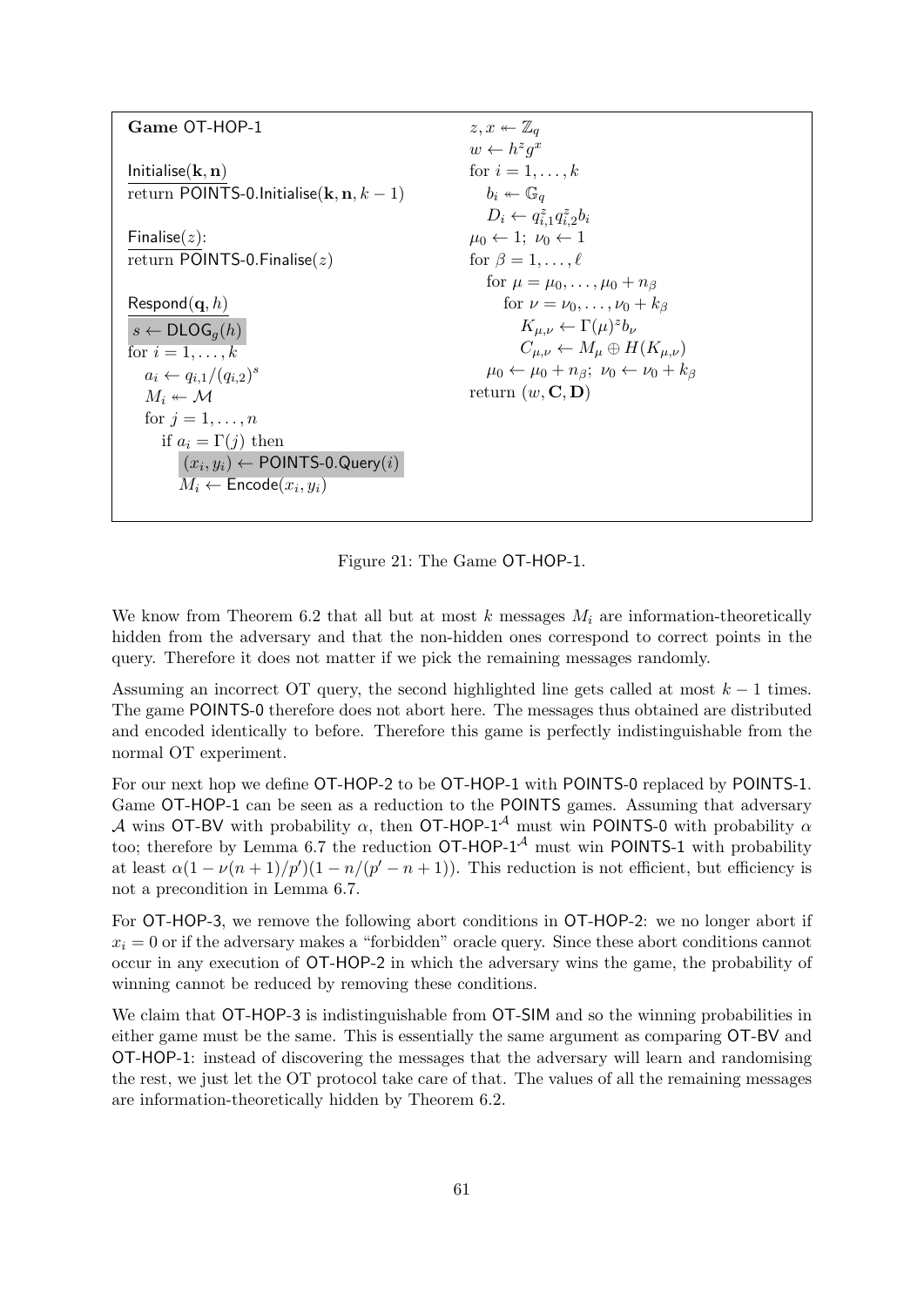OT-IV $_{\mathcal{A}}(\mathbf{k}, \mathbf{n})$  $(x, y, y', \mathbf{d}, \widehat{\mathbf{d}}) \leftarrow \mathsf{Prepare}(\mathbf{k}, \mathbf{n})$  $(\mathbf{q}, h) \leftarrow \mathcal{A}_1^{H(\cdot)}(x, y, y', \widehat{\mathbf{d}})$  $(w, \mathbf{C}, \mathbf{D}) \leftarrow \mathsf{Respond}(\mathbf{q}, h)$  $(i^*, r^*) \leftarrow \mathcal{A}_2^{H(\cdot)}(w, \mathbf{C} \mathbf{D})$  $\mathbf{s} \leftarrow \mathsf{Extract}(\mathbf{q},h)$ if  $i^* \notin \mathbf{s} \wedge r^* = \mathsf{Truncate}(H(M_{i^*}, L_R))$  then return 1 else return 0

<span id="page-61-0"></span>Figure 22: Game for defining OT-IV security of the OT protocol that underlies CH-Vote

In conclusion, if an adversary A wins OT-BV on an incorrect OT query with probability  $\alpha$ then A must still win OT-SIM on an incorrect OT query with probability at least  $\alpha(1 - \nu(n +$  $1/p'$ ) $(1 - n/(p' - n + 1))$  as demanded in the theorem. q.e.d.

## 6.5. The OT game for individual verifiability

Here we consider a variation on the OT-BV game, where the adversary gets to see the voter secrets and aims to recover the (truncated) hash of one of the messages held by the sender which she did not query. The game uses the inefficient algorithm  $E(q, h)$  which recovers the discrete logarithm of h and then decrypts the ciphertexts in  $q$  using the recovered value as the secret key. We also let  $Truncate(\cdot, L_R)$  be the algorithm which on an input m outputs the first  $L_R$  bytes of m.

We define the game  $\overline{OT-IV_A(k,n)}$  in Figure [22.](#page-61-0) As before, it considers a setting where the sender OT messages are prepared as in the CH-Vote protocol. The hidden messages, held by the sender, are *n* random points on a random polynomial  $\mathbf{p} \in \mathbb{Z}_{p}[X]$ , encoded as  $M_i = \mathsf{Encode}(x_i, y_i)$  with  $x_i \leftarrow \mathbb{Z}_p'$  and  $y_i = \mathbf{p}(x_i)$ . The adversary gets as input  $x, y$  (which coorespond to) the votin code and finalization code and also gets  $y' = \mathbf{p}(0)$  and  $\hat{\mathbf{d}} = (\hat{g}^x, \hat{g}^{y+y'})$  <sup>[12](#page-61-1)</sup> The adversary then makes up an OT request  $(q, h)$  and receives the OT reponse  $(w, C, D)$ . His goal is to predict the value of Truncate( $H(M_{i^*}, L_R)$ ) for some point  $i^*$  which is not among the points queried in the OT request.

We define the advantage of an adversary against the scheme in the above game by:

$$
\mathbf{Adv}_{\mathcal{A}}^{OT\text{-IV}} = \mathbf{Pr}[OT\text{-IV}_{\mathcal{A}}(\mathbf{k}, \mathbf{n}) = 1]
$$

<span id="page-61-2"></span>The following Theorem establishes the security of the modified Chu-Zheng scheme with respect to the notion above.

**Theorem 6.11** For any adversary  $A$  it holds that:

$$
\mathbf{Adv}_{\mathcal{A}}^{\mathsf{QT-IV}} \leq \max\left(\frac{1}{2^{8L_R}}, \frac{1}{p'}\right)
$$

<span id="page-61-1"></span><sup>&</sup>lt;sup>12</sup>Strictly speaking  $\hat{d}$  is redundant but we include it since it eases the later simulation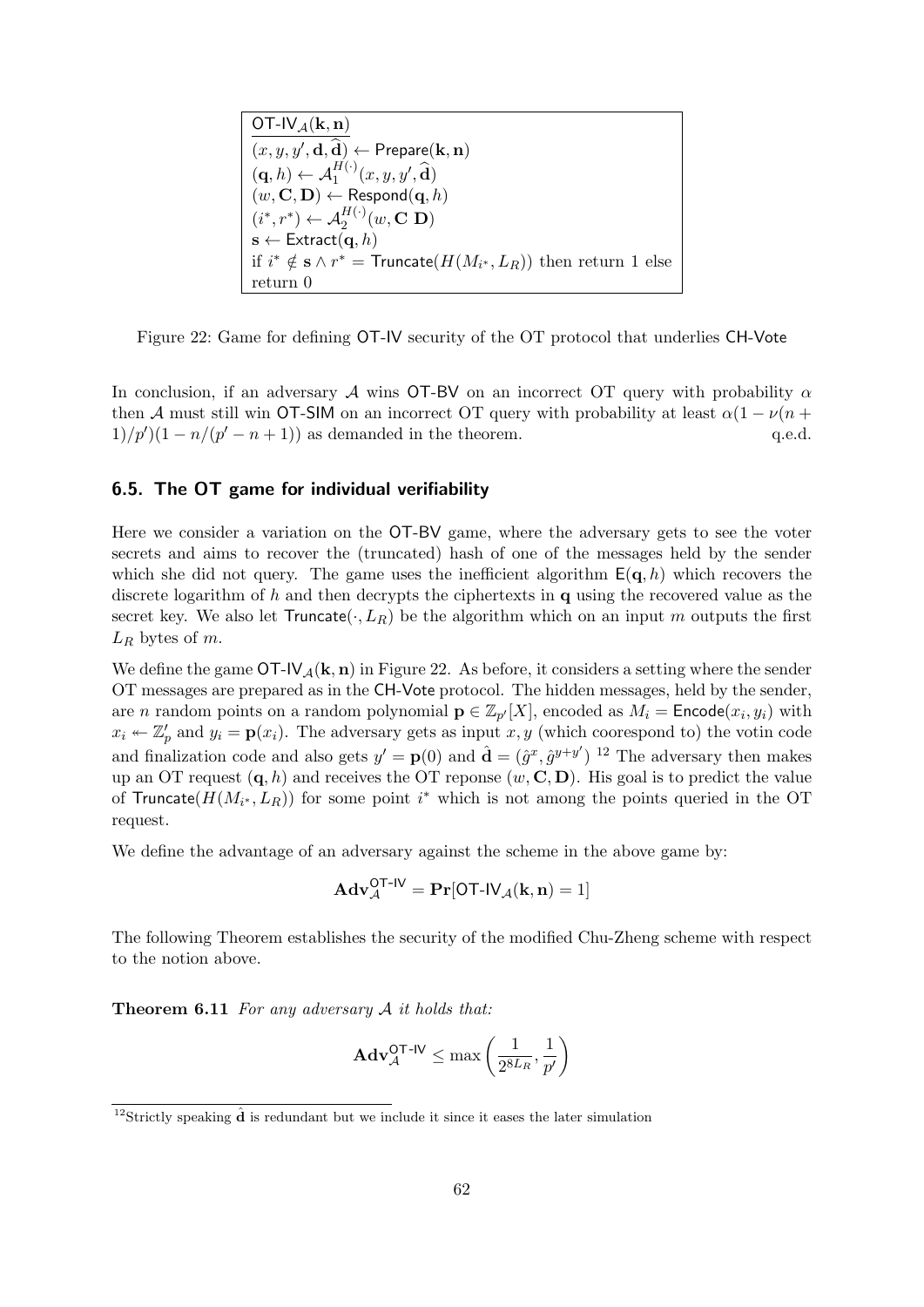*Proof.* By Theorem [6.2](#page-49-0) all messages  $M_i = \text{Encode}(x_i, y_i)$  that the adversary does not query are information theoretically hidden, subject to the restriction that  $p(x_i) = y_i$ , where p is the  $k-1$ degree polynomial that passes through the  $n$  points. Since the adversary can learn  $\bf{p}$ , the only source of uncertainty is in the selection of the  $x_i$ 's. If L is the length of the output of H then the probability that the adversary guesses the value  $Truncate(H_L(M_{i*}), L_R)$  is upperbounded by  $\max(\frac{1}{2^{8L_R}}, \frac{1}{p})$  $\frac{1}{p^{\prime}}$ ) corresponding to either guessing directly the value  $\mathsf{Truncate}(H_L(M_{i^*},L_R)$  or guessing  $x_i$  directly.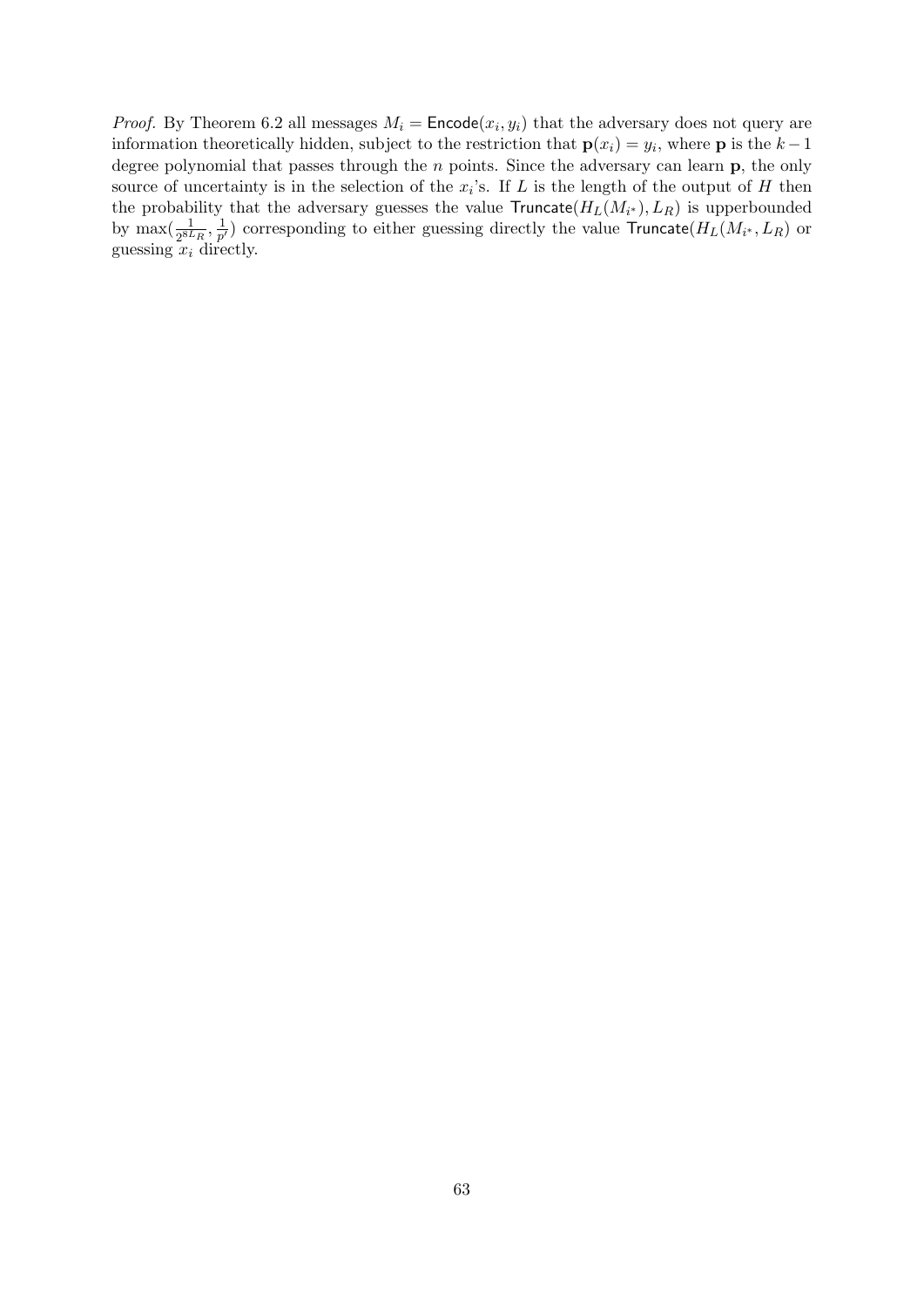# 7. Cryptographic Proofs

## 7.1. Proof of IV – Theorem [5.2](#page-33-0)

To prove the theorem we provide a sequence of games which we use to bound the advantage of any adversary in  $\operatorname{Exp}^{\text{iv}}_{\mathcal{A}}$ . We consider three experiments, denoted  $\operatorname{Exp}^{\text{iv-}x}_{\mathcal{A}}$  for  $x =$ 1, 2, 3, obtained by incrementally changing  $\exp^{iv}$ . For each experiment we write  $\mathbf{Adv}_{\mathcal{A}}^{iv-x}$  for  $\Pr[\mathrm{Exp}^{\mathrm{iv-}x}_\mathcal{A}=1].$ 

In the first non-trivial change to the experiment we argue that if the first check of the user yields true then the first check of the authority is also true, or otherwise the adversary has guessed all of the verification codes. Intuitively, this is the case since if the first check of the authority is false, then the authority does not answer the OT request hence the adversary needs to guess them (or the contribution of the authority to these codes).

Technically, we modify the game  $\mathbf{Exp}^{iv}_{\mathcal{A}}$  by introducing the event  $\mathbf{bad}_1$  which is set to true if ucheck<sub>1</sub> is true but acheck<sub>1</sub> is false. In this case the experiment will abort. We call the resulting experiment  $\mathbf{Exp}^{iv-1}_{\mathcal{A}}$ . We detail it in Figure [23](#page-63-0) – the shadowed line indicates the change over  $\mathrm{Exp}^{\mathrm{iv}}_{\mathcal{A}}.$ 

 $\overline{\mathrm{\mathbf{Exp}}_{\mathcal{A},\Pi}^{\mathrm{iv-1}}(s,t,\mathbf{n},\mathbf{k},\mathbf{E},\mathbf{q})}$  $\mathsf{acheck}_1 \leftarrow false$ , acheck $_2 \leftarrow false$ ucheck<sub>1</sub> ←  $false$ , ucheck<sub>2</sub> ←  $false$  $\mathsf{Setup}_{\mathcal{A}}(s,t,{\bf n},{\bf k},{\bf E})$  $\mathbf{s}=(s_1,s_2,\ldots,s_{|\mathbf{s}|}) \leftarrow \mathcal{A}(\hat{\mathbf{d}}_1)$  $\alpha = (\mathbf{a}, \pi) \leftarrow \mathcal{A}(X_1)$  $\mathbf{s}^* \leftarrow$  Extract $(\alpha, pk)$  $\mathsf{acheck}_1 \leftarrow \mathsf{CheckBallot}(1, \alpha, pk, \mathbf{k}, \mathbf{E}, \hat{\mathbf{x}}, B_1)$ if (acheck<sub>1</sub> =  $true$ ) then  $(\beta_1, z) \leftarrow$  GenResponse $(1, a, pk, n, k, E, P_1)$  $(re_1^*, re_2^*, \ldots, re_{|\mathbf{s}|}^* ) \leftarrow \mathcal{A}(\beta_1)$ if  $(\forall i \in [|\mathbf{s}|])$   $rc_i^* = \mathbf{rc}_{1s_i}$  then ucheck $1 \leftarrow true; \gamma \leftarrow \mathcal{A}(Y_1)$ else return 0 if ucheck<sub>1</sub> = true and acheck<sub>1</sub> = false then  $\mathbf{bad}_1 \leftarrow true$  abort  $\mathsf{acheck}_2 \leftarrow \mathsf{CheckConfirmation}(1, \gamma, \hat{\mathbf{y}}, B_1, C_1)$ if (acheck<sub>1</sub> = true) and (acheck<sub>2</sub> = true) then  $\delta_1 \leftarrow$  GetFinalization(1, P<sub>1</sub>, B<sub>1</sub>)  $FC^* \leftarrow \mathcal{A}(\delta_1)$ if ucheck<sub>1</sub> = true then ucheck<sub>2</sub>  $\leftarrow$   $(FC_1 = FC^*)$ if (ucheck<sub>2</sub> = *true*) and ((acheck<sub>2</sub> = *false*) or  $(s^* \neq s)$ ) return 1 else return 0

<span id="page-63-0"></span>Figure 23: The first game hop: the first check of the election authority fails, yet the return codes are valid

**Lemma 7.1** For any adversary  $A$  it holds that

$$
\left|\mathbf{Adv}_{\mathcal{A}}^{\mathsf{iv-1}}-\mathbf{Adv}_{\mathcal{A}}^{\mathsf{iv}}\right|\leq\binom{n}{\left|\mathbf{s}\right|}\cdot\left|\mathbf{s}\right|!\cdot\max\left(\frac{1}{2^{8L_{R}}},\frac{1}{p'}\right)^{\left|\mathbf{s}\right|}
$$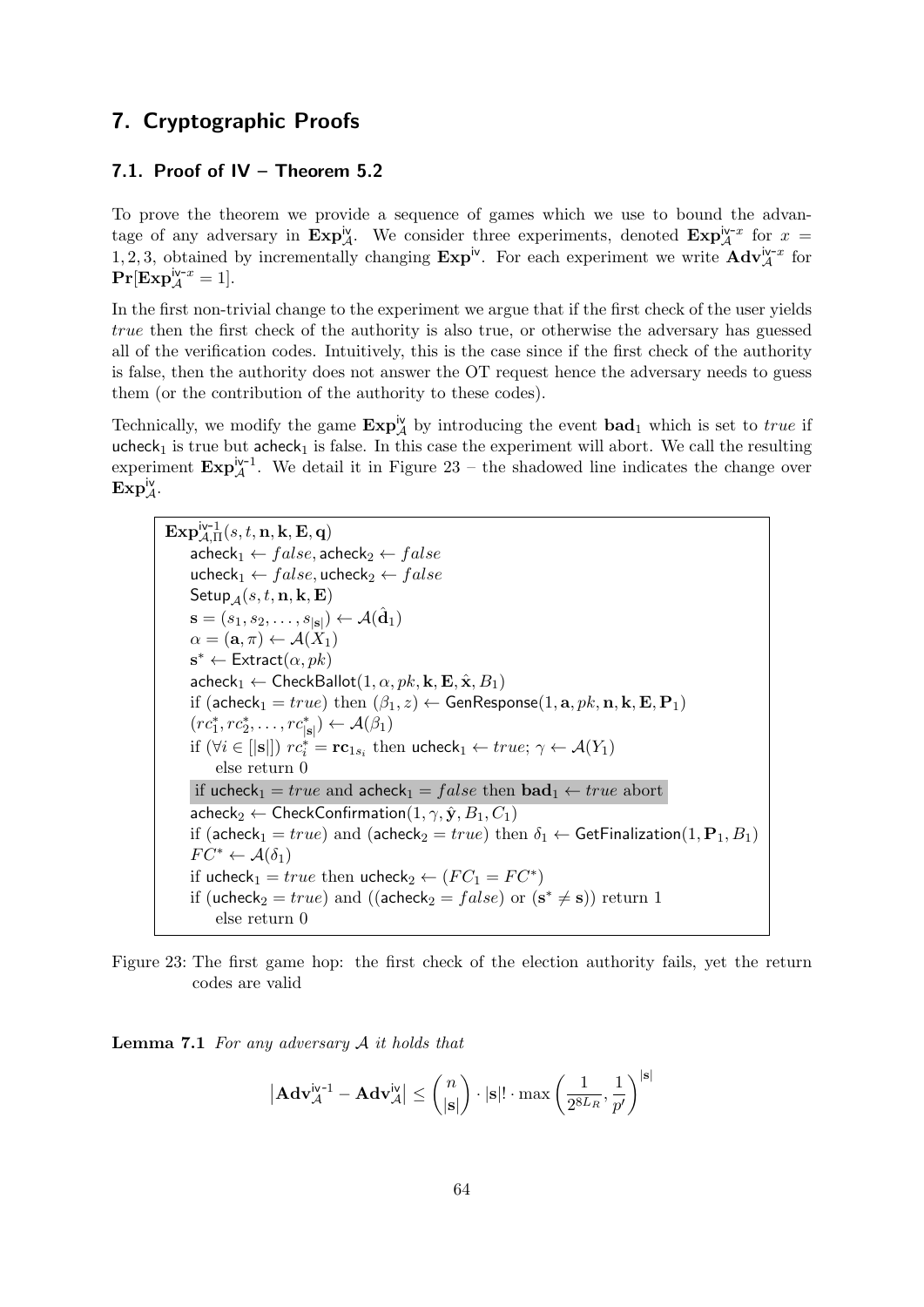Return codes  
\n(p<sub>11</sub> = (x<sub>111</sub>, y<sub>111</sub>),..., (x<sub>11n</sub>, y<sub>11</sub>), y'<sub>11</sub>) ← GenPoints(n, k'<sub>1</sub>)  
\nd<sub>11</sub> = (x<sub>11</sub>, y<sub>11</sub>, F<sub>11</sub>, r<sub>11</sub>) ← GenSecretVoterData(p<sub>11</sub>)  
\n
$$
\hat{d}_{11} = (\hat{x}_{11}, \hat{y}_{11}) \leftarrow
$$
 GetPublicVoterData(x<sub>11</sub>, y<sub>11</sub>, y'<sub>11</sub>)  
\nfor j ← 2,..., s do  
\nd<sub>1j</sub> = (x<sub>1j</sub>, y<sub>1j</sub>, F<sub>1j</sub>, r<sub>1j</sub>) ← A()  
\nX<sub>1</sub> ←  $\sum_{j=1}^{s} x_{1j}$   
\nY<sub>1</sub> ←  $\sum_{j=1}^{s} y_{1j}$   
\nfor k ← 1,..., n do  
\nrc<sub>1k</sub> ←  $\oplus_{j=1}^{s} r_{1jk}$ 

<span id="page-64-0"></span>Figure 24: Computation of the return codes for voter 1; we ignore conversion to strings and watermarking of the codes, since these do not affect in a relevant way the probability distribution of the codes

where **s** is the selection of voter 1.

*Proof* Since  $\text{Exp}_{\mathcal{A}}^{\text{iv}-1}$  and  $\text{Exp}_{\mathcal{A}}^{\text{iv}}$  are identical except if even  $\text{bad}_1$  occurs we get that:

$$
\left|\mathbf{Adv}_{\mathcal{A}}^{iv\text{-}1}-\mathbf{Adv}_{\mathcal{A}}^{iv}\right|\leq \mathbf{Pr}[\mathbf{bad}_1]
$$

and we obtain the desired inequality by bounding  $Pr[bad_1]$ . Informally, this event is raised when the first message sent by the adversary on behalf of voter 1 (i.e. the signed OT request) does not pass the ballot check performed by the entity authentication yet the adversary returns valid verification codes for all of the voter selections. Since the election authority does not answer invalid requests, its contribution to each of the verification codes stays information theoretically hidden: the only way for the adversary to return valid codes is to guess them.

In other words, if  $\mathbf{bad}_1$  occurs (so acheck<sub>1</sub> =  $false$ ) then the view of the adversary up to when it returns codes  $rc_1^*, \ldots, rc_s^*$  contains no additional information about  $rc_{11}, rc_{12}, \ldots, rc_{1n}$ , except the inputs  $\mathbf{r}_{121}, \mathbf{r}_{131}, \ldots, \mathbf{r}_{1s1}$  which it provided as input into the computation of  $\mathbf{r}_{\mathbf{C}_1}$ . To bound the likelyhood that the adversary returns valid codes we recall how the verification codes for voter 1 are computed (Figure [24\)](#page-64-0).

Unpacking the definitions of GenPoints and GenSecretVoterData we have that the k'th return code of voter 1 is calculated as:

$$
\mathbf{rc}_{1k} = \mathsf{Truncate}(\mathsf{H}_{L}(x_{11k},y_{11k}),L_R)) \oplus \bigoplus_{j=2}^s \mathbf{r}_{1jk}
$$

for points  $(x_{111}, y_{111}), \ldots, (x_{11n}, y_{11n})$  sampled according to GenPoints and  $\mathbf{r}_{12}, \ldots, \mathbf{r}_{1s}$  provided by the adversary. Points  $(x_{11k}, y_{11k})$  are obtained by first sampling a polynomial  $\mathbf{p}_{11} \in \mathbb{Z}_{p'}[X]$ of degree  $k'_1 - 1$  (where  $k'_1 = \mathbf{E}[1] \cdot \mathbf{k}$ , i.e. the dot-product of the first row in  $\mathbf{E}$  with the vector **k** which define how many valid choices there are for each of the t elections.) Then, each  $x_{11k}$  is sampled uniformly at random from  $\mathbb{Z}_{p'}$  and  $y_{11k}$  is computed as  $\mathbf{p}_{11}(x_{11k})$ .

Since acheck<sub>1</sub> = false, the authority does not respond to the OT request on behalf of user 1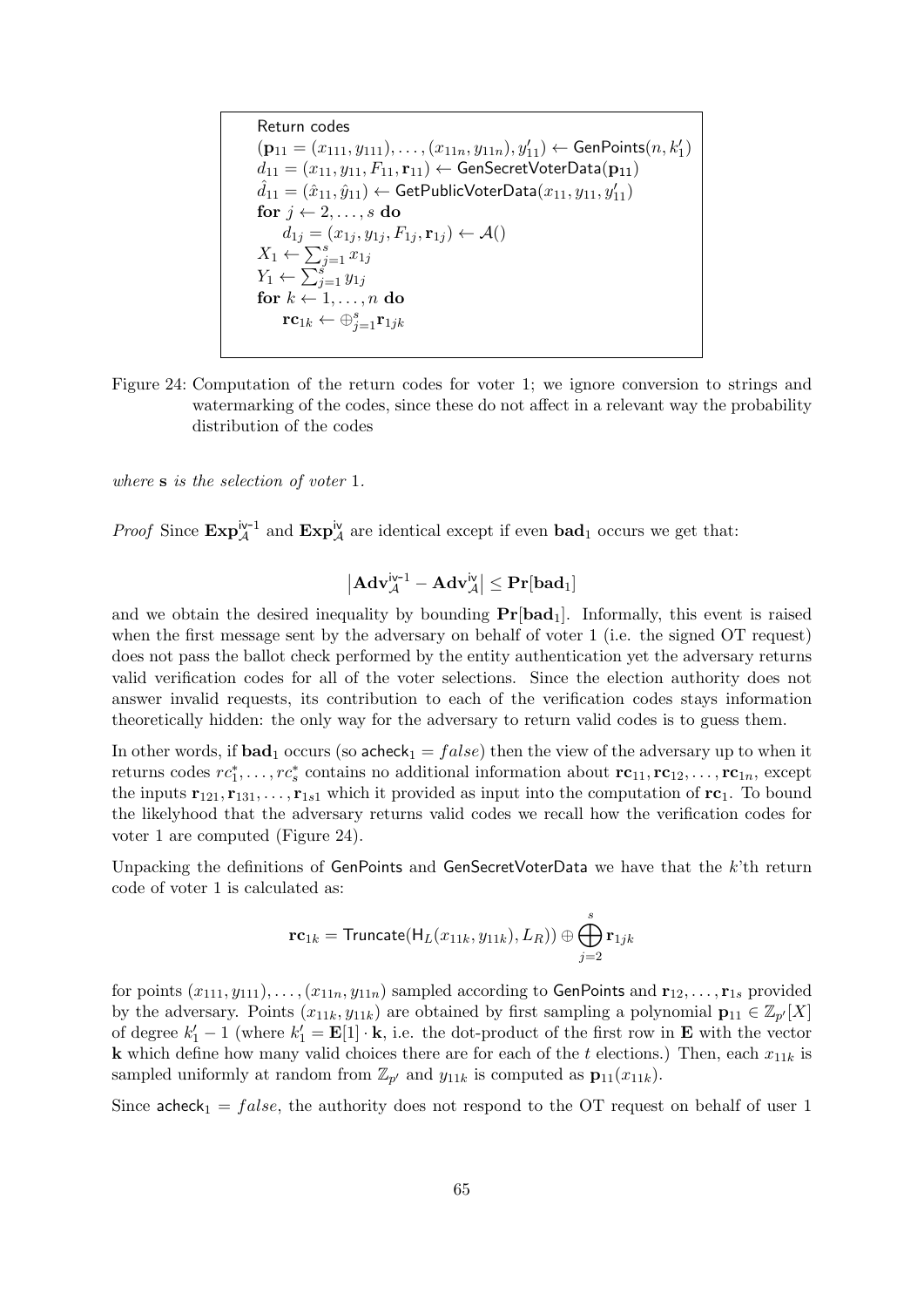so the adversary has no information about  $x_{11k}$ ,  $y_{11k}$ . It follows that the probability that the adversary outputs even one valid return code  $rc_j^* \in \mathbf{rc}_1$  (we abuse notation to signify that  $rc_j^*$ occurs in  $rc_1$ ) is upperbounded (using a union bound) by:

$$
\begin{aligned} \mathbf{Pr}[rc_j^* \in \mathbf{rc}_1] &\leq \mathbf{Pr}[rc_j^* = \mathbf{rc}_{11} \lor rc_j^* = \mathbf{rc}_{12} \lor \dots \lor rc_j^* = \mathbf{rc}_{1n}] \\ &\leq \sum_{i=1}^n \mathbf{Pr}[rc_j^* = \mathbf{rc}_{1i}] \\ &\leq n \cdot \max\left(\frac{1}{2^{8L_R}}, \frac{1}{p'}\right) \end{aligned}
$$

the two different terms under the maximization correspond, respectively, to guessing the value Truncate( $H_L(x_{11k}, y_{11k}), L_R$ ) or even one of the values  $x_{1k}, y_{1k} \in \mathbb{Z}_{p'}$ .

A tighter bound for  $Pr[bad_1]$  can be obtained by bounding the probability that all of the  $|s|$ verification codes supplied by the adversary are valid (let alone match those corresponding to the user's selection). We get that

$$
\begin{aligned} \mathbf{Pr}[(rc_1^*, rc_2^*, \dots, rc_{|\mathbf{s}|}^*) \in \mathbf{rc}_1] &\leq \sum_{(i_1, i_2, \dots, i_{|\mathbf{s}|}) \subseteq [n]} \mathbf{Pr}[rc_1^* = \mathbf{rc}_{1i_1}, rc_2^* = \mathbf{rc}_{1i_2}, \dots, rc_{|\mathbf{s}|}^* = \mathbf{rc}_{1i_{|\mathbf{s}|}}] \\ &\leq {n \choose |\mathbf{s}|} \cdot |\mathbf{s}|! \cdot \max \left( \frac{1}{2^{8L_R}}, \frac{1}{p'} \right)^{|\mathbf{s}|} \end{aligned}
$$

The right-hand side is obtained by an union bound over all distinct ordered subsets of size  $|s|$ of the probability that the codes selected by the adversary match the codes corresponding to the subset, in order.

We conclude that

$$
\left|\mathbf{Adv}_{\mathcal{A}}^{\mathsf{iv-1}}-\mathbf{Adv}_{\mathcal{A}}^{\mathsf{iv}}\right|\leq\binom{n}{|\mathbf{s}|}\cdot|\mathbf{s}|!\cdot\max\left(\frac{1}{2^{8L_{R}}},\frac{1}{p'}\right)^{|\mathbf{s}|}
$$

Next, we argue that if  $ucheck<sub>1</sub>$  is true (that is the user has received the correct return codes) then the vote recorded in  $\alpha$  is precisely s. If this is not the case, then the adversary must have guessed (at least) one of the return codes. Technically, we modify the game by introducing event **bad**<sub>2</sub> which is set to true if  $\mathsf{ucheck}_1$  is true yet  $s \neq s^*$ ; the game returns 0 in this case. The resulting game, which we call  $\text{Exp}_{\mathcal{A}}^{\text{iv-2}}$  is depicted in Figure [25.](#page-66-0)

The difference between the two games is that the game  $Exp<sup>i</sup> v<sup>-2</sup>$  aborts if the users' first check succeeds (i.e. the adversary returns the correct return codes) yet the vote that is cast does not correspond to the users' selection. There must therefore be an entry  $i^*$  in the voter's selection  $s$ which is not recorded in  $\alpha$  and for which the adversary can somehow predict the corresponding code – so the adversary knows/learns one of the messages of the OT sender which he should not learn.

This idea helps upperbound the difference between the adversary's advantages in  $\text{Exp}^{iv-1}$  and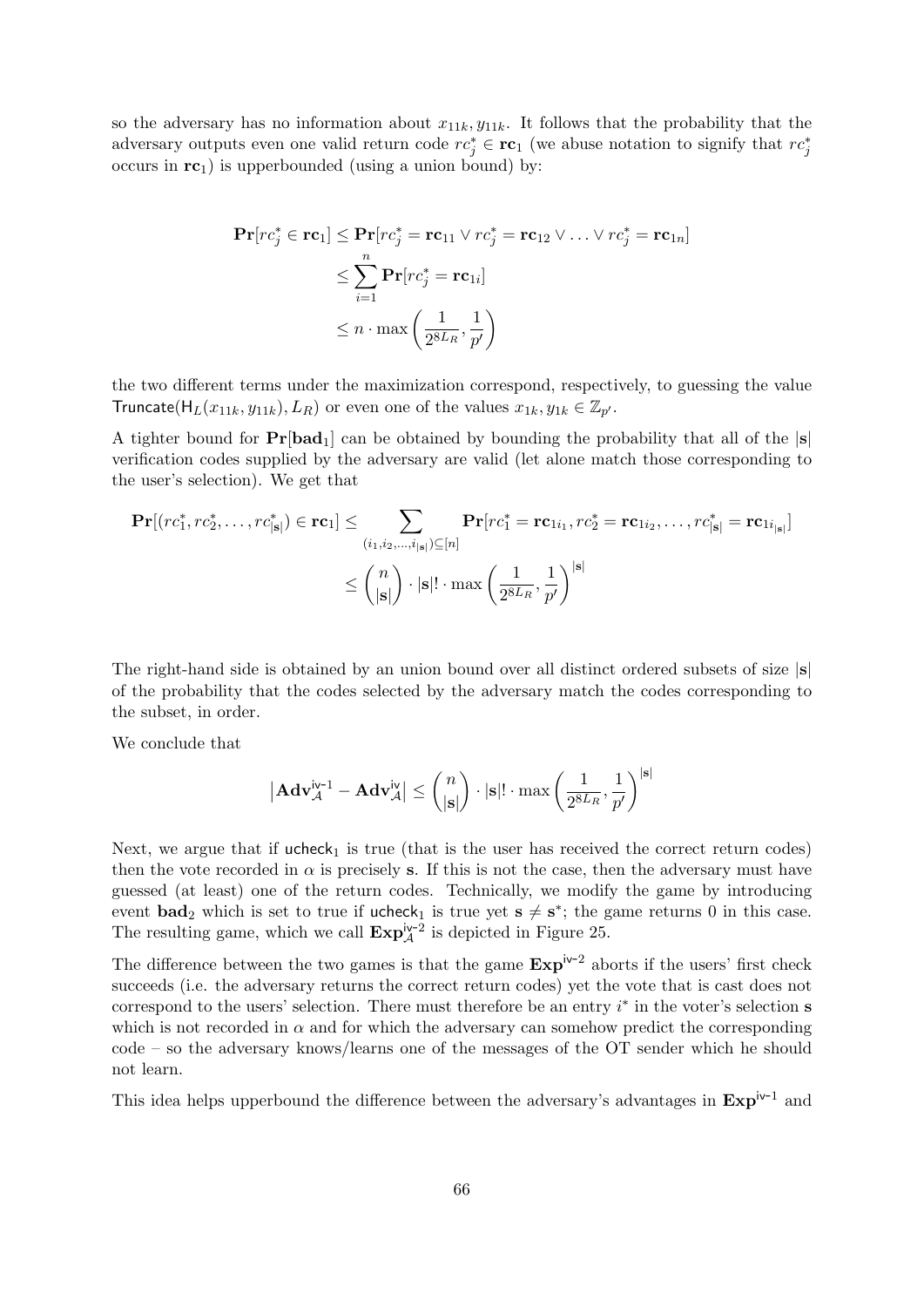$\mathbf{Exp}^{\mathsf{iv-2}}_{\mathcal{A},\Pi}(s,t,\mathbf{n},\mathbf{k},\mathbf{E},\mathbf{q})$  $\mathsf{acheck}_1 \leftarrow false$ , acheck $\mathcal{A} \leftarrow false$ ucheck<sub>1</sub> ←  $false$ , ucheck<sub>2</sub> ←  $false$ Setup $_A(s, t, n, k, E)$  $\mathbf{s} = (s_1, s_2, \dots, s_{|\mathbf{s}|}) \leftarrow \mathcal{A}(\hat{\mathbf{d}}_1)$  $\alpha = (\mathbf{a}, \pi) \leftarrow \mathcal{A}(X_1)$  $\mathbf{s}^* \leftarrow$  Extract $(\alpha, pk)$  $\mathsf{acheck}_1 \leftarrow \mathsf{CheckBallot}(1, \alpha, pk, \mathbf{k}, \mathbf{E}, \hat{\mathbf{x}}, B_1)$ if (acheck<sub>1</sub> = true) then  $(\beta_1, z) \leftarrow$  GenResponse(1, a, pk, n, k, E, P<sub>1</sub>)  $(re_1^*, re_2^*, \ldots, re_{|\mathbf{s}|}^* ) \leftarrow \mathcal{A}(\beta_1)$ if  $(\forall i \in [|s|])$   $rc_i^* = rc_{1s_i}$  then ucheck $_1 \leftarrow true; \gamma \leftarrow \mathcal{A}(Y_1)$ else return 0 if ucheck<sub>1</sub> =  $true$  and  $s^* \neq s$  then  $bad_2 \leftarrow true$ ; abort if ucheck<sub>1</sub> = true and acheck<sub>1</sub> = false then  $\mathbf{bad}_1 \leftarrow true$  abort  $\mathsf{acheck}_2 \leftarrow \mathsf{CheckConfirmation}(1, \gamma, \hat{\mathbf{y}}, B_1, C_1)$ if (acheck<sub>1</sub> = true) and (acheck<sub>2</sub> = true) then  $\delta_1 \leftarrow$  GetFinalization(1, P<sub>1</sub>, B<sub>1</sub>)  $FC^* \leftarrow \mathcal{A}(\delta_1)$ if ucheck<sub>1</sub> = true then ucheck<sub>2</sub>  $\leftarrow$   $(FC_1 = FC^*)$ if (ucheck<sub>2</sub> = *true*) and ((acheck<sub>2</sub> = *false*) or  $(s^* \neq s)$ ) return 1 else return 0

<span id="page-66-0"></span>Figure 25: Second game hop: the return codes are valid, yet the cast ballot does not contain the intended vote

 $\text{Exp}^{\text{iv-2}}$  and is formalized in the following Lemma.

**Lemma 7.2** For any adversary  $A$  it holds that

$$
\left|\mathbf{Adv}_{\mathcal{A}}^{\mathsf{iv-2}} - \mathbf{Adv}_{\mathcal{A}}^{\mathsf{iv-1}}\right| \leq |\mathbf{s}| \cdot \max\left(\frac{1}{2^{8L_R}}, \frac{1}{p'}\right)
$$

*Proof.* Since the output of the two experiments only differs if  $bad_2$  is set we have that

$$
\left|\mathbf{Adv}_{\mathcal{A}}^{iv\text{-}2}-\mathbf{Adv}_{\mathcal{A}}^{iv\text{-}1}\right|\leq \mathbf{Pr}[\mathbf{bad}_2].
$$

We construct an adversary  $\beta$  against the security of the underlying OT protocol in the sense of the game defined in Figure [22](#page-61-0) such that

$$
\mathbf{Pr}[\mathbf{bad}_2] \leq |\mathbf{s}| \cdot \mathbf{Adv}_{\mathcal{B}}^{\mathsf{OT-IV}}
$$

and we conclude using the bound provided by Theorem [6.11.](#page-61-2)

Adversary  $\beta$  is defined in Figure [26.](#page-67-0) It emulates the environment of adversary  $\beta$  as used in  $\text{Exp}^{iv-2}$ . Specifically, adversary  $\mathcal B$  runs (most of) the setup of the experiment for the experiment of A. That is, it generates all of the data for election authority 1, except the data for voter 1. Instead, part of this data namely  $(x_{11}, y_{11}, \hat{d}_1)$  is provided by the experiment of  $\beta$ . The rest of the data, namely the *n* points on a random polynomial in  $\mathbb{Z}_{p'}[X]$  are held by the sender in the experiment of B.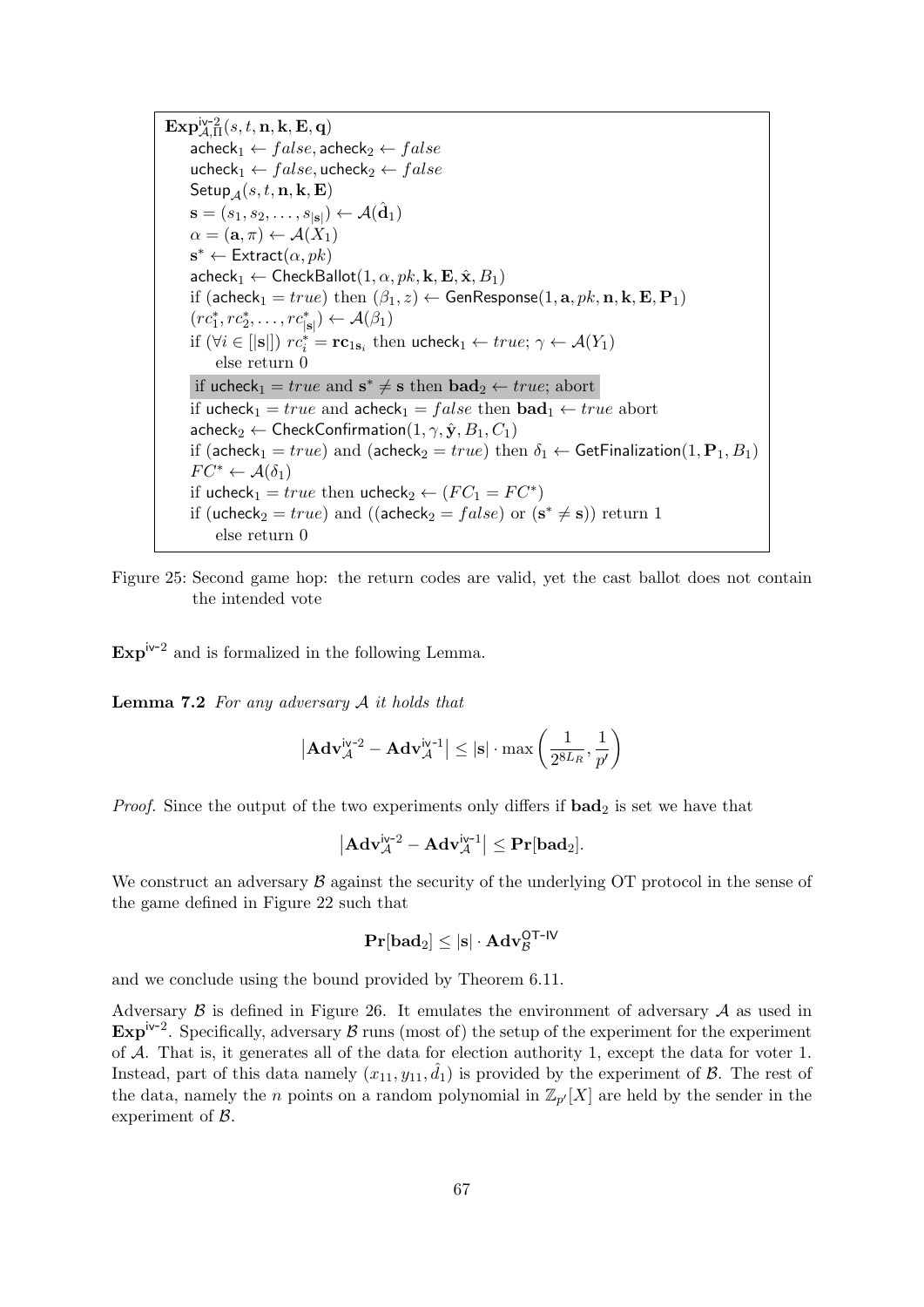Adversary  $\beta$  receives a vote selection s for voter 1. Next,  $\beta$  provides  $\mathcal A$  with a voting code  $X_1$  (constructed essentially as in the experiment of  $A$ ) to which the adversary responds with a ballot  $(a, \pi)$ . This is an OT request for the OT scheme which underlies CH-Vote.

Adversary B obtains in return some message  $(\beta, z)$  calculated using the OT response (which should, by the security of the OT protocol only reveal information about messages  $\mathsf{Encode}(x_i, y_i)$ for the positions i encoded in the OT request  $(\alpha, pk)$ . Adversary A returns a set of return codes intended for user 1. Adversary  $\beta$  selects one of these codes  $rc_{i^*}$  uniformly at random, and attempts a response to the OT security game. The details are in Figure [26.](#page-67-0)

> $\mathcal{B}_1((x_{111},y_{111},y'_{11},\hat{\mathbf{d}}_{11}))$  $n \leftarrow \sum_{j=1}^t n_j$ for  $i = 2, \ldots, N_E$  $k'_i \leftarrow \sum_{j=1}^t e_{ij} k_j$  $(\mathbf{p}_{i1} = ((x_{i11}, y_{i11}), \ldots, (x_{i1n}, y_{i1n}), y'_{i1})), y'_{i}) \leftarrow \mathsf{GenPoints}(n, k'_{i})$  $d_{i1} = (x_{i1}, y_{i1}, F_{i1}, \mathbf{r}_{i1}) \leftarrow \textsf{GenSecretVoterData}(\mathbf{p}_{i1})$  $\hat{d}_{i1} = (\hat{x}_{i1}, \hat{y}_{i1}) \leftarrow \mathsf{GetPublicVoterData}(x_{i1}, y_{i1}, y_{i1}')$ // The adversary impersonating all other authorities. for  $i = 1, \ldots, N_E$ for  $j \leftarrow 2, \ldots, s$  do  $d_{ij} = (x_{ij}, y_{ij}, F_{ij}, \mathbf{r}_{ij}) \leftarrow \mathcal{A}()$  $(\hat{x}_{ij}, \hat{y}_{ij}) \leftarrow A()$ for  $k \leftarrow 1, \ldots, n$  do  $RC_{ik} \leftarrow \bigoplus_{j=1}^{s} \mathbf{r}_{ijk}$  $r\mathbf{c}_i \leftarrow (RC_{i1}, RC_{i2}, \ldots, RC_{in})$  $VC_i = (X_i, Y_i, \mathbf{rc}_i, FC_i)$ // Generation of the election public key  $(sk_1, pk_1) \leftarrow$  GenKeyPair()  $(pk_2, \ldots, pk_s) \leftarrow \mathcal{A}(\hat{\mathbf{d}}_1, \mathbf{VC}_{\ominus 1})$  $pk \leftarrow \prod_{i=1}^s pk_i$  $\mathbf{s}=(s_1,s_2,\ldots,s_{|\mathbf{s}|}) \leftarrow \mathcal{A}(\hat{\mathbf{d}}_1)$  $\alpha = (\mathbf{a}, \pi) \leftarrow \mathcal{A}(X_1)$  $\mathsf{acheck}_1 \leftarrow \mathsf{CheckBallot}(1, \alpha, \mathit{pk}, \mathbf{k}, \mathbf{E}, \hat{\mathbf{x}}, B_1)$ if (acheck<sub>1</sub> = true) then output  $(a, pk)$  $\mathcal{B}_2(\beta,z)$  $(re_1^*, re_2^*, \ldots, re_{|\mathbf{s}|}^*) \leftarrow \mathcal{A}(\beta)$  $i^* \leftarrow \vert \vert \mathbf{s} \vert \vert$  $\text{return}~(i^*,rc^*_{i^*}\oplus \bigoplus_{j=2}^s \mathbf{r}_{1ji^*})$

<span id="page-67-0"></span>Figure 26: Reduction for bounding  $\text{bad}_2$ : adversary  $(\mathcal{B}_1, \mathcal{B}_2)$  is the against the underlying OT. Its wining probability is proportional to the probability of event  $\mathbf{bad}_2$ 

The simulation provided to the adversary  $A$  is indistinguishable from his own execution in  $\text{Exp}^{iv-2}$  so event  $\text{bad}_2$  occurs with the same probability. We note that if event  $\text{bad}_2$  is triggered by A in the execution of  $\text{Exp}_{\mathcal{A}}^{iv-2}$ , then for the execution of B in  $\text{Exp}_{\mathcal{B}}^{OT-IV}$  it holds that there exists some  $i_0$  such that  $i_0 \in \mathbf{s}$  and  $i_0 \notin \text{Extract}(\alpha, pk)$  and yet  $rc_{i_0}^* = \bigoplus_{j=1}^s \mathbf{r}_{1ji_0}$ , where  $\mathbf{r}_{11i_0} =$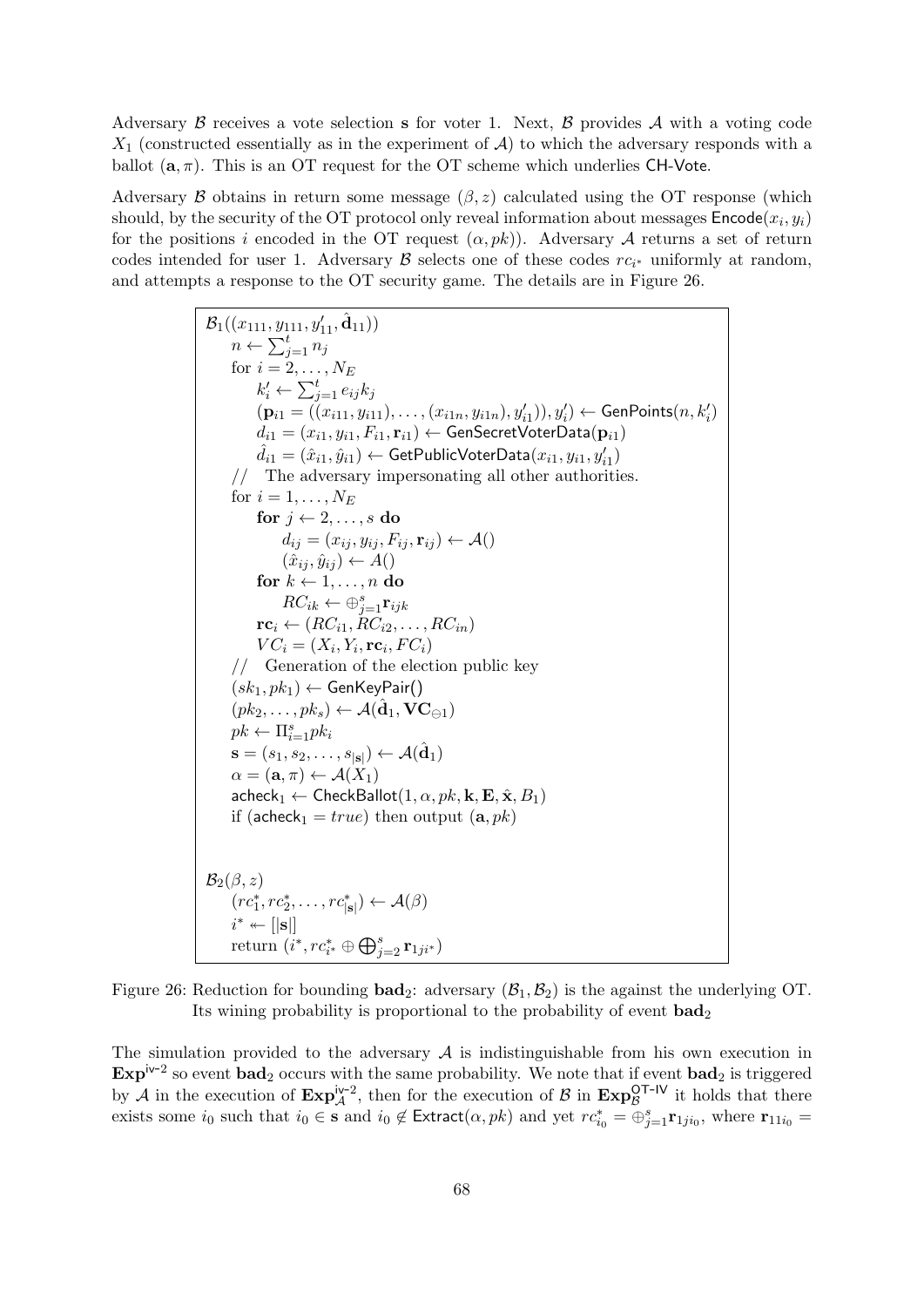Truncate(Encode $(x_{i_0}, y_{i_0}), L_R$ ).

It follows that, provided that  $i^* = i_0$  (which happens with probability  $\frac{1}{|\mathbf{s}|}$ ) the message returned by the adversary  $M_{i^*} = rc_{i_0}^* \oplus_{j=2}^s {\bf r}_{1ji_0}$  is equal to  ${\bf r}_{11i_0}$  and adversary  $\overset{\sim}{\mathcal{B}}$  wins  ${\bf Exp}_{\mathcal{B}}^{\sf OT-IV}$ , that is:

$$
\mathbf{Adv}_{\mathcal{B}}^{\mathsf{OT-IV}} \geq \frac{1}{|\mathbf{s}|} \cdot \Pr[\mathbf{bad}_2]
$$

The desired bound follows.

Finally, in the last hop we show that if the second check by the user succeeds, then the second check by the authority also succeeds, or the adversary must have guessed the contribution of the election authority to the finalization code of user 1. Technically, we set the flag  $bad_3$  to true if the second user check succeeds but the second authority check fails. We call the resulting experiment  $\mathbf{Exp}_{\mathcal{A},\Pi}^{\text{iv-3}}$  and specify it in Figure [27.](#page-68-0)

<span id="page-68-0"></span>Figure 27: Third game hop: the second check by the election authority fails, yet the adversary provides a valid finalization code

The next lemma bounds the difference between the adversary's advantage in these two games by the probability of guessing the finalization code.

**Lemma 7.3** For any adversary  $A$ 

$$
\left|\mathbf{Adv}_{\mathcal{A}}^{\text{iv-3}} - \mathbf{Adv}_{\mathcal{A}}^{\text{iv-2}}\right| \le \max\left(\left(\frac{1}{p^{\prime}-|\mathbf{s}|}\right)^{n-|\mathbf{s}|}, \frac{1}{2^{8L_F}}\right)
$$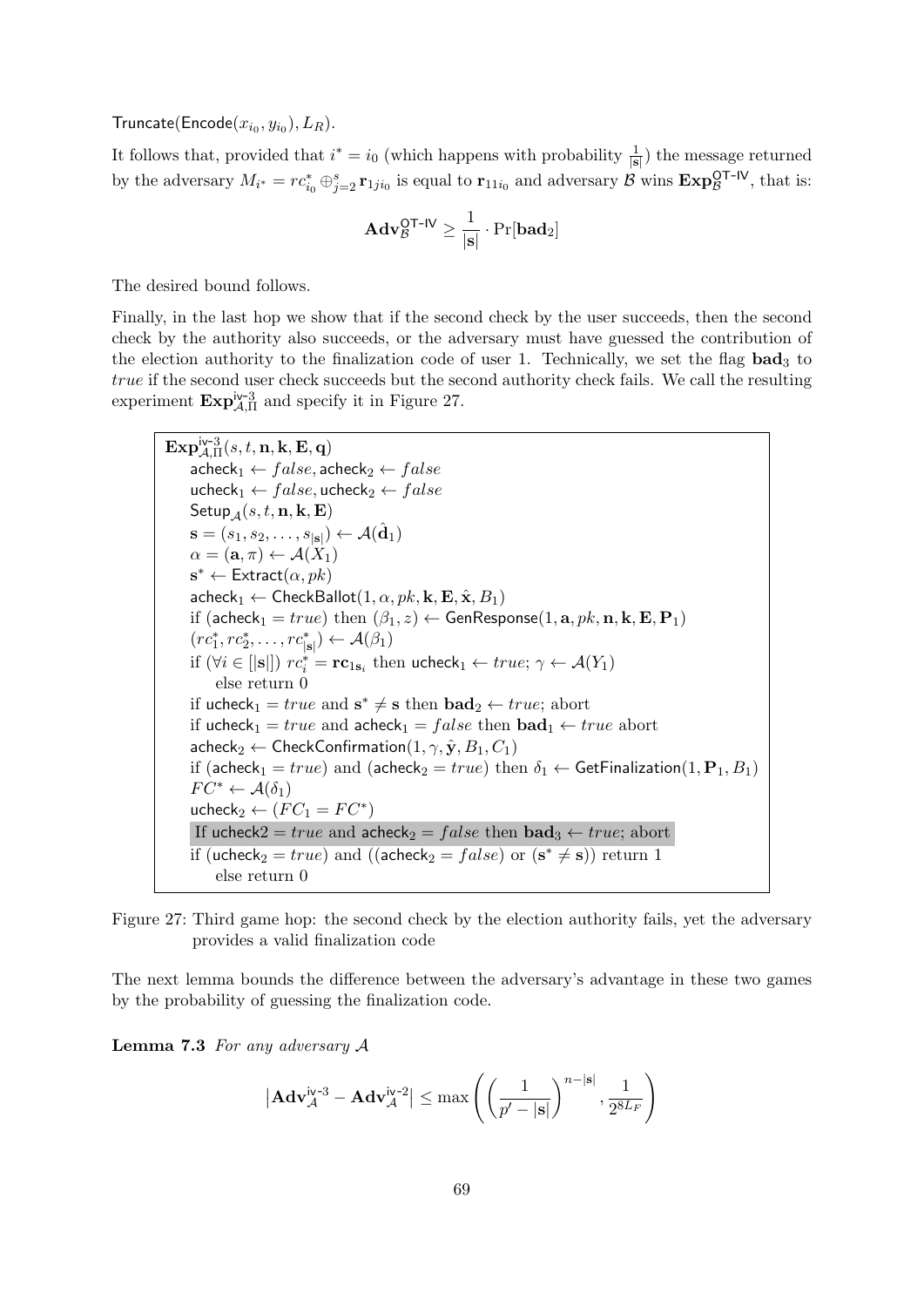*Proof.* Since the two games differ only if  $bad_3$  is set to true we have that

$$
\left|\mathbf{Adv}_{\mathcal{A}}^{iv\text{-}3} - \mathbf{Adv}_{\mathcal{A}}^{iv\text{-}2}\right| \leq \mathbf{Pr}[\mathbf{bad}_3]
$$

To bound the probability on the right hand side we note that  $\textbf{bad}_3$  is set if acheck =  $false$ in which case the adversary does not obtain  $\delta_1 = H(\mathbf{p}_{11})$  from the election authority. Since up to this point in the execution the adversary learns at most  $k$  out of the  $n$  points from  $p_{11}$  the remaining points are information theoretically hidden. We can then upperbound the probability of event bad<sub>3</sub> by the probability that the adversary can guess the value of  $FC_1 =$ Truncate $(H_L(\mathbf{p}_{11}), L_F) \oplus_{j=2}^s FC_{1j}$  which is the same as predicting the value of Truncate $(\delta_1, L_R)$  = Truncate( $H_L(\mathbf{p}_{11}, L_F)$ ). Since the adversary can lean at most :

$$
\mathbf{Pr}[\mathbf{bad}_3] \le \max\left(\left(\frac{1}{p'-k}\right)^{n-k}, \frac{1}{2^{8L_F}}\right)
$$

Finally, we note that  $\mathbf{Adv}^{iv-3} = 0$ . Indeed, if ucheck<sub>2</sub> = true and  $\mathbf{acheck}_2 = false$  then event **bad**<sub>3</sub> is raised and the game aborts. If ucheck<sub>2</sub> = true and  $s^* \neq s$  then (by Remark [5.1\)](#page-32-2) ucheck<sub>1</sub> = true and event **bad**<sub>2</sub> is raised and the game also aborts. We conclude, that  $\mathbf{Adv}^{iv-3}$  = 0.

The desired bound on  $\mathbf{Adv}_{\mathcal{A}}^{iv}$  follows by triangle inequality.

## 7.1.1. Proof of Corollary [5.3](#page-34-0)

Theorem [5.2](#page-33-0) bounds the advantage of any adversary  $A$  by

$$
\mathbf{Adv}_{\mathcal{A},\mathsf{CH-Vote}}^{\mathsf{iv}}(s,t,\mathbf{n},\mathbf{k},\mathbf{E}) \le \binom{n}{|\mathbf{s}|}\cdot\max\left(\frac{1}{2^{8L_R}},\frac{1}{p'}\right)^{|\mathbf{s}|}+|\mathbf{s}|\cdot\max\left(\frac{1}{2^{8L_R}},\frac{1}{p'}\right)+\max\left(\left(\frac{1}{p'-|\mathbf{s}|}\right)^{n-|\mathbf{s}|},\frac{1}{2^{8L_F}}\right)
$$

Using the bounds on  $L_R$ ,  $L_F$  and  $|\mathbf{s}|$  we get that  $\frac{1}{2^{8L_R}}$  and  $\frac{1}{2^{8L_F}}$  are the dominating factors under the maxima so we get that:

$$
\mathbf{Adv}_{\mathcal{A}}^{\mathsf{iv}} \le \binom{n}{|\mathbf{s}|} \cdot |\mathbf{s}|! \cdot \left(\frac{1-\epsilon}{n-1}\right)^{|\mathbf{s}|} + (n-1) \cdot \left(\frac{1-\epsilon}{n-1}\right) + (1-\epsilon)
$$

We get the desired inequalities by bounding the first term in the above sum (we let  $k = |s|$ ):

$$
\binom{n}{k} \cdot k! \cdot \left(\frac{1-\epsilon}{n-1}\right)^k = \frac{n!}{k! \cdot (n-k)!} \cdot k! \cdot \left(\frac{1-\epsilon}{n-1}\right)^k
$$

$$
= (n-k+1) \cdot (n-k+2) \cdot \ldots \cdot n \cdot \left(\frac{1-\epsilon}{n-1}\right)^k
$$

$$
= \frac{(n-k+1)}{n-1} \cdot \frac{(n-k+2)}{n-1} \cdot \ldots \cdot \frac{n-1}{n-1} \cdot \frac{n}{n-1} \cdot (1-\epsilon)^k
$$

$$
\leq \frac{n}{n-1} \cdot (1-\epsilon)^k
$$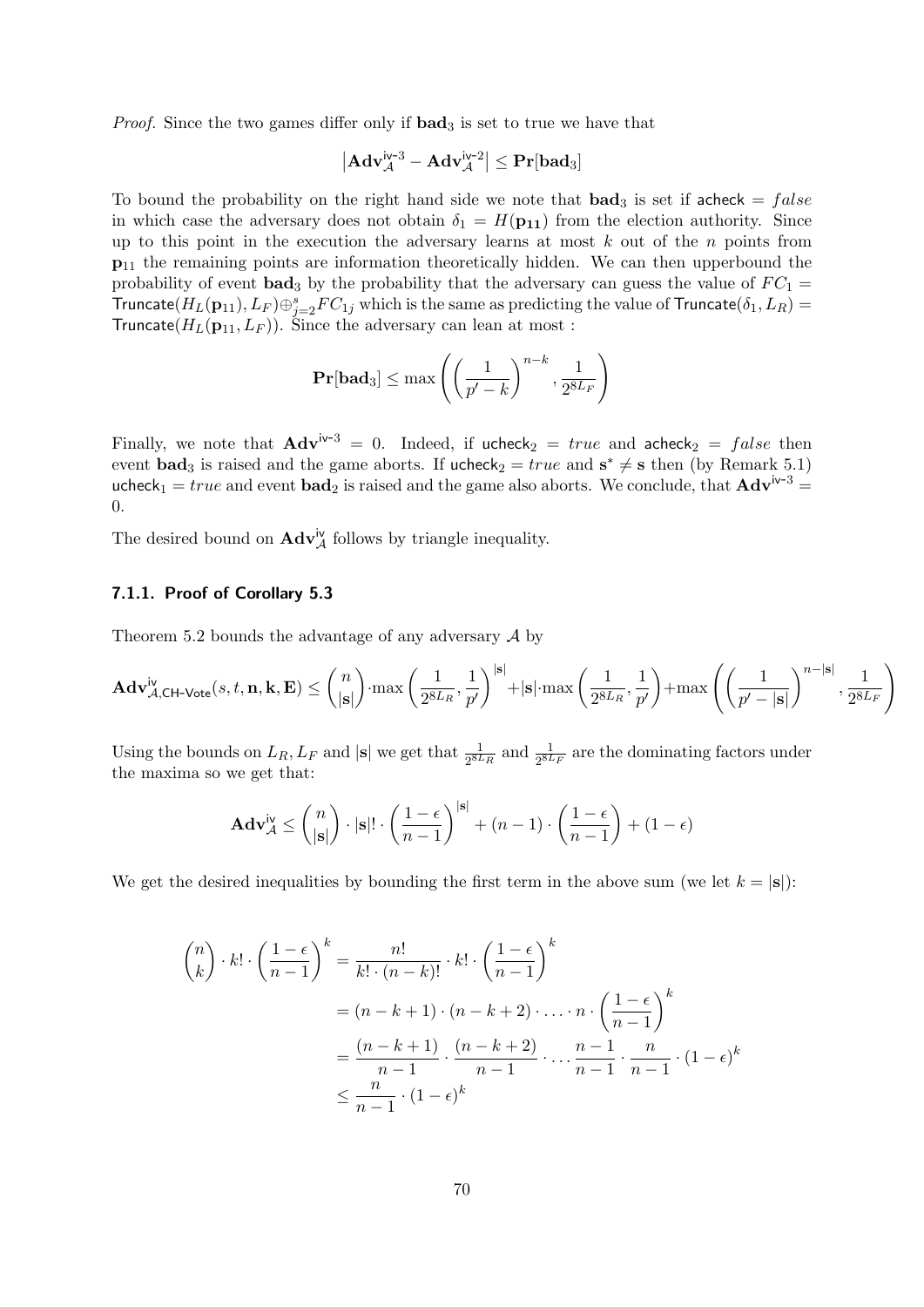Since  $\frac{n}{n-1} \leq 2$  and  $(1 - \epsilon)^k \leq (1 - \epsilon)$  the first bound follows.

The second bound follows since for  $\epsilon \geq 2$  and  $k \geq 2$  we have that  $\frac{n}{n-1} \cdot (1-\epsilon)^k \leq (1-\epsilon)^{k-1} \leq$  $(1 - \epsilon).$ 

# <span id="page-70-0"></span>7.2. Proof of BV — Theorem [5.6](#page-38-0)

The proof is based on Theorem [6.10](#page-59-0) and proceeds by game hopping.

- 1. Since the adversary cannot win the game with a correct vote, we abort immediately after receiving  $\alpha$  if the vote was correct.
- 2. The ballot verifiability game can be rewritten as a reduction to the OT-BV game in the appendices that handles the polynomial generation and OT response for voter  $i_0$ . This is just code rewriting so it does not change the adversary's success probability.
- 3. By Theorem  $6.10$  we switch  $y'$  for a random group element, incurring the aforementioned loss in the adversary's advantage.
- 4. We rewrite the game to cancel out the contributions of the other (dishonest) authorities.
- 5. We rewrite the game to split it into a game and a reduction.
- 6. We apply Theorem [12.6](#page-111-0) to the ZK proof returned by the reduction to extract the witness. This lets us reduce to the discrete logarithm problem.

## Steps 1 and 2

We give the reduction to OT-BV. After generating the electorate data, we overwrite that of voter  $i_0$  with that from the game we are reducing to. We also abort the game early if the ballot is correct (Step 1) and use the game to generate the OT response. Since this no longer gives us the value z from the OT, we simply set it to  $z = \perp$  for checking purposes. The algorithms CheckConfirmation and HasBallot do not require at this value.

$$
\begin{array}{l} \mathbf{Exp}^{\mathsf{bv}-2}_{A}(s,t,\mathbf{n},\mathbf{k},\mathbf{E},\mathbf{q})\\[1mm] // setup\\[1mm] (i_0,\widehat{\mathbf{D}}_{\ominus 1}) \leftarrow \mathcal{A}_1()\\[1mm] (\mathbf{D}_1,\widehat{\mathbf{D}}_1,\mathbf{P},\mathbf{K}) \leftarrow \mathsf{GenElectorateData}(\mathbf{n},\mathbf{k},\mathbf{E})\\[1mm] (\mathbf{D}_{1,i_0},\widehat{\mathbf{D}}_{1,i_0}) \leftarrow \mathsf{OT-BV}.\mathsf{Prepare}(\mathbf{K}_{i_0},\mathbf{n})\\[1mm] (\widehat{\mathbf{x}}^*,\widehat{\mathbf{y}}^*) \leftarrow \mathsf{GetPublicCredentials}(\widehat{\mathbf{D}})\\[1mm] (\mathbf{sk}_1,\mathbf{pk}_1) \leftarrow \mathcal{A}_2(\mathbf{D}_1,\widehat{\mathbf{D}}_1)\\[1mm] (sk_1,\mathbf{pk}_1) \leftarrow \mathsf{GenKeyPair}()\\[1mm] pk \leftarrow \mathsf{GetPublicKey}(\mathbf{pk})\\[1mm] // Adversary chooses the first part of the ballot\\[1mm] (i,\alpha) \leftarrow \mathcal{A}_3(\mathbf{pk}_1)\\[1mm] \text{if Extract}(\alpha,pk) \neq \bot \text{ then return } 0\\[1mm] \text{if } i \neq i_0 \text{ then return } 0\\[1mm] \text{Parse } \alpha \text{ as } (\widehat{x},\mathbf{a},\pi)\\ \text{acheck}_1 \leftarrow \mathsf{CheckBallot}(i,\alpha,pk,\mathbf{K},\mathbf{E},\widehat{\mathbf{x}}^*,\langle\,\rangle)\\ \end{array}
$$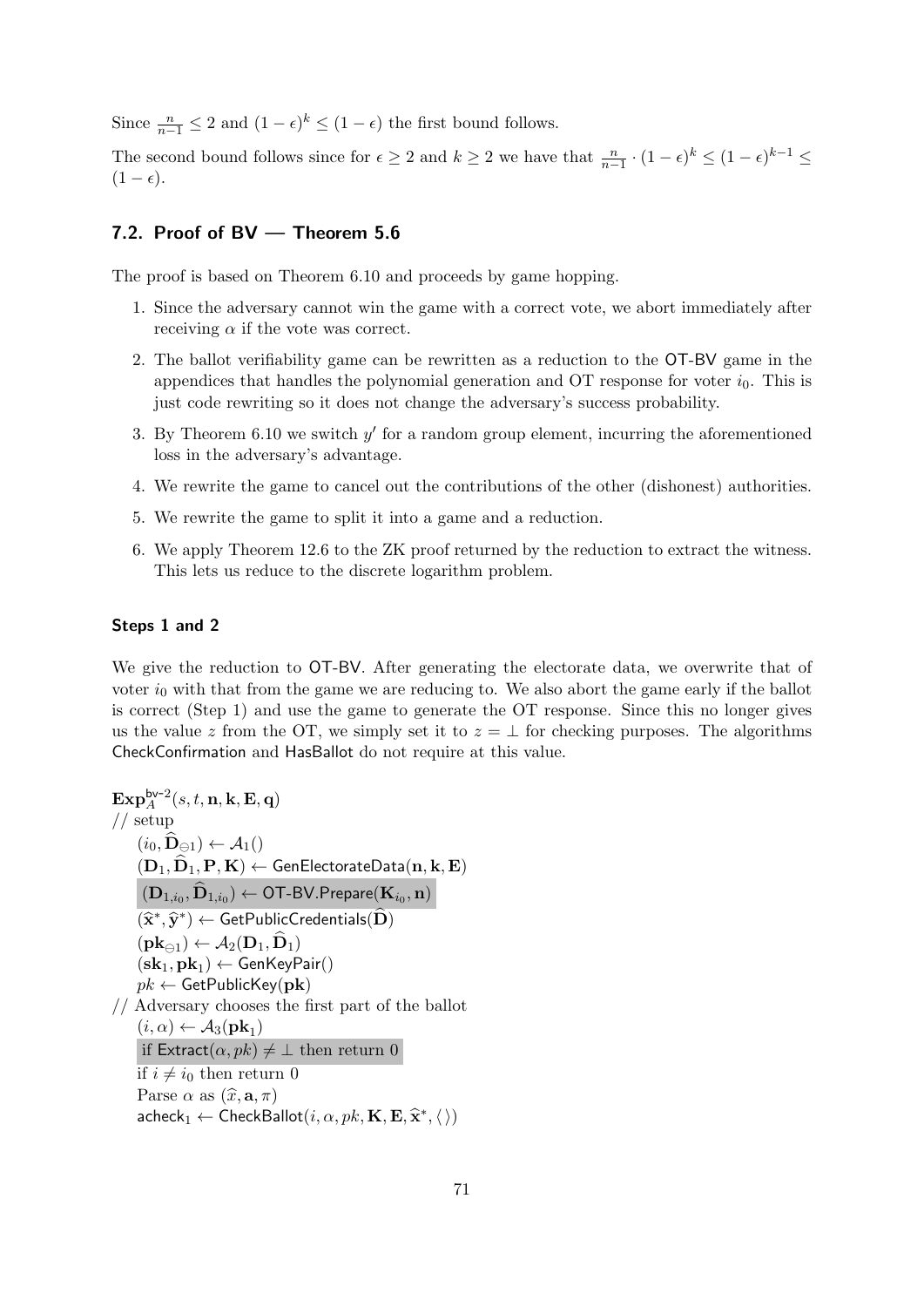If acheck<sub>1</sub> = 0 then return 0  $\beta \leftarrow$  OT-BV. Respond(a,  $pk$ )

// Adversary gets the response and produces the second part  $(i', \gamma) \leftarrow \mathcal{A}_3(\beta)$ Parse  $\gamma$  as  $(\widehat{y}, \pi')$  $\mathsf{acheck}_2 \leftarrow \mathsf{CheckConfiguration}(i', \gamma, \hat{\mathbf{y}}^*, \langle (i, \alpha, \bot) \rangle, \langle \rangle)$ If acheck<sub>2</sub> = 0 then return 0 // Finalisation

 $\mathbf{v} \leftarrow \mathsf{E}(\alpha, pk)$  $vote \leftarrow \textsf{Extract}(\textbf{v},\textbf{K}_{i_0},\textbf{n},\textbf{q})$ If  $vote = \perp$  then return 1 else return 0

**Lemma 7.4** For all adversaries A we have  $\mathbf{Adv}_{\mathcal{A}}^{\mathsf{bv}} = \mathbf{Adv}_{\mathcal{A}}^{\mathsf{bv}-2}$ .

*Proof.* By inspecting the definitions of the algorithms involved, one can see that the  $Exp^{bv-2}$ game behaves identically to the  $Exp^{bv}$  one as long as it does not return early (in the modified line). But in an execution which returns early, the adversary would not win the game if we omitted this line.  $q.e.d.$ 

#### Step 3

We switch OT-BV for OT-SIM using Theorem [6.10.](#page-59-0) Call the new game  $Exp^{bv-3}$ . The cited theorem immediately gives us the following result.

**Lemma 7.5** For all adversaries A that make up to  $\nu$  random oracle queries we have

$$
\mathbf{Adv}_{\mathcal{A}}^{\mathsf{bv-3}} \geq \mathbf{Adv}_{\mathcal{A}}^{\mathsf{bv-2}} \left( 1 - \nu \frac{(n+1)}{\widehat{q}} \right) \left( 1 - \frac{n}{\widehat{q} - n + 1} \right)
$$

The following equation is an immediate consequence of this lemma:

$$
\mathbf{Adv}_{\mathcal{A}}^{\mathsf{bv-2}} \leq \mathbf{Adv}^{\mathsf{bv-3}} + \nu \frac{(n+1)}{\hat{q}} + \frac{n}{\hat{q}-n+1}
$$

**Note.** We have proposed to set  $p' = \hat{q}$ . In this case, the  $\hat{y}$ -elements of  $\hat{D}$  were all uniform in  $\mathbb{C}$ , provisely and the following step is redundant. in  $\mathbb{G}_{\widehat{\sigma}}$  previously and the following step is redundant.

Unfortunately, the following step does not lend itself nicely to a concrete security analysis (which is why we have recommended setting  $p' = \hat{q}$ . In our concrete security analysis, we<br>therefore let  $\Delta d x^{b\vee -3^*}$  be the advantage of the advancement of the idea is performed. therefore let  $\mathbf{Adv}_{A}^{\mathsf{bv}-3^*}$  $\mathbb{A}^{\mathsf{bv}-3^*}$  be the advantage of the adversary after this step is performed.

We pick the value y' uniformly at random from  $\mathbb{Z}_{\widehat{q}}$  instead of from  $\mathbb{Z}_{p'}$ . The result is that the value  $\hat{y}_{I,i_0}$  is now a uniformly random element of  $\hat{\mathbb{G}}_{\hat{q}}$  which we need for our next step.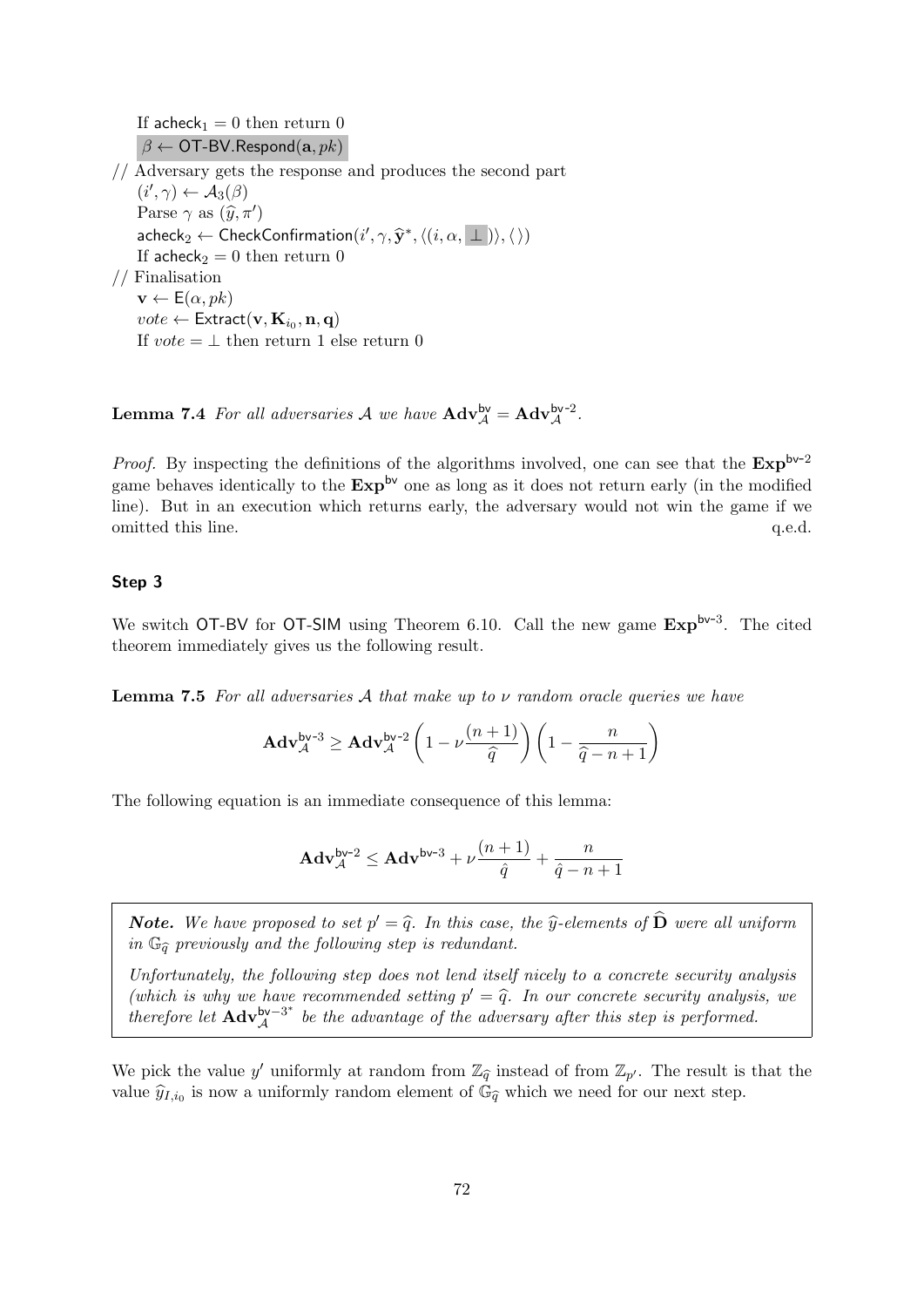Formally, switch OT-SIM for OT-RED together with a DLOG challenger that creates a challenge as  $y' \leftarrow \mathbb{Z}_{p'}$ ;  $C \leftarrow \widehat{g}^{y'}$ . This does not change the adversary's advantage as the two systems are equivalent. Then, we switch the challenger for one that creates the challenge as  $y' \leftarrow \mathbb{Z}_{\hat{q}}$ ;  $C \leftarrow \hat{g}^{y'}$ . This is an example of subsystem switching.

The justification for this hop is based on a theorem of Boneh and Venkatesan [\[7\]](#page-113-0) who show that retrieving just the most significant bits of a discrete logarithm reduces to finding the entire logarithm. However, their theorem uses a lattice basis reduction argument which makes it hard to compute the exact loss function for the reducton.

#### Step 4

Immediately before the line  $(\hat{\mathbf{x}}^*, \hat{\mathbf{y}}^*) \leftarrow$  GetPublicCredentials( $\hat{\mathbf{D}}$ ) we add the following code to appeal out the contributions of the other surfacilities to the veter's low pair. Besall that each cancel out the contributions of the other authorities to the voter's key pair. Recall that each entry e of the matrix  $\hat{\mathbf{D}}$  is a pair  $(\hat{x}, \hat{y})$ , the components of which we refer to as  $e_{(1)}$  and  $e_{(2)}$ .

$$
\widehat{\mathbf{D}}_{I, i_0} \gets \left( (\widehat{\mathbf{D}}_{I, i_0})_{(1)}, \ (\widehat{\mathbf{D}}_{I, i_0})_{(2)} / \prod_{i \neq I} (\widehat{\mathbf{D}}_{i, i_0})_{(2)} \right)
$$

This changes the I-th row of our local copy of the matrix  $\hat{\mathbf{D}}$ , which we return to the adversary in stage  $\mathcal{A}_2$ . The result is that the discrete logarithm of  $\hat{\mathbf{y}}^*$  is  $y + y'$  for the values  $y, y'$  that our authority I chose.

**Lemma 7.6** Call the result of the changes in this step  $Exp^{bv-4}$ . For all adversaries A we have  $\mathbf{Adv}_{\mathcal{A}}^{\mathsf{bv-3^*}} = \mathbf{Adv}_{\mathcal{A}}^{\mathsf{bv-4}}.$ 

*Proof.* Our entry of  $\widehat{\mathbf{D}}$  for voter I is still uniformly random in  $\mathbb{G}_{\widehat{q}}$  as y' is uniform in  $\mathbb{Z}_{\widehat{q}}$ . Therefore, this change is undetectable and does not change the adversary's winning probability. q.e.d.

Note. We have proposed to strengthen the CH-Vote protocol by adding ZK-PoKs to the matrix  $\mathbf{D}$ . In this case, we simulate the ZK-PoKs associated with authority I here which the game can do as it is in control of the random oracle. Replacing a real ZK-PoK with a simulated one is perfectly indistinguishable to the adversary by the ZK property.

#### Step 5

We rewrite our game to delegate most of the work to a reduction  $\mathcal R$  as described in Figure [28.](#page-73-0) This introduces a new abstraction boundary, where the discrete logarithm  $y'$  of the value C is hidden from the reduction. In order to get the reduction to DLOG in the next step to work, we also pass the voter secret key  $y_{I,i_0}$  as well as the ballot component  $\alpha$  and the public key pk back to the game across this abstraction boundary.

Since we have only moved code around but not changed the semantics, the adversary's advantage remains unchanged. The only point that may need some explanation is that we have moved the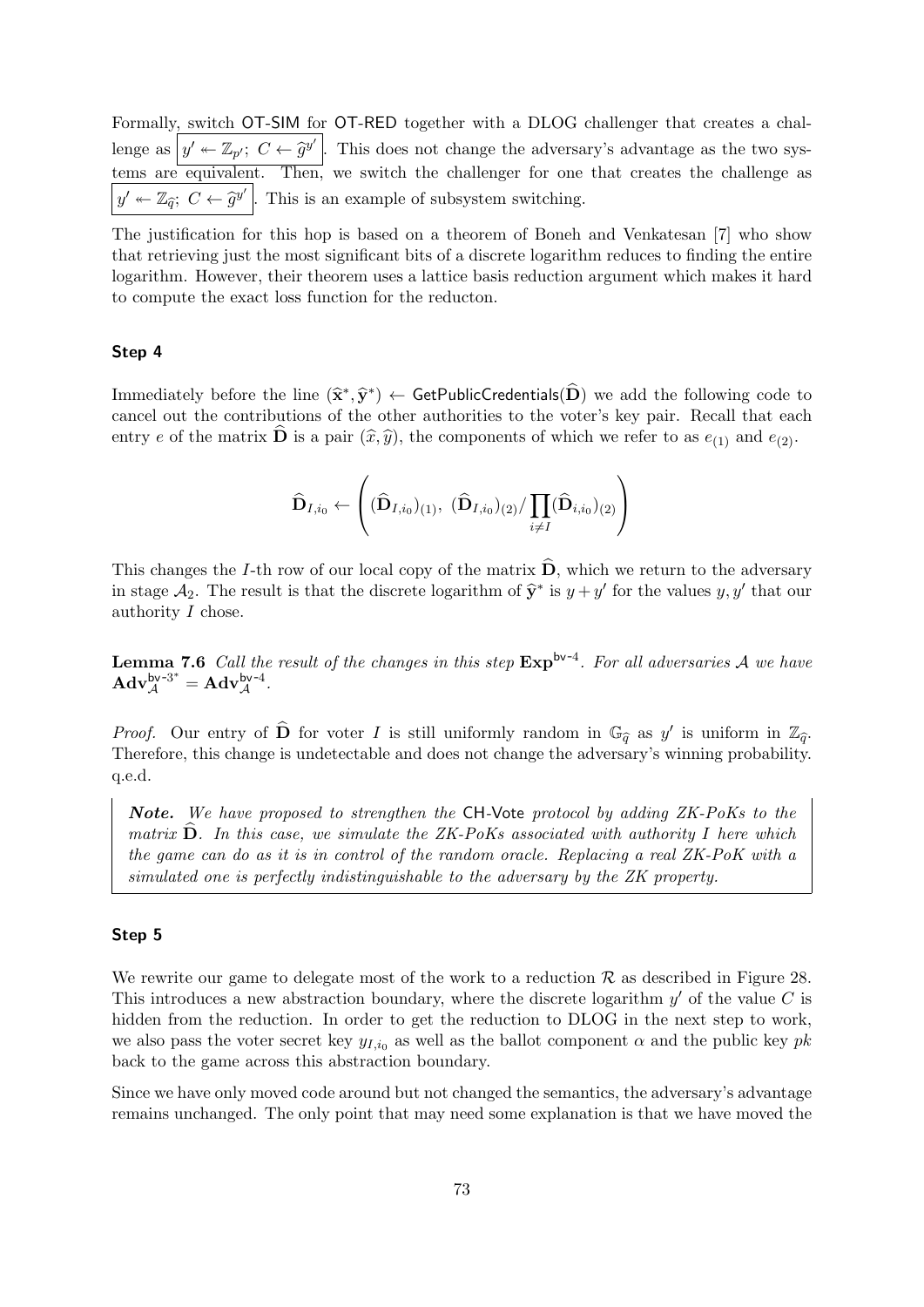$\mathbf{Exp}^{\mathsf{bv-5}}_A(s,t,\mathbf{n},\mathbf{k},\mathbf{E},\mathbf{q})$  $y' \leftarrow \mathbb{Z}_{\widehat{q}}$ ;  $C \leftarrow \widehat{g}^{y'}$ <br> $(\widehat{x}, \pi', y, \alpha, \alpha)$  $(\widehat{y}, \pi', y, \alpha, pk) \leftarrow \mathcal{R}(\mathcal{A}, C)$  // if this returns 0, so do we if  $\textsf{Extract}(\alpha, pk) \neq \bot$  then return 0 Return 1

 $\mathcal{R}(\mathcal{A}, C)$ // setup  $(1, i_0, \widehat{\mathbf{D}}_{\ominus 1}) \leftarrow \mathcal{A}_1()$  $(D_1, D_1, P, K) \leftarrow$  GenElectorateData $(n, k, E)$  $(\mathbf{D}_{1,i_0}, \mathbf{D}_{1,i_0}) \leftarrow \mathsf{OT-RED}.\mathsf{Prepare}(\mathbf{K}_{i_0}, \mathbf{n}, C)$  $\widehat{\mathbf{D}}_{1,i_0}\leftarrow\left((\widehat{\mathbf{D}}_{1,i_0})_{(1)},\ (\widehat{\mathbf{D}}_{1,i_0})_{(2)}/\prod_{i\neq 1}(\widehat{\mathbf{D}}_{i,i_0})_{(2)}\right)$  $(\widehat{\mathbf{x}}^*, \widehat{\mathbf{y}}^*) \leftarrow \mathsf{GetPublicCredentials}(\widehat{\mathbf{D}})$  $(\mathbf{pk}_{\ominus 1}) \leftarrow \mathcal{A}_2(\mathbf{D}_1, \mathbf{D}_1)$  $({\mathbf{sk}}_1, {\mathbf{pk}}_1) \leftarrow {\mathsf{GenKeyPair}}()$  $pk \leftarrow$  GetPublicKey(pk)

// Adversary chooses the first part of the ballot  $(i, \alpha) \leftarrow \mathcal{A}_3(\mathbf{pk}_1)$ if  $i \neq i_0$  then return 0 Parse  $\alpha$  as  $(\widehat{x}, \mathbf{a}, \pi)$  $\mathsf{acheck}_1 \leftarrow \mathsf{CheckBallot}(i, \alpha, pk, \mathbf{K}, \mathbf{E}, \hat{\mathbf{x}}^*, \langle \rangle)$ <br>
If achock = 0 than return 0 If acheck<sub>1</sub> = 0 then return 0  $\beta \leftarrow$  OT-RED.Respond(a,  $pk$ )

// Adversary gets the response and produces the second part  $(i', \gamma) \leftarrow \mathcal{A}_4(\beta)$ Parse  $\gamma$  as  $(\widehat{y}, \pi')$ <br>cabeck  $\land$  Chock  $\mathsf{acheck}_2 \leftarrow \mathsf{CheckConfiguration}(i', \gamma, \hat{\mathbf{y}}^*, \langle (i, \alpha, \bot) \rangle, \langle \rangle)$ If acheck<sub>2</sub> = 0 then return 0 Parse  $\mathbf{D}_{I,i_0}$  as  $(x_{I,i_0}, y_{I,i_0}, R_{I,i_0}, F_{I,i_0})$ return  $(\widehat{y}, \pi', y_{I,i_0}, \alpha, pk)$ 

<span id="page-73-0"></span>Figure 28: The game and reduction for ballot verifiability, step 5.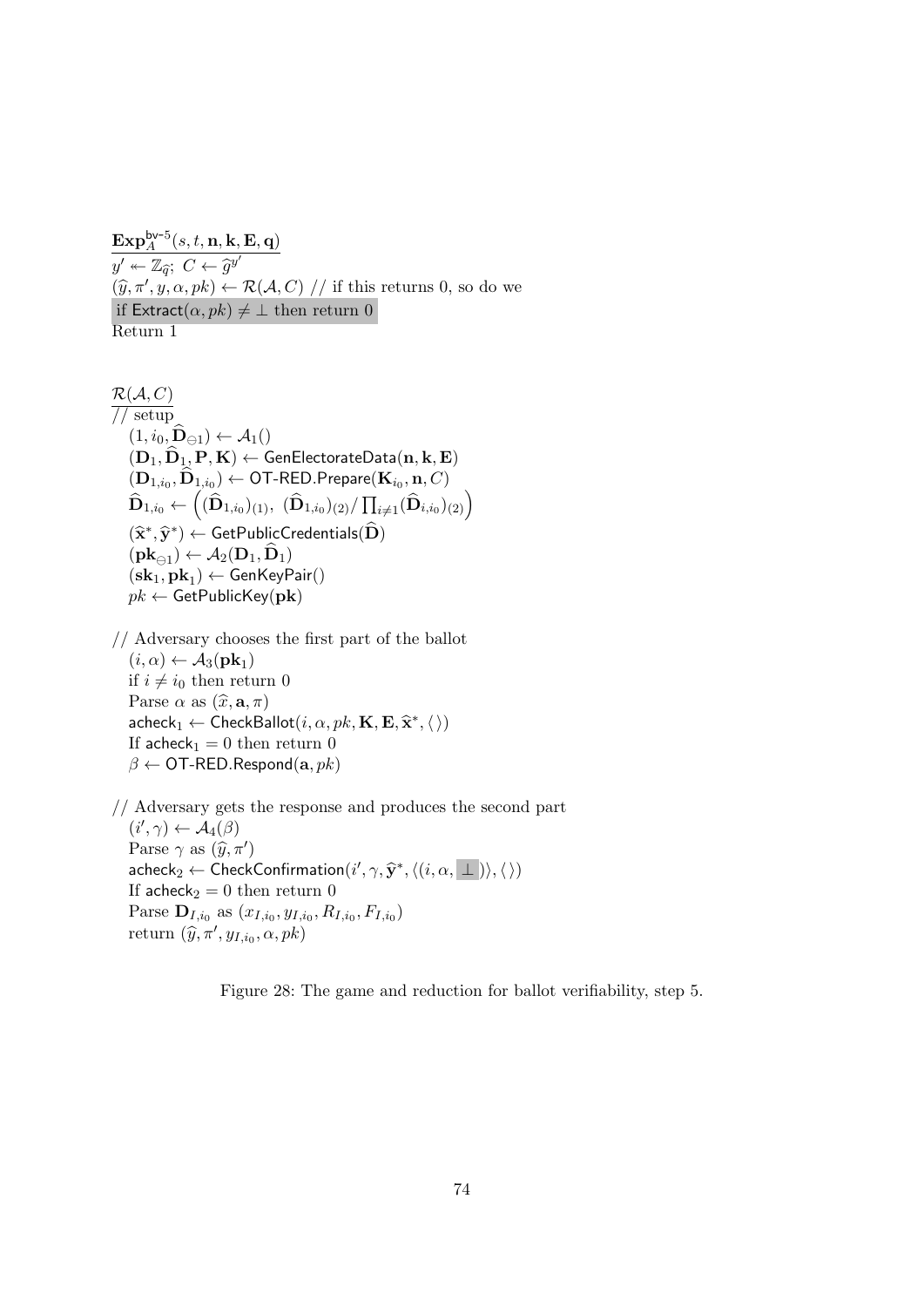extractor check to the game, so it executes after the rest of the reduction. However, since the extractor is deterministic, the moment  $\alpha$  and  $pk$  are determined so is the result of the extraction, so it does not matter if we do this check at a later time. The reason for this step is that the reduction R is now an efficient algorithm again. We conclude that  $\mathbf{Adv}_{\mathcal{A}}^{bv-5} = \mathbf{Adv}_{\mathcal{A}}^{bv-4}$ .

#### Step 6

The adversary produces a Schnorr ZK-PoK  $\pi'$  in  $\gamma$ . We use Theorem [12.6](#page-111-0) to extract the witness  $\tilde{y}$  such that  $\tilde{g}^{\tilde{y}} = \hat{y}$ . By applying the theorem to the reduction R we get the following result.

**Lemma 7.7** Let  $E_{\mathcal{A},\mathcal{R}}$  be the event that extraction from reduction  $\mathcal{R}$  succeeds for a given adversary A. If A makes up to  $\nu$  random oracle queries then

$$
\mathbf{Adv}_{\mathcal{A}}^{\mathsf{bv-5}} \leq \sqrt{\nu \cdot \mathbf{Pr}[E_{\mathcal{A},\mathcal{R}}]} + \frac{\nu}{2^{\tau}}
$$

where  $\tau$  is the length (resp. entropy) of the challenge space in the PoK in  $\gamma$ .

If the adversary's advantage was non-negligible and the adversary makes at most a polynomially bounded number of random oracle queries then the probability of the extraction succeeding will still be non-negligible.

Note. The Simulation-Sound Extraction property (Theorem [12.6\)](#page-111-0) implies that the Forking Lemma still works after the adversary has seen simulated proofs (which implies "programming" access to the random oracle), as long as the proof returned at the end is not one of the simulated proofs.

We have made a recommendation to add PoKs to the authority public keys and to the values in  $\widehat{\mathbf{D}}$ . In this case, our experiment additionally simulates these proofs. Since the returned proof  $\gamma$  is on the statement  $\widehat{y}$  and the simulated proofs are on statements generated with high entropy by the experiment, the probability of a collision here (that would let the adversary submit a simulated proof and still pass the confirmation check) is negligible, specifically  $1/\hat{q}$ .

We can now reduce to the discrete logarithm problem. Obtain a challenge  $C$  from the DLOG challenger and use it in place of the one that the previous experiment generated by itself. This does not change the distribution of C so the probability of successful forking remains unchanged. This gives us the following reduction  $\mathcal E$  to the discrete logarithm problem:

> Reduction  $\mathcal{E}(s, t, n, k, E, q)$ obtain C from DLOG challenger  $(\widehat{y}, \pi', y, \alpha, pk) \leftarrow \mathcal{R}(\mathcal{A}, C)$ <br>fork  $\mathcal{P}$  to get witness  $\widetilde{\alpha}$ fork  $R$  to get witness  $\tilde{y}$ return  $\tilde{y} - y \pmod{\tilde{q}}$  to DLOG challenger

If we succeed in obtaining  $\tilde{y} = y + y'$  through the Forking Lemma, then as we already know y, we can return  $y' := \tilde{y} - y \pmod{\tilde{q}}$  as the required discrete logarithm. The reduction  $\mathcal{E}$ , unlike<br>Came 5, does not invoke the (inefficient) extractor or about if extraction succeeds. This does Game 5, does not invoke the (inefficient) extractor or abort if extraction succeeds. This does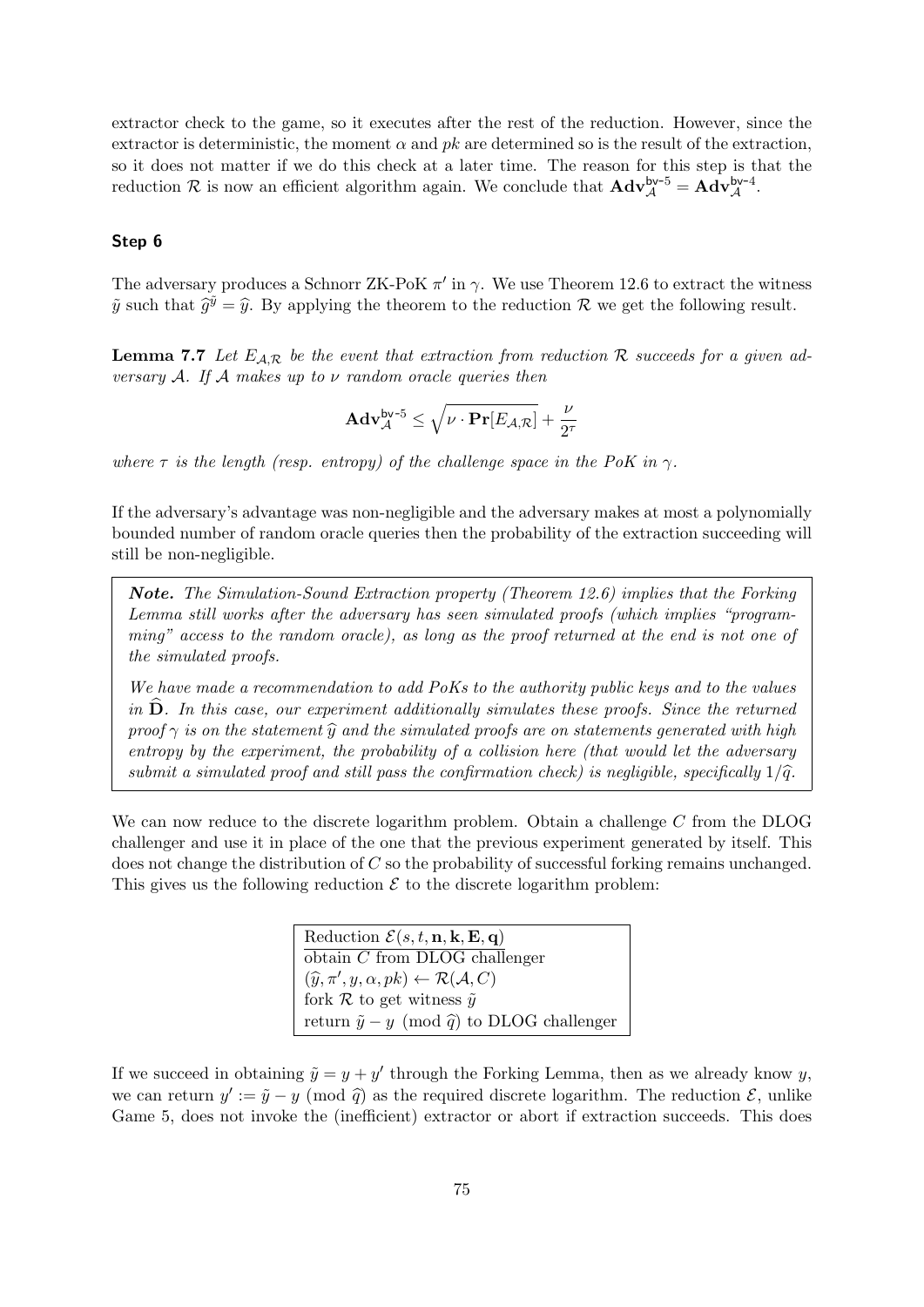not matter — the probability of the event that the adversary produces a valid proof and that  $\alpha$  is not a correct ballot component cannot have decreased by omitting a check that can only decrease the adversary's advantage. This gives the following result.

**Lemma 7.8** For every adversary A we have  $\mathbf{Adv}_{\mathcal{E},\mathbb{G}_q}^{dlog} = \mathbf{Pr}[E_{\mathcal{A},\mathcal{R}}]$  where the left-hand side is the advantage of reduction  $\mathcal E$  against the discrete logarithm problem.

Proof of Theorem [5.6.](#page-38-0)

**Note.** We are assuming  $p' = \widehat{q}$  here.

By combining steps  $1-6$  we can upperbound the advantange of adversary  $\mathcal A$  against ballot verifiability by:

$$
\mathbf{Adv}_{\mathcal{A}}^{\mathsf{bv}} \leq \sqrt{\nu \cdot \mathbf{Adv}_{\mathcal{E},\mathbf{G}_{\hat{q}}}^{\mathsf{dlog}}} + \frac{\nu}{2^{\tau}} + \nu\frac{(n+1)}{\hat{q}} + \frac{n}{\hat{q}-n+1}
$$

#### 7.3. Proof of confirmed as intended – Theorem [5.7](#page-39-0)

We obtain the desired bound through two game hops. The first game hop is essentially the same as the second game hop for individual verifiability: we make the game abort if the first user check succeeds (i.e. the user receives the correct return codes) yet the vote that is recorded does not correspond to the voter's intention. For completeness, we detail the resulting game  $\mathrm{Exp}^{\mathrm{el-ci-1}}_{\mathcal{A}}$  in Figure [29.](#page-76-0)

To bound  $\mathbf{bad}_2$  in  $\mathbf{Exp}^{\mathsf{el-ci-1}}_{\mathcal{A}}$  (and therefore bound the gap introduced by the first hop) we note that event bad<sub>2</sub> has the same definition in  $\text{Exp}_{\mathcal{A}}^{\text{el-ci-1}}$  as in  $\text{Exp}_{\mathcal{A}}^{\text{iv-2}}$ . Since in the latter game  $\mathbf{bad}_2$  can be set before  $\mathbf{bad}_1$  and otherwise the experiments are identical, it follows that the same reduction used to bound  $\text{Exp}_{\mathcal{A}}^{\text{el-ci-1}}$  in  $\text{Exp}_{\mathcal{A}}^{\text{iv-2}}$  can be used to bound it in  $\text{Exp}_{\mathcal{A}}^{\text{iv-2}}$ .

Using reduction  $\beta$  in Figure [26](#page-67-0) we get the following Lemma.

$$
\left|\mathbf{Adv}_{\mathcal{A}}^{\mathsf{el}\text{-}\mathsf{ci}\text{-}1}-\mathbf{Adv}_{\mathcal{A}}^{\mathsf{el}\text{-}\mathsf{ci}}\right| \leq |\mathbf{s}| \cdot \max\left(\frac{1}{2^{8L_R}},\frac{1}{p'}\right)
$$

In the next game hop, the game aborts if the first user check fails (i.e. the return codes are not valid) yet the second authority check succeeds (i.e. the authority receives a valid confirmation message). Intuitively, since the first check fails the voter will not pass the confirmation key to the adversary, so the adversary essentially forges a signature under the key encoded in the finalization code. The resulting game is in Figure [30.](#page-77-0)

The informal discussion above shows that we can bound the probability that  $bad_2$  occurs (and therefore the distance between the two experiments) via the hardness of taking discrete logarithms (in the group from which Y comes from).

**Lemma 7.9** For any adversary  $A$ , if  $\nu$  is the total number of queries to the random oracle in  $\text{Exp}_{\mathcal{A}}^{\text{el-ci-2}}$  there exists an adversary  $\mathcal{E}$  against the discrete logarithm problem in  $\mathbf{G}_{\hat{q}}$  such that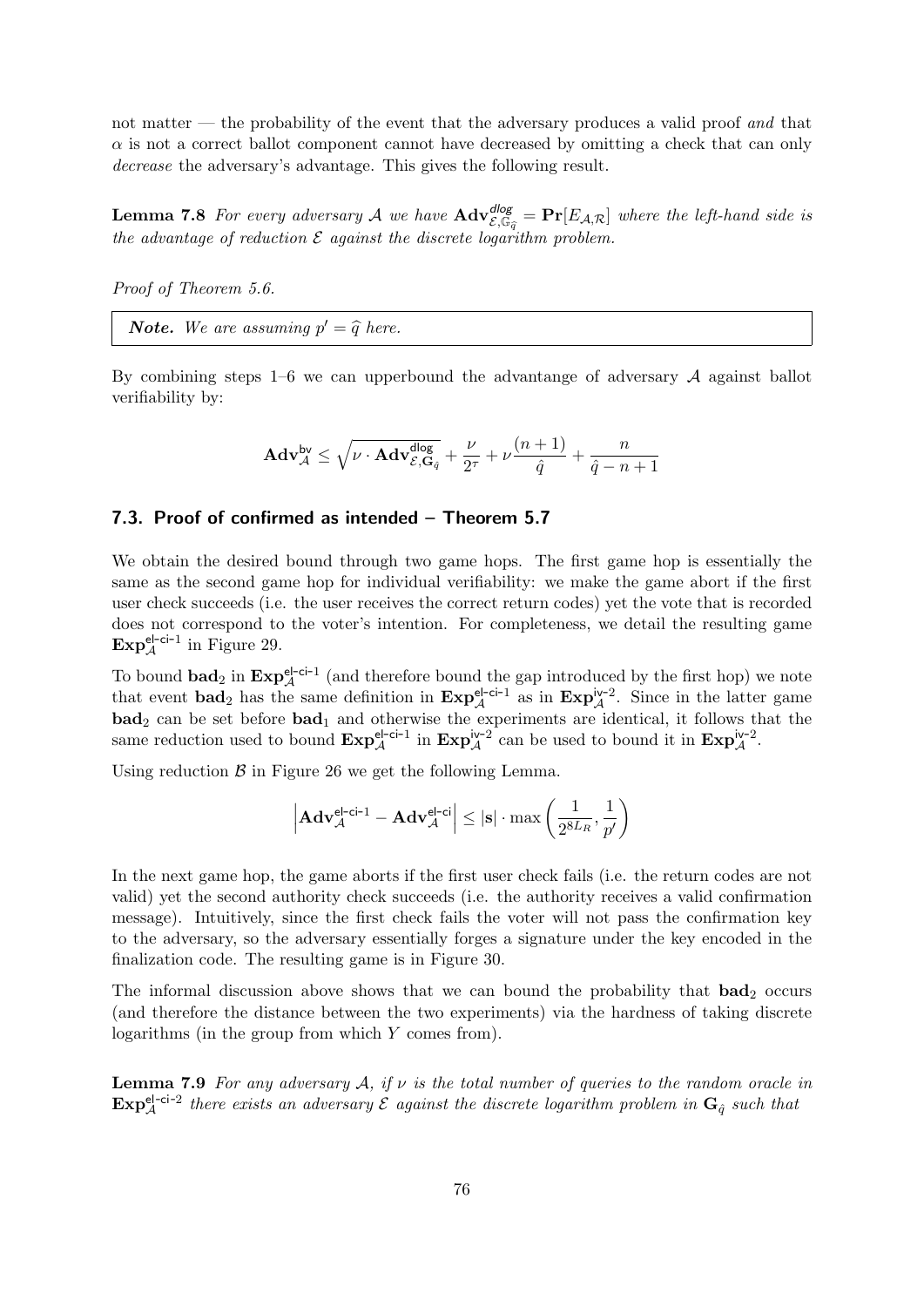$\mathbf{Exp}^{\mathsf{el}\text{-}\mathsf{ci}\text{-}1}_\mathcal{A}(s,t,\mathbf{n},\mathbf{k},\mathbf{E})$  $\mathsf{acheck}_1 \leftarrow false, \mathsf{acheck}_2 \leftarrow false$ ucheck<sub>1</sub> ←  $false$ , ucheck<sub>2</sub> ←  $false$ Setup<sub>A</sub> $(s, t, n, k, E)$  $\mathbf{s}=(s_1,s_2,\ldots,s_{|\mathbf{s}|}) \leftarrow \mathcal{A}(\hat{\mathbf{d}}_1)$  $\alpha = (\mathbf{a}, \pi) \leftarrow \mathcal{A}(X_1)$  $\mathbf{s}^* \leftarrow$  Extract $(\alpha, pk)$  $\mathsf{acheck}_1 \leftarrow \mathsf{CheckBallot}(1, \alpha, pk, \mathbf{k}, \mathbf{E}, \hat{\mathbf{x}}, B_1)$ if (acheck<sub>1</sub> = true) then  $(\beta_1, z) \leftarrow$  GenResponse(1, a, pk, n, k, E, P<sub>1</sub>)  $(re_1^*, re_2^*, \ldots, re_{|\mathbf{s}|}^* ) \leftarrow \mathcal{A}(\beta_1)$ if  $(\forall i \in [|s|])$   $rc_i^* = rc_{1s_i}$  then ucheck $_1 \leftarrow true; \gamma \leftarrow \mathcal{A}(Y_1)$ else  $\gamma \leftarrow \mathcal{A}()$  $\mathsf{acheck}_2 \leftarrow \mathsf{CheckConfirmation}(1, \gamma, \hat{\mathbf{y}}, B_1, C_1)$ if (acheck<sub>1</sub> = true) and (acheck<sub>2</sub> = true) then  $\delta_1 \leftarrow$  GetFinalization(1, P<sub>1</sub>, B<sub>1</sub>)  $FC^* \leftarrow \mathcal{A}(\delta_1)$ if ucheck<sub>1</sub> = true then ucheck<sub>2</sub>  $\leftarrow$   $(FC_1 = FC^*)$ if ucheck<sub>1</sub> =  $true$  and  $s^* \neq s$  then  $bad_1 \leftarrow true$ ; abort if (acheck<sub>2</sub> =  $true$ ) and ( $s^* \neq s$ ) return 1 else return 0

<span id="page-76-0"></span>Figure 29: First game hop: the return codes are valid, yet the ballot does not contain the intended vote

$$
\left|\mathbf{Adv}_{\mathcal{A}}^{\mathsf{el}\text{-}\mathsf{ci}\text{-}2}-\mathbf{Adv}_{\mathcal{A}}^{\mathsf{el}\text{-}\mathsf{ci}\text{-}1}\right|\leq\sqrt{\nu\cdot\mathbf{Adv}_{\mathcal{E},\mathbf{G}_{\hat{q}}^{\mathcal{A}}}}+\frac{\nu}{2^{\tau}}
$$

*Proof.* We bound event  $bad_2$  via an adversary for the Fiat-Shamir-Schnorr proof system for the exponentiation function  $\phi : \mathbb{Z}_{\hat{\sigma}} \to \mathbf{G}_{\hat{\sigma}}$ . If the event **bad**<sub>2</sub> occurs, then the adversary is successful and forges a proof for a discrete logarithm challenge of our choosing. We then use Theorem [12.6](#page-111-0) to bound the success of the adversary.

The adversary is in Figure [31.](#page-78-0) It receives a discrete logarithm challenge  $Y^* \in \mathbf{G}_{\hat{q}}$ . It simulates the honest election authority for producing the points on the polynomial which corresponds to user 1 and produces the authority's contribution to the voting key and confirmation key. It then expects to receive the (public) contribution of the malicious authorities. The public contribution to the confirmation key of user 1 by authority 1 is then changed in such a way that the public confirmation key of user 1 is  $Y^*$ . In the remaining of the execution, adversary  $\mathcal C$  simulates for  $\mathcal A$  the execution of the protocol up to the point where  $\mathcal A$  returns the confirmation codes to the voter. If all of the confirmation codes are valid, then adversary  $C$  aborts. Otherwise (i.e. at least one code is valid), adversary  $\mathcal C$  expects to receive from  $\mathcal A$  a valid confirmation message.

Adversary C simulates for A, perfectly, the experiment  $\text{Exp}_{\mathcal{A}}^{\text{el-ci-2}}$ . Event  $\text{bad}_2$  corresponds to the case when  $\mathsf{ucheck}_1 = false$ , i.e. the check  $(\forall i \in [|\mathbf{s}|])$   $rc_i^* = rc_{1\mathbf{s}_i}$  fails, and the adversary needs to produce  $\gamma$  without receiving the confirmation credential, and yet the confirmation message  $\gamma$  is valid.

Since in the experiment  $y_{11}$  (and therefore  $\hat{y}_{11}$ ) are generated outside the view of the adversary the substitution of  $\hat{y}_{11}$  with  $Y^*$  (Prod $_{j=2}^s \hat{y}_{1j}$ )<sup>-1</sup> for randomly selected  $Y^*$  will result in identical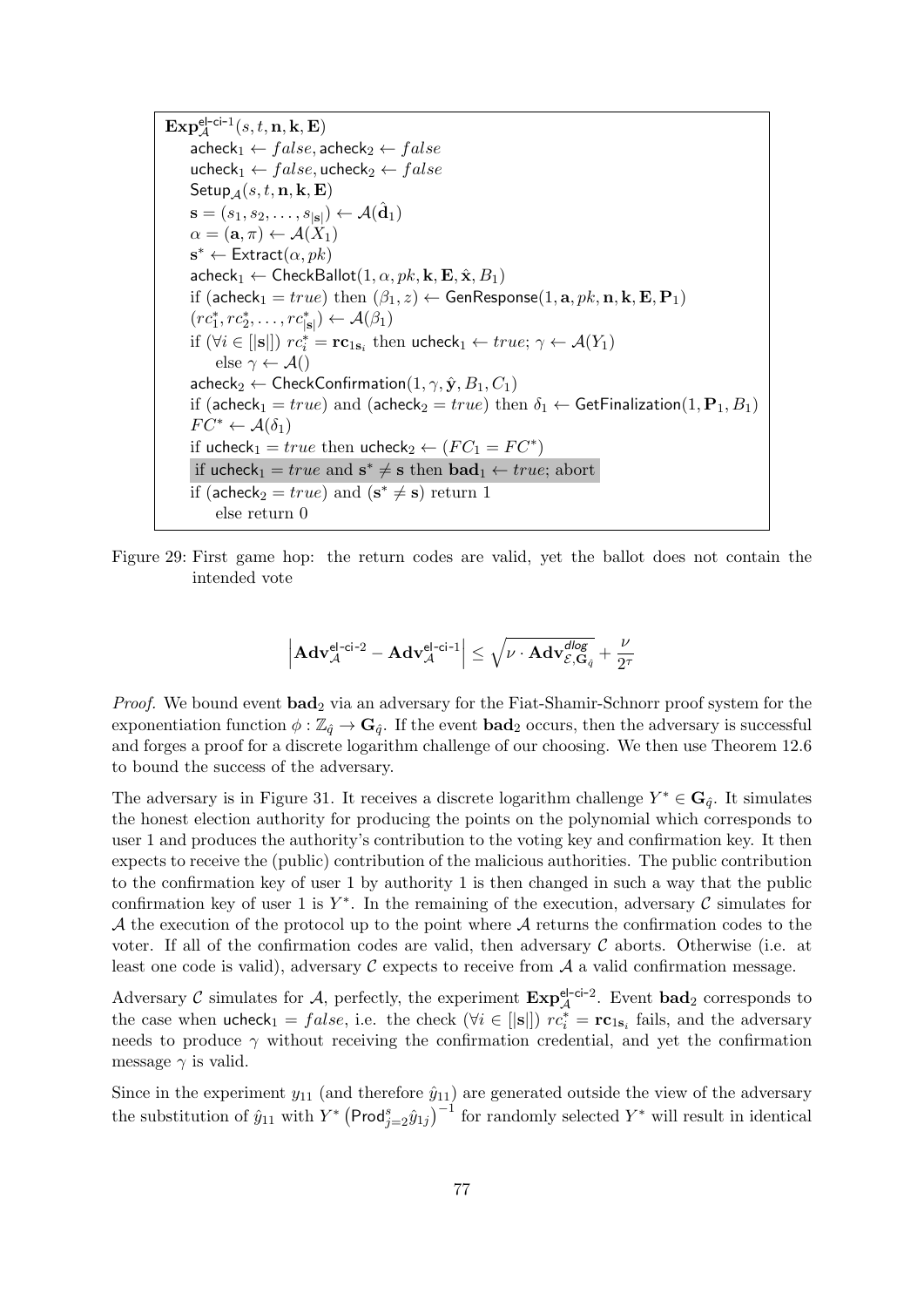$\mathbf{Exp}^{\mathsf{el}\text{-}\mathsf{ci}\text{-}2}_\mathcal{A}(s,t,\mathbf{n},\mathbf{k},\mathbf{E})$  $\mathsf{acheck}_1 \leftarrow false, \mathsf{acheck}_2 \leftarrow false$ ucheck<sub>1</sub> ←  $false$ , ucheck<sub>2</sub> ←  $false$ Setup<sub>A</sub> $(s, t, n, k, E)$  $\mathbf{s}=(s_1,s_2,\ldots,s_{|\mathbf{s}|}) \leftarrow \mathcal{A}(\hat{\mathbf{d}}_1)$  $\alpha = (\mathbf{a}, \pi) \leftarrow \mathcal{A}(X_1)$  $\mathbf{s}^* \leftarrow$  Extract $(\alpha, pk)$  $\mathsf{acheck}_1 \leftarrow \mathsf{CheckBallot}(1, \alpha, pk, \mathbf{k}, \mathbf{E}, \hat{\mathbf{x}}, B_1)$ if (acheck<sub>1</sub> = true) then  $(\beta_1, z) \leftarrow$  GenResponse(1, a, pk, n, k, E, P<sub>1</sub>)  $(re_1^*, re_2^*, \ldots, re_{|\mathbf{s}|}^* ) \leftarrow \mathcal{A}(\beta_1)$ if  $(\forall i \in [|s|])$   $rc_i^* = rc_{1s_i}$  then ucheck $_1 \leftarrow true; \gamma \leftarrow \mathcal{A}(Y_1)$ else  $\gamma \leftarrow \mathcal{A}()$  $\mathsf{acheck}_2 \leftarrow \mathsf{CheckConfirmation}(1, \gamma, \hat{\mathbf{y}}, B_1, C_1)$ if (acheck<sub>1</sub> = true) and (acheck<sub>2</sub> = true) then  $\delta_1 \leftarrow$  GetFinalization(1, P<sub>1</sub>, B<sub>1</sub>) If acheck<sub>2</sub> = true and ucheck<sub>1</sub> = false then  $\text{bad}_2 \leftarrow true$ ; abort  $FC^* \leftarrow \mathcal{A}(\delta_1)$ if ucheck<sub>1</sub> = true then ucheck<sub>2</sub>  $\leftarrow$   $(FC_1 = FC^*)$ If ucheck<sub>1</sub> =  $true$  and  $s^* \neq s$  then  $bad_2 \leftarrow true$ ; abort If (acheck<sub>2</sub> =  $true$ ) and ( $s^* \neq s$ ) return 1 else return 0

<span id="page-77-0"></span>Figure 30: The second game hop: the return codes are invalid, yet the confirmation code message is correct

views (as long as  $y_{11}$  is not revealed. This is precisely the case when  $bad_2$  is raised, since in this case the adversary does not obtain the confirmation key.

We conclude that if **bad**<sub>2</sub> is true then the adversary will output a valid  $\gamma$ , i.e. $\gamma = (\hat{y}, \pi)$  is such that  $\hat{y} = \text{Prod}_{j=1}^{s} \hat{y}_{1j} = Y^*$  and  $\pi$  is a Fiat-Shamir-Schnorr proof of knowledge of discrete logarithm of  $Y^*$ . We can now apply Theorem [12.6](#page-111-0) to conclude that for any adversary A in  $\mathbf{Exp}^{\text{el-ci-2}}_{\mathcal{A}}$  there exists an adversary  $\mathcal{E}$  against discrete logarithm in  $\mathbf{G}_{\hat{q}}$  such that

$$
\mathbf{Adv}_{\mathcal{E},\mathbf{G}_{\hat{q}}}^{\mathsf{dlog}} \geq \frac{\mathbf{Pr}[\mathbf{bad}_2]^2}{\nu} - \frac{\mathbf{Pr}[\mathbf{bad}_2]}{\hat{q}}
$$

Alternatively,

$$
\mathbf{Pr}[\mathbf{bad}_2] \leq \frac{\nu}{\hat{q}} + \sqrt{\nu \cdot \mathbf{Adv}_{\mathcal{E}, \mathbf{G}_{\hat{q}}}^{\mathsf{dlog}}}
$$

Finally, we argue that  $\mathbf{Adv}_{\mathcal{A}}^{\mathsf{el-ci-2}} = 0$ . Indeed, if  $\mathsf{acheck}_2 = true$  and  $(s^* \neq s)$ , then either ucheck<sub>1</sub> = false and the game aborts immediately after acheck<sub>2</sub> is set, or ucheck<sub>1</sub> = true and the game aborts in the next to last line.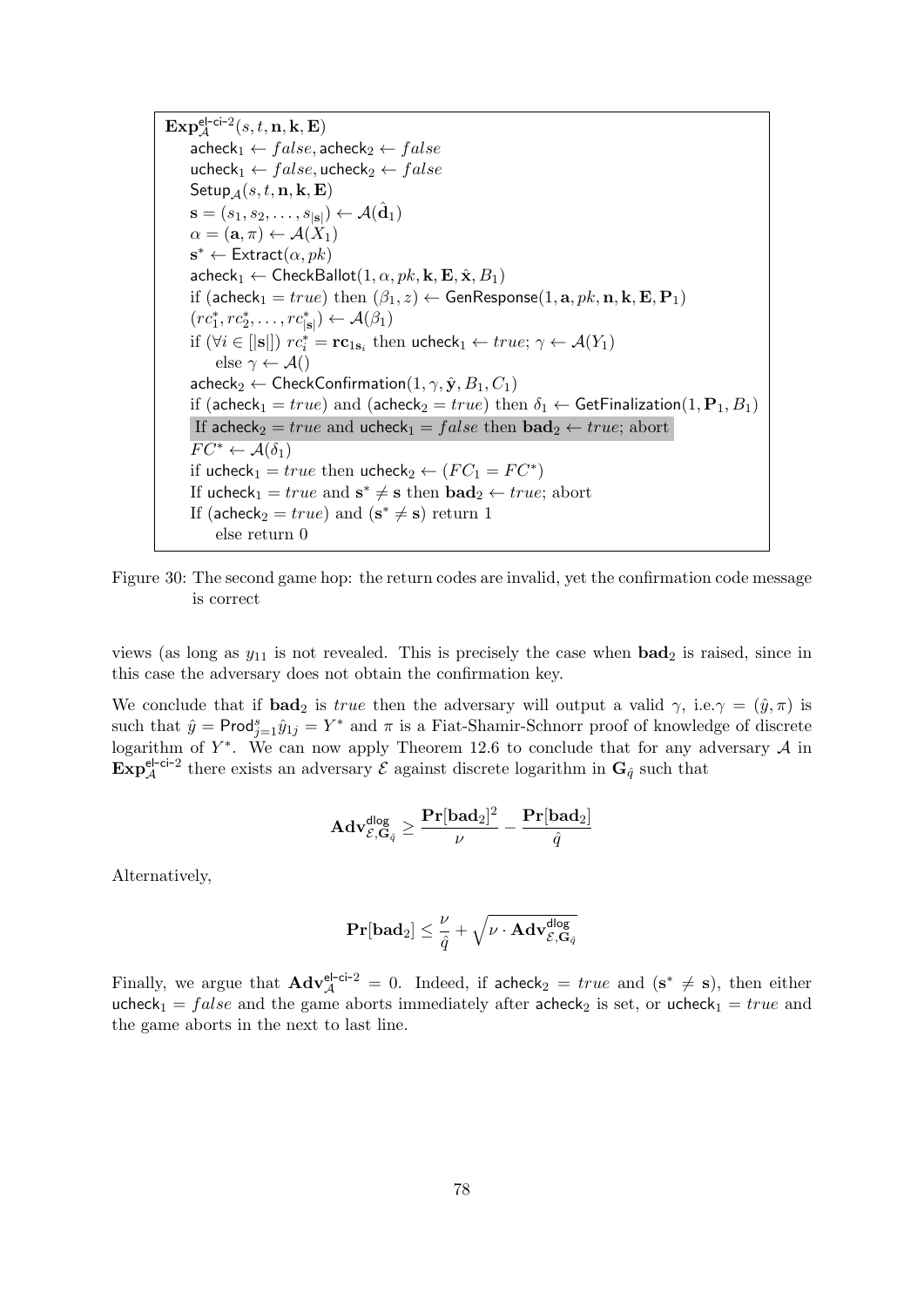Reduction  $C(Y^*)$  $n \leftarrow \sum_{j=1}^t n_j$ for  $i = 1, \ldots, N_E$  $k'_i \leftarrow \sum_{j=1}^t e_{ij} k_j$  $(\mathbf{p}_{i1} = ((x_{i11}, y_{i11}), \ldots, (x_{i1n}, y_{i1n}), y'_{i1})), y'_{i}) \leftarrow \mathsf{GenPoints}(n, k'_{i})$  $d_{i1} = (x_{i1}, y_{i1}, F_{i1}, \mathbf{r}_{i1}) \leftarrow \mathsf{GenSecretVoterData}(\mathbf{p}_{i1})$  $\hat{d}_{i1} = (\hat{x}_{i1}, \hat{y}_{i1}) \leftarrow \textsf{GetPublicVoterData}(x_{i1}, y_{i1}, y_{i1}')$ // The adversary impersonating all other authorities. for  $i = 1, \ldots, N_E$ for  $j \leftarrow 2, \ldots, s$  do  $d_{ij} = (x_{ij}, y_{ij}, F_{ij}, \mathbf{r}_{ij}) \leftarrow \mathcal{A}()$  $(\hat{x}_{ij}, \hat{y}_{ij}) \leftarrow A()$ // We substitute the public confirmation key for user 1 with the dlog challenge  $\hat{d}_{11} \leftarrow \left(\hat{x}_{11}, Y^*\left(\mathsf{Prod}_{j=2}^s \hat{y}_{1j}\right)^{-1}\right)$  $\sqrt{\frac{1}{\text{C}}\left( \frac{1}{\text{C}} \right)^2}$  Generation of voter 1 card by printing authority  $X_1 \leftarrow \sum_{j=1}^s x_{1j}$ // Generation of the election public key  $(\overline{sk_1}, \overline{pk_1}) \leftarrow \mathsf{GenKeyPair}(\hat{\mathbf{d}}_1)$  $(pk_2, \ldots, pk_s) \leftarrow \mathcal{A}()$  $pk \leftarrow \prod_{i=1}^s pk_i$  $\mathbf{s}=(s_1,s_2,\ldots,s_{|\mathbf{s}|}) \leftarrow \mathcal{A}(\hat{\mathbf{d}}_1)$  $\alpha = (\mathbf{a}, \pi) \leftarrow \mathcal{A}(X_1)$  $\mathsf{acheck}_1 \leftarrow \mathsf{CheckBallot}(1, \alpha, \mathit{pk}, \mathbf{k}, \mathbf{E}, \hat{\mathbf{x}}, B_1)$ if (acheck<sub>1</sub> = true) then  $(\beta, z) \leftarrow$  GenResponse(1, a, pk, n, k, E, P<sub>1</sub>)  $(re_1^*, re_2^*, \ldots, re_{|\mathbf{s}|}^* ) \leftarrow \mathcal{A}(\beta_1)$ if  $(\forall i \in [|s|])$   $rc_i^* = rc_{1s_i}$  then abort else  $\gamma \leftarrow \mathcal{A}()$ 

<span id="page-78-0"></span>Figure 31: Reduction for bounding  $\textbf{bad}_2$  in  $\textbf{Exp}_{\mathcal{A}}^{\text{el-ci-2}}$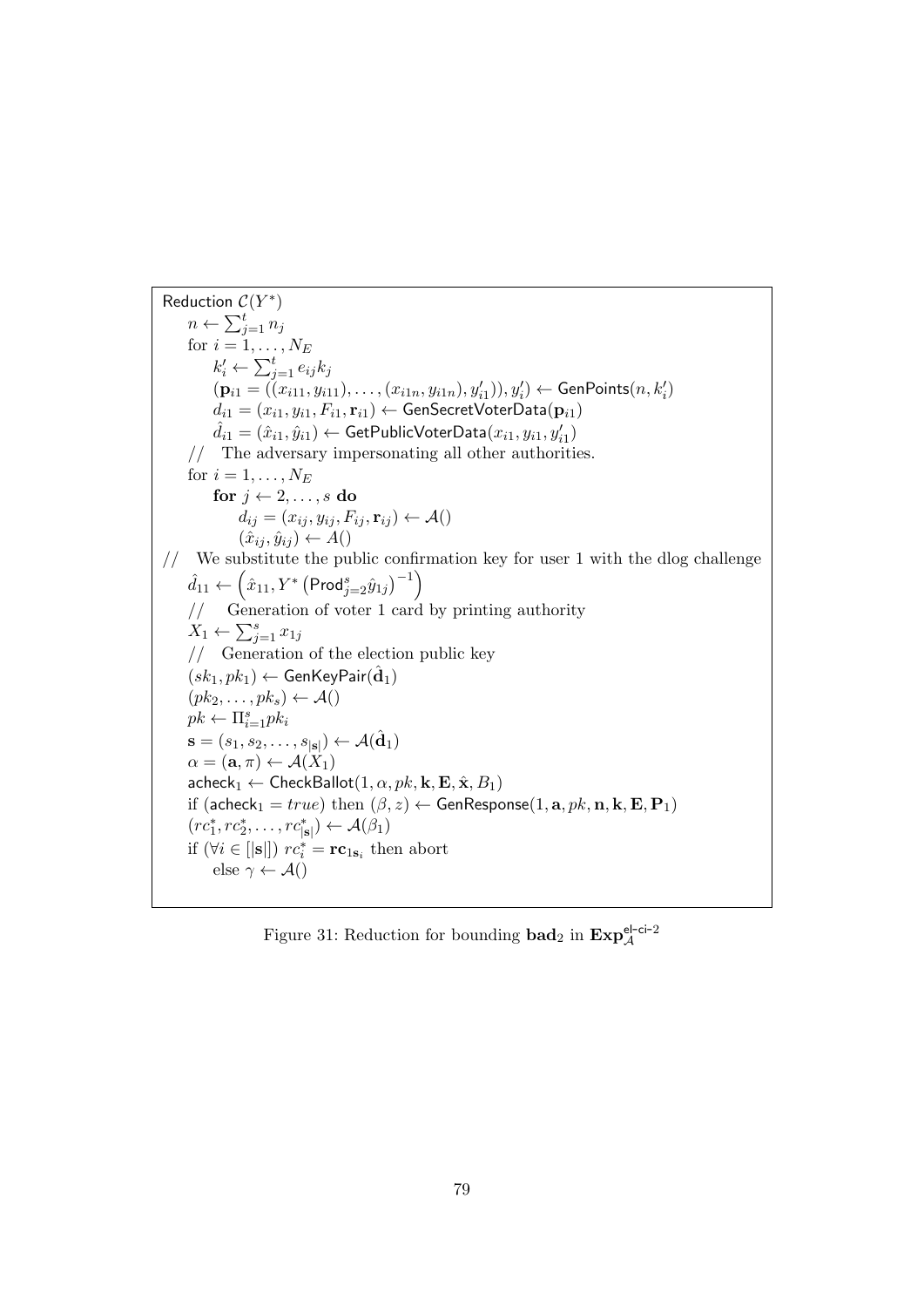#### 7.4. Proof of UV — Theorem [5.11](#page-45-0)

We begin by analysing the statements of the shuffle and decryption proofs. Let  $\mathbf{e}'_0$  be the vector of valid ballots in  $BB_2$  (this is computed by the tallying authorities, but not posted back to the board). Let  $N := |\mathbf{e}_0|$  be the number of ballots on the board that should be tallied.

- The j-th shuffle proof (for  $j \in [s]$ ) states that there exists a permutation  $\phi_j$  on  $[|{\bf e}'_{j-1}|]$ such that for all  $i \leq |\mathbf{e}'_{j-1}|$  we have  $\mathsf{Extract}((\mathbf{e}'_j)_i, pk) = \mathsf{Extract}((\mathbf{e}'_{j-1})_{\phi_j(i)}, pk).$
- The j-th decryption proof states that for all  $i \leq N$ , we have  $\mathbf{b}'_{i,j} = (((\mathbf{e}'_s)_i)_2)^{sk_j}$  where  $sk_j$ is the value satisfying  $g^{sk_j} = pk_j$ .

If these statements are correct, then we can infer that  $\mathbf{e}'_s$  is a shuffle of  $\mathbf{e}'_0$  in the sense that there exists a permutation  $\phi$  such that for all  $i < N$  we have  $\textsf{Extract}((\mathbf{e}'_s)_i, pk) = \textsf{Extract}((\mathbf{e}'_0)_{\phi(i)}, pk)$ . Further, since  $pk = \prod_{j=1}^{s} pk_j$  we conclude that for  $b_i^* = \prod_{j=1}^{s} \mathbf{b}'_{i,j}$  we have  $\text{Extract}((\mathbf{e}'_s)_i, pk)$  $(((e'_s)_i)_1)/b_j^*$ . It follows that GetDecryptions $(e'_s, b')$  returns the same result, up to a permutation, as decrypting  $\mathbf{e}'_0$  with sk directly since the decryption of  $(a, b) = (pk^r \cdot m, g^r)$  is  $m = a/b^{sk}$ .

If these statements are correct, then the decryption of  $e'_{s}$  with the partial decryption factors in **b'** will yield a permutation of the same votes **m** as would decrypting  $e'_0$  directly. Calling PublicCheckResult will only succeed if the claimed result  $(V, W)$  is the one that you would get by following this process correctly. In other words, if the statements in the ZK proofs are correct, then PublicCheck suceeding means that the result is correct too.

Both PublicCheck and CorrectTally compute the vector  $\mathbf{e}'_0$  (resp.  $\mathbf{e}'$ ) identically as a function of the board BB. CorrectTally then proceeds to extract from e' directly, skipping the shuffles and partial decryptions on the board. It follows that, if PublicCheck succeeded but CorrectTally produced a different result (or returned ⊥) then at least one of the statements in one of the ZK proofs of shuffling or decryption must be incorrect.

There are 2s of these Fiat-Shamir-Schnorr style proofs, two per authority — one for the shuffle and one for the partial decryption. For each of these proofs, by Corollary [12.5,](#page-111-1) an adversary making up to  $\nu$  random oracle queries has a probability of at most  $\nu/2^{\tau}$  of making a proof on an incorrect statement, where  $\tau$  is the length (more precisely, entropy) in bits of the challenge space.

Consider the following reduction: guess one of the 2s proofs at random that you think the adversary will attack, e.g. attempt a proof on an invalid statement. If the adversary had probability  $\alpha$  of winning the UV game then the adversary has at least  $\alpha/(2s)$  probability of creating a proof on an invalid statement for the particular proof that we have chosen. We know this probability is bounded by  $\nu/2^{\tau}$  so we must have  $\alpha \leq 2s \cdot \nu/2^{\tau}$ . q.e.d.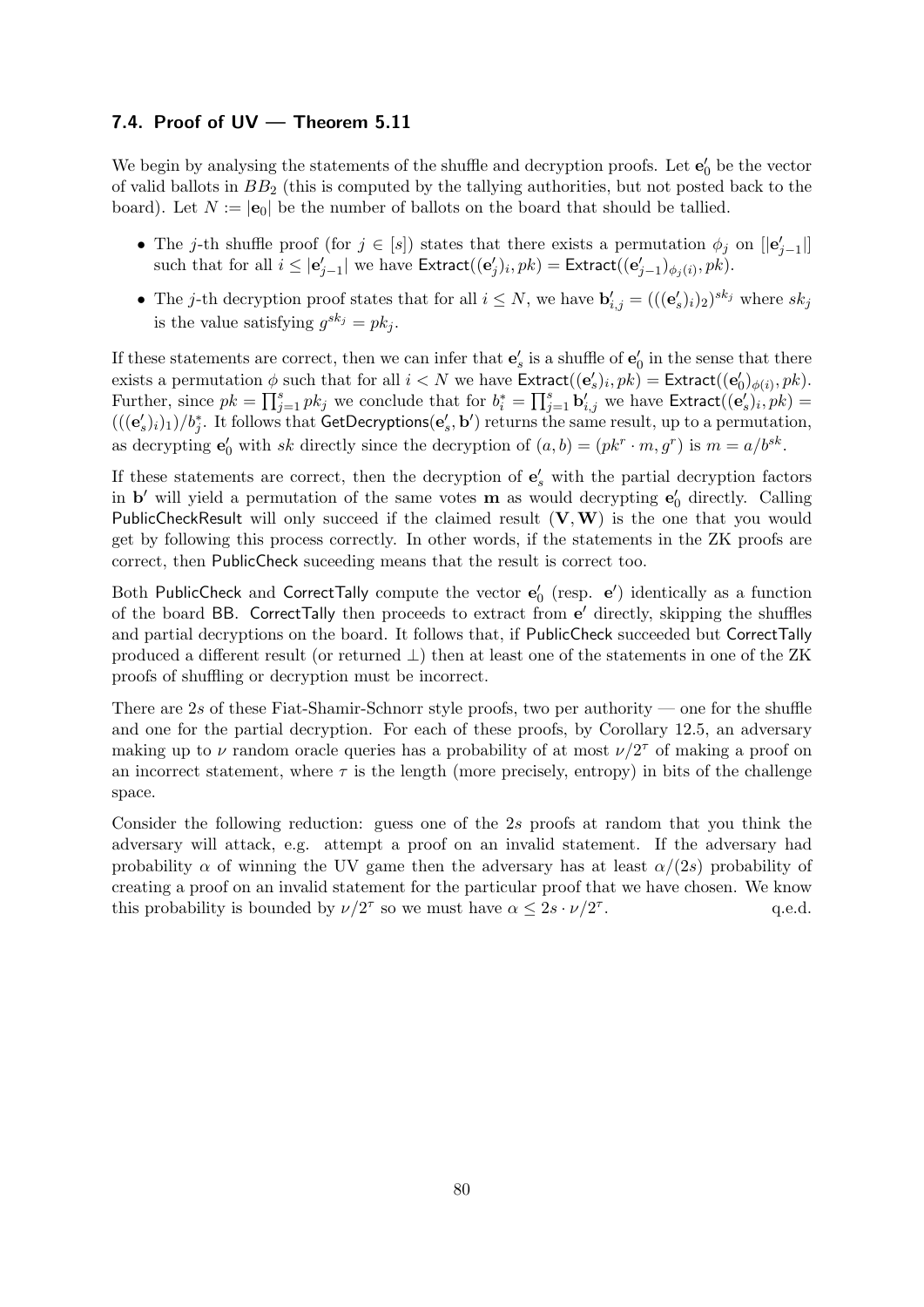# Part II. Symbolic Analysis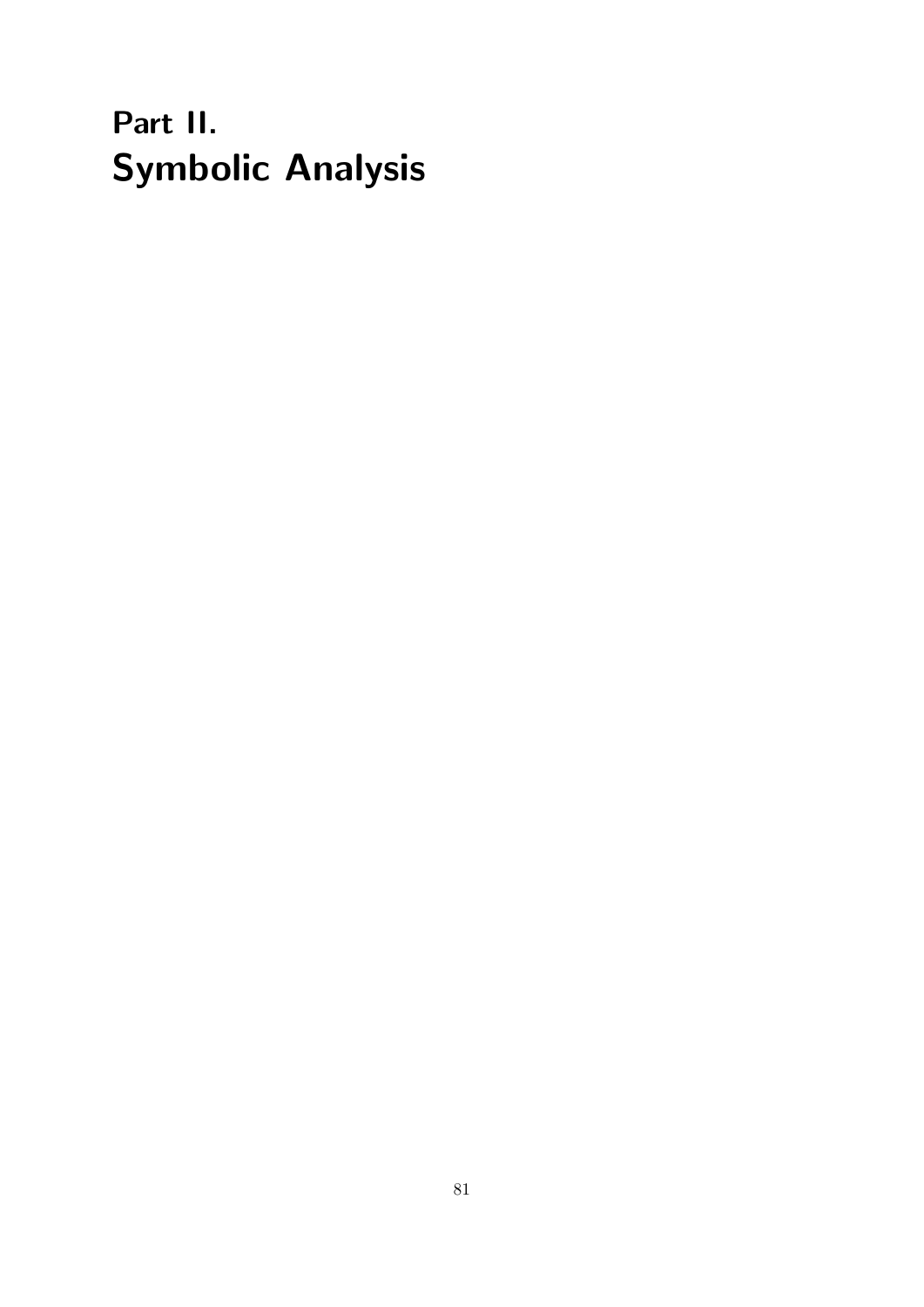| $M, N, M_1, \ldots, M_k ::=$<br>$x \mid n \mid f(M_1, \ldots, M_k)$              | terms<br>where $x \in \mathcal{V}, n \in \mathcal{N}$ ,<br>and $f \in \mathcal{C}$ |
|----------------------------------------------------------------------------------|------------------------------------------------------------------------------------|
| $D ::=$                                                                          | expressions                                                                        |
| $M \mid h(D_1,\ldots,D_k)$                                                       | where $h \in \mathcal{C} \cup \mathcal{D}$                                         |
| $\phi$ :: $=$<br>$M = N   \phi_1 \wedge \phi_2   \phi_1 \vee \phi_2   \neg \phi$ | formula                                                                            |
| $P,Q ::=$                                                                        | processes                                                                          |
| $\Omega$                                                                         | nil                                                                                |
| out(N, M); P                                                                     | output                                                                             |
| $\mathsf{in}(N, x : T); P$                                                       | input                                                                              |
| $P \mid Q$                                                                       | parallel composition                                                               |
| $\mathsf{I}P$                                                                    | replication                                                                        |
| new $a: T: P$                                                                    | restriction                                                                        |
| let $x: T = D$ in P else Q                                                       | assignment                                                                         |
| if $\phi$ then P else Q                                                          | conditional                                                                        |
| event $(M); P$                                                                   | event                                                                              |
| get $\mathit{tbl}(x_1 : T_1, \ldots, x_n : T_n)$ such that D in P else Q         | table lookup                                                                       |
| insert $\operatorname{tbl}(M_1,\ldots,M_n)$ ; P                                  | table insertion                                                                    |

<span id="page-81-0"></span>Figure 32: Syntax of the core language of ProVerif.

## 8. ProVerif framework

The symbolic analysis of the CH-Vote protocol has been performed using symbolic cryptography and can be verified automatically using a well-known state-of-the-art automated verification tool called ProVerif [\[5\]](#page-113-1).

A detailed presentation of the syntax and semantics of ProVerif can be found in [\[6\]](#page-113-2). We give here an overview of the ProVerif model, focusing on the parts that are more relevant to our model. Namely, we provide the syntax and semantics of processes in ProVerif, as well as the definitions of correspondence and equivalence properties. Notations and definitions are mainly borrowed from [\[6\]](#page-113-2).

Readers already familiar with ProVerif or who only wish an intuitive understanding of the symbolic model may skip this section.

#### 8.1. Syntax

We assume a set V of variables, a set N of names, a set  $\mathcal T$  of types. By default in ProVerif, types include channel for channel's names, and bitstring for bitstrings (also written any). The syntax for *terms, expressions*, and *processes* is displayed in Figure [32.](#page-81-0)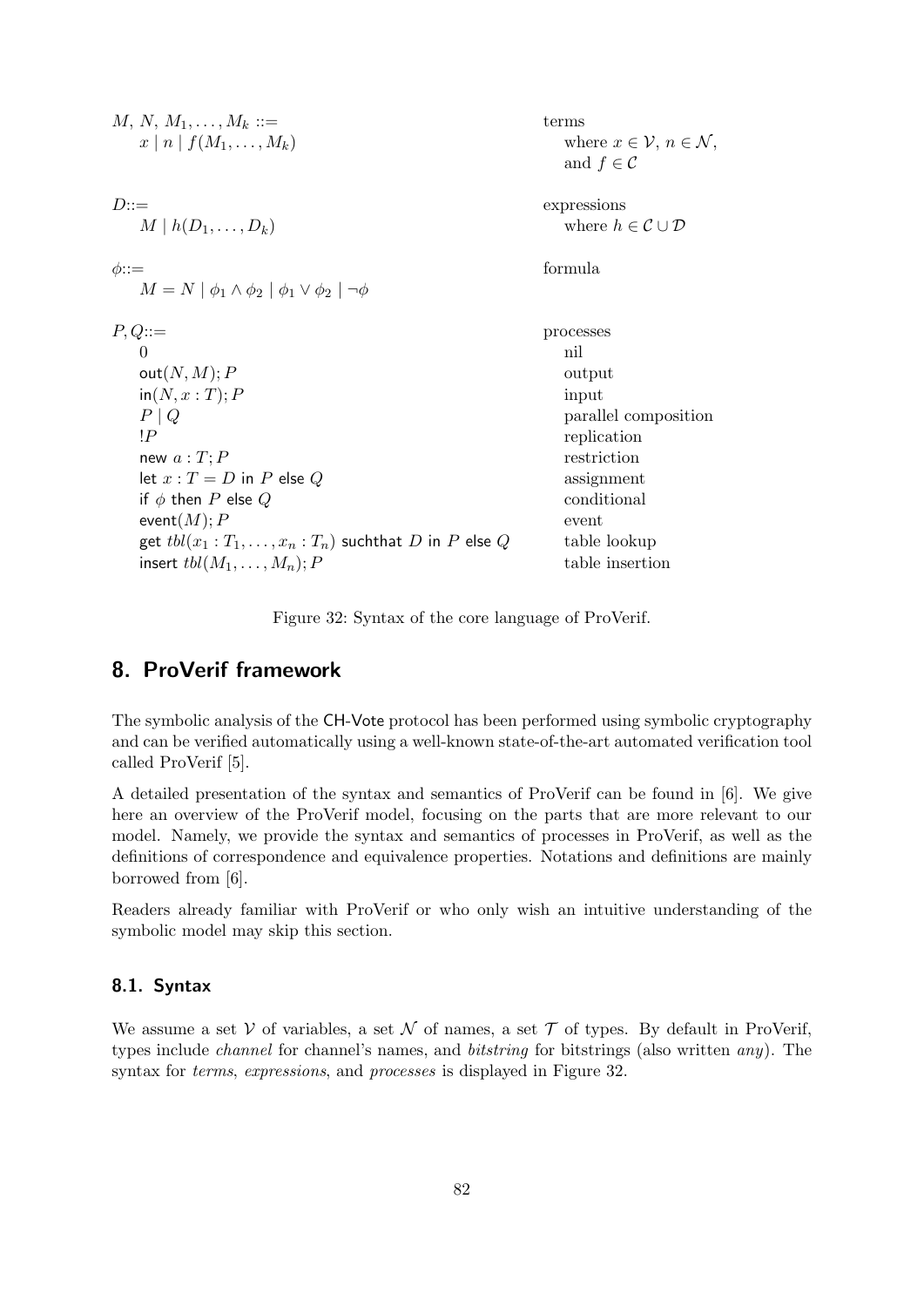Terms and expressions. Symbols for functions are split into two sets of constructors  $\mathcal C$  and destructors D respectively. Terms are built over names, variables and constructors and represent actual messages sent over the network, while expressions may also contain destructors representing cryptographic computations that extract or rebuild data. Function symbols are given with their types:  $g(T_1, \ldots, T_n)$ : T means that the function g takes n arguments as input of types respectively  $T_1, \ldots, T_n$  and returns a result of type T. A substitution is a mapping from variables to terms, denoted  $\{U_1/x_1,\ldots,U_n/x_n\}$ . The application of a substitution  $\sigma$  to a term U, denoted  $U\sigma$ , is obtained by replacing variables by the corresponding terms and is defined as usual. We only consider well-typed substitutions.

The evaluation of an expression is defined through rewrite rules. Specifically, each destructor d is associated with a rewrite rule of the form  $d(U_1, \ldots, U_n) \to U$ , over terms. Then the evaluation of an expression is recursively defined as follows:

- $g(D_1, \ldots, D_n)$  evaluates to U, which is denoted by  $g(D_1, \ldots, D_n) \Downarrow U$ , if  $\forall i$ ,  $D_i \Downarrow U_i$ , and g is a constructor  $(g \in \mathcal{C})$  and  $U = g(U_1, \ldots, U_n)$ ; or g is a destructor  $(g \in \mathcal{D})$  and there exists a substitution  $\sigma$  such that  $U_i = U'_i \sigma$ ,  $U = U' \sigma$ , where  $g(U'_1, \ldots, U'_n) \to U'$  is the rewrite rule associated to g.
- $g(D_1, \ldots, D_n)$  evaluates to fail, which is denoted by  $g(D_1, \ldots, D_n) \Downarrow$  fail, otherwise.

The evaluation  $\llbracket \phi \rrbracket$  of a formula  $\phi$  is defined by  $\llbracket M = N \rrbracket = \top$  if  $M = N$  syntactically, or  $\llbracket M = N \rrbracket = \bot$  otherwise, and is then extended to  $\land, \lor, \neg$  as expected.

Processes. Figure [32](#page-81-0) provides a convenient abstract language for describing protocols (formally modeled as processes). The output of a message M on channel N is represented by  $\text{out}(N, M)$ ; P while  $\text{in}(N, x : T)$ ; P represents an input on channel N, stored in variable x. Process P | Q models the parallel composition of  $P$  and  $Q$ , while  $P$  represents  $P$  replicated an arbitrary number of times. new  $a: T; P$  generates a fresh name of type T and behaves like P. let  $x:$  $T = D$  in P else Q evaluates D and behaves like P unless the evaluation fails, in which case it behaves like Q. The if case is similar. event $(M); P$  is used to specify security property: the process emits an event (not observable by an attacker) to reflect that fact that it reaches some specific state, with some values, stored in M. Finally, ProVerif supports user defined tables declared by their name and the types of their elements, e.g.  $\text{tol}(T_1, \ldots, T_n)$ . The process insert  $\text{td}(M_1, \ldots, M_n); P$  corresponds to the insertion in the table tbl of the entry  $(M_1, \ldots, M_n)$ . The process get  $\text{tel}(x_1 : T_1, \ldots, x_n : T_n)$  such that D in P else Q looks for an entry  $(M_1, \ldots, M_n)$ in the table tbl such that  $D\sigma$  evaluates to true with  $\sigma = \{M_i/x_i\}_{i=1}^n$ . If such an entry exists then  $P\sigma$  is executed otherwise Q is executed.

The set of free names of a process P is denoted  $fn(P)$ , and the set of it's free variables by  $fv(P)$ . A closed process is a process with no free variables. Following ProVerif's notations, we may write  $\text{in}(c, =x)$ . P instead of  $\text{in}(c, y : T)$ . if  $x = y$  then P, where T is the type of x.q Similarly, we may write  $\text{in}(c, (x : T, y : T'))$ . P instead of  $\text{in}(c, z : any)$ . let  $x : T = proj1(z)$  in let  $y : T' =$  $proj2(z)$  in P.

#### 8.2. Semantics

A configuration  $E, \mathcal{S}, \mathcal{P}$  is given by a multiset  $\mathcal P$  of processes representing the current state of the processes, a set  $E = (\mathcal{N}_{pub}, \mathcal{N}_{priv})$  representing respectively the public and private names used so far, and a set S of elements of the form  $(tbl, M_1, \ldots, M_n)$  representing the entries of user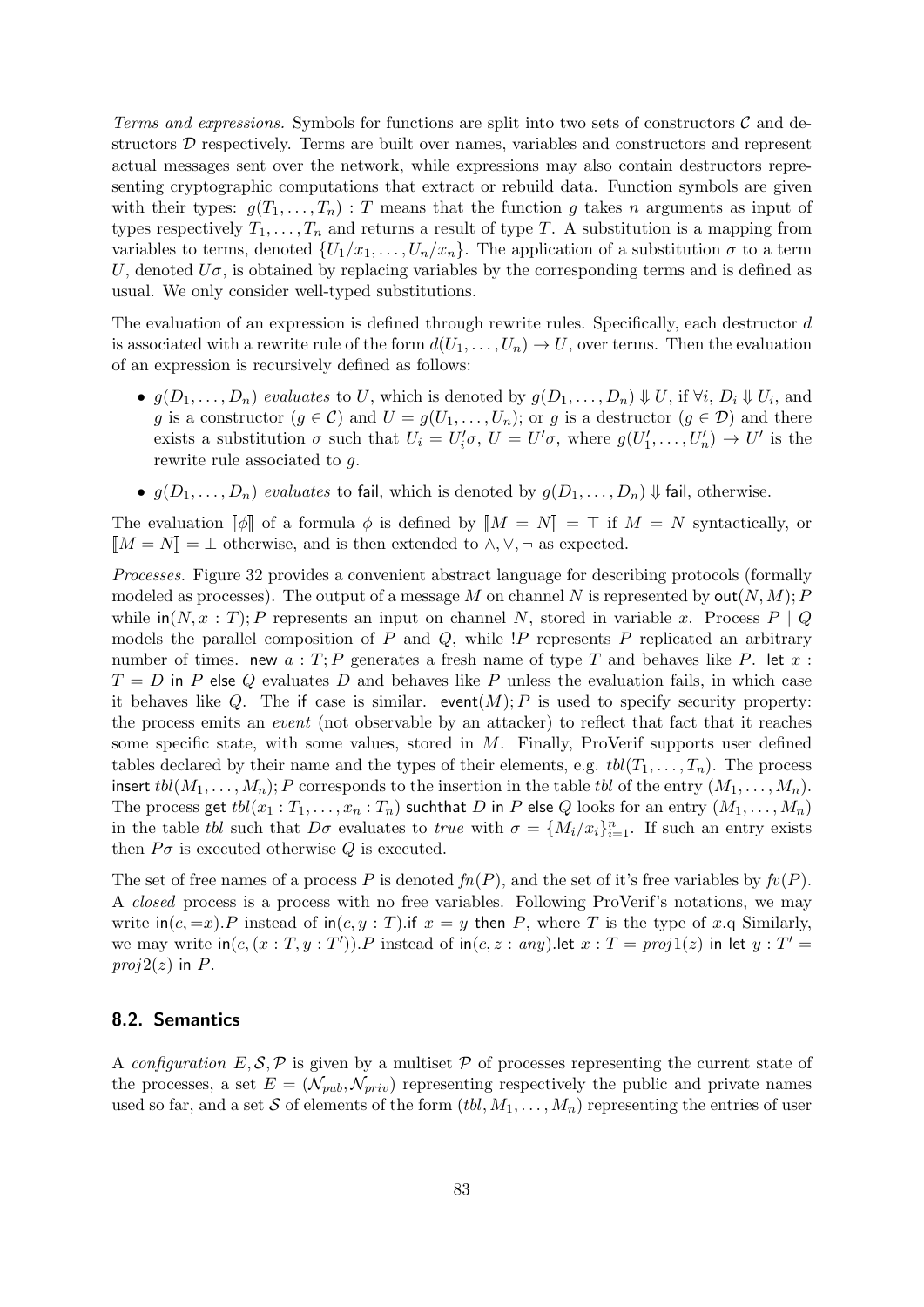$E, \mathcal{S}, \mathcal{P} \cup \{0\} \rightarrow E, \mathcal{S}, \mathcal{P}$  $E, \mathcal{S}, \mathcal{P} \cup \{P \| Q \} \rightarrow E, \mathcal{S}, \mathcal{P} \cup \{P, Q \}$  $E, \mathcal{S}, \mathcal{P} \cup \{P\} \rightarrow E, \mathcal{S}, \mathcal{P} \cup \{P, P\}$  $(\mathcal{N}_{pub}, \mathcal{N}_{priv}), \mathcal{S}, \mathcal{P} \cup \{ \text{new } a: T; P\} \rightarrow (\mathcal{N}_{pub}, \mathcal{N}_{priv} \cup \{a'\}), \mathcal{S}, \mathcal{P} \cup \{P[a'/a]\}$ where  $a' \notin \mathcal{N}_{pub} \cup \mathcal{N}_{priv}$  $E, \mathcal{S}, \mathcal{P} \cup \{\textsf{out}(N, M); Q, \textsf{in}(N, x); P\} \rightarrow E, \mathcal{S}, \mathcal{P} \cup \{Q, P[M/x]\}$  $E, \mathcal{S}, \mathcal{P} \cup \{\text{let } x = D \text{ in } P\} \to E, \mathcal{S}, \mathcal{P} \cup \{P[M/x]\}$  if  $D \Downarrow M$  and  $M \neq \text{fail}$  $E, \mathcal{S}, \mathcal{P} \cup \{\text{if } \phi \text{ then } P\} \to E, \mathcal{S}, \mathcal{P} \cup \{P\}$  if  $\llbracket \phi \rrbracket = \top$  $E, \mathcal{S}, \mathcal{P} \cup {\text{event}(M); P} \rightarrow E, \mathcal{S}, \mathcal{P} \cup \{P\}$  $E,\mathcal{S},\mathcal{P}\cup\{\mathsf{get}\; tol(x_1:T_1,\ldots,x_n:T_n) \text{ such that } D \text{ in } P \text{ else } Q\}\rightarrow E,\mathcal{S},\mathcal{P}\cup\{P\{M_i/x_i\}_{i=1}^n\}$ if  $\exists (tol, M_1, \ldots, M_n) \in \mathcal{S}$  such that  $D\{M_i/x_i\}_{i=1}^n \Downarrow true$  $E, S, P \cup \{ \text{get } tol(x_1 : T_1, \ldots, x_n : T_n) \text{ such that } D \text{ in } P \text{ else } Q \} \to E, S, P \cup \{Q\}$ if  $\forall (tol, M_1, \ldots, M_n) \in S$ ,  $D\{M_i/x_i\}_{i=1}^n \not\Downarrow true$  $E, \mathcal{S}, \mathcal{P} \cup \{ \text{insert } tol(M_1, \ldots, M_n); P \} \to E, \mathcal{S} \cup \{ (tol, M_1, \ldots, M_n) \}, \mathcal{P} \cup \{ P \}$ 

<span id="page-83-0"></span>Figure 33: Transitions between configurations, without types for clarity .

declared tables. The semantics of processes is defined through a reduction relation  $\rightarrow$  between configuration, defined in Figure [33.](#page-83-0) A trace is a sequence of reductions between configurations  $E_0, \mathcal{S}_0, \mathcal{P}_0 \to \cdots \to E_n, \mathcal{S}_n, \mathcal{P}_n$ . We say that a trace  $E_0, \mathcal{S}_0, \mathcal{P}_0 \to^* E', \mathcal{S}', \mathcal{P}'$  executes an event M if it contains a reduction  $E, S, P \cup \{\text{event}(M); P\} \to E, S, P \cup \{P\}$  for some  $E, S, P, P$ .

#### 8.3. Properties

As usual, we assume that protocols are executed in an untrusted network, meaning that communications over a public network are fully controlled by an attacker who may eavesdrop, intercept, or send messages. This is easily modeled by executing a protocol  $P_0$  in parallel with an arbitrary process Q. Formally, we assume given a set of public constructors, subset of the constructors. An adversarial process w.r.t. to a set of names  $\mathcal{N}_{pub}$  is a process Q such that  $fn(Q) \subset \mathcal{N}_{pub}$  and Q uses only public constructors (and destructors). In what follows, all constructors are public, unless otherwise specified.

#### 8.3.1. Correspondence

Many security properties can be stated as "if Alice reaches some state (e.g. finishes her session) then Bob must have engaged a conversation with her". This is for example the case of many variants of agreement properties [\[13\]](#page-113-3). In the context of voting, such correspondence properties can be used to express verifiability. For example, we may wish to state that whenever Alice thinks she has voted for v then there is indeed a ballot registered on her name that corresponds to  $v$ .

ProVerif allows to specify correspondence properties between events.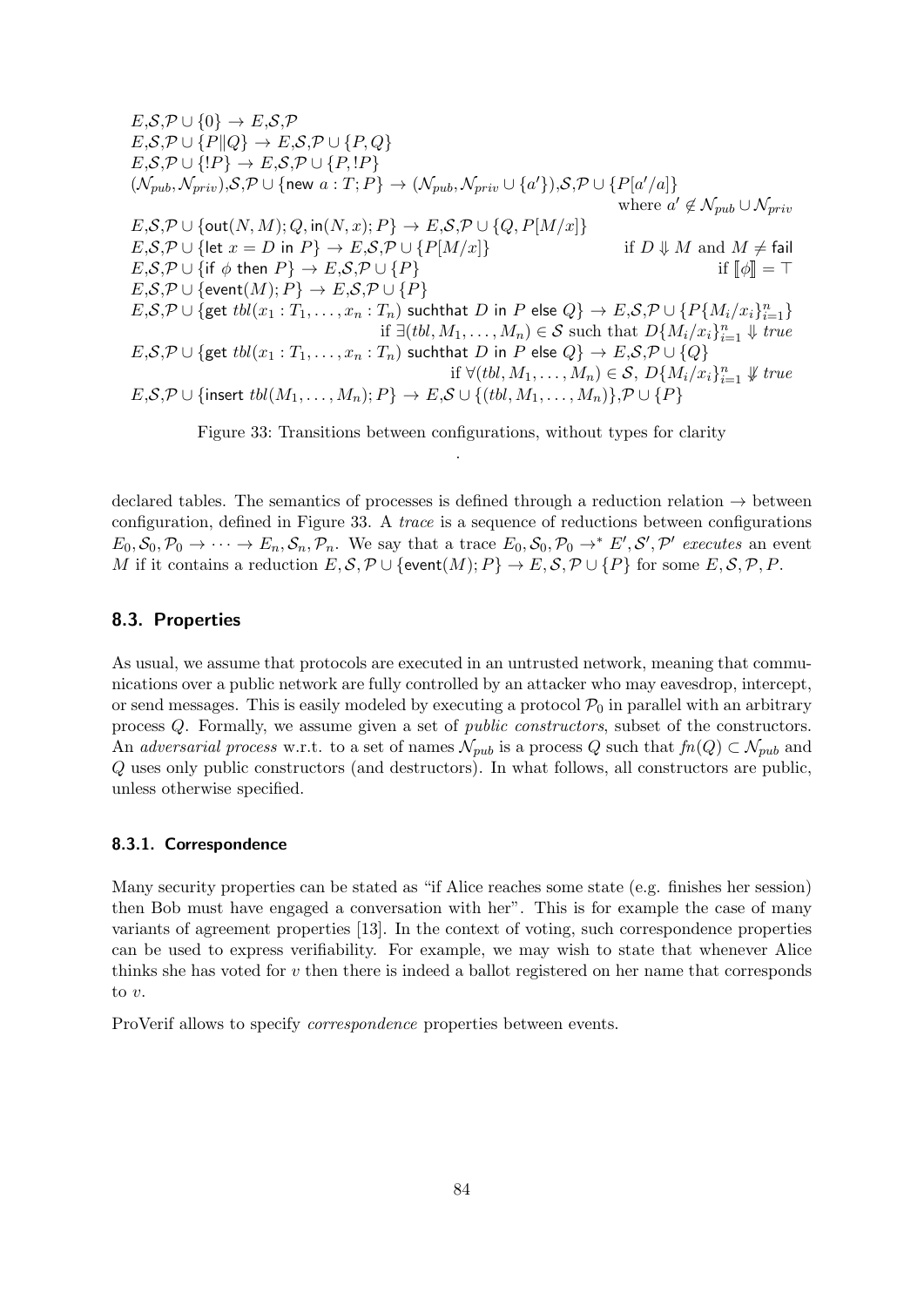**Definition 8.1** A closed process  $P_0$  satisfies the correspondence

$$
\mathsf{event}(M) \rightsquigarrow \bigwedge_{i=1}^{m} \bigvee_{j=1}^{l_i} \mathsf{event}(M_{ij})
$$

where the  $M_{i,j}$  do not contain names, if for any (adversarial) closed process Q such that  $fn(Q) \subset$  $fn(P_0)$ , for any trace tr of  $P_0 | Q$ , for any substitution  $\sigma$ , if tr executes the event  $M\sigma$ , then for any i, there exists j such that tr executes event  $M_{ij}\sigma'$ .

#### 8.3.2. Equivalence

Equivalence properties are crucial to express vote privacy. Observational equivalence of two processes  $P$  and  $Q$  models the fact that an adversary cannot distinguish between the two processes. Slightly more precisely, whenever  $P$  may emit on some channel  $c$  (interacting with an adversarial process  $R$ ), then  $Q$  can emit on c as well. For readability, we summarize here the definition of equivalence from [\[6\]](#page-113-2). We write  $\mathcal{C} \downarrow_N$  when a configuration  $\mathcal{C} = E, \mathcal{P}$  with  $E = (\mathcal{N}_{pub}, \mathcal{N}_{priv})$  can output on some channel N, i.e. if there exists  $out(N, M); P \in \mathcal{P}$  such that  $fn(N) \in \mathcal{N}_{pub}$ . Also, an adversarial context  $C[\ ]$  is a process of the form new  $n : any; [\ ]Q$ where  $fv(Q) = \emptyset$  and all functional symbols in Q are public, with  $\Box$  being a 'hole' expected to be filled by a configuration  $\mathcal{C} = (\mathcal{N}_{pub}, \mathcal{N}_{priv})$ ,  $\mathcal{P}$ . Therefore, and assuming that  $\mathcal{N}_{priv} \cap fn(Q) = \emptyset$ , the application of one to the other is defined by :

$$
C[\mathcal{C}] = (\mathcal{N}_{pub}', \mathcal{N}_{priv}'), \mathcal{P} \cup \{Q\}
$$
  
with  $\mathcal{N}_{pub}' = (\mathcal{N}_{pub} \cup fn(Q))\backslash\{n\}$   
and  $\mathcal{N}_{priv}' = \mathcal{N}_{priv} \cup \{n\}$ 

From this, the definition of observational equivalence follows :

**Definition 8.2** The observational equivalence between configurations, denoted by  $\approx$ , is the largest symmetric relation such that  $\mathcal{C} \approx \mathcal{C}'$  implies :

- if  $C \downarrow_N$  then  $\exists C'_1 \ s.t. \ C' \rightarrow^* C'_1 \ and \ C'_1 \downarrow_N;$
- if  $C \to C_1$ , then  $\exists C'_1$  s.t.  $C' \to^* C'_1$  and  $C_1 \approx C'_1$ ;
- $C[\mathcal{C}] \approx C[\mathcal{C}']$ , for any adversarial context  $C[\_$ .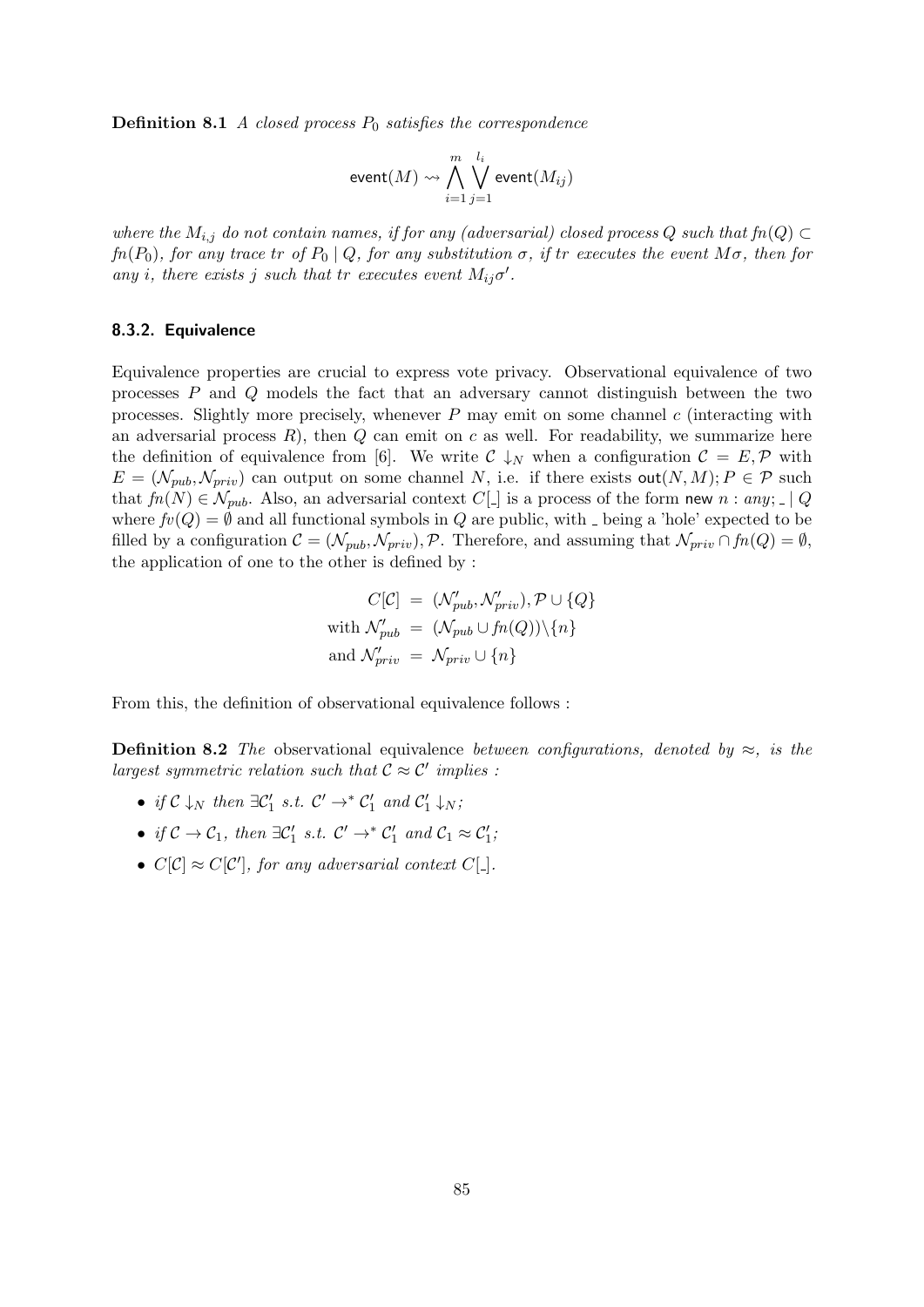## 9. Symbolic analysis of the CH-Vote protocol

To symbolically analyse the CH-Vote protocol, we need a tool that can handle:

- complex ad-hoc equational theories, needed e.g. here to model the oblivious transfer used in CH-Vote;
- states: revote is forbidden and election authorities will answer to at most one request per voter;
- correspondence properties to model verifiability and possibly equivalence properties to model privacy in possible future extension of this study.

The (only) two reasonable candidates satisfying these requirements are ProVerif [\[5\]](#page-113-1) and Tamarin [\[15\]](#page-113-4). It is difficult to predict in advance which one of the tools will be the best choice for a given protocol. We used ProVerif (as initially planned in our contract) since our group has more experience with this tool and since ProVerif has already been used to analyse a large voting protocol [\[10\]](#page-113-5).

We present here the symbolic model of the CH-Vote protocol. This section is a companion report to the provided ProVerif models.

We detail the modeling of the primitives (Section [9.1\)](#page-86-0), of the protocol itself (Section [9.2\)](#page-90-0), and of the verifiability properties (Section [9.3\)](#page-93-0).

**Limitations.** As it is well-known, symbolic proofs of cryptographic protocols deal with abstractions thereof, omitting numerous cryptographic and mathematical properties of the underlying primitives. Symbolic proofs are widely accepted as a good indication that the design of a cryptographic protocol is not flawed, and it is considered to be a good sanitization method for complex cryptographic protocols, such as e-voting protocols. However, symbolic proofs do not cover actual implementations of the security protocols, and might overlook special attacks that make use of specialized properties of the cryptographic primitives. Our analysis is not an exception to this rule.

**Parameters.** We consider an arbitrary number of voters and an arbitrary number of elections authorities. We also consider an arbitrary number of candidates but a fixed number k of selections made by the honest voter. We instantiate  $k$  to several (small) values. Note however that dishonest voters may vote for an arbitrary number of selections.

Files. The ProVerif model is split in two main files:

- CHVote Honest Voters.pv models the verifiability properties that correspond to the point of view of the (honest) voter.
- CHVote All Voters.pv models the verifiability properties that should hold for all voters, honest or not.

These files are parameterized by  $k$  and can be compiled into a ProVerif file by instantiating the parameter  $k$  (with the script build).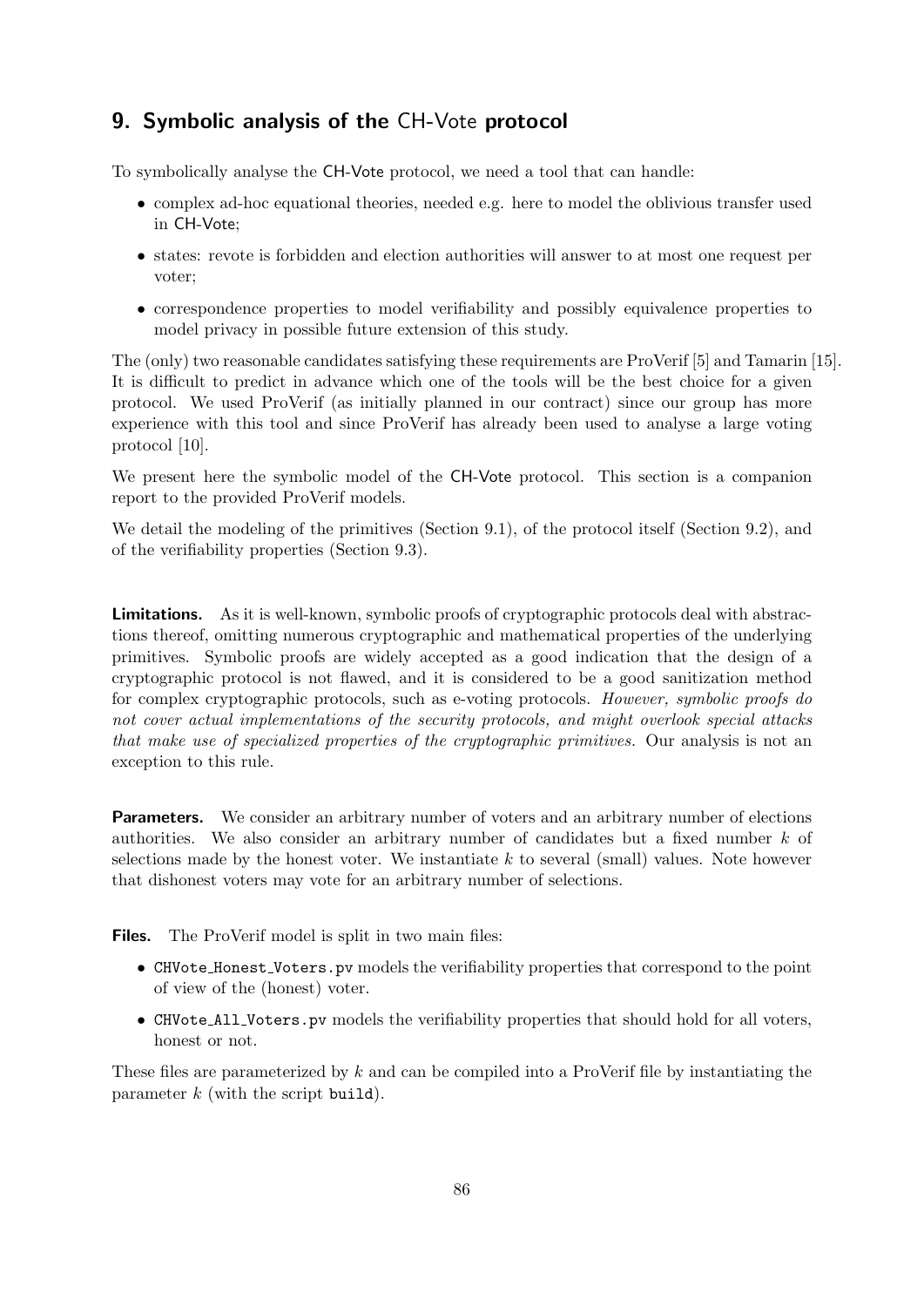#### <span id="page-86-0"></span>9.1. Primitives

The list of symbolic functions, together with their type is displayed in Figure [34.](#page-87-0)

**Standard primitives.** The CH-Vote protocol makes use of standard encryption (to secure communications between the election authorities and the printing authority) as well as standard signatures (used throughout the protocol to authenticate data) and hash. These primitives are modeled as usual. GenSignature(sk, m) denotes the signature of m with signing key sk while GenCiphertext $(pk, m)$  denoted the (asymmetric) encryption of m with the public key pk. The corresponding reduction rules are the two standard ones

> $VerifySignature(pkey(sk), GenSignature(sk, m), m) \rightarrow ok$  $G$ etPlaintext(sk, GenCiphertext(pkey(sk), m))  $\rightarrow$  m

The term  $h(m)$  represents the hash of m. It has no corresponding reduction rule since a hash may not be inverted.

ElGamal encryption. The voting selections made by the voter are encrypted using ElGamal encryption. This is modeled similarly to standard encryption, together with an additional rule that reflects that, in case the attacker knows the randomness used to generate a ciphertext, he may recover the plaintext (by brute-force). This is due to the fact that candidates are encoded through relatively small integers that the adversary may enumerate. Formally,  $enc(pk, m, r)$  represents the ElGamal encryption of  $m$  with randomness  $r$  and public key  $pk$ . The corresponding decryption rule is:

 $dec(enc(\mathsf{pkev}(sk), m, r), sk) \rightarrow m.$ 

Due to the form of an ElGamal encryption, an attacker may retrieve the plaintext  $m$  when he knows the randomness as m is small.

retrieve(enc( $pk, m, r$ ),  $pk, r$ )  $\rightarrow m$ .

Zero-Knowledge proof. The CH-Vote protocol embeds two zero-knowledge proofs. With GenBallotProof, the voter proves that he knows the voting code x corresponding to (left part of) her public voter credential  $\hat{x}$ . The GenBallotProof algorithm also includes a proof that the voter (her voting device) knows the underlying randomness and links the proof with the ballot. These parts of the proof are however unnecessary for the security properties considered in this analysis and are therefor enot modeled here. With GenConfirmationProof, the voter proves that he knows the secret key corresponds to (right part of) her public voter credential  $(\hat{y})$ . This is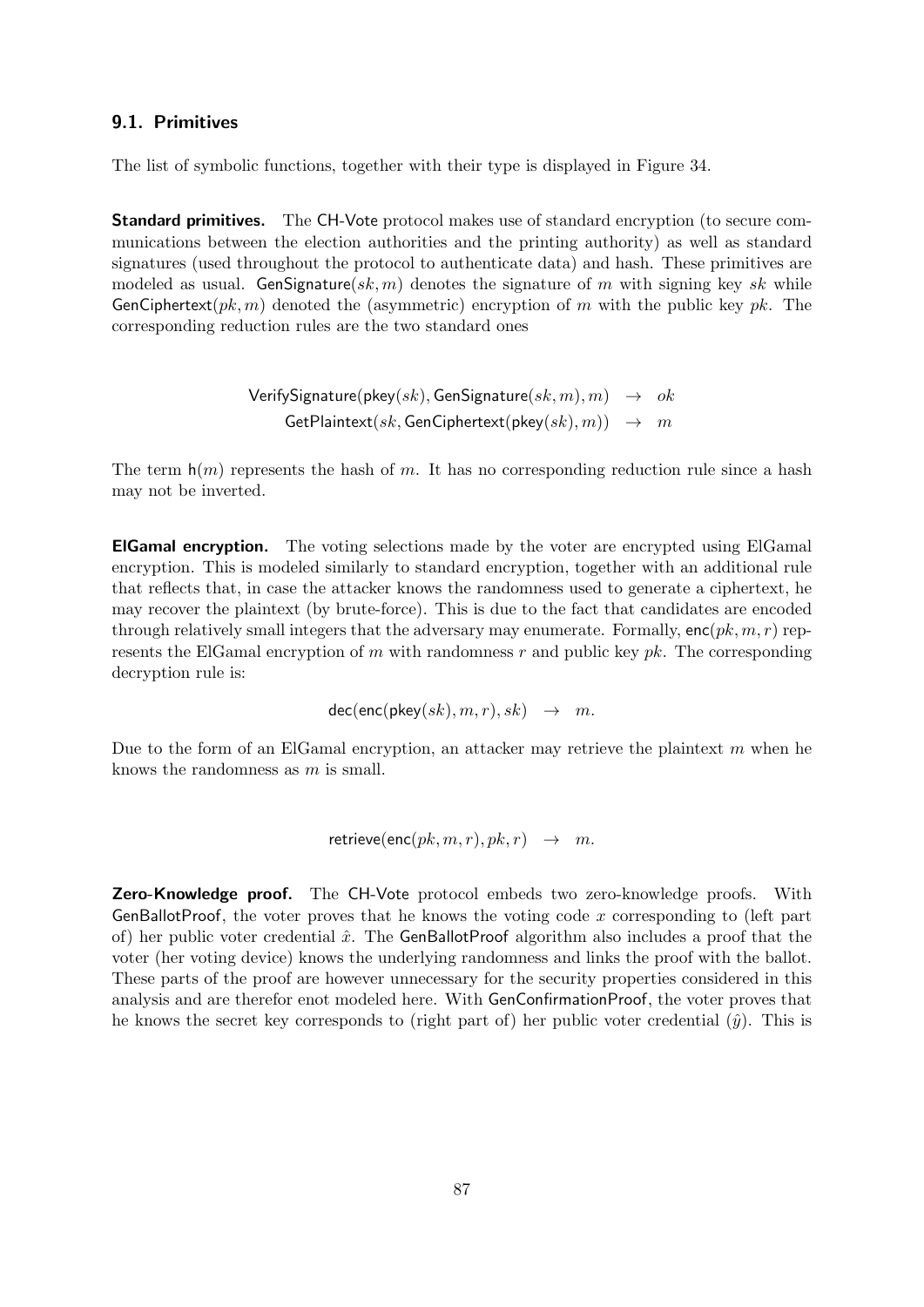### Standard primitives

| GenSignature( $bits string, bit string$ ): bitstring | signature             |
|------------------------------------------------------|-----------------------|
| $GenCiphertext(tPubKey, tElectorateData): bitstring$ | encryption            |
| $h(\textit{bitsstring}) : \textit{bitsstring}$       | hash                  |
| $\mathsf{pkey}(\textit{bitsring}): tPubKey$          | public key            |
| $Sum(bits string, bitstring): bitstring$             | sum over two elements |

## ElGamal encryption

 $enc(tPubKey, bitstring, bitstring) : bitstring$  ElGamal encryption

## Zero-Knowledge proof

| GenBallotProof( $bits string, tPubKey$ ): bitstring                                         | ZKP of some voting credential |
|---------------------------------------------------------------------------------------------|-------------------------------|
| GenConfirmationProof(bitstring, $tPubKey$ ) : bitstring ZKP of some confirmation credential |                               |

## Polynomials

| $\mathcal{A}(bits string, bitstring): bitstring$                                              | Polynomial w.r.t. $E.A. + Voter$            |
|-----------------------------------------------------------------------------------------------|---------------------------------------------|
| $Pos(bitsring, bitstring, bitstring): bitstring \t n-th evaluation point w.r.t. E.A. + Voter$ |                                             |
| eval $(\textit{bitsstring}, \textit{bitsstring}) : \textit{bitsstring}$                       | Value of a Polynom at some evaluation point |

## Oblivious Transfer

| G(bits string): <i>bits string</i>                                                           | Selections to Prime numbers |  |  |
|----------------------------------------------------------------------------------------------|-----------------------------|--|--|
| GenResponse (bitstring, bitstring, tPubKey, bitstring) : bitstring Response to an OT request |                             |  |  |

## Credentials

| $x(bits string, bitstring): bitstring$ Voting code w.r.t. E.A. + Voter      |                                                                              |
|-----------------------------------------------------------------------------|------------------------------------------------------------------------------|
|                                                                             | $y(bits string, bitstring): bitstring$ Confirmation code w.r.t. E.A. + Voter |
| PublicShare( <i>bitstring</i> ): <i>bitstring</i> Public Share of some E.A. |                                                                              |

## Verification Codes

| $GenRC(bits string, bitstring): bitstring$                                                                      | List of Return Codes w.r.t. $E.A. + Voter$ |
|-----------------------------------------------------------------------------------------------------------------|--------------------------------------------|
| GetFinalization( <i>bitstring</i> , <i>bitstring</i> ) : <i>bitstring</i> Finalization Code w.r.t. E.A. + Voter |                                            |

<span id="page-87-0"></span>Figure 34: List of functions used in the ProVerif model.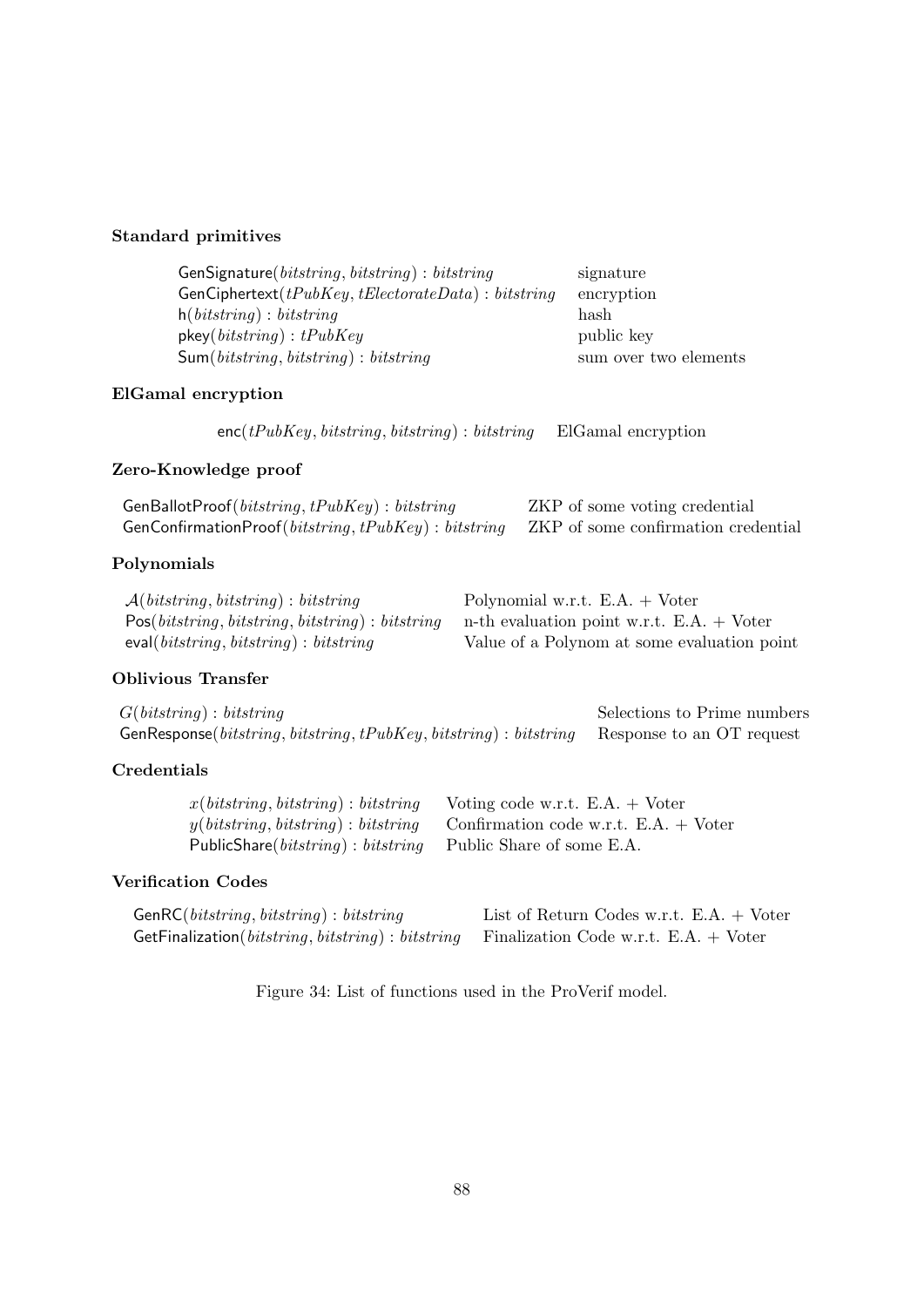reflected by the two following (standard) rewrite rules.

```
CheckBallotProof(GenBallotProof(x, pkey(x)), pkey(x)) \rightarrow ok.CheckConfigurationProof(GenConfigurationProof(x, \text{pkv}(x)), \text{pkv}(x)) \rightarrow \text{ok}.
```
The two equations are identical but use different function names as they correspond to two distinct proofs.

**Polynomials.** One originality of the CH-Vote protocol is to associate to each voter i and each election authority (with electoral data  $ED$ ), a polynomial  $A(ED, i)$  of degree  $k - 1$  that the voter will be able to reconstruct only when he will have enough (that is  $k$ ) distinct points. The evaluation of a polynomial A on a position x is denoted eval(A, x). More precisely, eval(A, x) represents the point  $(x, A(x))$ . The reconstruction of the polynomial A from any k points of the form  $(c, A(c))$  is modeled by the rule:

RebuildPoly(eval $(A, x_1), \ldots$ , eval $(A, x_k)$ )  $\rightarrow$  A. if  $x_i \neq x_i$   $\forall i \neq j$ 

This rule can be written in ProVerif thanks to the otherwise construction.

The parameter k represents the number of selections made by the voter. In our ProVerif model, we instantiate  $k$  (and the corresponding equations) to various (small) integers.

This equation is used in the model CHVote All Voters.pv only (and its variant). Indeed, in CHVote Honest Voters.pv, we directly provide the polynomial to the adversary. This overapproximation speeds up the analysis and is still sufficient for the properties considered in CHVote Honest Voters.pv.

**Oblivious transfer.** When an election authority (with electoral data ED) receives the encrypted selections  $s_1, \ldots, s_k$  from a voter i, he obliviously transfers (through his response GenResponse) the points of the polynomial  $A(ED, i)$  corresponding to the selections  $s_1, \ldots, s_k$ . The position associated to voter i for candidate s and electoral data  $ED$  is denoted  $Pos(ED, i, s)$ .

The voter obtains all the points through the function GetPoints used on a response to his OT request plus the randomness he used for building the encryption of his selection. In our model the OT response is split cipher per cipher, with GenResponse providing each piece one individually, so that the response can easily adjust to any number of selections. Consequently, we define a GetPoint reduction to get each point from it's associated GenResponse individually. The protocol behaviour is captured by iterating GetPoint on a set of GenResponse.

```
GetPoint(GenResponse(i, enc(pk, G(s), r), pk, ED), s, r) = eval(A(ED, i), Pos(ED, i, s))
```
To avoid a dependency in the parameter  $k$  (costly when k increases), we over-approximate the election authority's behavior. Here, the election authority generates an oblivious answer for each individual ciphertext and the voting device computes the return codes one by one, while in reality, this corresponds to a single algorithm, applied to a list of ciphers.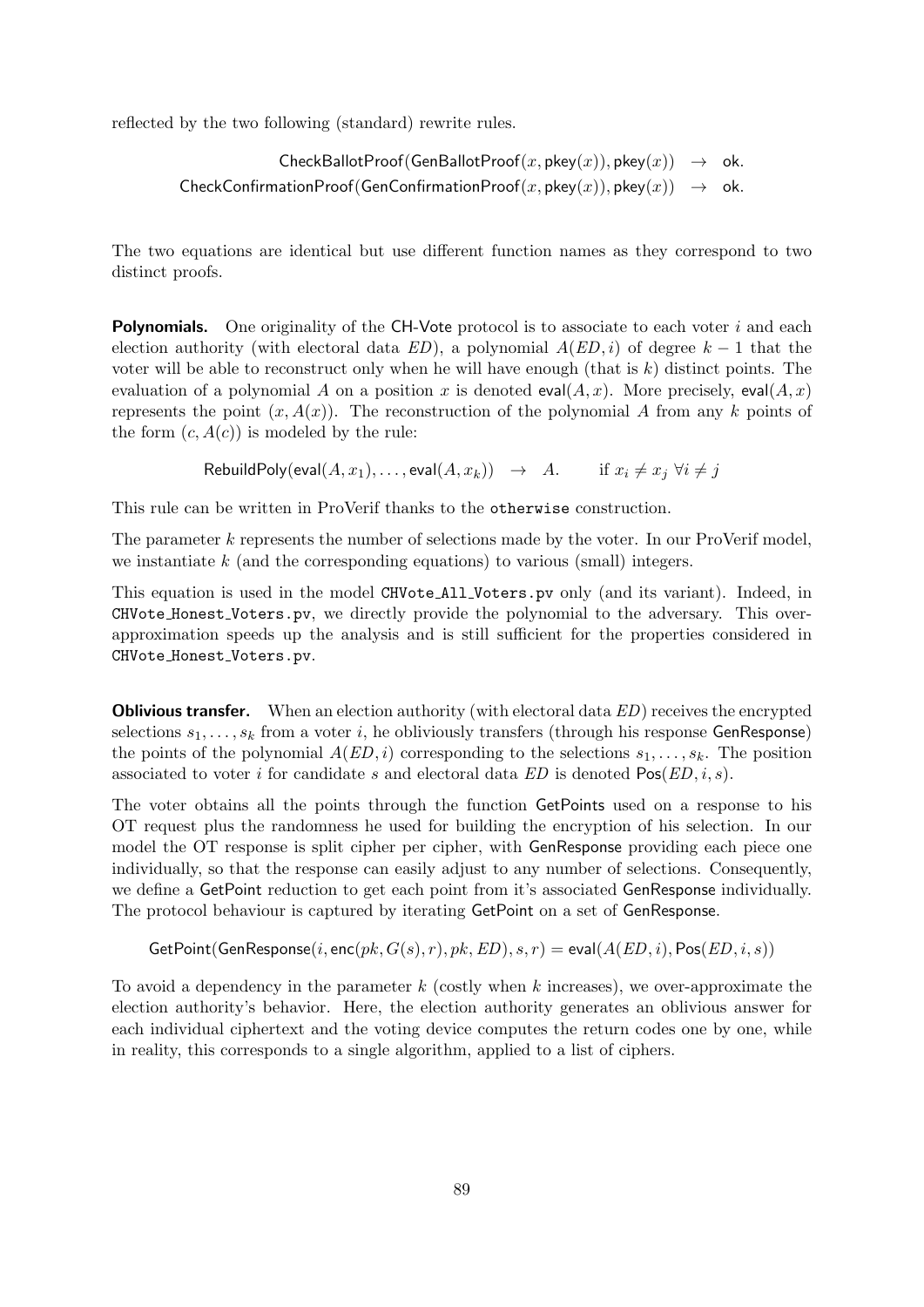<span id="page-89-0"></span>**Setup.** We also introduce some functions, together with some rewrite properties, to model the setup. These functions do not necessarily represent actual algorithms.

The election public key is obtained by combining the public keys of the election authorities, which is modeled by the following rule.

$$
\mathsf{Prod}(\mathsf{pkey}(a),\mathsf{pkey}(b)) = \mathsf{pkey}(\mathsf{Sum}(a,b)).
$$

Note that Prod and Sum are two abstract symbolic functions with no other rules (in particular no commutative nor associative properties). This is due to the fact that ProVerif do not support AC symbols.

Each election authority generates an important set of data, called the electoral data ED. The corresponding published part is denoted PublicShare( $ED$ ). For the electoral data  $ED$  of a given election authority, one can compute the (secret) voting code  $x(ED, i)$  of a voter i for ED and her (secret) confirmation code  $y(ED, i)$  for ED. Their corresponding public part can be read from the published part of ED. This is modeled by the following equation.

 $GetPublicVoterData(PublicShare(ED), i) =$  $(\mathsf{pkey}(x(ED, i)), \mathsf{pkey}(\mathsf{Sum}(y(ED, i), \mathsf{eval}(A(ED, i), c_0))))$ .

Note that the secret key corresponding to the right part of the public voter credential is not directly  $y(ED, i)$  but  $y(ED, i)$  combined with the voter's polynomial evaluated on some fixed position  $c_0$ . Note also that the true voting code (as written on the voting sheet of the voter) is actually obtained by combining the voting code generated by each election authority and similarly for the confirmation code.

A voter i is also provided with a finalization code  $\mathsf{GetFinalization}(ED, i)$  and return codes, one for each possible candidate. In order to model an arbitrary number of possible candidates, we denote by  $GenRC(ED, i)$  the list of all possible return codes. To retrieve the return code associated to a particular candidate  $c(t)$ , one may simply look up in the list by applying the function GetRC, with the following associated rule:

$$
\mathsf{GetRC}(\mathsf{GenRC}(ED,i),c(t)) = \mathsf{h}(\mathsf{eval}(A(ED,i),\mathsf{Pos}(ED,i,c(t)))).
$$

The finalization code GetFinalization( $ED, i$ ) is in fact the exclusive or of the (hash) of all the points corresponding to  $Pos(ED, i, c(t))$  generated by ED for i. Since the points appear only in the oblivious transfer request, we make here the assumption that the only way for the attacker to compute GetFinalization( $ED, i$ ) by himself is to learn the hash of all the points corresponding to the  $Pos(ED, i, c(t))$ . As the total number n of points is strictly greater than  $k$ , the number of selections made by the voter, this situation should not occur. Therefore, we abstract GetFinalization( $ED, i$ ) by an independent, secret value. To ensure that the attacker can indeed not get all the necessary points, we ask ProVerif to show that if the attacker gets  $h(\text{eval}(A(ED, i), \text{Pos}(ED, i, s))$  then ED must have recorded a cipher corresponding to s. This guarantees that the attacker gets at most the (hash) of the points corresponding to the selections made by the voter. This property, called Valid AbstractFC is formalized in Section [9.3.](#page-93-0) Note that in case  $k = n$ : the voters may select possibly all the candidates then there is an attack against the cast as intended property, as explained in Section [10.](#page-99-0)

Voting card. Finally, we explain how we model the voting card that each voter receives and that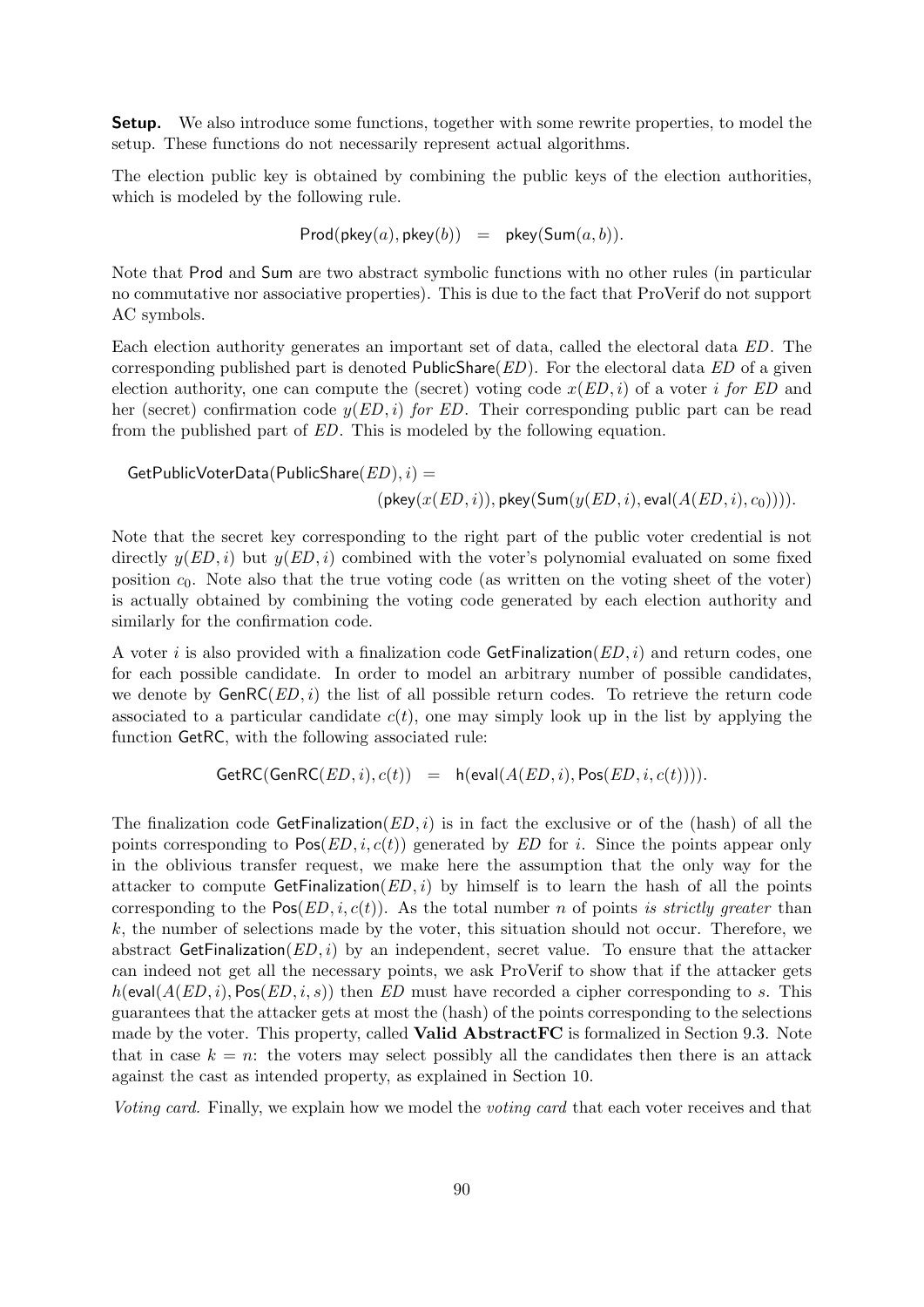contains all the secret information provided to a voter. The voting card contains the following information:

- the voting code X obtained as the sum of voting codes  $x(ED, i)$  computed by each election authority (with electoral data ED),
- the return codes, one for each candidate. A return code is obtained as the exclusive or of (the hash of) the polynom evaluation  $\mathsf{GetRC}(\mathsf{GenRC}(ED, i), c(t))$  obtained from the electoral data ED of each election authority.
- $\bullet$  the secret confirmation credential Y, obtained as the sum of the secret credentials generated by each election authority.
- the finalization code obtained as the exclusive or of the finalization codes computed by each election authority.

Since we assume all the election authorities but one  $(EA_1)$  to be dishonest, we can only trust the contribution computed by  $EA_1$ . Therefore, we model the voting card as a card containing only the data coming from  $EA_1$  and the other contributions will be provided by the adversary. An alternative, more standard, model would be to input the adversarial contributions from the network and perform exclusive or with the honest ones. However, this would require to model both the exclusive or, which is an associative and commutative operator. Its modeling in ProVerif would have been (too) abstract, possibly losing attacks. This is why we designed a model without an explicit representation of the exclusive or.

Formally, the information written on the voting card is modelled by  $\mathsf{GetVotingCard}(i,ED)$  where GetVotingCard is defined as follows.

 $\text{GetVotingCard}(i,ED) = (i, x(ED, i), y(ED, i), \text{GetFinalization}(ED, i), \text{GenRC}(ED, i))$ 

#### <span id="page-90-0"></span>9.2. Protocol

We only need to model a (honest) voter and a (honest) election authority since the other roles are considered to be compromised in our security analysis, and are therefore under the control of the attacker.

Voter. The role of the voter is simple:

- she reads her voting card;
- she enters her voting code  $X$ ;
- she checks whether the received return codes correspond to her intent;
- she enters her secret confirmation credential;
- she expects to receive her finalization code.

The corresponding process is displayed in Figure [35.](#page-91-0) For simplicity, we asume here that the voter has already read her voting card. In order to model an arbitrary number of candidates and to consider an arbitrary selection of candidates, the voter simply inputs her choices from the network. In other words, the attacker choses how the voter votes. Instead of following strictly the specification, we made two modifications.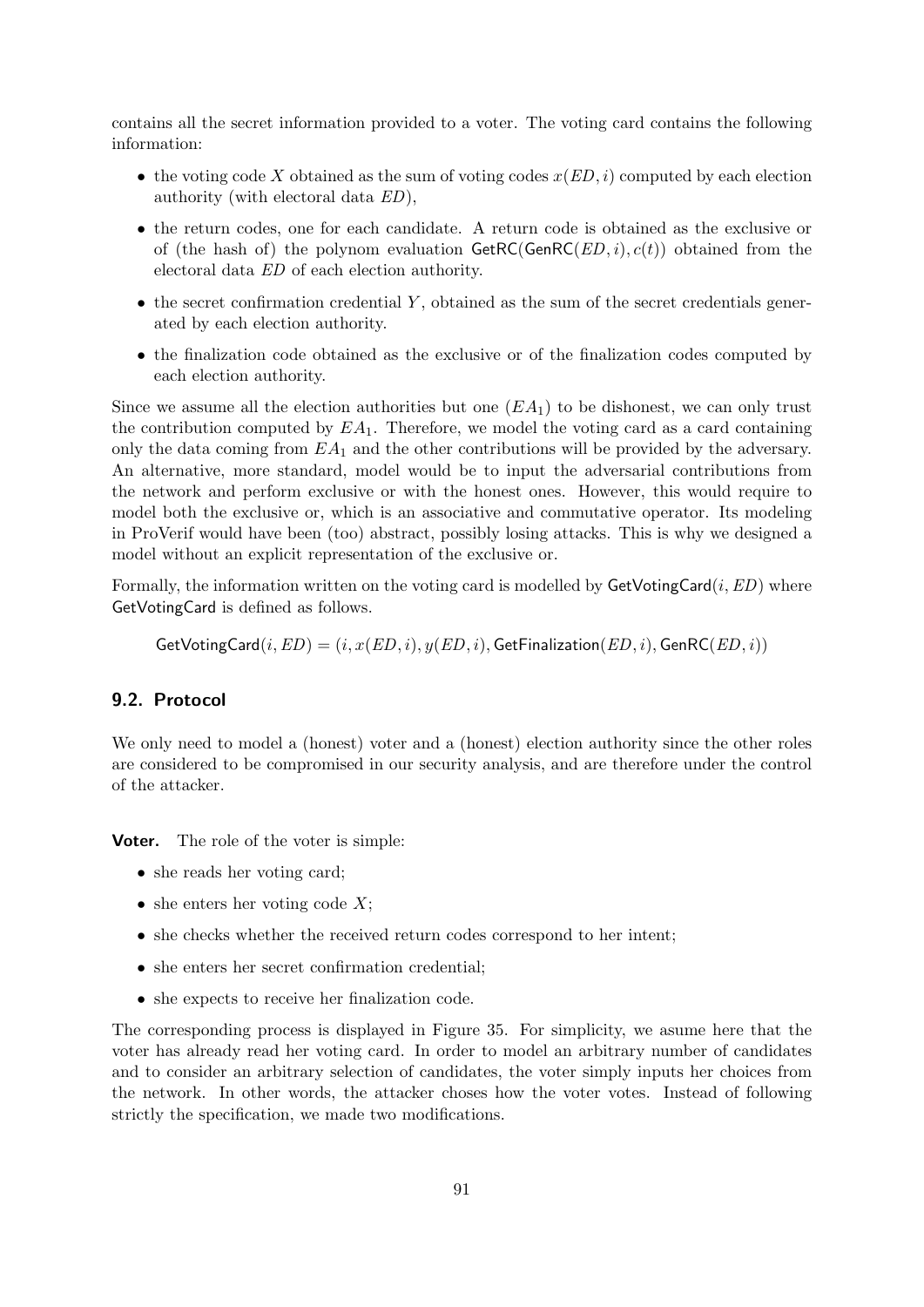```
let \text{Voter}(i, x_1, y_1, F_1, \text{RCseed}_1) =!(
   in(pc, t_u); let s_u = c(t_u) in
   Intended(i, s_u);
   out(pc, i);out(pc, x_1); out(pc, s_u);
   \mathsf{in}(pc, = \mathsf{GetRC}(\mathsf{RCseed}_1, s_u));Checked(i, s_u);out(pc, y_1); in(pc, = F_1);
   VoterHappy(i, s_u)).
```
<span id="page-91-0"></span>Figure 35: The Voter Process.

First recall that in our model, the voting card contains the contribution of the honest election authority instead of the full code. Since the voting device is under the control of the attacker, it is sufficient to provide the contribution of the honest election authority and then the attacker may recover the whole code by himself.

Second, to limit the dependency in the parameters, we consider a voter that outputs her (encrypted) voting selection one by one (instead of a single ballot containing  $k$  ciphers). Similarly, she checks the return codes one by one and outputs her secret confirmation credential as soon as one is correct. We therefore over-approximate the voter's behavior, making sure that we do capture all honest ones. This over-approximation will be partially tightened when writing the security properties, as we shall see in the next section.

Election authority. The election authority is in charge of generating the election data as explained in the description of the voting card (Section [9.1\)](#page-89-0). During the voting phase, he proceeds as follows.

- When a voter submits an encrypted ballot, he checks that the ballot proof is valid. If this is the case and if the voter did not vote already, he generates the oblivious transfer response.
- When a voter submits a confirmation code, the election authority checks that the corresponding proof is valid. If this is the case and if the voter did not confirm already, he sends the finalization code.

To make sure that a voter does not vote twice, the election authority stores the ballots (and the corresponding voter) in a database B. Similarly, proofs of confirmation are stored in a database C. They are modeled as tables in ProVerif.

As for the voter and to limit the dependency in the parameters, we consider an election authority that will answer to the encrypted selection one by one (instead of a single ballot containing  $k$  ciphers). The ciphers are stored in a database  $Bc$ . We therefore over-approximate the election authority's behavior, making sure that we do capture all honest ones. Again, this over-approximation will be partially tightened when writing the security properties Finally, the authority signs his two answers. Since each answer is now plit into (arbitrary) many components, we over-approximate this last step by letting the adversary have access to a signature oracle.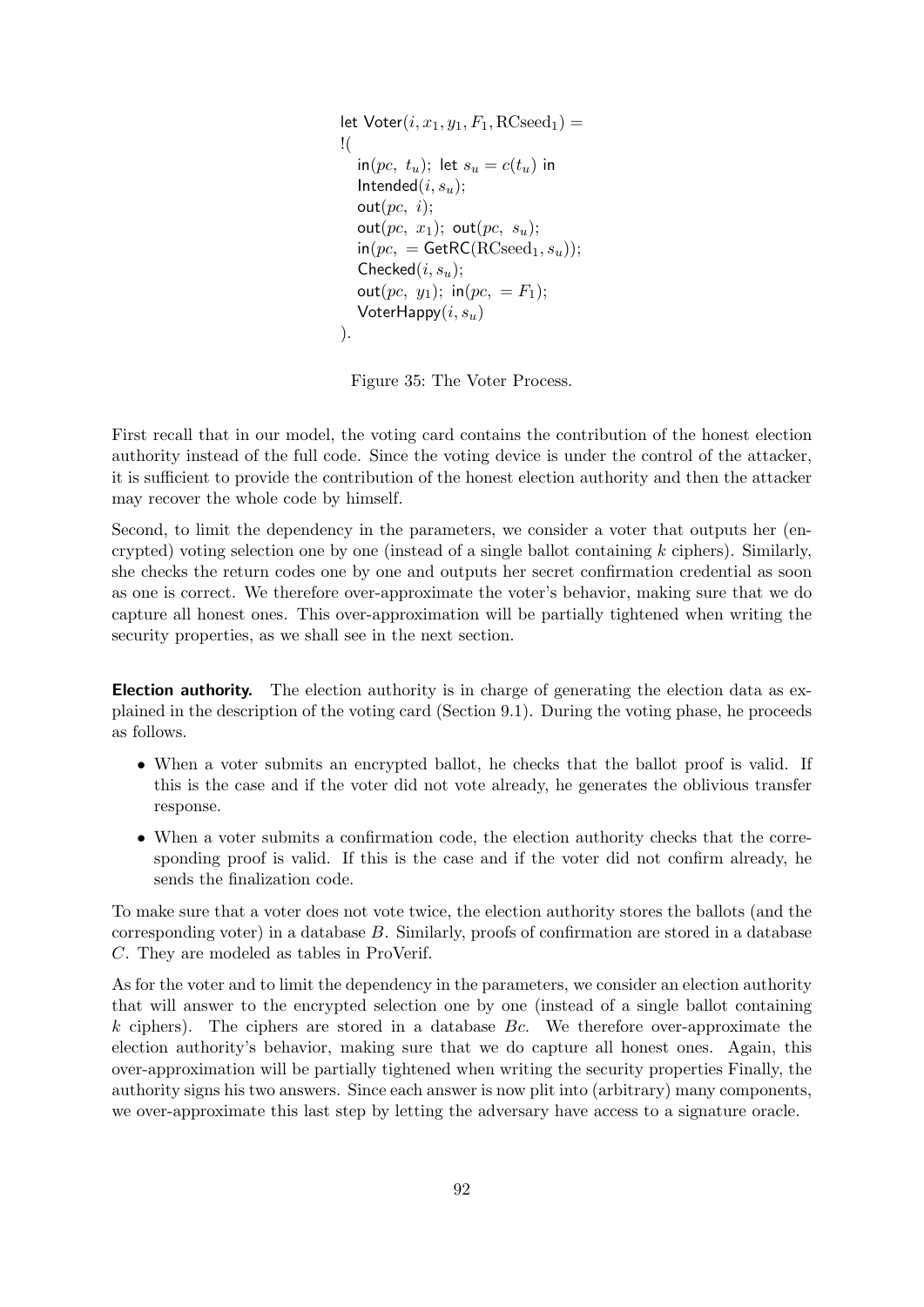```
let Election\_Authority(U, ED) =! (* Protocol 6.5 – Vote Casting *)
   in(pc, (i, (\hat{X}, pi)));\mathsf{in}(pc, \ \hat{X}_{all});let \hat{X}_v = \mathsf{Prod}(\mathsf{pkey}(x(ED, i)), \hat{X}_{all}) in
   if \hat{X}=\hat{X}_v\wedge \mathsf{CheckBallotProof}(pi,\hat{X})=\mathsf{ok} then
   new st;
   get B(=i, alpha') in 0 else
   insert B(i, (\hat{X}, pi);
   Recorded(i, (\hat{X}, pi), st);
   !(
      in(pc, a_u);RecordedCipher(i, a_u);insert Bc(i, a_n);
      out(pc, (i, GenResponse(i, a_u, pk, ED)));
      !(in(pc, beta); out(pc, GenSignature(key_EA, (U, i, beta))))
   )
)|
\frac{1}{2} (* Protocol 6.6 – Vote Confirmation *)
   \mathsf{in}(pc,~(i,(\hat{Y},pi')));\mathsf{in}(pc, \ \hat{Y}_{all});let \hat{Y}_v = \mathsf{Prod}(\mathsf{pkey}(\mathsf{Sum}(y(ED, i), \mathsf{eval}(A(ED, i), c0))), \hat{Y}_{all}) in
   if \hat{Y} = \hat{Y}_v \wedge \mathsf{CheckConfirmationProof}(p i', \hat{Y}) = \mathsf{ok} then
   get B(= i, alpha) in
   get C(=i, gamma') in 0 else
   insert C(i,(\hat{Y},pi'));Confirmed(i);
   out(pc, (i, \text{GetFinalization}(i, ED)));
   !(\text{in}(pc, delta); \text{out}(pc, GenSignature(key\_EA, (U, i, delta)))).
```
<span id="page-92-0"></span>

The corresponding process is displayed in Figure [36](#page-92-0) (omitting the setup phase). The key  $key\_EA$ is the private key signature key of this authority.

In the first step, the voter must prove that he knows  $x$ , the private key associated to the public key  $\hat{x}$ . This public key is made of the aggregation (the sum) of the public share computed by each election authority. This is modeled here as follows:

- the election authority inputs the contributions coming from all the other authorities  $\hat{x}_{all}$ ;
- he computes the public key  $\hat{x} = \text{Prod}(x(ED, i), \hat{x}_{all})$ , by multiplying with his own contribution.

Similarly for  $\hat{y}$ , the election authority inputs from the network the contributions from the other authorities.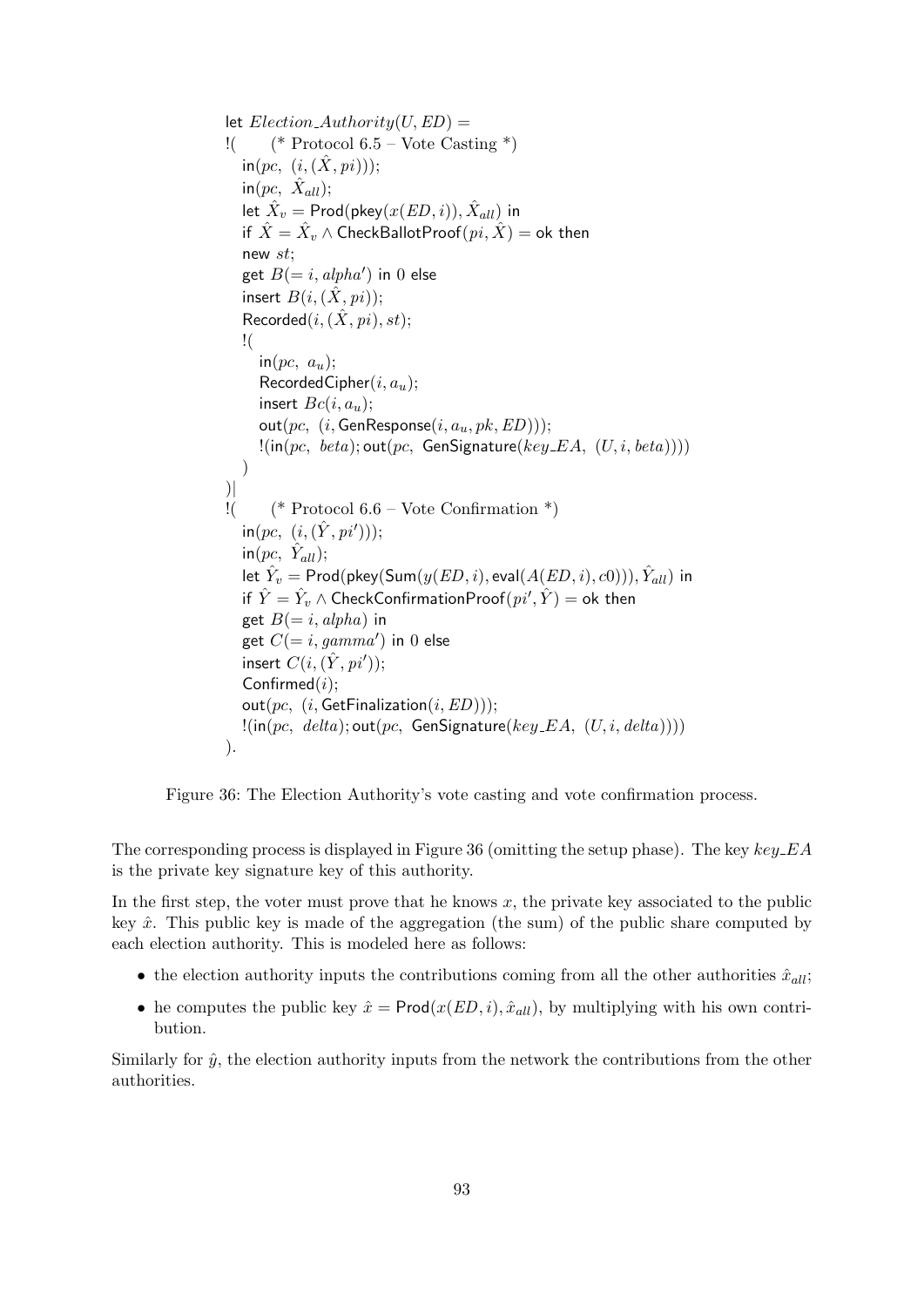#### <span id="page-93-0"></span>9.3. Verifiability properties

Intuitively, we prove the following verifiability properties. For our analysis, it is important to notice that some properties are from the point of view a voter and therefore must hold for any honest voter while other properties must hold for any voter, honest or not. We categorize accordingly the properties with the keywords honest and all.

Individual verifiability At the end of the voting process, the voter is guaranteed that his vote has been cast and recorded as intended. (honest)

Universal verifiability We show the following sub-properties:

- Eligibility (legitimate voters and ballot verifiability) Only correct votes cast by eligible voters have been tallied. (all)
- Confirmed as intended: Every confirmed ballot corresponds to the voter's intent. (honest)
- Uniqueness: Eligible voters have voted at most once. *(all)*

Events in ProVerif We express these properties in ProVerif by adding several events in the description of the processes, that correspond to different steps of the protocol.

- Intended( $id, s$ ): voter  $id$  starts the voting process, intending to vote for some candidate s.
- Checked(id, s): voter id has checked that the return code corresponds to her intended candidate s.
- VoterHappy( $id, s$ ): voter id has completed her voting process and believes she has voted for her intended candidate s.
- Recorded(id, b, u): the honest election authority has received a (whole) ballot b from voter id at some time u.
- RecordedCipher(id, a): the honest election authority has received a (valid) cipher a from voter id.
- Confirmed $(id)$ : the honest election authority has a received (valid) confirmation proof from voter id. This means that the ciphers  $a_i$  recorded in the name of id are now ready to be tallied.

#### 9.3.1. Verifiability for all voters

We express *Eligibility* as follows in terms of two sub-properties, namely *legitimate voters* and ballot verifiability.

$$
Recorded(i, b, u) \rightsquigarrow (i = id) \vee (i = \text{dishonest}(i'))
$$
\n(Legitimate voters)

If a ballot is recorded in the name of some voter i, then either  $i = id$  where id is the identity of our (unique) honest voter, or  $i$  is a (legitimate) dishonest voter: only identities of the form dishonest( $i'$ ) (or id itself) are provided with voting material.

We further show that whenever an election authority confirms the ballot of a (possibly dishonest)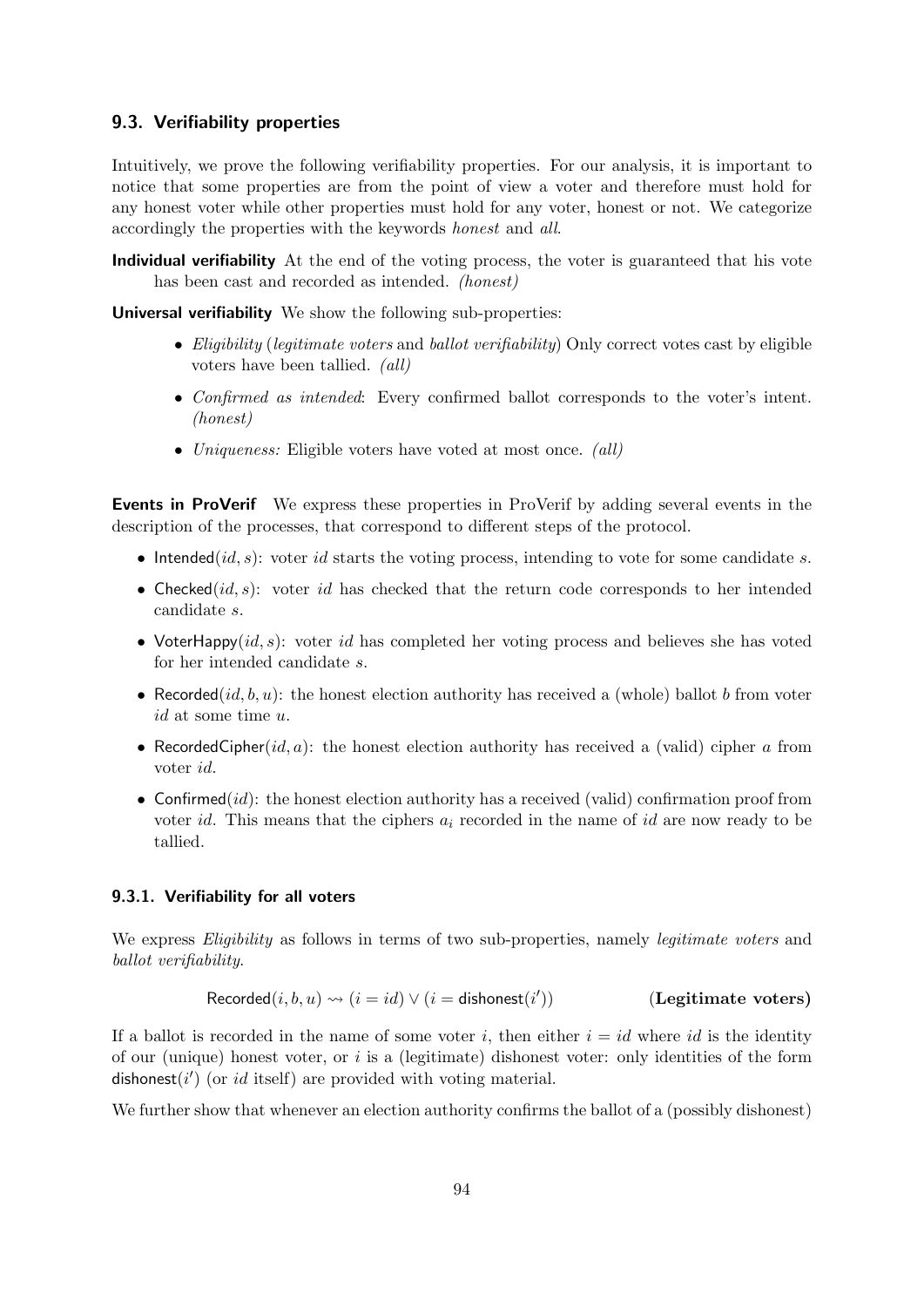voter *id* then he has registered at least  $k$  ciphers for *id*, corresponding to  $k$  valid distinct selections, where  $k$  is the number of selections allowed for voter  $id$ .

$$
\begin{array}{ccc}\text{Confirmed}(id)\leadsto\text{Recorded}(id,\texttt{enc}(pk,G(s_1),r_1))\land\cdots\land\text{Recorded}(id,\texttt{enc}(pk,G(s_k),r_k))\\&\land&\bigwedge\limits_{1\leq i\neq j\leq k}s_i\quad(\textbf{Ballot verifiability})\end{array}
$$

The fact that a voter cannot register strictly more than  $k$  ciphers is discharged to the audit process (and the checks done by election authorities): a ballot should contain exactly  $k$  ciphers, where  $k$  is the number of selections allowed for voter  $id$ .

We express *Uniqueness* as follows.

$$
Recorded(id, b, u) \land Recorded(id, b', u')) \rightsquigarrow b = b' \land u = u'
$$
 (Uniqueness)

No voter can register two distinct ballots. Thus, a fortiori, no voter can have two ballots confirmed and ready to be tallied.

#### 9.3.2. Verifiability for honest voters

We express *individual verifiability* as follows.

$$
\mathsf{VoterHappy}(id, s) \rightsquigarrow \mathsf{RecordedCipher}(id, \mathsf{enc}(pk, G(s), r)) \land \mathsf{Confirmed}(id)
$$
\n
$$
(\mathbf{Individual}\ verifiability)
$$

As soon as a voter *id* successfully completes her voting process, thinking she has voted for s, then there is indeed a recorded ballot a registered on her name, where a encrypts  $G(s)$ , that is, the encoding of her intended choice. Moreover, a confirmation  $\text{Confirmed}(id)$  has been received so the ballot  $\alpha$  is ready to be tallied. Note that we prove this property on confirmed, ready to be tallied, ballots. The fact that confirmed ballots are correctly tallied is discharged to the cryptographic analysis.

Ideally, we would like to express Confirmed as recorded as follows.

$$
\phi_{TAR} = \text{Confirmed}(id) \land \text{Recorded}(id, a) \rightsquigarrow \text{Intended}(id, s) \land a = \text{enc}(pk, G(s), r)
$$
\n
$$
\text{(Confirmed as intended)}
$$

For any confirmed ballot, registered in the name of *id*, then *id* indeed intended to vote for the content of the ballot. This guarantees that even if the voter did not reach the very final step (with the finalization code), her vote cannot be manipulated. Note that again, we prove this property on confirmed, ready to be tallied, ballots. The fact that confirmed ballots are correctly tallied is discharged to the cryptographic analysis.

However, due to the over-approximation made in the ProVerif model, we can no longer prove  $\phi_{TAR}$ . One reason lies in the fact that the election authority may in our ProVerif model record more than k ciphers and thus potentially record a malicious one. So we aim at proving  $\phi_{TAR}$ only when the election authority records at most  $k$  distinct ciphers. A registrar misbehaves as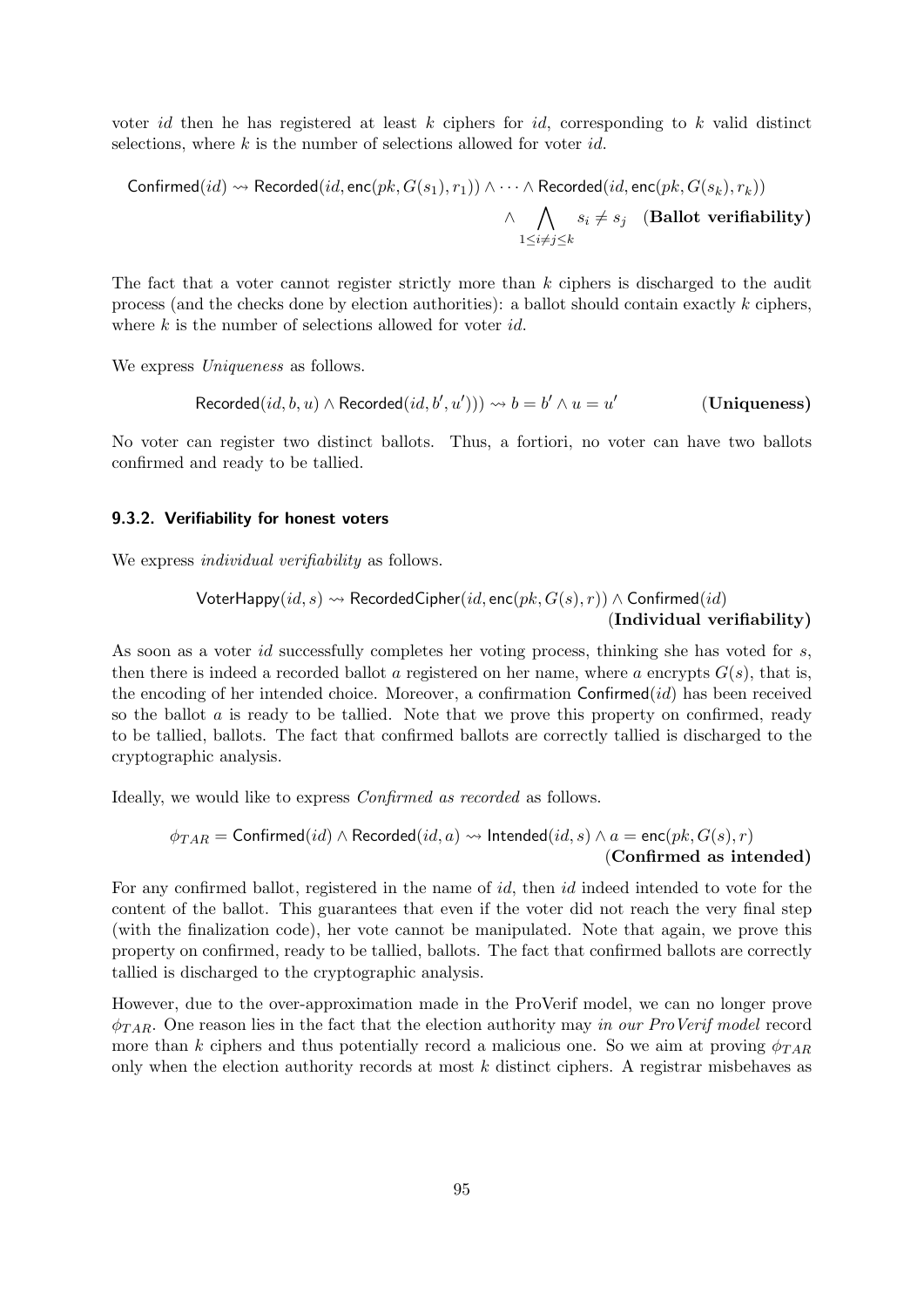let ValidationProcess $() =$ if  $\mathsf{Checked}(id, s_1) \wedge \ldots \wedge \mathsf{Checked}(id, s_k)$  $\wedge$  s<sub>2</sub>  $\neq$  s<sub>1</sub>  $\wedge s_3 \neq s_1 \wedge s_3 \neq s_2$ · · ·  $∧ s_k \neq s_1 ∧ \ldots ∧ s_k \neq s_{k-1}$  then  $out(pc, CautiousVoter(id)).$ 

<span id="page-95-0"></span>

soon as he records  $k + 1$  ciphers. This is captured by the property  $\phi_{\text{MisReg}}$  defined as follows.

$$
\phi_{\mathsf{MisReg}} = \text{RecordedCipher}(id, a_0) \land \text{RecordedCipher}(id, a_1) \land \dots \land \text{RecordedCipher}(id, a_k)
$$
\n
$$
\land \bigwedge_{0 \leq i \neq j \leq k} a_i \neq a_j
$$

Therefore, instead of  $\phi_{TAR}$ , we consider  $\phi_{TAR}'$  defined as follows.

$$
\phi'_{TAR} = \text{Confirmed}(id) \land \text{Recorded}(id, a) \rightsquigarrow
$$
\n
$$
\text{Intended}(id, s) \land a = \text{enc}(pk, G(s), r) \lor \phi_{\text{MisReg}} \quad \text{(Confirmed as intended')}
$$

Intuitively,  $\phi'_{TAR}$  guarantees that either  $\phi_{TAR}$  (Confirmed as intended is satisfied) or the (honest) election authority misbehaved. The later case cannot occur for all real executions (since the election authority is honest), hence  $\phi_{TAR}$ .

This transformation is still not sufficient since, symmetrically, due to the over-approximation made in the ProVerif model, the honest voter may send her confirmation code before she has checked all her return codes. So instead of the property  $\phi'_{TAR}$ , we first show two other properties. First, if a (honest) election authority has confirmed a ballot from a voter id then this voter must have checked some of her corresponding return code.

$$
Confirmed(id) \rightsquigarrow \text{Checked}(id, s') \qquad \qquad \text{(Confirmed implies Check)}
$$

A real honest voter will not stop the checking procedure: if a voter starts checking a return code, she will check exactly that her k distinct return codes correspond to her vote intent before sending her confirmation code.

We write a small process, displayed in Figure [37,](#page-95-0) that tests whether k distinct Checked $(id, s')$ events have occurred. If yes, it activates the event  $\textsf{CautiousVoter}(id)$ .

Therefore, instead of  $\phi_{TAR}$  or  $\phi'_{TAR}$ , it is sufficient to prove the following  $\phi''_{TAR}$  property.

$$
\phi''_{TAR} = \text{CautiousVoter}(id) \land \text{Recorded}(id, a) \leadsto
$$
  
Intended(*id*, *s*)  $\land$  *a* = enc(*pk*, *G*(*s*), *r*)  $\lor$   $\phi_{\text{MisReg}}$  (**Confirmed as intended**")

As explained in Section [9.1,](#page-89-0) we model the finalization code by a fresh secret value. This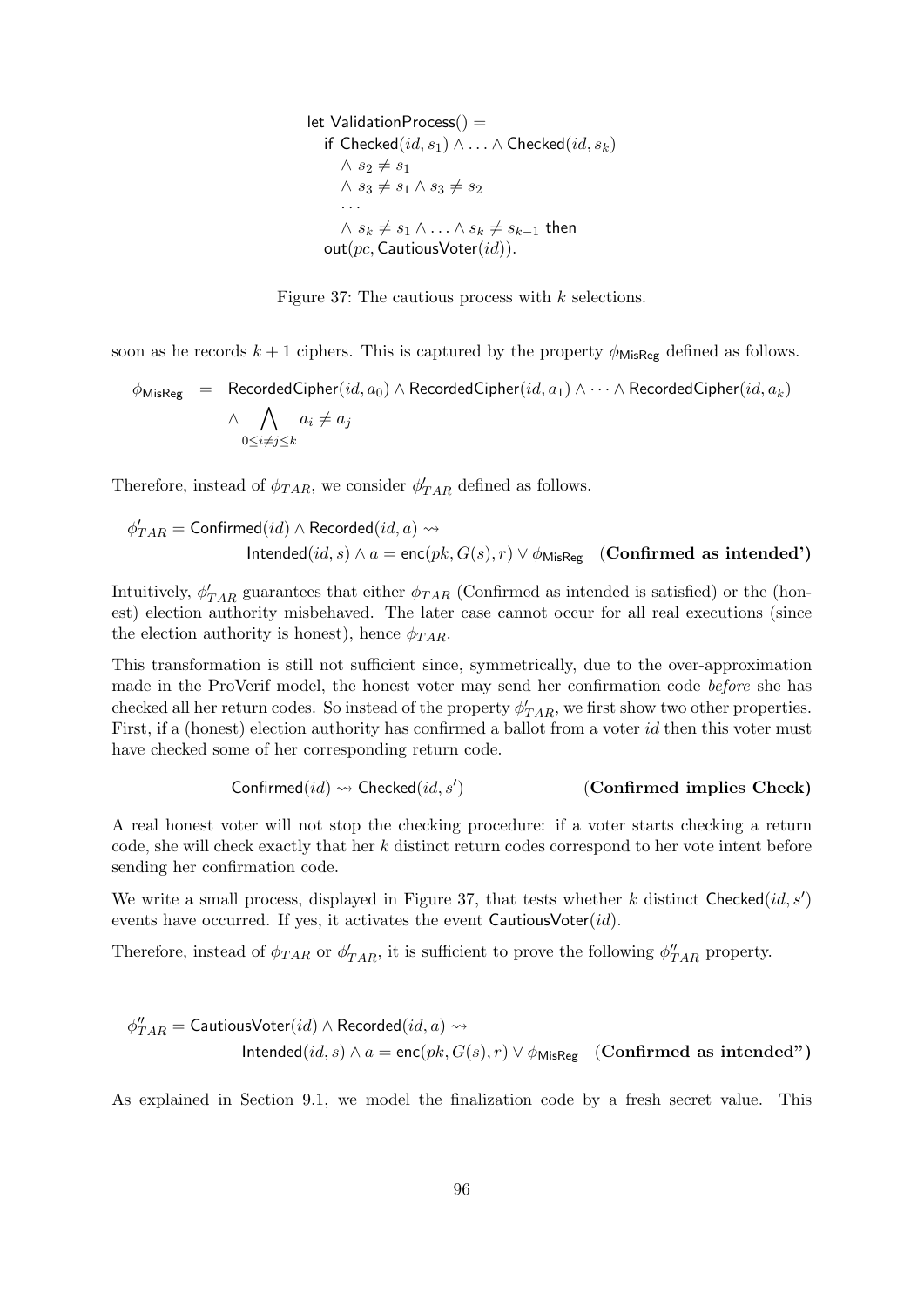abstraction is correct only if the attacker cannot reconstruct the finalization code by himself, that is, if he cannot obtain all the (hash) of the  $n$  points of the polynomial associated to a an honest voter  $i$  for a given (honest) authority  $ED$ . We ask ProVerif to prove that the only points obtained by the attacker are the points corresponding to the k selections of the voter. Provided that  $n > k$ , this justifies our abstraction. This property is formalized as follows.

 $\mathsf{attacker}(h(\mathsf{eval}(A', \mathsf{Pos}(ED, id, s)))) \rightsquigarrow$ 

RecordedCipher(id, enc(pk,  $G(s), r$ )) (Valid AbstractFC)

where  $ED$  is an honest election authority and **attacker** $(m)$  is a special predicate in ProVerif that states that the attacker may learn m.

#### 9.4. Analysis with ProVerif

Threat model and assumptions. We consider one honest voter and one honest election authority while all the rest is corrupted. In other words, we consider:

- A dishonest bulletin board. Note however that we assume that the election authorities as well as the talliers see the same bulletin board. In particular, we assume the honest election authority can guarantee that the tallied bulletin board is the one he has seen and approved.
- An arbitrary number of dishonest election authorities (and one honest election authority).
- An arbitrary number of dishonest voters.
- All voting devices are dishonest, including the voting device of the honest voter.
- The private key of the election key is compromised (that is, given to the adversary). Note however that we assume that the result of the election provably corresponds the confirmed ballots.
- We assume an abstract and honest tally process. More precisely, we assume that the result of the election corresponds to the set of ballots that have been confirmed (by the honest election authority). This is actually guaranteed by a mixnet and zero-knowledge proofs that go beyond the scope of the ProVerif tool. Indeed, we cannot model the fact that an arbitrary long list of encryptions corresponds to the re-randomization of another list of encryptions.

Results Our model makes use of states, like the ballot box stored by the election authority, to make sure that a voter does not vote twice. States in ProVerif are difficult to handle due to the internal over-approximation of the tool, yielding in general to false attack, hence the absence of proof. Therefore, we used GSVerif [\[8\]](#page-113-6), a recently developed front-end for ProVerif, that soundly transforms a ProVerif file with states, into another ProVerif file that will suffer less from this over-approximation. We simply need to indicate the data that are used as states (here the ballot box) as [value]. We then run the resulting file with a new branch of ProVerif<sup>[13](#page-96-0)</sup> that better handles the treatment of disjunctive queries.

<span id="page-96-0"></span> $\frac{13}{13}$ <https://sites.google.com/site/globalstatesverif/>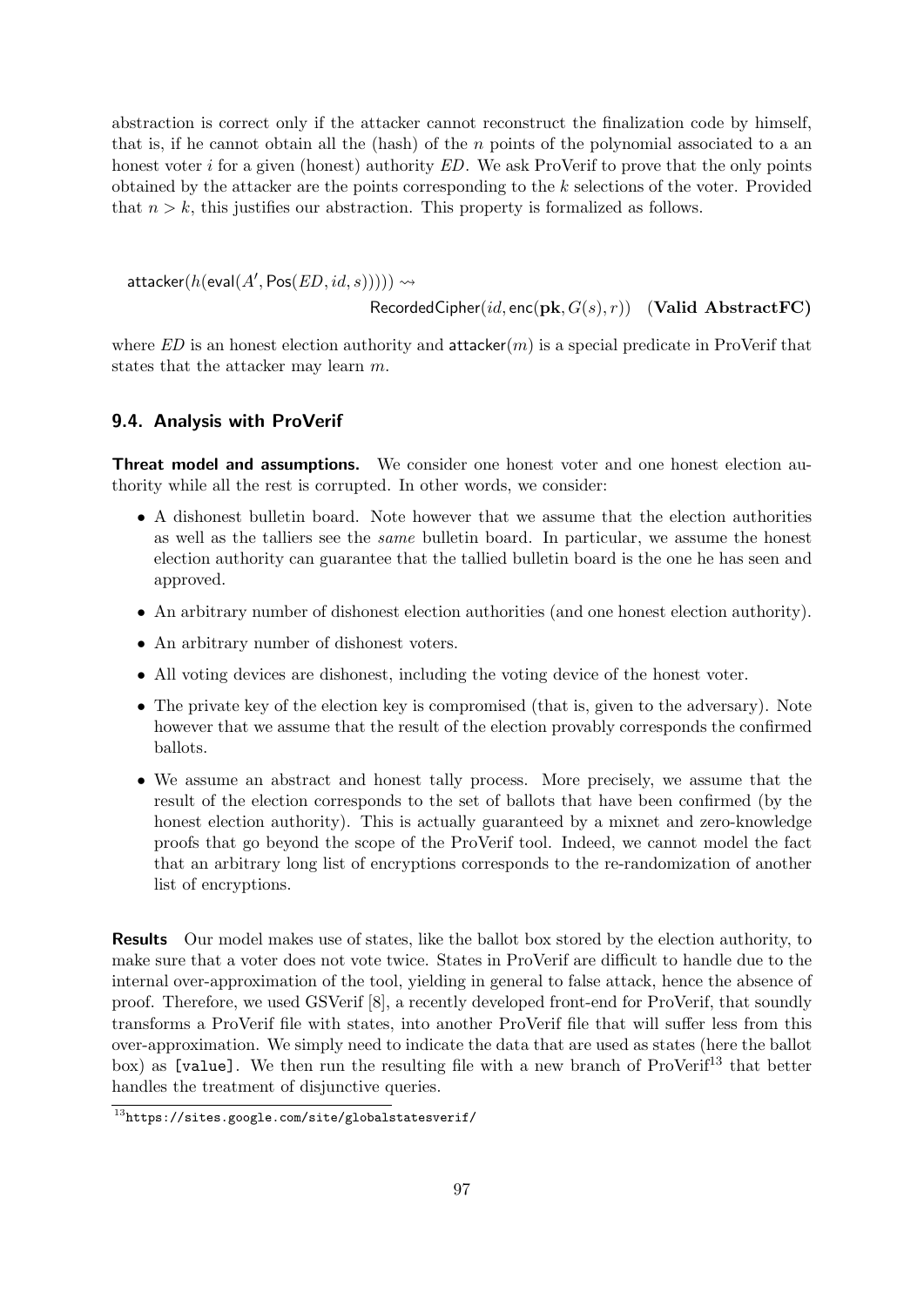We consider several values for the (only) parameter  $k$  representing the number of selections. We stoped the analysis after 60h, using a dual Intel(R) Xeon(R) CPU E5-2687W v3  $@$  3.10GHz with 378GB of memory. Note however that ProVerif is single threaded. The resulting analysis is displayed below.

| Property                                             | $k = 1$ to $4 \mid k = 5 \mid k = 6 \mid k = 7$ |             |               |                                                                                                | $k=8$ |
|------------------------------------------------------|-------------------------------------------------|-------------|---------------|------------------------------------------------------------------------------------------------|-------|
| Confirmed as intended $\vert \checkmark$ 1s          |                                                 | $\sqrt{2s}$ | $\sqrt{49}$ s | $\sqrt{25m09}$ $\sqrt{08h50}$                                                                  |       |
| Individual verifiability $\vert \checkmark \vert$ is | - For any value of $k > 0$                      |             |               |                                                                                                |       |
| Eligibility                                          | $\checkmark$ 1s – For any value of $k > 0$      |             |               |                                                                                                |       |
| Ballot verifiability                                 | $\sqrt{1}\text{s}$                              |             |               | $\vert \checkmark$ 13s $\vert \checkmark$ 4m02 $\vert \checkmark$ 01h30 $\vert \checkmark$ -h- |       |

All the model files are in the Specs Divided forder, one per property. The properties Confirmed as intended and Individual verifiability state properties from the point of view of an honest voter and the corresponding files are generated from CHVote Honest Voters.pv. They include the Valid AbstractFC property. The other three properties (Eligibility, Unicity, Valid votes) should hold for any voter. The three corresponding files are generated from CHVote\_All\_Voters.pv.

**Sanity checks** To test our symbolic model, we have performed two kinds of test.

- 1. Executability: we have checked that a normal execution of the voting process can occur, as expected. This is of course a very minimal test but it typically catches typos and mismatch in the order of the arguments in messages.
- 2. Attacks for weaker models: we have checked that the protocol becomes insecure if we weaken it. We have considered several weakening:
	- We let the adversary rebuild a polynomial with  $k-1$  points instead of k points (since the polynomial is of degree  $k - 1$ ). Attacks are found, as expected.
	- We consider honest voters that check  $k-1$  return codes instead of k. Attacks are found, as expected.
	- We consider an (honest) election authority that accepts  $k + 1$  ciphers, instead of k. Again, attacks are found, as expected.

The files corresponding to these experiments can be found in the folder SanityChecks.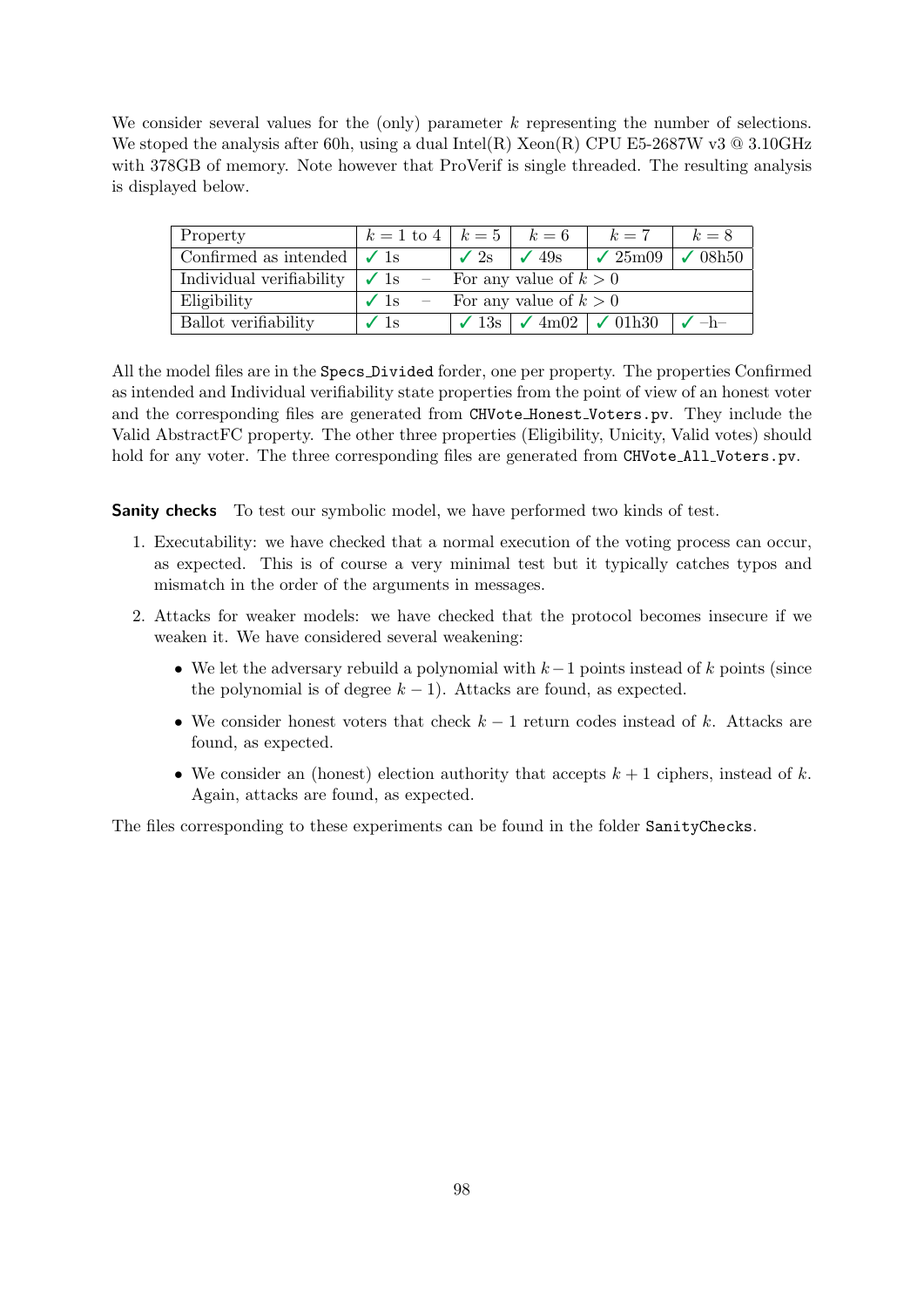## Part III. Recommendations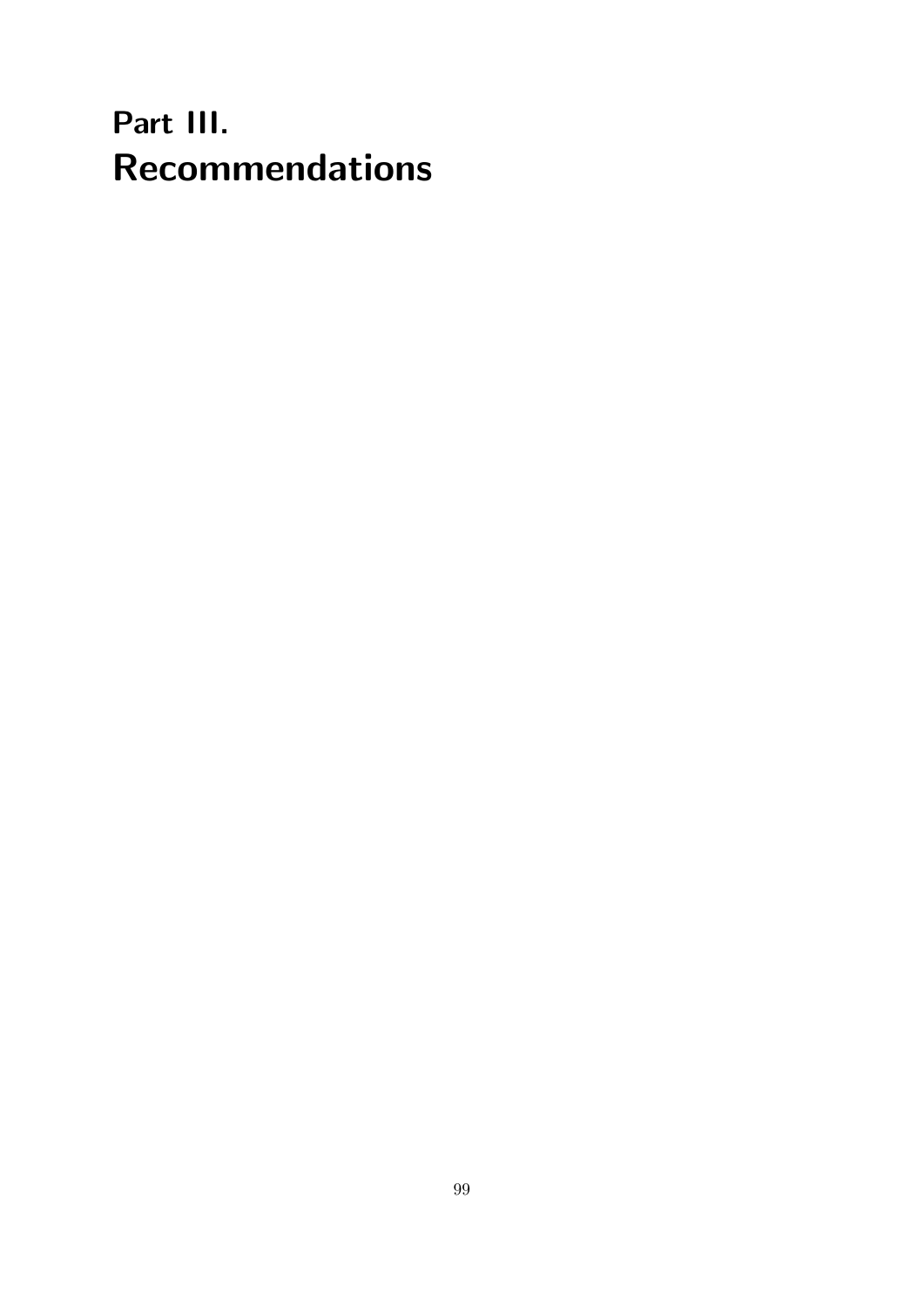## <span id="page-99-0"></span>10. Recommendations

These recommendations apply to CH-Vote 1.3 as described in the document dated 31 October 2017. They are listed in decreasing order of severity. Of course, this perception is subjective and depends on the context of the election.

#### 10.1. PoK on public key shares

Severity: high Difficulty: low (using Pedersen DKG)

The algorithm GenKeyPair generates a key share for a threshold ElGamal scheme. Public key shares are published on a bulletin board. This method of generating keys may be vulnerable to the following attack: a dishonest authority with index  $I \leq s$  waits for all other authorities to publisk their shares, picks a pair  $(sk_I, pk_I)$  and publishes  $pk' = pk_I / \sum_{i \neq I} pk_i$ . The result is that the combined public key is  $pk = pk_I$ . Although this attack means the election will not tally correctly, and thus will always be detectable, it does allow the dishonest authority to decrypt and learn everyone's votes using  $sk_I$ . This is clearly not desirable.

The established approach to threshold key generation is called Pedersen's Distributed Key Generation (Pedersen DKG) [\[14\]](#page-113-7). In essence, each authority publishes a Schnorr proof of knowledge of the secret key matching their public key. This can be combined with a Schnorr signature on another signature keypair, but note that a signature on its own is not enough: a dishonest authority could strip the signatures from everyone else's public key and still perform the above attack, then sign  $pk'$  with their own signature keypair. A proof of knowledge of the secret key is required to avoid this attack.

Gennaro et al. [\[11\]](#page-113-8) point out that even Pedersen DKG leaves a dishonest authority who goes last with the option of biasing the public key. Suppose this authority wants to have a public key where the last two bytes of the public key are all zeros, something that would occur with a probability  $2^{-16}$  in an honestly generated key. The authority repeatedly generates key pairs until they find one that matches the desired pattern; in our example they would expect to have to generate 2<sup>16</sup> key pairs before finding a suitable one, which they publish as their own key. The mitigation suggested in the paper [\[11\]](#page-113-8) is to move to a multi-party key generation protocol.

We recommend that CH-Vote implements at least PoKs on the public key shares in GenKeyPair and, for the same reasons, on the voter key shares in GenSecretVoterData and GenPublicVoterData. This is technically easy to implement and since the extra cost falls solely on the authorities during the protocol set-up, it does not impede the voters. The cost of a few extra exponentiations should be manageable.

With PoKs implemented, our security proofs do not require a change to a multiparty protocol for key generation.

Threat. A dishonest authority may compute her share of the public key such that she can decrypt all the votes. Note that in this case the official tally would fail so the attack would be detected (but too late).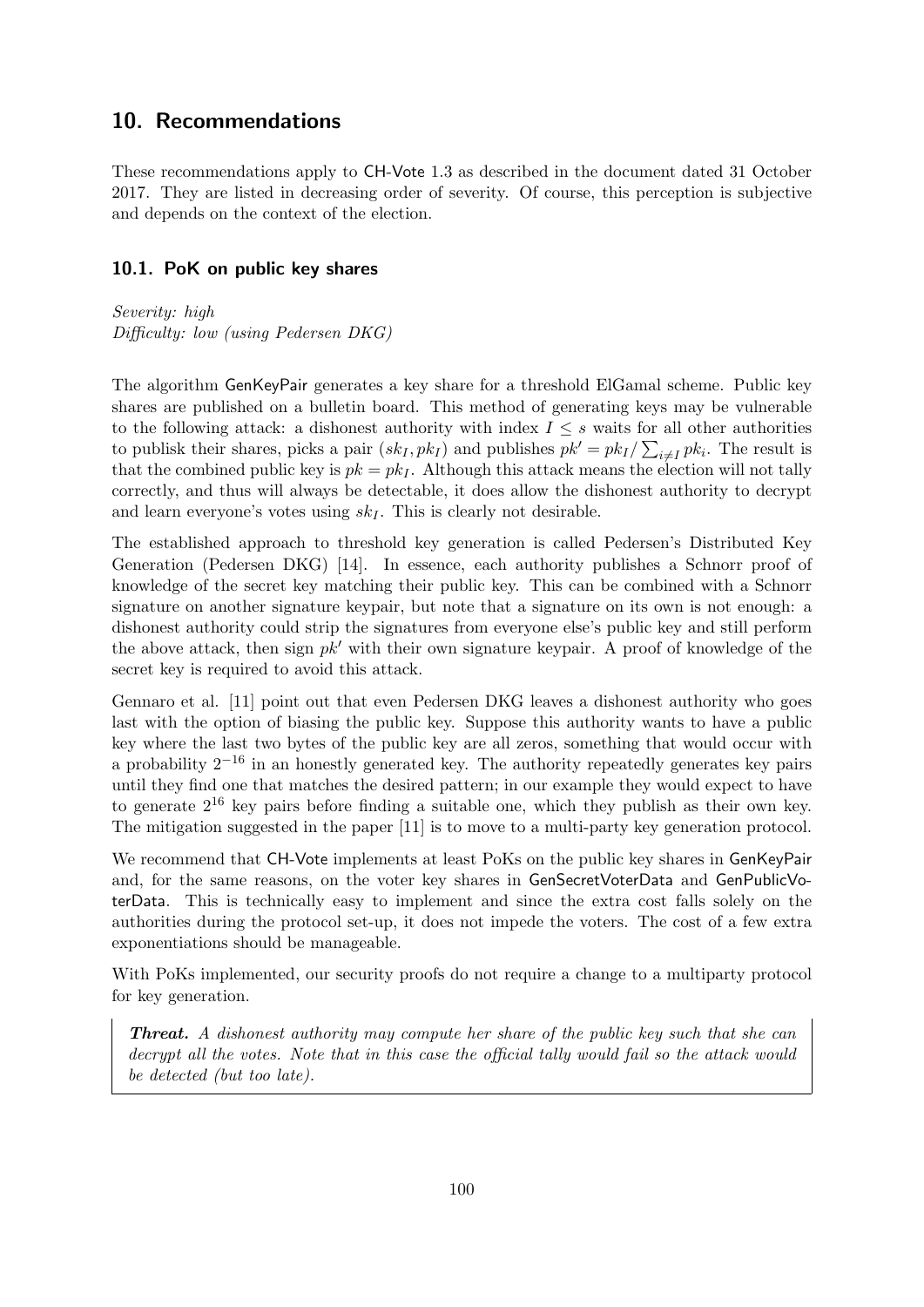#### 10.2. PoK on shares of  $\overline{D}$

Severity: high Difficulty: low (using Pedersen DKG)

This is the same principle as for the last recommendation but concerns the shares  $\hat{d} = (\hat{x}, \hat{y})$  for the voter keys.

Suppose that authority s is dishonest. They wait for the previous s–1 shares  $\hat{x}_j$  to appear on the bulletin board, then for a particular voter *i* they pick  $x_s$  randomly and set  $\hat{x}_s = \hat{g}^{x_s} / \prod_{j < s} \hat{x}_j$ .<br>Because  $\hat{x} = \overline{\hat{x}}$  as  $\hat{x}_s = \hat{x}_s$  authority a known the discrete log of  $\hat{x}_s$ . Because  $\hat{x} = \prod_{j=1}^s \hat{x}_j = \hat{x}_s$ , authority s knows the discrete log of  $\hat{x}$ .

Similarly, authority s may wait for the previous  $s - 1$  shares  $\hat{y}_i$  to appear on the bulletin board, then for a particular voter *i* they pick  $y_s$  randomly and set  $\hat{y}_s = \hat{g}^{x_s} / \prod_{j < s} \hat{y}_j$ . Because  $\widehat{y} = \prod_{j=1}^{s} \widehat{y}_j = \widehat{y}_s$ , authority s knows the discrete log of  $\widehat{y}$ .

This breaks eligibility and individual verifiability of the protocol. The attacks (explained below) can be avoided by having each authority provide a Schnorr proof of knowledge of the discrete logarithm of each of their shares along with the share itself. This causes some overhead ( $s \cdot N_E$ ) extra proofs, if the proofs for  $\hat{x}$  and  $\hat{y}$  are combined) but the cost falls on the authorities, not the voters, and these shares and proofs can be precomputed before the election.

We list corresponding threats in decreasing order of severity.

Threat 1. A dishonest authority may vote on behalf of an honest voter. Indeed, as explained above, they may select their share such that they know the discrete log of  $\hat{x}$  and  $\hat{y}$ . Therefore they can submit a ballot and confirm it. It the dishonest authority selects voters that usually do not vote, this attack is hard to detect.

Note that the bulletin board may detect this attack if it checks consistency of the  $\hat{x}_i$  posted on the bulletin board and the  $x_j$  received privately (for each authority and each voter).

**Threat 2.** A dishonest authority s, colluding with the voting device of an honest voter, may vote on behalf of this voter, without having to cheat on  $\hat{x}_s$ . Therefore this attack would be undetected by the printing authority. For this attack, authority s select a voter i, computes their  $x_s$  and  $\hat{x}_s$  for i as expected but chose  $\hat{y}_s$  that such they know the discrete log of  $\hat{y}$ . Then as soon as voter  $i$  starts to vote, her voting device learns  $x$  and therefore authority s has all the material to cast a vote on behalf of voter i. Of course, i will not receive the return codes as expected and may complain. Therefore this attack could be detected due to the complaint of voters.

**Threat 3.** A dishonest authority s may produce inconsistent  $x_s$  and  $\hat{x}_s$  or simply inconsistent  $y_s$  and  $\hat{y}_s$  for a selected voter i, to prevent i from voting (e.g. because she is likely to vote for a candidate that does not correspond to the authority's goal). This attack could be detected due to the complaint of voters.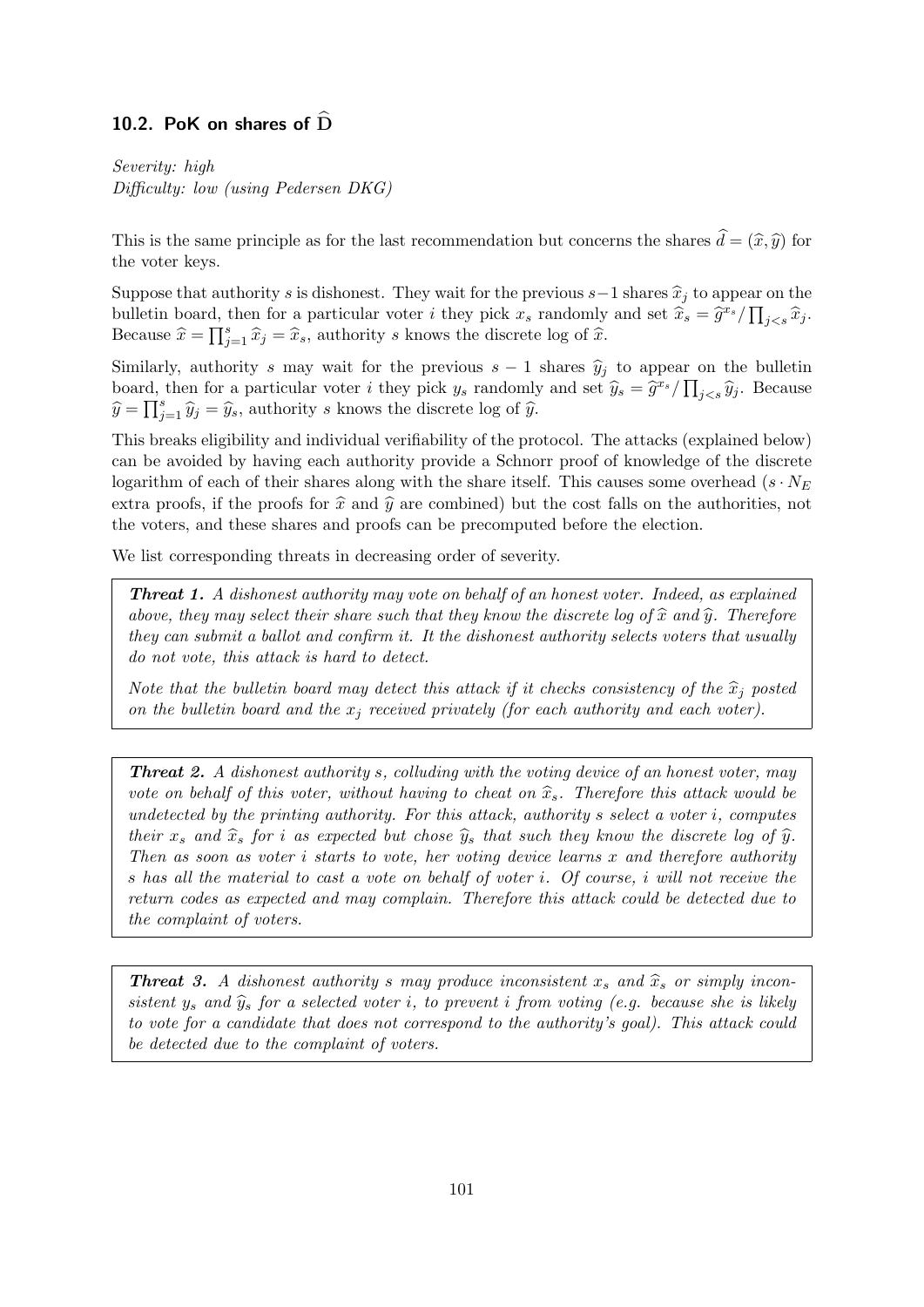#### 10.3. Strengthen the ballot proofs

Severity: high Difficulty: low

The ballot proof, implemented by GenBallotProof and CheckBallotProof, in CH-Vote 1.3 takes the product e of all ciphertexts as input to the ZK-PoK. This is vulnerable to vote malleability attacks.

Imagine a voter wants to cast a component  $\alpha = (\hat{x}, \mathbf{a}, \pi)$  containing ciphertexts

$$
\mathbf{a} = \left(\begin{array}{cc} a_{1,1} & a_{1,2} \\ a_{2,1} & a_{2,2} \end{array}\right)
$$

An attacker intercepts this ballot component and replaces  $a_{1,2}$  with  $a'_{1,2} := a_{1,2} \cdot g^r$  and  $a_{2,2}$  with  $a'_{2,2} := a_{2,2} \cdot g^{-r}$  for a randomly chosen r. The result is that the new  $\mathbf{a}'$  contains ciphertexts for random elements that are, with overwhelming probabilities, not a valid OT query. However, the value  $e = (a_{1,1} \cdot a_{2,1}, a_{1,2} \cdot a_{2,2})$  is identical to  $e' = (a_{1,1} \cdot a_{2,1}, a'_{1,2} \cdot a'_{2,2})$  so the ZK-PoK still verifies. This means that the OT authorities will still respond to this modified ballot, causing the voter to forfeit their vote.

This breaks individual verifiability in the sense that the bulletin board and the authorities accept the modified  $\alpha'$  even though it did not come from the voter.

The solution to this problem is to hash the entire component **a** in place of the sum  $e$  in the ZK-PoK. This is computationally almost for free: it only requires a few more elements to be added to an already existing hash input but does not change the size of the element  $\alpha$ . The result is that  $\alpha$  is now non-malleable and one can conclude that if the PoK (which also functions as a Schnorr signature) verifies then  $\alpha$  must have come from the voter.

**Threat 1.** An attacker may prevent a voter from casting a vote by interfering with the  $\alpha$ component of the ballot in such a way that the authorities respond to the modified ballot. The voter will detect that something has gone wrong, but will be unable to cast a vote.

**Threat 2.** An attack may intercept Alice's ballot, chose two candidates  $c_1$  and  $c_2$  and learn whether Alice did select these two candidates (among the rest of her selection).

#### 10.4. Operational concerns

Severity: medium Difficulty: unknown

The CHVote protocol makes several assumptions on how the system is used in practice. These assumptions should be spelled out clearly to election authorities. In particular, the security of the protocol relies on the following points.

Multiple blank options The analysis assumes the voters check all the return codes they receive. In particular, if they vote blank to a question where they may select up to 4 choices, they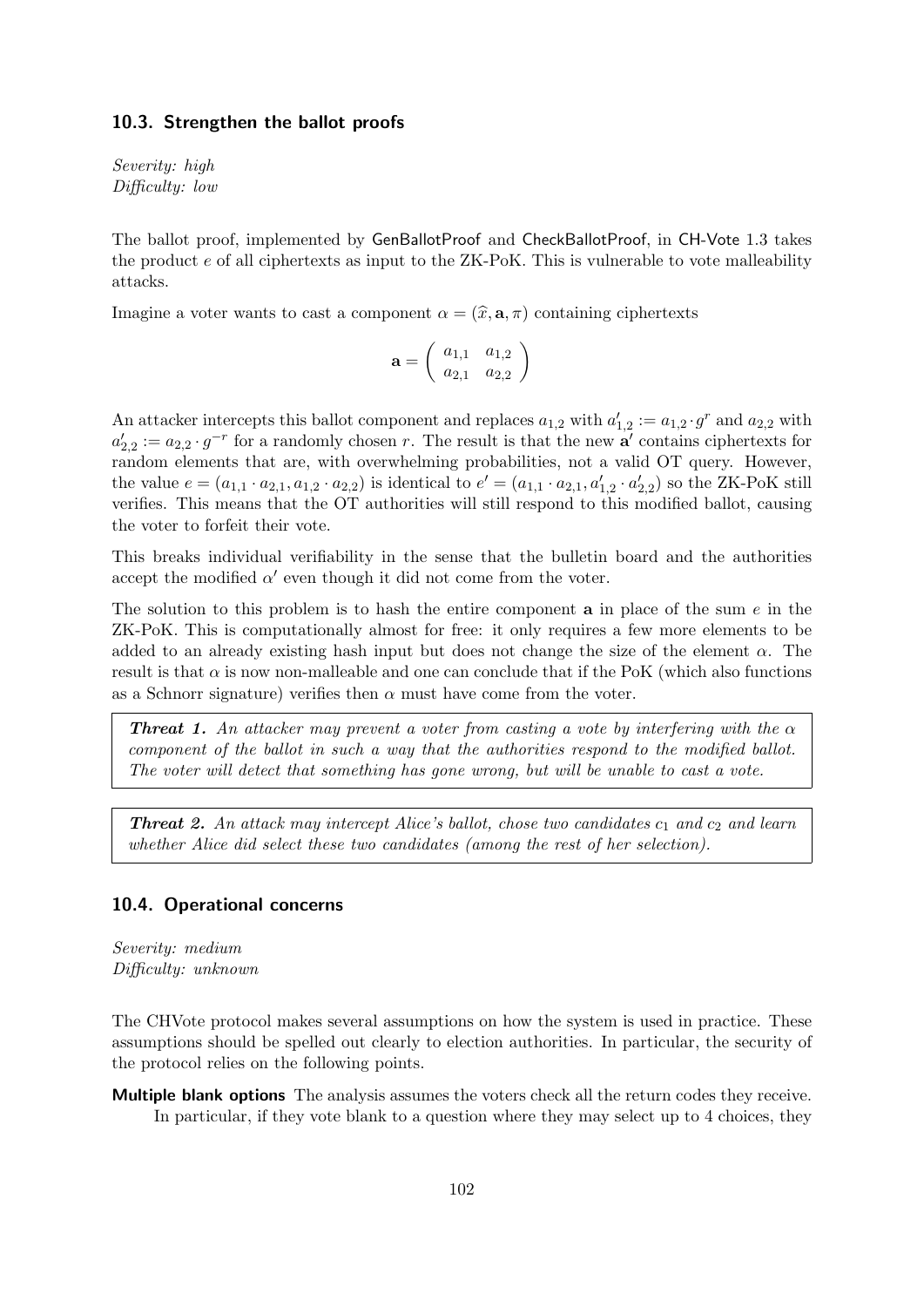must check 4 distinct blank options. The voters should be properly instructed to do so. There are attacks otherwise: a dishonest device may use the remaining "blank" choices for casting other choices.

Number of selections strictly smaller than the number of candidates The document states that the number of selections  $k$  made by voters is strictly smaller than the number of candidates n. This assumption is crucial for the security of the protocol as there is an attack otherwise. Namely, if  $k = n$  then an attacker (in particular a corrupted voting device) may forge the finalization code as soon as he learns the return codes provided to the voters, bypassing the last step of the election authority. In other words, he may prevent the confirmation of the voter to reach the election authority (therefore the vote will not be counted), without the voter noticing (she will receive her finalization code as expected).

Therefore authorities should be clearly told that the system must not be used in a context where  $k = n$ , that is, in a context where a voter is allowed to select all the candidates. In particular, the scenario where  $k = n = 1$  (voters may only approve a given candidate) seems plausible.

Alternatively, the design of the finalization codes could be changed. It could be simply a fresh value, which would also ease the security proofs.

Threat. In case there is a question where the voter can select several candidates, say 4 candidates and the voter choses to vote blank, he actually has to check  $\frac{1}{4}$  distinct blank options. Otherwise, a dishonest voting device may use the remaining "blank" choices to cast vote for other candidates of her choice.

Voters should be properly instructed to check as many blank options than the number of selections for the corresponding question. This may raise usability issues.

## **10.5.** Set  $p' = \hat{q}$ .

Severity: hard to assess Difficulty: moderate

The choice of  $p'$  to be slightly larger than  $\hat{q}$  and of a particular form makes arithmetic modulo  $x'$  clightly more efficient. However, the BeV on the hellet component a certifies linewides of p' slightly more efficient. However, the PoK on the ballot component  $\gamma$  certifies knowledge of a preimage y<sup>\*</sup> such that  $\hat{y} = g^{y^*} \pmod{\hat{p}}$  and in the protocol we have  $y^* = y + y'$  where y is<br>known to the veter whereas  $y'$  should only be obtainable by a veter making a valid OT succes known to the voter, whereas  $y'$  should only be obtainable by a voter making a valid OT query in their ballot component  $\alpha$ .

The proof of ballot verifiability must therefore show that a voter cannot obtain  $y'$  unless they make a correct  $\alpha$  component and the obvious way to do this is to reduce to the well-known discrete logarithm (DLOG) assumption. However, the reduction must also simulate the remaining elements such as the matrix  $\bf{D}$  to the adversary in a way that is indistinguishable from the distribution of these elements in a protocol execution.

Neither y' nore the components of  $\widehat{\mathbf{D}}$  are uniformly random modulo  $\widehat{q}$  so the simulated distri-<br>bution in the reduction is not identical to the real one in the protected. We have every reason bution in the reduction is not identical to the real one in the protocol. We have every reason to believe that the distributions are computationally indistinguishable, using a theorem by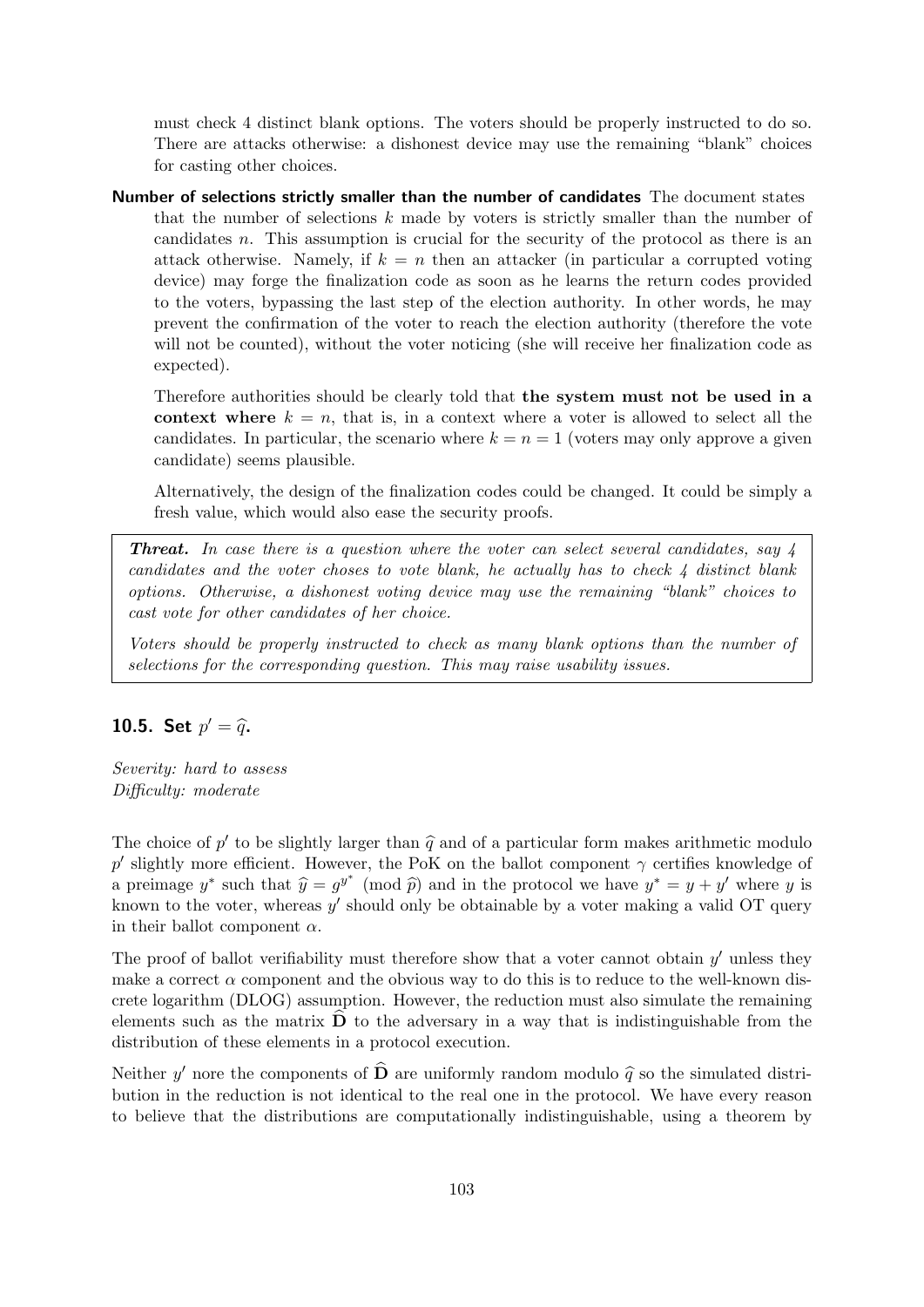Boneh and Venkatesan [\[7\]](#page-113-0) as evidence, but this theorem does not come with a usable "concrete security" bound as it relies on lattice basis reduction.

Setting  $p' = \hat{q}$  eliminates this problem and provides a reduction to a well-known problem  $(DLOC)$  with a getiafactory concrete sequence and without a theoretical "leap of faith" (DLOG), with a satisfactory concrete security bound, and without a theoretical "leap of faith" to argue indistinguishability of distributions.

Although this change is trivial to implement (and even suggested as an option by the CH-Vote authors), it does cause a small performance impact on arithmetic modulo  $p'$ . We would suggest making this change, but this suggestion is from a theoretician's point of view — we have not found any attacks that arise if the modification is not made.

#### 10.6. Clarify the relationship between counting circles and the eligibility matrix

Severity: unknown, this is a privacy issue not a verifiability one Difficulty: unknown

If it is possible for different voters in the same counting circle to have different eligibility rights in different elections, there may be a privacy issue as follows. The problem does not apply if eligibility cannot vary within counting circles, in which case we also get better universal verifiability properties in the (unlikely, but out of scope) case that all authorities are dishonest.

Consider a small community consisting of a single counting circle that is running two elections: one for a community councillor, for which all voters are eligible, and another election for a position in the local Protestant church council for which only a subset of voters (who are members of the church) are eligible. With the current GetVotes implementation of announcing the result, it is possible to compute statistics on whether a particular candidate for the community council was more popular among church members than among non-church members by comparing the proportion of votes for this candidate between rows of the matrix V that also have entries in the columns for the church election and rows that do not.

For example, if the community council election is between candidates A and B and the church election is between candidates C and D, one might choose the following encoding:  $\mathbf{k} = (1, 1), \mathbf{n} =$  $(3,3), p_1$  = vote for A,  $p_2$  = vote for B,  $p_3$  = abstain for the first election,  $p_4$  = vote for C,  $p_5$ = vote for D,  $p_6$  = abstain for the second election.

Consider two voters and an eligibility matrix  $\mathbf{E} = \begin{pmatrix} 1 & 1 \\ 1 & 0 \end{pmatrix}$ . At the end of the election, the following matrix results:  $\mathbf{V} = \begin{pmatrix} 1 & 0 & 0 & 0 & 0 & 0 \\ 0 & 1 & 0 & 0 & 0 & 1 \end{pmatrix}$ .

From this we can learn that both A and B got one vote each in the first election, which is information that should definitely be revealed. But we can also learn that the voter who was eligible to vote in both elections was the one who supported candidate B, even though they elected to abstain in the second election. This is strictly more information that is revealed than if we conducted both elections with a separate run of the whole protocol.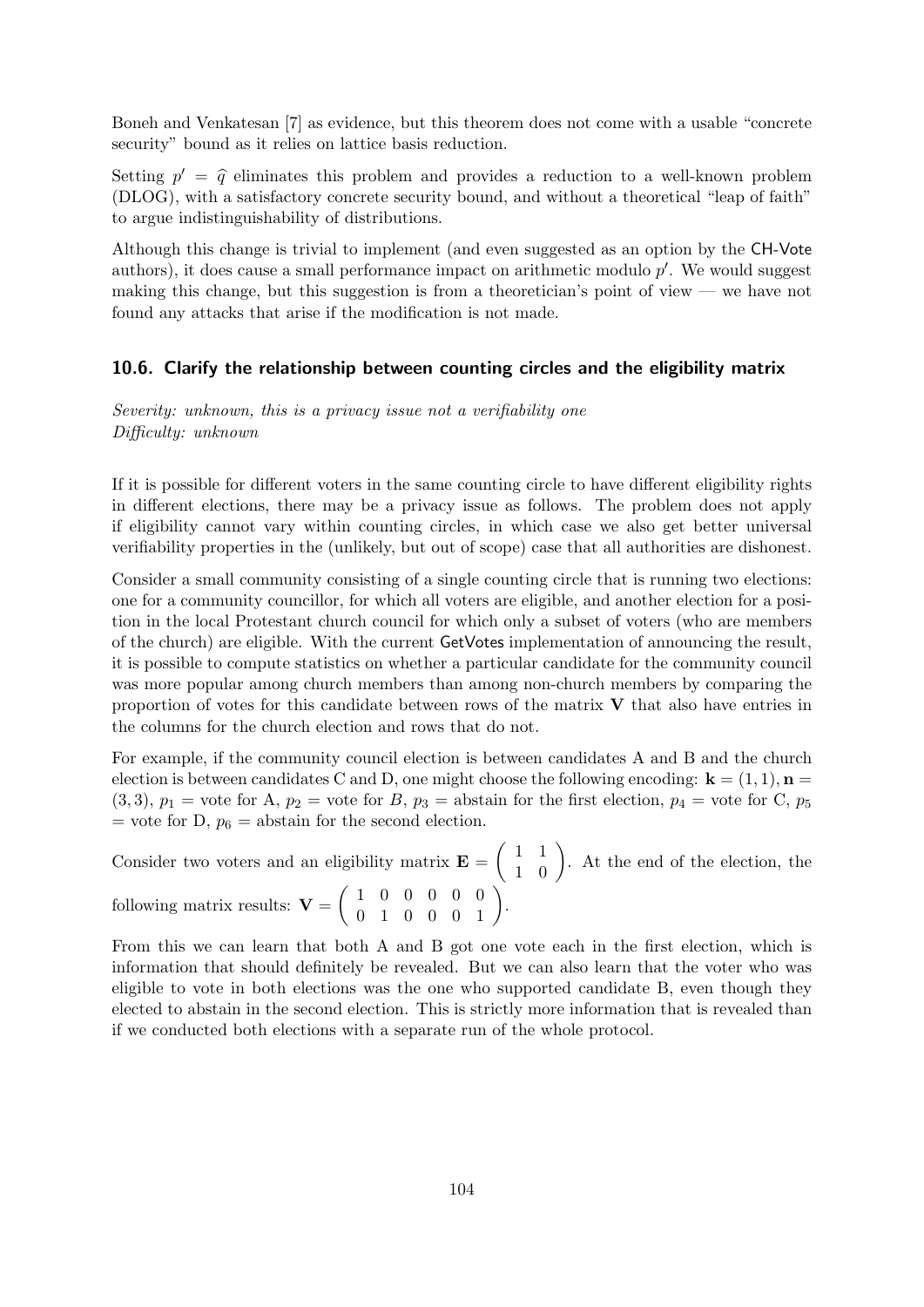#### 10.7. Exclude 0 from the domain of sampled points

Severity: low Difficulty: low

In GenPoints, we recommend to initialise the set X as  $\{0\}$ , that is to prevent any of the values  $x_i$  from being chosen as 0 which could reveal  $y' = p(0)$  even in the presence of an incorrect OT query. The probability of this occurring is negligible but it makes for better constants in the security proof to not have to deal with this case separately and it makes the guarantee that an incorrect OT query produces no information on  $y'$  an absolute one.

#### 10.8. Check tallies for evidence of attacks

Severity: low Difficulty: medium

If at least one authority is honest, the probability of an incorrect but confirmed ballot on the board is negligible (due to BV). While applying GetVotes, there is the possibility to check for some classes of incorrect votes and we would recommend doing this. Specifically, we recommend auditing the final matrix  $\bf{V}$  to check for the following cases, even though we are confident that we are extremely unlikely to encounter them in practice. But since it is possible to check for them, there is little reason not to.

- A row of  $V$  contains more than  $k$  ones.
- In a row of **V**, the columns for a particular election j have more than  $k_j$  ones.
- The number of votes cast in any election (set of adjacent columns) is greater than the number of voters eligible for this election.
- The number of voters (rows of V) who cast a vote in a particular counting circle is greater than the number of voters in this circle.
- A row of V contains more than one counting circle, or no counting circle at all.

#### 10.9. Secure link between the Printing Authority and Election Authority

Severity: low Difficulty: low/medium

The secure link between the Printing Authority and some honest Election Authority is underspecified. Currently, the secret voter data is first encrypted alone, then signed along with the election event identifier 'U'. However, if the Printing Authority were to be involved in multiple elections with the same decryption key, the attacker could mount an attack as follows. Consider two elections, the real one and another one where the intruder fully controls the Election Administrator and all the Election Authorities (this second election could be a test election). Then the attacker could intercept the cipher texts created by the E.A. of the first election, resign them in the name of the corrupted E.A. of the second election, and make all the resulting voting cards to be sent to him by adjusting the Voter Data in the second election. He would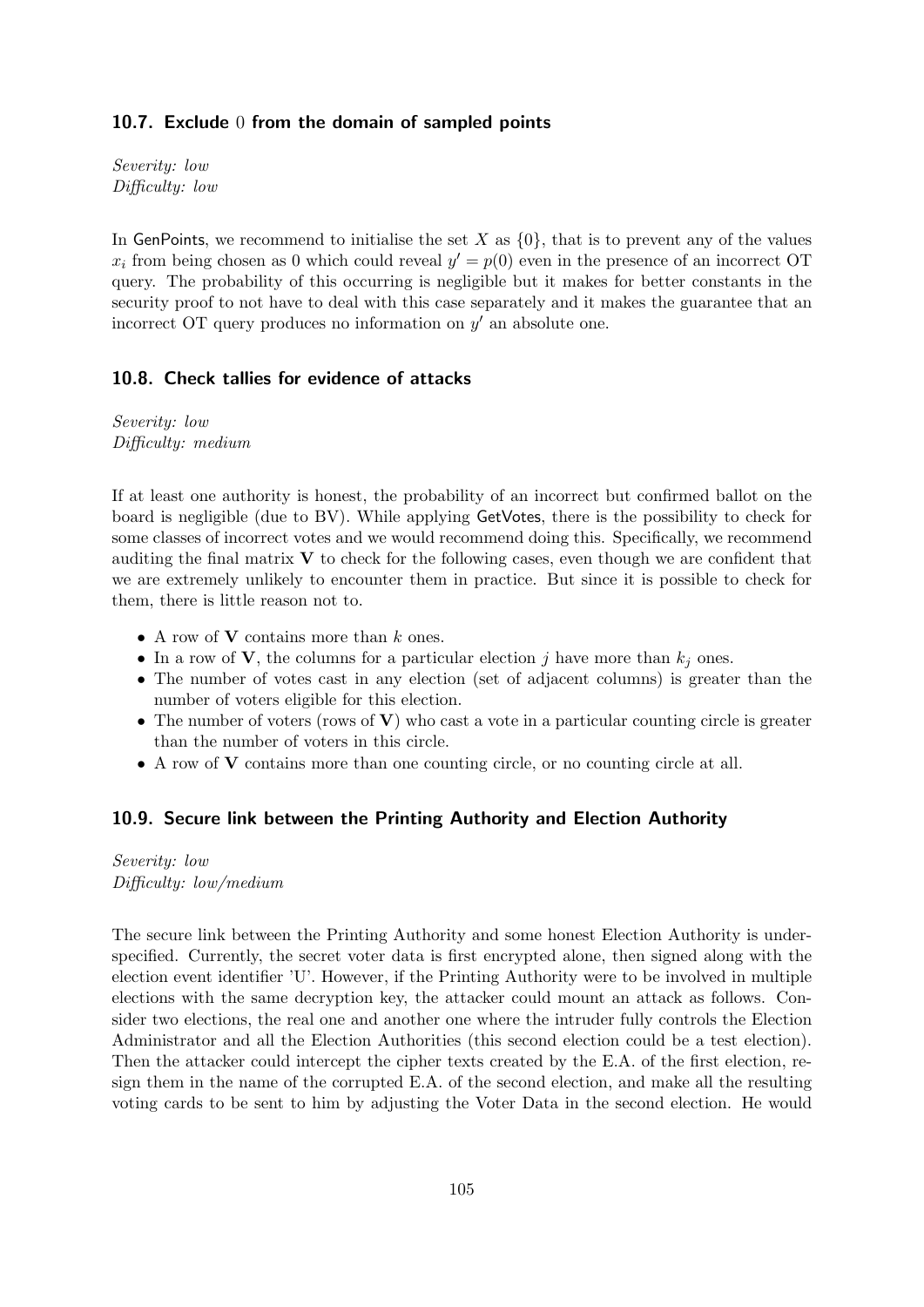then receive the exact copy of all the voting cards of all the voters of the first (honest) election, simply because all the private shares sent to the Printing Authority, even if undisclosed, are the same in both elections.

We recommend either to make sure that all the signature and decryption keys are refreshed for each election event, or to modify the encrypted message sent from Election Authorities to the Printing Authority so that it cannot be accepted for another election (through appropriate labeling).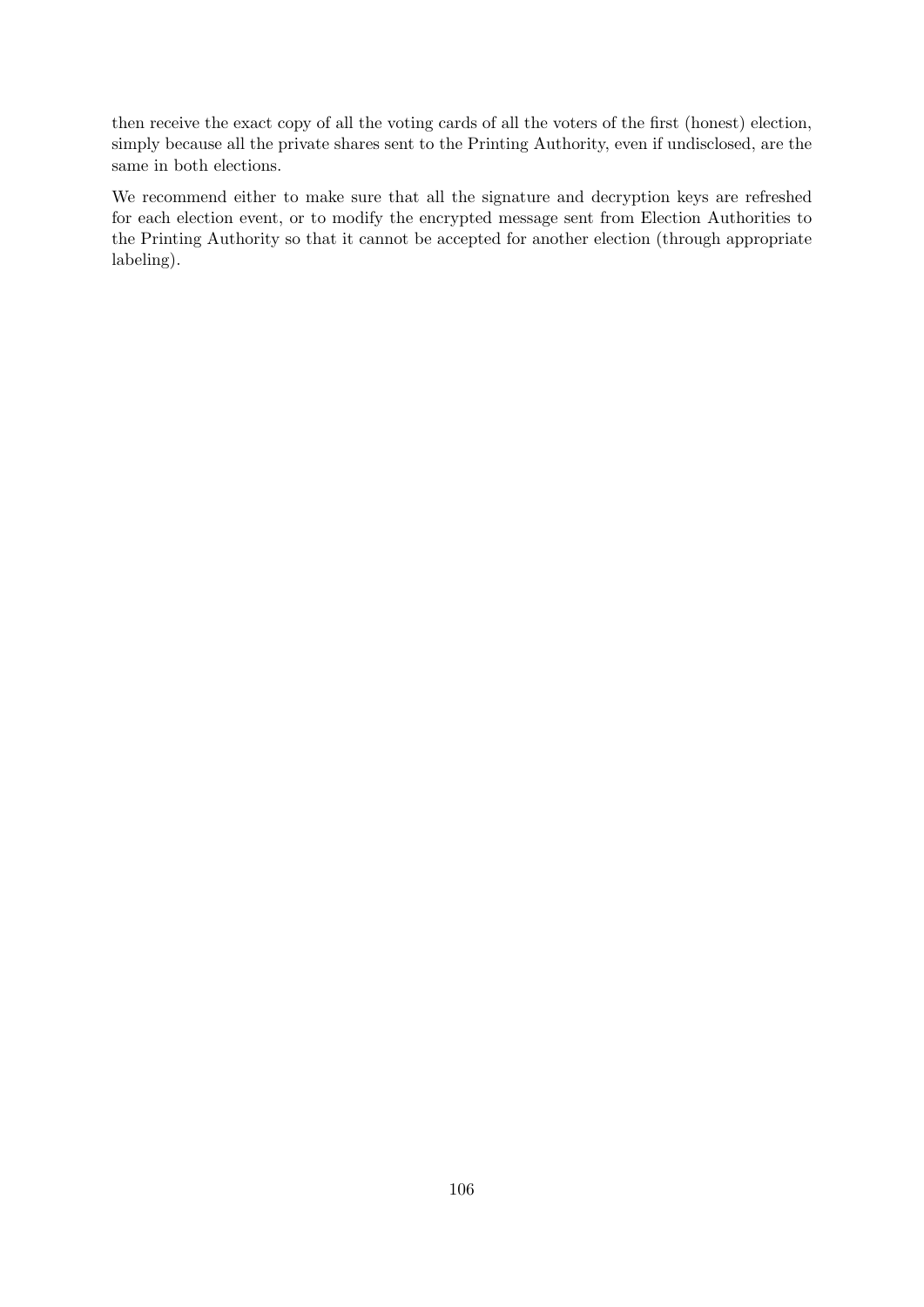## 11. Comments on the source code

## 11.1. Introductory remarks

The CHVote system specification comes with a companion Java implementation by a developer of the project. It is made publicly and freely available under the GNU AGPLv3+ license and is hosted by the GitHub platform<sup>[14](#page-106-0)</sup>. The status of this code is clearly mentioned in the README.md file: this is a prototype developed as a proof of concept, and is not supposed to be used *as-is* in production. Still, the developer are prudent and kindly asked to be made aware about security issues in advance to public announcement (e.g. via a pull-request). This is indeed a good idea, because in the future this code could become a de facto reference code for the CHVote protocol upon which production codes are based, not necessarily with the current developers being involved.

The current public version is the commit 9b0e7c9fcd409, dated from April 2017, and this is the version we have studied. The consequence of this 1-year old version is that the implementation corresponds to a version of the specification that is older than the one studied in the rest of this report. In fact, a first suggestion we make is to mention precisely in the source code the version of the specification that it corresponds to, and to update this information with the evolution of the code. We list below the main differences between the current code and the version of the specification we have been working with.

Our work on the source code has been mostly on the cryptographic back-end, corresponding to the numbered algorithms in the specification, and the auxiliary functions they use. Following the terms of the contract, the time devoted to the study of the code was not long and can not be considered as sufficient for an audit of a code that would go in production, even without taking into account the fact that the code is not up-to-date with the specification.

## 11.2. General comments

The code is written in the Java language, using standard libraries. It requires version 1.8. This is good choice for a proof of concept implementation: Java is one of the most widely known language, so that potential developers of the CHVote protocol will certainly know it and can adapt it to another language is necessary (it is likely to be necessary for the voting client that might have to run in a web browser and be translated to Javascript, for instance). The use of the most recent version of Java at the time of writing the code is also appropriate: this allows a modern implementation style with lambdas, for instance.

We had no difficulty in compiling and running the tests, after installing the appropriate Java version and the Gradle build system on a Debian Linux distribution. The efficiency aspects were not investigated.

The general impression when reading the code is good. Good coding practices have been followed, with a stable coding-style among the various files, reasonable checks on the input parameters for each function, etc. The organization of the source directory is well thought, and one can easily navigate between files and subdirectories and follow the logic of the protocol.

In most cases the code follows exactly the specification. For each numbered algorithm in the

<span id="page-106-0"></span><sup>14</sup><https://github.com/republique-et-canton-de-geneve/chvote-protocol-poc>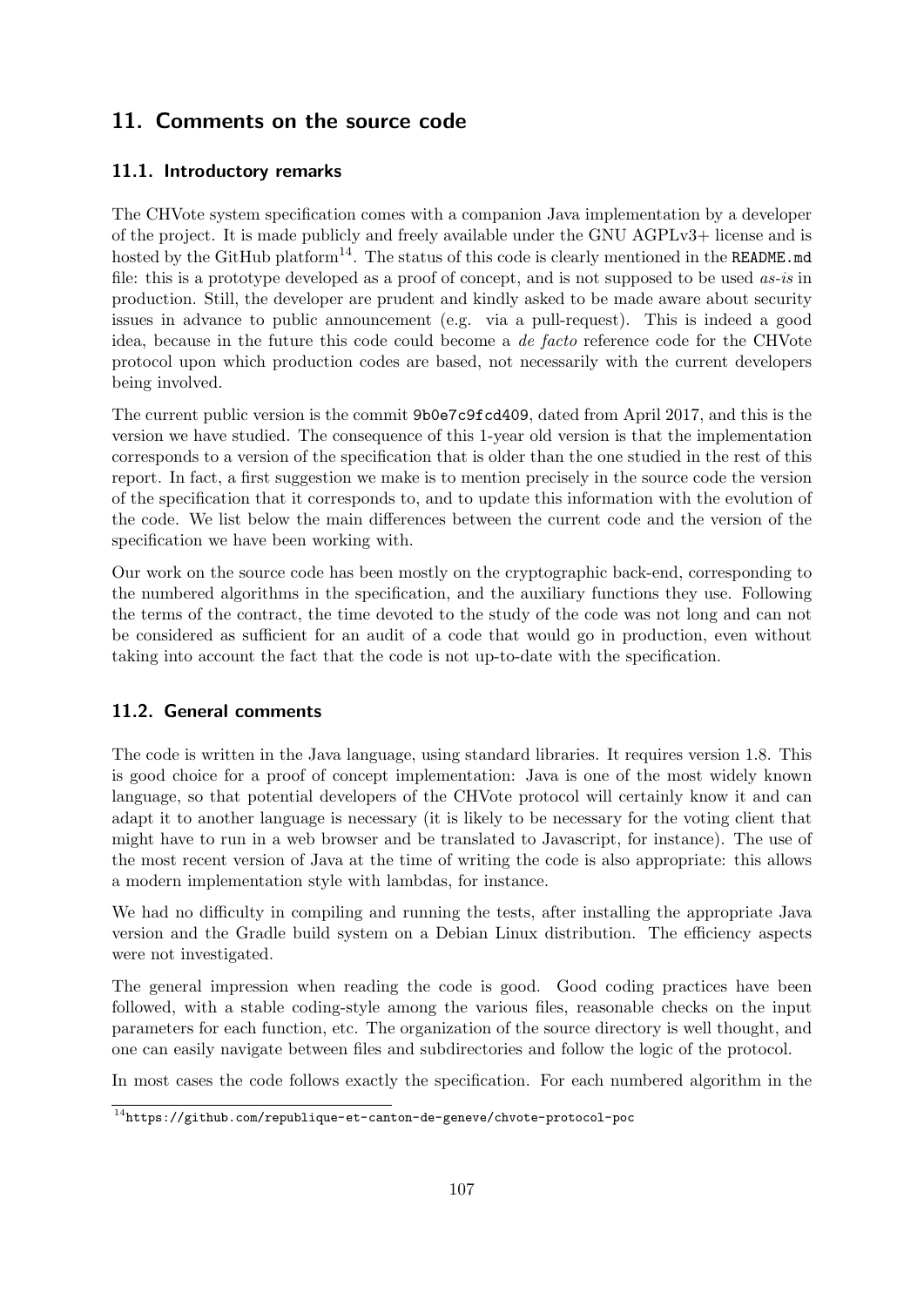specification there is a function with exactly the same name (with a lower-case for the first letter, following Java tradition) and the same parameter names, with minor and easy to understand differences. Of course, this is no longer the case for the algorithms of the specification that have changed since the development of the code. We strongly encourage the developers to update the code so that it is in perfect accordance with the newest specification (when it will be stabilized).

#### 11.3. Important differences between the code and the specification

We list here the important differences between the version of the code that we have studied and the version of the specification that has been analyzed in this report. As far as we can tell, these differences are due to the fact that the code refers to the version 1.0 of the specification, but we did not fully check this.

Counting circles are not implemented. Although the notion of counting circle is explained in the old version of the specification, the pseudo-code did not take it into account. As a consequence, a few functions do not follow the current specification. Most notably, the getEncryption function skips the multiplication by the prime marking the counting circle and the getVotes function that decodes the result is also different.

Use of several polynomials instead of one. In the old version, a trustee would assign a new polynomial for each of the  $t$  elections. In the current specification, one single large degree polynomial is used, and this is the version that has been analyzed and proved secured in this document. The multiple-polynomial variant of the code should be updated to follow this. This change affects a certain number of functions, including the parameters they take as input and output.

(partly) Weak Fiat-Shamir. The code will have to be updated to take into account the security issue concerning the Fiat-Shamir transform used in the NIKZP included with the ballots.

Weak DL primes. The version 1.0 of the specification proposed recommended field parameters that were much weaker than the announced security level, due to primes having a lot of structure. Some of these primes are still present in the code. For Level 1, the given  $1024$ -bit prime p is indeed  $2^{1023} + 1671615$ , and discrete logarithms in  $GF(p)$  can be computed with moderate academic computing power (see reference [23] in the specification).

In total, a large proportion of the functions in the code are different from the specification. For many of them it is not too difficult to imagine the future modifications, so that we could still read the code with no major difficulties but this is another reason for which this can certainly not be considered as a complete audit of a code that could go in production.

#### 11.4. Important bugs

• The function is Member G q hat is wrong. It has been extrapolated from the IsMember algorithm 7.2 in the specification, but this algorithm is valid only for a safe prime. For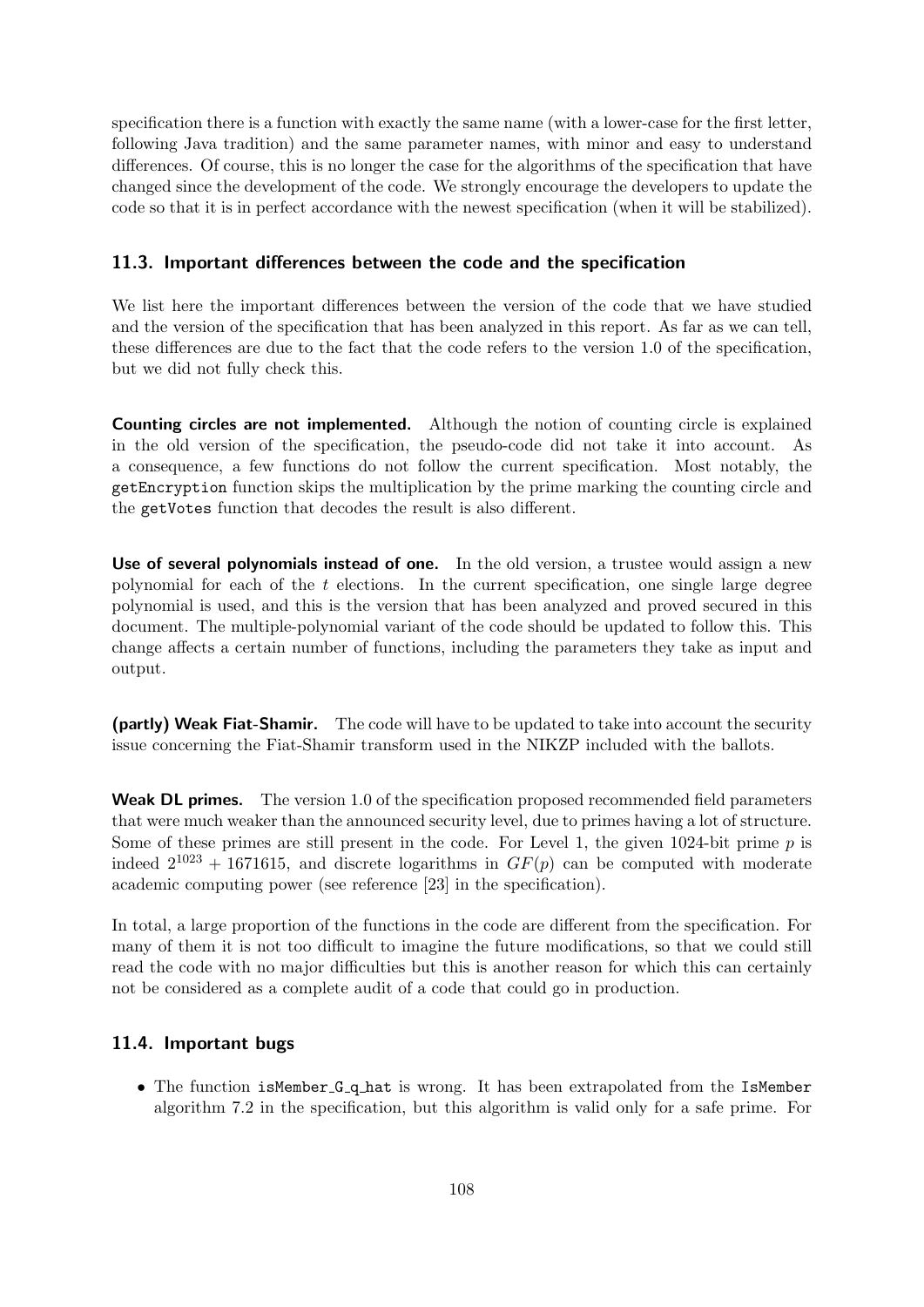testing membership in a non-safe prime, one can not use the Jacobi symbol: one has to resort to checking that the element is indeed of order  $\hat{q}$  (assuming that  $\hat{q}$  divides only once  $\hat{p}-1$ ).

This function is used in particular by the authorities in checkBallotProof to validate the NIZKP of the voter. We did not investigate the possible consequence; the fix is easy.

• The file RandomGenerator.java contains a few functions that are used in many places of the code. Among them, the function randomIntInRange that takes two parameters from and to is claimed to return a uniform random integer between these bounds, inclusive. However, since the secureRandom.nextInt function excludes the upper bound, this is also the case for randomIntInRange. It can never return to.

In the same spirit, the function randomInZq will never return  $q - 1$ , and therefore is not uniform. This can be fixed by not subtracting 1 to  $q$ : just call random BigInteger with parameter q.

Those two issues have absolutely no practical consequence if the range is so large that the probability of hitting such corner cases is negligible. Still, when fixing them, care must be taken to functions that use them (see below for genPolynomial).

However, the function randomIntInRange is used by the function genPermutation to generate the permutation used by the mixers. Here, the bug implies a loss of entropy. In the extreme case where there are only 2 ballots to mix, the permutation becomes deterministic.

Finally and less importantly, the randomBigInteger function has the following issue. It uses a MAX ITERATIONS constant that is set to 256. If the secureRandom is correct, there is no need for it: each trial will have half a chance to be successful; therefore failing 256 times in a row will occur with probability  $2^{-256}$ , *i.e.* never. If we reach the MAX\_ITERATIONS limit, then this is most probably a problem with the random number generator, and it is better to abort the computation. Therefore we recommend to remove this MAX ITERATIONS and let the program run forever in an endless loop (or raise an exception, if endless loops are not acceptable in the context).

#### 11.5. Other positive or negative remarks, typos

- The function modExp in BigIntegerArithmetic.java calls the Gmp.modPowSecure function which is the constant-time variant of modular exponentiation. This would indeed be very nice to have everything constant-time to make the code resistant against sidechannel attacks. It is however really difficult to ensure that the whole code is safe. I suggest to add a comment around this call to acknowledge that no effort is made anywhere else to be constant-time, and that side-channel leakage is still likely despite the use of Gmp.modPowSecure.
- In the ByteArrayUtils.java file, the amount of copies involved is really amazing. This is probably not a problem of efficiency, but can be considered inelegant. Also, using Math.pow to compute a flag is unusual (and inefficient): in a bit-fiddling function, a shift would be more natural.
- In the comment of genPolynomial, the sum should start from 0, not 1. Note also that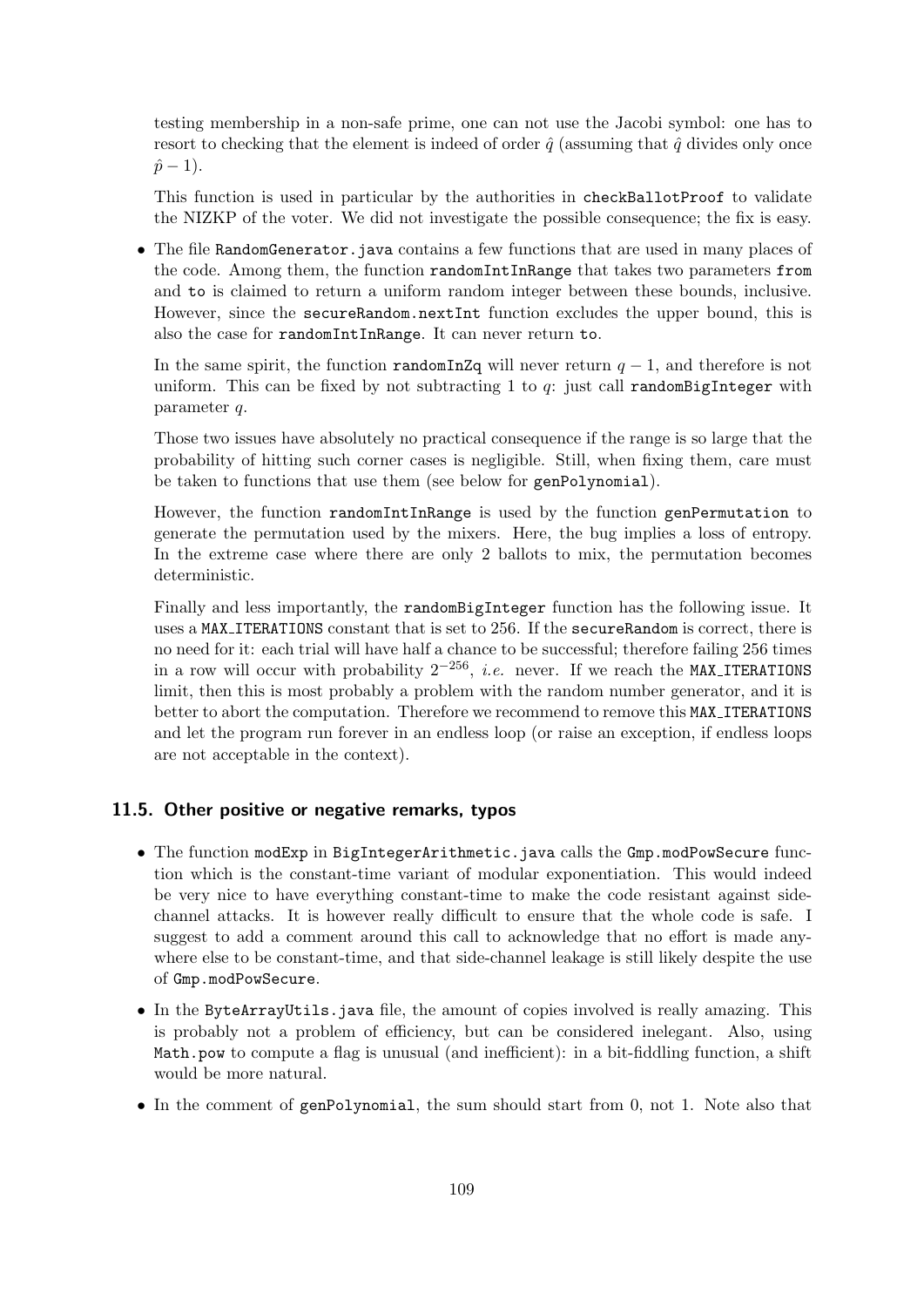this function uses randomInZq in a correct but maybe unexpected way, in order to impose a non-zero element. Care should be taken when fixing the above issues with randomness.

This is linked to the recommendation in Section [10.7:](#page-104-0) the implementation already takes it into account, but does not check for hitting twice the same value. The probability of this event occurring is negligible, and again, if this occurs it is probably better to raise an exception about the random generator having a problem.

- There is a copy-paste bug in the main comment of getYValue.
- We slightly regret that all the types that end-up being implemented with a multi-precision integer are just of type BigInteger. Having specific types for  $\mathbb{G}_q$ ,  $\mathbb{G}_{\widehat{q}}$ ,  $\mathbb{Z}_q$ ,  $\mathbb{Z}_q$ ,  $\mathbb{Z}_p$ ,  $\mathbb{Z}_p$ would provide more guarantee that the modulo operation is always done and always with the good modulus. We did not do a thorough check, but for instance, on line 185 of DecryptionAuthorityAlgorithms.java there is a missing .mod. Here, this has no consequence on correctness.

A related issue is in the getPublicVoterData, where the implicit cast from  $\mathbb{Z}_{p'}$  to  $\mathbb{Z}_{\widehat{q}}$ would not be visible in the code (due to version mismatch with the specification, this is anyway not present right now). In the future genConfirmation the same problem will arise: it is not clear from the specification but the cast from  $\mathbb{Z}_{p'}$  to  $\mathbb{Z}_{\widehat{q}}$  should be done before taking the sum.

With all these data being BigInteger, some of these difficulties might be too much hidden.

On the other hand, having all these additional types would make the code heavier. The current compromise is certainly acceptable.

• It is a really good idea to have the names of the variables and of the parameters to be strictly identical to the ones in the specification, with  $\Delta$ hat, bold, etc, including in classes like IdenticationGroup. This allows to avoid typos where one would take p instead of  $\hat{p}$ or the IdentificationGroup instead of the EncryptionGroup.

The source code is perfectly consistent with this convention (as far as we could tell), and this is of great help for the reader (and no doubt, for the programmer as well).

• There are unavoidable mismatches between indices starting with 0 (Java convention) and 1 (convention in mathematics for row and column indices of a matrix, for instance). Each time this occurs, the code includes a comment with a warning. Again, this is very much appreciated.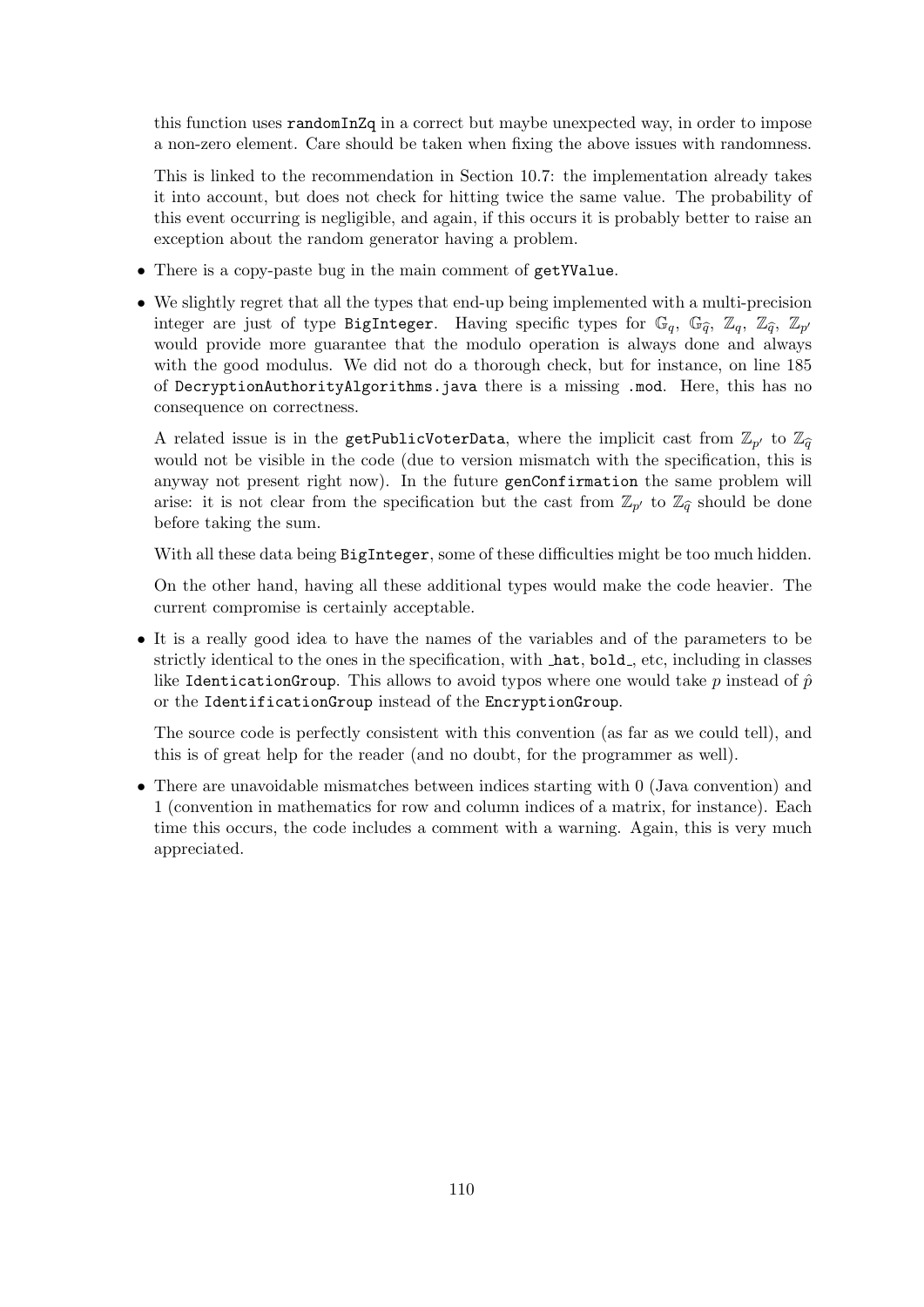# Part IV. Appendix

## 12. Appendix

#### 12.1. Fiat-Shamir-Schnorr proofs over multiple fields

The standard theory for Fiat-Shamir-Schnorr (FSS) proofs assumes that the function of which a preimage is being proven is linear over a particular field (or at least, a module homomorphism over a ring). The proof used in CHVote however inolves two separate fields of different prime orders q and  $\hat{q}$ . This construction is still sound, but this needs to be proven properly.

**Definition 12.1 (FSS over multiple fields)** Let k and  $\tau$  be positive integers and let  $\mathbb{F}_1, \ldots, \mathbb{F}_k$ be finite fields with  $char(\mathbb{F}_i) > 2^{\tau}$  for all i. Let  $W_1, \ldots, W_k$  and  $V_1, \ldots, V_k$  be such that  $W_i$  and  $V_i$  are nontrivial, finite-dimensional vector spaces over  $\mathbb{F}_i$ .

We write W for  $\prod_{i=1}^k W_i$  and V for  $\prod_{i=1}^k V_i$  where the product is in the category of sets (the product is not a vector space as there is no common base field).

Let  $\phi_i$  for  $i = 1, \ldots, k$  be  $\mathbb{F}_i$ -linear functions with signature  $W_i \to V_i$ . Let  $\phi = \prod_{i=1}^k \phi_i$ , that is  $\phi: W \to V, (w_1, \ldots, w_k) \mapsto (\phi_1(w_1), \ldots, \phi_k(w_k)).$ 

Let H be a function with codomain  $\{0,1\}^{\tau}$ . The Fiat-Shamir-Schnorr protocol for proving a preimage of  $\phi$  consists of the following algorithms.

- Prove takes as input  $(w, v) \in W \times V$ , picks a random  $\omega \in W$  and sets  $t \leftarrow \phi(\omega), c \leftarrow$  $H(v, t), s \leftarrow \omega + cw$ . The proof is  $\pi = (t, s) \in V \times W$ .
- Verify takes as input  $(v, \pi) \in V \times (V \times W)$  and computes  $t' \leftarrow \phi(s) H(v, t) \cdot v$ . It returns 1 if  $t = t'$  and 0 otherwise.

**Lemma 12.2 (Correctness.)** For any  $w \in W$ , if we set  $\pi \leftarrow \text{Prove}(w, \phi(w))$  then we have  $Verify(\phi(w), \pi) = 1.$ 

In the case of a single field, correctness follows immediately from the linearity of  $\phi$ . However, the product of fields is not necessarily a field so we cannot talk of linearity of  $\phi$ . The product of modules however is another module, so we just need to take a step back in terminology.

**Proposition 12.3** The element  $R = \prod_{i=1}^{k} \mathbb{F}_i$  is a finite, commutative ring; the spaces W and V are R-modules and  $\phi$  is an R-module homomorphism.

This follows from writing out the homomorphism properties and using linearity in each component.

*Proof (correctness)*. Let  $\omega$  be the random value chosen for the proof. Then

$$
t' = \phi(\omega + H(\phi(w), \phi(\omega)) \cdot w) - H(\phi(w), \phi(\omega)) \cdot \phi(w) = \phi(\omega)
$$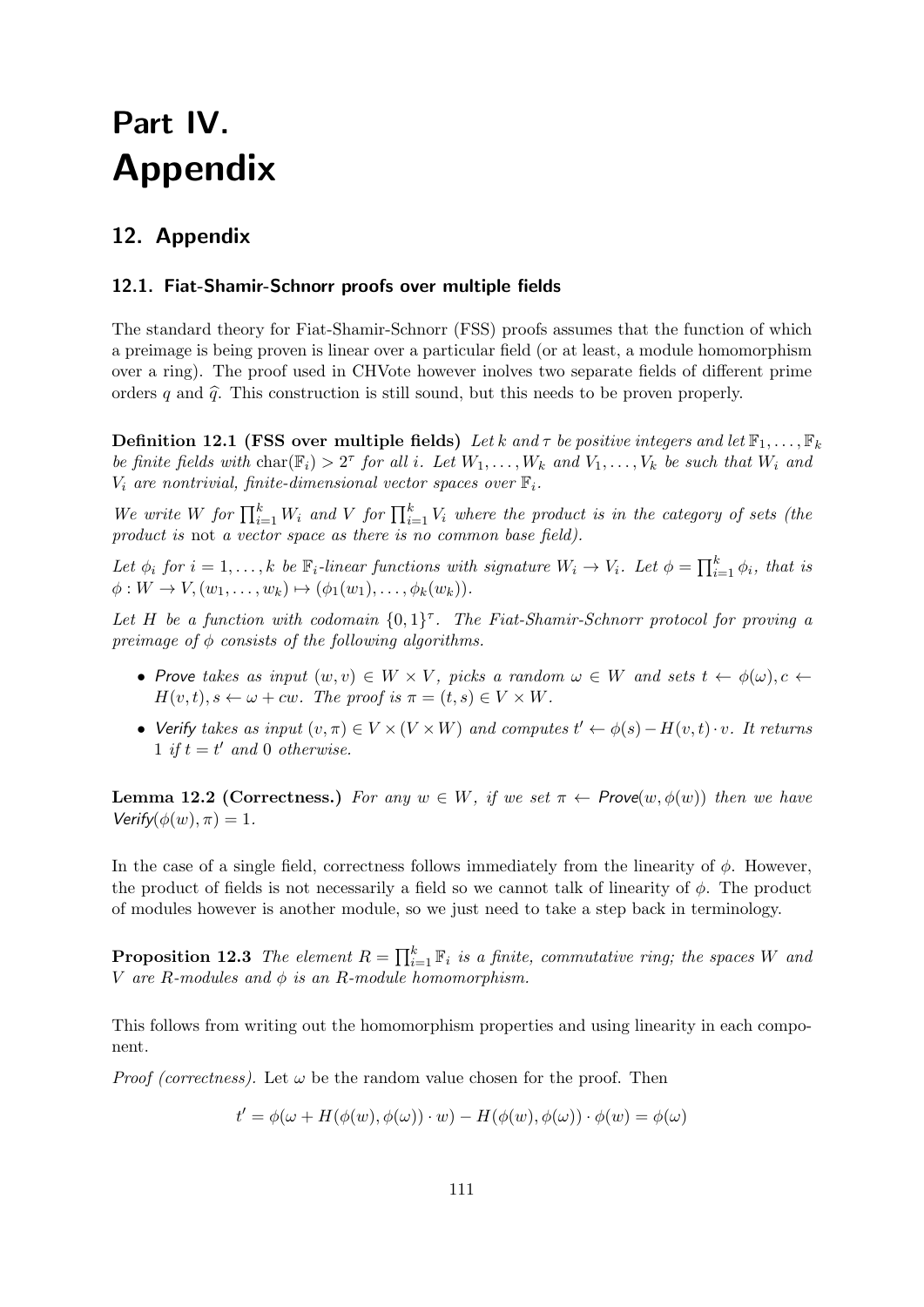which is exactly the t-component of  $\pi$ . We used the homomorphism property of  $\phi$  to get this result.  $q.e.d.$ 

**Lemma 12.4 (Special Soundness)** Given two tuples  $(v, t, c, s)$  and  $(v, t, c', s')$  both in  $V \times V \times$  ${0,1}^{\tau} \times W$  and with  $c \neq c'$ , if  $\phi(s) = t+cv$  and  $\phi(s') = t+c'v$  then the vector  $\left(\frac{s_1-s'_1}{c-c'}, \ldots, \frac{s_k-s'_k}{c-c'}\right)$ is a preimage of  $v$  under  $\phi$ .

The only difficulty here is a notational one: we would like to write our preimage as  $\frac{s-s'}{s-s'}$  $\frac{s-s'}{c-c'}$  but W is an R-module not a vector space, so the inverse of the integer  $c - c'$  needs to be shown to exist first. We can however write  $\phi(s - s') = (c - c') \cdot v$  and write out the individual components.

*Proof.* W.l.o.g. assume that  $c > c'$  (as integers). For field i, since char( $\mathbb{F}_i$ ) >  $2^{\tau}$  and  $c \neq c'$  we can conclude that  $\phi_i\left(\frac{s_i-s'_i}{c-c'}\right) = v_i$ . This gets us our preimage of v. q.e.d.

The proof of special soundness is the only step in the theory of Sigma protocols where it is required that the underlying structure is a field — the rest of the theory applies equally well to modules. This gets us the usual soundness property:

Corollary 12.5 (soundness) In the random oracle model, the probability of any adversary (even computationally unbounded) creating a pair  $(t, s)$  that verifies on an incorrect statement, while making at most q oracle queries, is at most  $q/2^{\tau}$  where  $\tau$  is the number of bits of entropy in the challenge space.

#### 12.2. Simulation-Sound Extractability

To work with Fiat-Shamir-Schnorr proofs, we propose the following theorem.

**Theorem 12.6** Let a Fiat-Shamir-Schnorr proof system be given based on a linear function  $\phi$ and with a challenge space R.

Let  $A$  be any algorithm that may make random oracle queries and  $G$  be a game that can make random oracle queries and queries to the following algorithm:

Prove $(v \in V, w \in W) : r \leftarrow W$ ;  $t \leftarrow \phi(r)$ ;  $c \leftarrow H(v, t)$ ;  $s \leftarrow r + cw$ ; return  $(v, t, c, s)$ 

Suppose that in an execution of  $\mathcal A$  with  $\mathcal G$  and a random oracle,  $\mathcal A$  ends the execution by returning a valid proof (w.r.t. the oracle)  $(v, t, c, s)$  with probability  $\alpha$ . Then, if one replaces all Prove queries with simulated queries as described in the proof below, there exists an extractor K that runs A and in addition returns a witness  $w \in W$  such that  $\phi(w) = v$ , as long as A does not return one of the simulated proofs, with probability at least

$$
\frac{\alpha^2}{\nu}\left(1-\frac{\nu\sigma}{|\mathcal{R}|}\right)^2-\frac{\alpha}{|\mathcal{R}|}\left(1-\frac{\nu\sigma}{|\mathcal{R}|}\right)
$$

for any upper bound  $\nu$  on the total number of random oracle queries and  $\sigma$  on the total number of simulation queries in the execution.

For our first hop, we rewrite the game  $\mathcal G$  as a game  $\mathcal G_1$  that runs its own random oracle. Whenever the adversary makes a random oracle query, the game answers it with its own oracle. This hop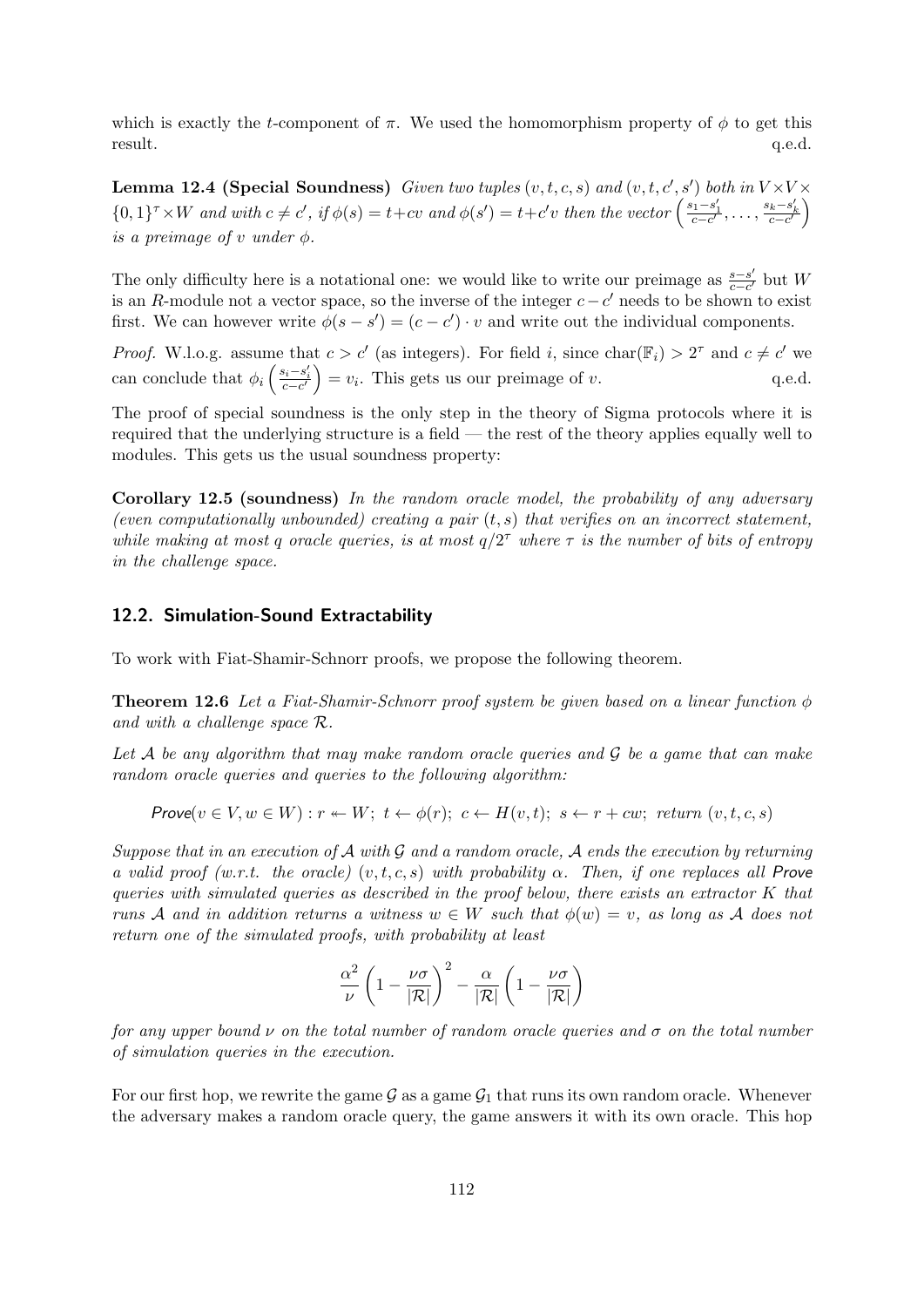clearly does not change the distribution of any inputs or outputs — we are just moving around artificial subsytem boundaries — so the adversary still outputs a valid proof with probability α.

Next, we change the random oracle as follows. Let it store a list  $Q$  (for "queries"), initially empty. On a random oracle query  $H(x)$ , if there is a pair  $(x, y)$  in Q then we return y, otherwise we delegate to the existing random oracle to get an answer y and store  $(x, y)$  in the list Q. Further, we introduce a new procedure

$$
\mathsf{patch}(x, y): \text{ if } \exists z : (x, z) \in Q \text{ then abort else add } (x, y) \text{ to } Q
$$

As long as no-one calls patch, we have simply memoized the oracle so we have not made any changes to the semantics of the game and the probability of  $A$  returning a valid proof is still  $\alpha$ . Whenever we use **patch** we will need to argue that its use is unlikely to cause an abort. Call this game  $\mathcal{G}_2$ .

Next, we pick the calls to Prove and replace them with calls to the following algorithm:

$$
\mathsf{Sim}(v \in V) : s \leftarrow W; \ c \leftarrow \mathcal{R}; \ t \leftarrow \phi(s) - c \cdot v; \ \mathsf{patch}(t, c); \ \mathsf{return}(v, t, c, s)
$$

Call this game  $\mathcal{G}_3$ . We have to check two properties of this hop.

- The point t is chosen such that it has at least as much entropy as a random point in  $\mathcal R$ (assuming  $|\mathcal{R}| \leq |V|$ ). Therefore, for an execution where at most  $\nu$  random oracle queries happen (from both the game and the adversary) and where at most  $\sigma$  simulation queries happen, the probability of aborting in patch is at most  $\nu\sigma/|\mathcal{R}|$  as each simulation query has a  $1/|\mathcal{R}|$  probability of colliding with each previously made random oracle query.
- If the patch does not abort, then the distribution of the returned simulated proofs  $(v, t, c, s)$ is identical to the distribution of Prove. Indeed, in both cases the distribution is uniform on  $(v', t', c', s') \in V \times T \times \mathcal{R} \times W$  subject to the conditions  $v = v', H(v', t') = c'$  and  $\phi(s') = t' + c' \cdot v'.$

As long as  $\mathcal{G}_3$  does not abort, the probability of A creating its proof therefore cannot have changed. (A separate argument for each specific game will be needed to show that A cannot return one of the simulated proofs itself.) The probablity of  $A$  creating a proof is therefore  $\alpha' = \alpha(1 - \nu \sigma / |\mathcal{R}|).$ 

Finally, we consider the adversary  $A$ , the game  $G_3$  and the random oracle memoiser (but not the random oracle itself) as an algorithm  $\beta$  that returns whatever  $\mathcal A$  returns. We can now apply the Forking Lemma of Bellare and Neven  $[1]$  to this algorithm  $\beta$  to get the result that if B returns a proof with probability  $\alpha'$ , which is valid w.r.t. the external oracle (i.e. not one of the simulated proofs) then there is an extractor  $K$  that also returns the associated witness with probability  $(\alpha')^2/\nu - \alpha'/|\mathcal{R}|$ . Reordering terms gives us the desired result. q.e.d.

We will use this theorem in the proof of Ballot Verifiability and Confirmed as Intended.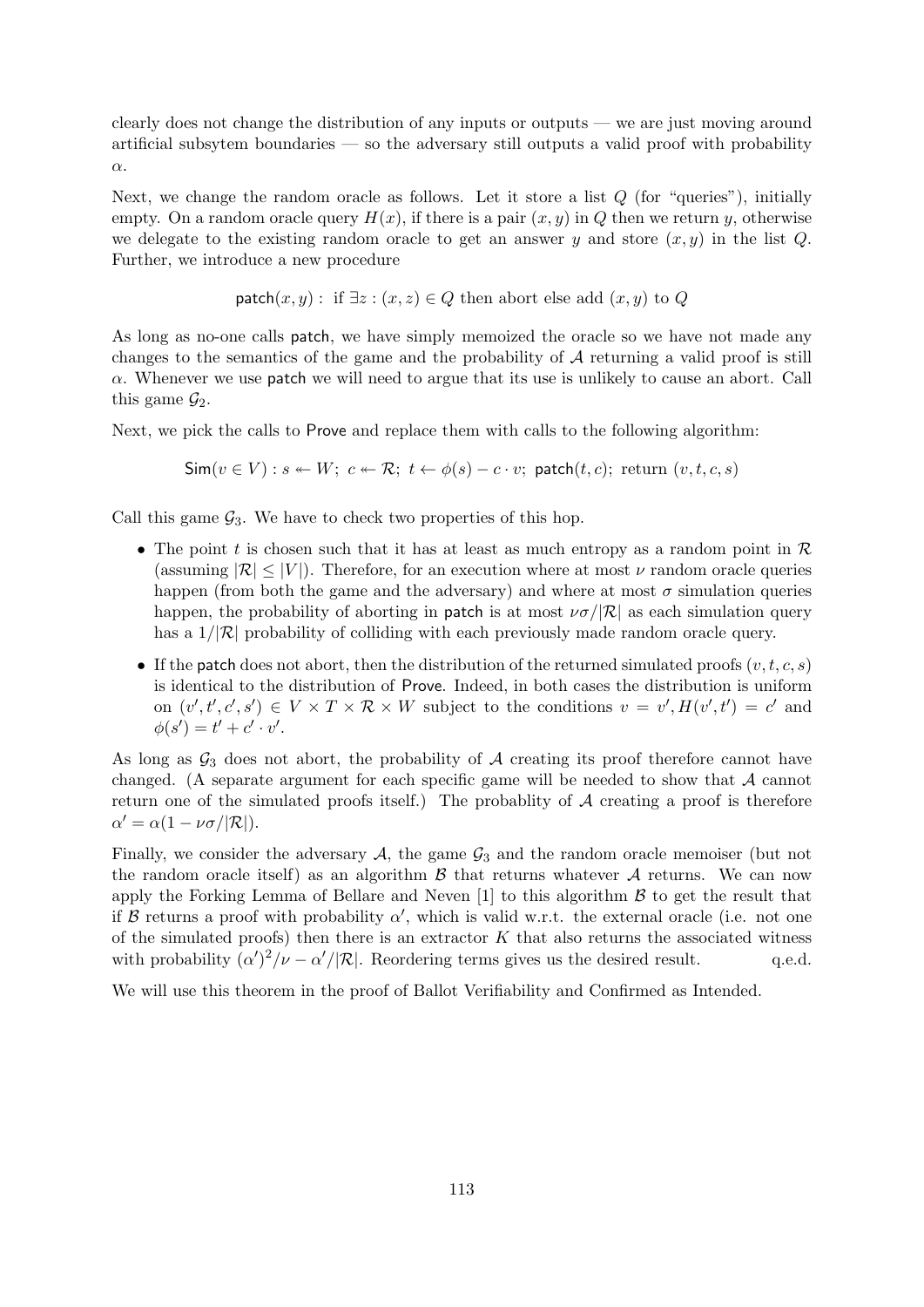### References

- <span id="page-113-0"></span>[1] M. Bellare and G. Neven. Multi-signatures in the plain public-key model and a general forking lemma. In Proceedings of the 13th ACM Conference on Computer and Communications Security, CCS '06, pages 390–399, New York, NY, USA, 2006. ACM.
- [2] D. Bernhard, V. Cortier, D. Galindo, O. Pereira, and B. Warinschi. Sok: A comprehensive analysis of game-based ballot privacy definitions. In 2015 IEEE Symposium on Security and Privacy (SP), volume 00, pages 499–516, May 2015.
- [3] D. Bernhard, O. Pereira, and B. Warinschi. How not to prove yourself: Pitfalls of the fiatshamir heuristic and applications to helios. In X. Wang and K. Sako, editors, ASIACRYPT, volume 7658 of Lecture Notes in Computer Science, pages 626–643. Springer, 2012.
- [4] D. Bernhard and B. Warinschi. Cryptographic Voting A Gentle Introduction, pages 167–211. Springer International Publishing, Cham, 2014.
- [5] B. Blanchet. Automatic verification of security protocols in the symbolic model: The verifier ProVerif. In Foundations of Security Analysis and Design (FOSAD'13), volume 8604 of LNCS, pages 54–87. Springer, 2013.
- [6] B. Blanchet. Modeling and verifying security protocols with the applied pi calculus and ProVerif. Foundations and Trends in Privacy and Security, 1(1–2):1–135, Oct. 2016.
- [7] D. Boneh and R. Venkatesan. Hardness of computing the most significant bits of secret keys in diffie-hellman and related schemes. In N. Koblitz, editor, Advances in Cryptology  $-CRYPTO$  '96, pages 129–142, Berlin, Heidelberg, 1996. Springer Berlin Heidelberg.
- [8] V. Cheval, V. Cortier, and M. Turuani. A little more conversation, a little less action, a lot more satisfaction: Global states in proverif. In Proceedings of the 31st IEEE Computer Security Foundations Symposium (CSF'18), 2018.
- [9] V. Cortier, D. Galindo, R. Kusters, J. Muller, and T. Truderung. Sok: Verifiability notions for e-voting protocols. In 2016 IEEE Symposium on Security and Privacy (SP), volume 00, pages 779–798, May 2016.
- [10] V. Cortier, D. Galindo, and M. Turuani. A formal analysis of the neuchâtel e-voting protocol. In 3rd IEEE European Symposium on Security and Privacy (EuroSP'18), London, UK, April 2018.
- [11] R. Gennaro, S. Jarecki, H. Krawczyk, and T. Rabin. Secure distributed key generation for discrete-log based cryptosystems. J. Cryptol., 20(1):51–83, Jan. 2007.
- [12] R. Haenni, R. E. Koenig, P. Locher, and E. Dubuis. Chvote system specification. Cryptology ePrint Archive, Report 2017/325, 2017. <https://eprint.iacr.org/2017/325>.
- [13] G. Lowe. A hierarchy of authentication specifications. In 10th IEEE Computer Security Foundations Workshop (CSFW'97). IEEE Computer Society Press, 1997.
- [14] T. P. Pedersen. Non-interactive and information-theoretic secure verifiable secret sharing. In Proceedings of the 11th Annual International Cryptology Conference on Advances in Cryptology, CRYPTO '91, pages 129–140, London, UK, UK, 1992. Springer-Verlag.
- [15] B. Schmidt, S. Meier, C. Cremers, and D. Basin. Automated analysis of Diffie-Hellman